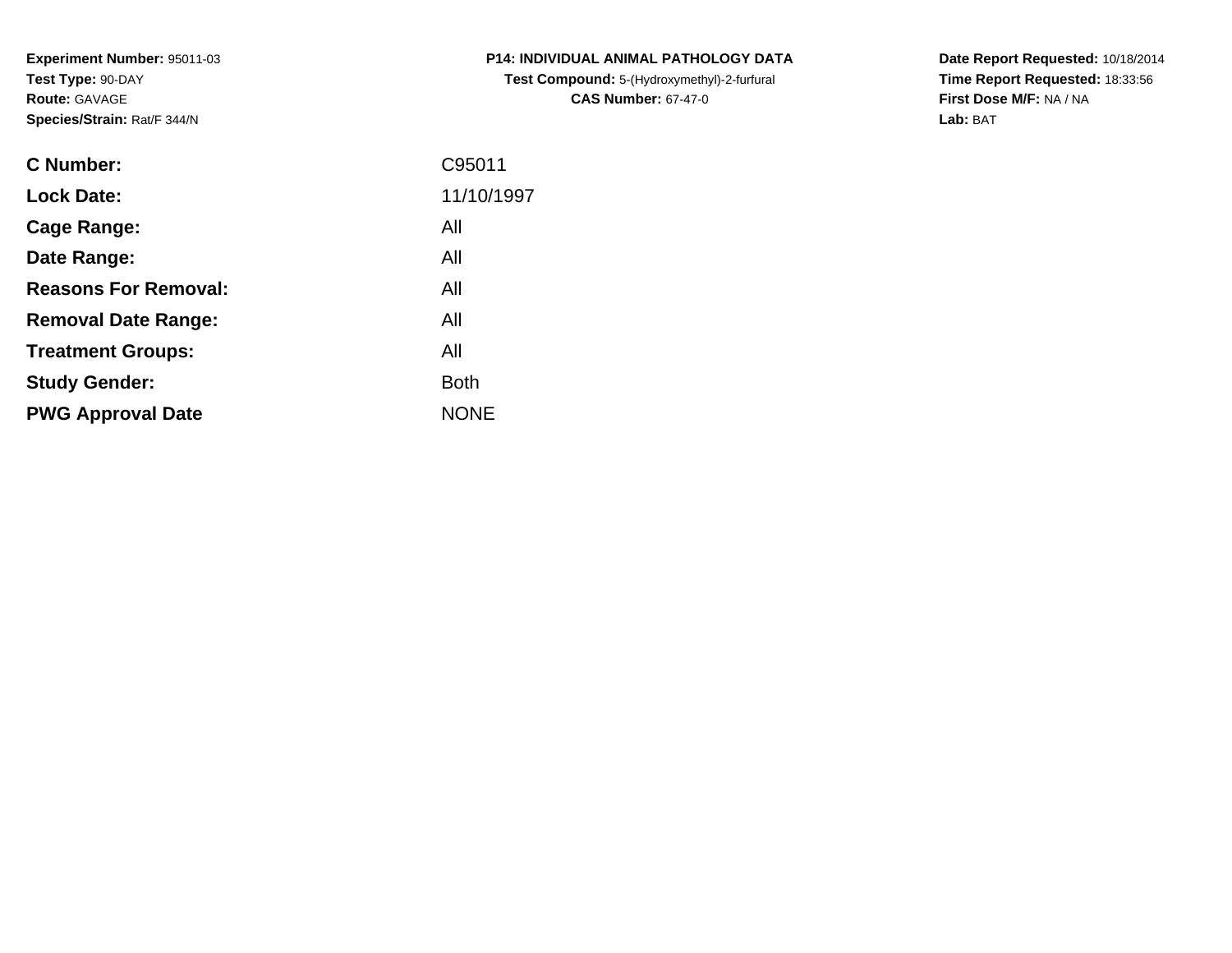| Experiment Number: 95011-03<br>Test Type: 90-DAY<br><b>Route: GAVAGE</b> |                            | <b>P14: INDIVIDUAL ANIMAL PATHOLOGY DATA</b><br>Test Compound: 5-(Hydroxymethyl)-2-furfural<br><b>CAS Number: 67-47-0</b> | Date Report Requested: 10/18/2014<br>Time Report Requested: 18:33:56<br>First Dose M/F: NA / NA |
|--------------------------------------------------------------------------|----------------------------|---------------------------------------------------------------------------------------------------------------------------|-------------------------------------------------------------------------------------------------|
| Species/Strain: Rat/F 344/N                                              |                            |                                                                                                                           | Lab: BAT                                                                                        |
| <b>ANIMAL ID: 1</b>                                                      | <b>TRT#: 1</b>             | <b>SEX: Male</b>                                                                                                          | DAY ON TEST: 94                                                                                 |
|                                                                          | DOSE: 0 MG/KG              | <b>DISP: Terminal Sacrifice</b>                                                                                           | <b>HISTO: 9703401</b>                                                                           |
|                                                                          |                            | ORGAN AND ACCOUNTABLE SITE STATUS                                                                                         |                                                                                                 |
| <b>NORMAL</b>                                                            |                            |                                                                                                                           |                                                                                                 |
| * Adrenal Cortex                                                         | * Adrenal Medulla          | * Blood Vessel                                                                                                            | * Bone                                                                                          |
| * Bone Marrow                                                            | * Brain                    | * Epididymis                                                                                                              | * Esophagus                                                                                     |
| * Intestine Large, Cecum                                                 | * Intestine Large, Colon   | * Intestine Large, Rectum                                                                                                 | * Intestine Small, Duodenum                                                                     |
| * Intestine Small, Ileum                                                 | * Intestine Small, Jejunum | * Islets, Pancreatic                                                                                                      | * Kidney                                                                                        |
| * Liver                                                                  | * Lung                     | * Lymph Node, Mandibular                                                                                                  | * Lymph Node, Mesenteric                                                                        |
| * Mammary Gland                                                          | * Nose                     | * Pancreas                                                                                                                | * Parathyroid Gland                                                                             |
| * Pituitary Gland                                                        | * Preputial Gland          | * Prostate                                                                                                                | * Salivary Glands                                                                               |
| * Seminal Vesicle                                                        | * Skin                     | * Spleen                                                                                                                  | * Stomach, Forestomach                                                                          |
| * Stomach, Glandular                                                     | * Testes                   | * Thymus                                                                                                                  | * Thyroid Gland                                                                                 |
| * Trachea                                                                | * Urinary Bladder          |                                                                                                                           |                                                                                                 |
| <b>OBSERVATIONS</b>                                                      |                            |                                                                                                                           |                                                                                                 |
| * Heart                                                                  | Myocardium                 | Degeneration                                                                                                              | Focal, Minimal                                                                                  |
| PRIMARY CAUSE OF DEATH                                                   |                            |                                                                                                                           |                                                                                                 |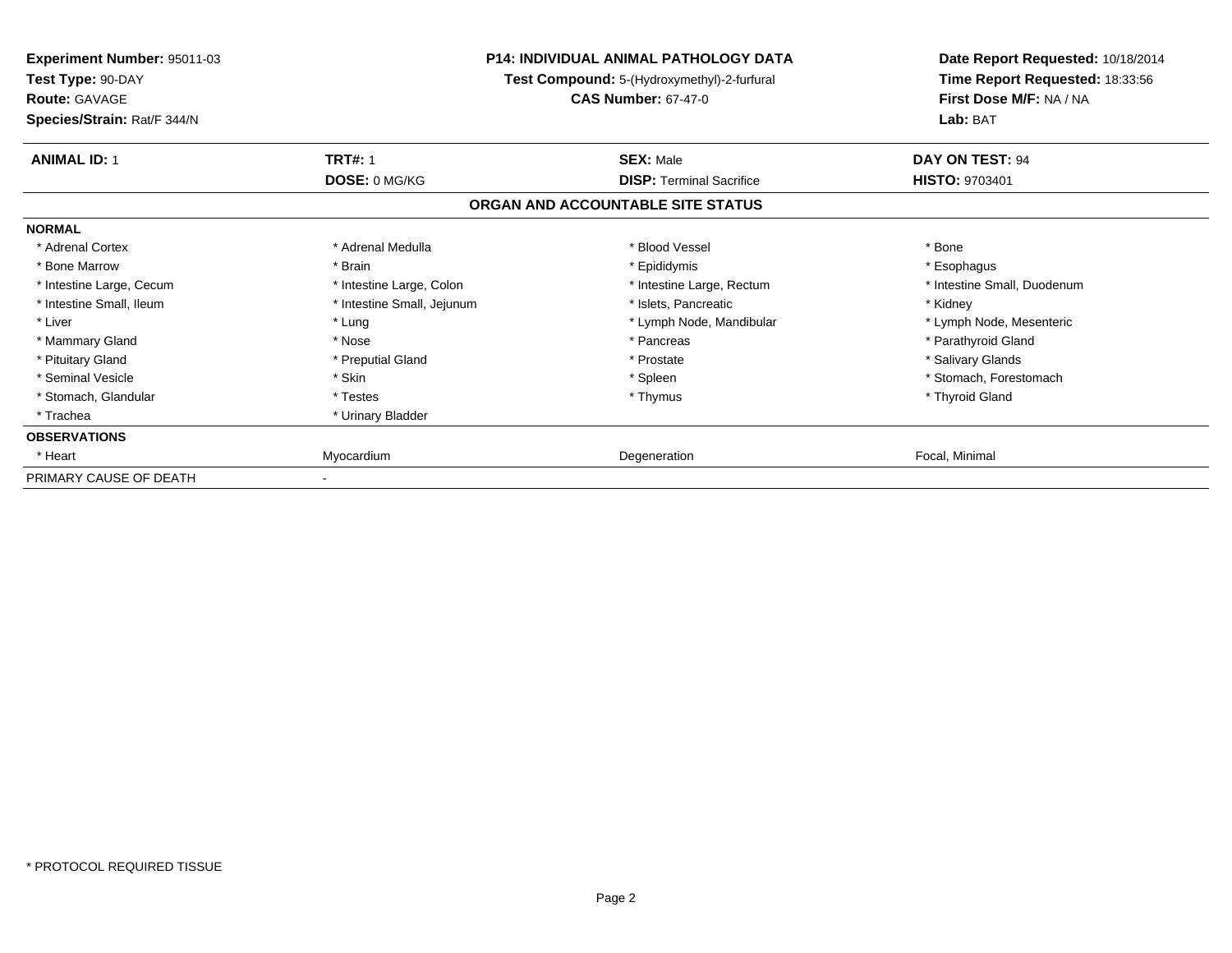| <b>Experiment Number: 95011-03</b><br>Test Type: 90-DAY<br><b>Route: GAVAGE</b><br>Species/Strain: Rat/F 344/N |                          | <b>P14: INDIVIDUAL ANIMAL PATHOLOGY DATA</b><br>Test Compound: 5-(Hydroxymethyl)-2-furfural<br><b>CAS Number: 67-47-0</b> | Date Report Requested: 10/18/2014<br>Time Report Requested: 18:33:56<br>First Dose M/F: NA / NA<br>Lab: BAT |
|----------------------------------------------------------------------------------------------------------------|--------------------------|---------------------------------------------------------------------------------------------------------------------------|-------------------------------------------------------------------------------------------------------------|
| <b>ANIMAL ID: 2</b>                                                                                            | <b>TRT#: 1</b>           | <b>SEX: Male</b>                                                                                                          | DAY ON TEST: 94                                                                                             |
|                                                                                                                | DOSE: 0 MG/KG            | <b>DISP: Terminal Sacrifice</b>                                                                                           | <b>HISTO: 9703402</b>                                                                                       |
|                                                                                                                |                          | ORGAN AND ACCOUNTABLE SITE STATUS                                                                                         |                                                                                                             |
| <b>NORMAL</b>                                                                                                  |                          |                                                                                                                           |                                                                                                             |
| * Adrenal Cortex                                                                                               | * Adrenal Medulla        | * Blood Vessel                                                                                                            | * Bone                                                                                                      |
| * Bone Marrow                                                                                                  | * Brain                  | * Epididymis                                                                                                              | * Esophagus                                                                                                 |
| * Intestine Large, Cecum                                                                                       | * Intestine Large, Colon | * Intestine Small, Duodenum                                                                                               | * Intestine Small, Ileum                                                                                    |
| * Intestine Small, Jejunum                                                                                     | * Islets, Pancreatic     | * Kidney                                                                                                                  | * Liver                                                                                                     |
| * Lung                                                                                                         | * Lymph Node, Mandibular | * Lymph Node, Mesenteric                                                                                                  | * Mammary Gland                                                                                             |
| * Nose                                                                                                         | * Pancreas               | * Parathyroid Gland                                                                                                       | * Pituitary Gland                                                                                           |
| * Preputial Gland                                                                                              | * Prostate               | * Salivary Glands                                                                                                         | * Seminal Vesicle                                                                                           |
| * Skin                                                                                                         | * Spleen                 | * Stomach, Forestomach                                                                                                    | * Stomach, Glandular                                                                                        |
| * Testes                                                                                                       | * Thymus                 | * Thyroid Gland                                                                                                           | * Trachea                                                                                                   |
| * Urinary Bladder                                                                                              |                          |                                                                                                                           |                                                                                                             |
| <b>OBSERVATIONS</b>                                                                                            |                          |                                                                                                                           |                                                                                                             |
| * Heart                                                                                                        | Myocardium               | Degeneration                                                                                                              | Focal, Minimal                                                                                              |
| * Intestine Large, Rectum                                                                                      |                          | Parasite Metazoan                                                                                                         |                                                                                                             |
| PRIMARY CAUSE OF DEATH                                                                                         |                          |                                                                                                                           |                                                                                                             |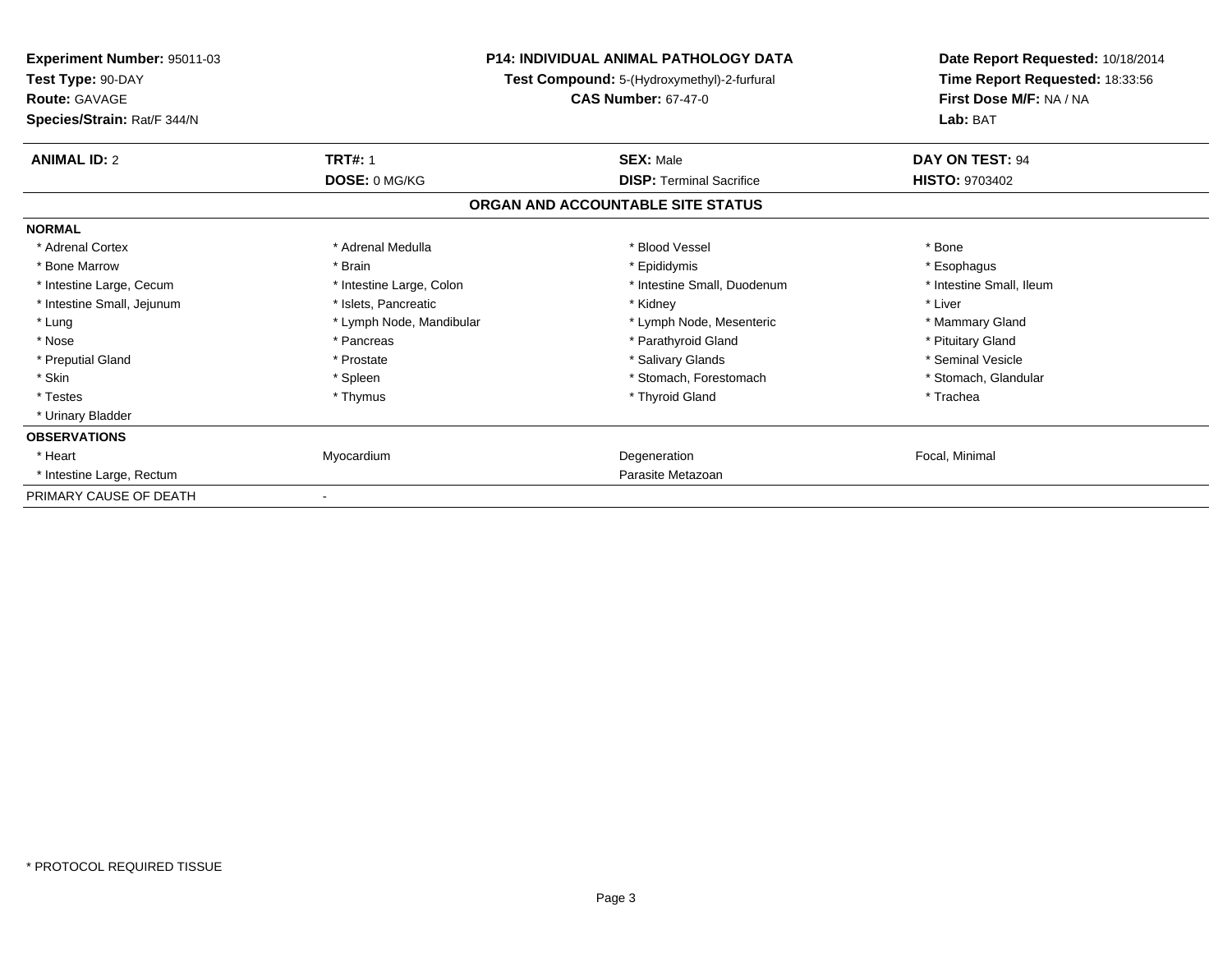| <b>Experiment Number: 95011-03</b> | <b>P14: INDIVIDUAL ANIMAL PATHOLOGY DATA</b><br>Test Compound: 5-(Hydroxymethyl)-2-furfural |                                   | Date Report Requested: 10/18/2014 |
|------------------------------------|---------------------------------------------------------------------------------------------|-----------------------------------|-----------------------------------|
| Test Type: 90-DAY                  |                                                                                             |                                   | Time Report Requested: 18:33:56   |
| <b>Route: GAVAGE</b>               |                                                                                             | <b>CAS Number: 67-47-0</b>        | First Dose M/F: NA / NA           |
| Species/Strain: Rat/F 344/N        |                                                                                             |                                   | Lab: BAT                          |
| <b>ANIMAL ID: 3</b>                | <b>TRT#: 1</b>                                                                              | <b>SEX: Male</b>                  | DAY ON TEST: 94                   |
|                                    | <b>DOSE: 0 MG/KG</b>                                                                        | <b>DISP: Terminal Sacrifice</b>   | <b>HISTO: 9703403</b>             |
|                                    |                                                                                             | ORGAN AND ACCOUNTABLE SITE STATUS |                                   |
| <b>NORMAL</b>                      |                                                                                             |                                   |                                   |
| * Adrenal Cortex                   | * Adrenal Medulla                                                                           | * Blood Vessel                    | * Bone                            |
| * Bone Marrow                      | * Brain                                                                                     | * Epididymis                      | * Esophagus                       |
| * Heart                            | * Intestine Large, Cecum                                                                    | * Intestine Large, Colon          | * Intestine Large, Rectum         |
| * Intestine Small, Duodenum        | * Intestine Small, Ileum                                                                    | * Intestine Small, Jejunum        | * Islets, Pancreatic              |
| * Kidney                           | * Liver                                                                                     | * Lung                            | * Lymph Node, Mandibular          |
| * Lymph Node, Mesenteric           | * Mammary Gland                                                                             | * Nose                            | * Pancreas                        |
| * Parathyroid Gland                | * Pituitary Gland                                                                           | * Preputial Gland                 | * Prostate                        |
| * Salivary Glands                  | * Seminal Vesicle                                                                           | * Skin                            | * Spleen                          |
| * Stomach, Forestomach             | * Stomach, Glandular                                                                        | * Testes                          | * Thymus                          |
| * Thyroid Gland                    | * Trachea                                                                                   | * Urinary Bladder                 |                                   |
| PRIMARY CAUSE OF DEATH             |                                                                                             |                                   |                                   |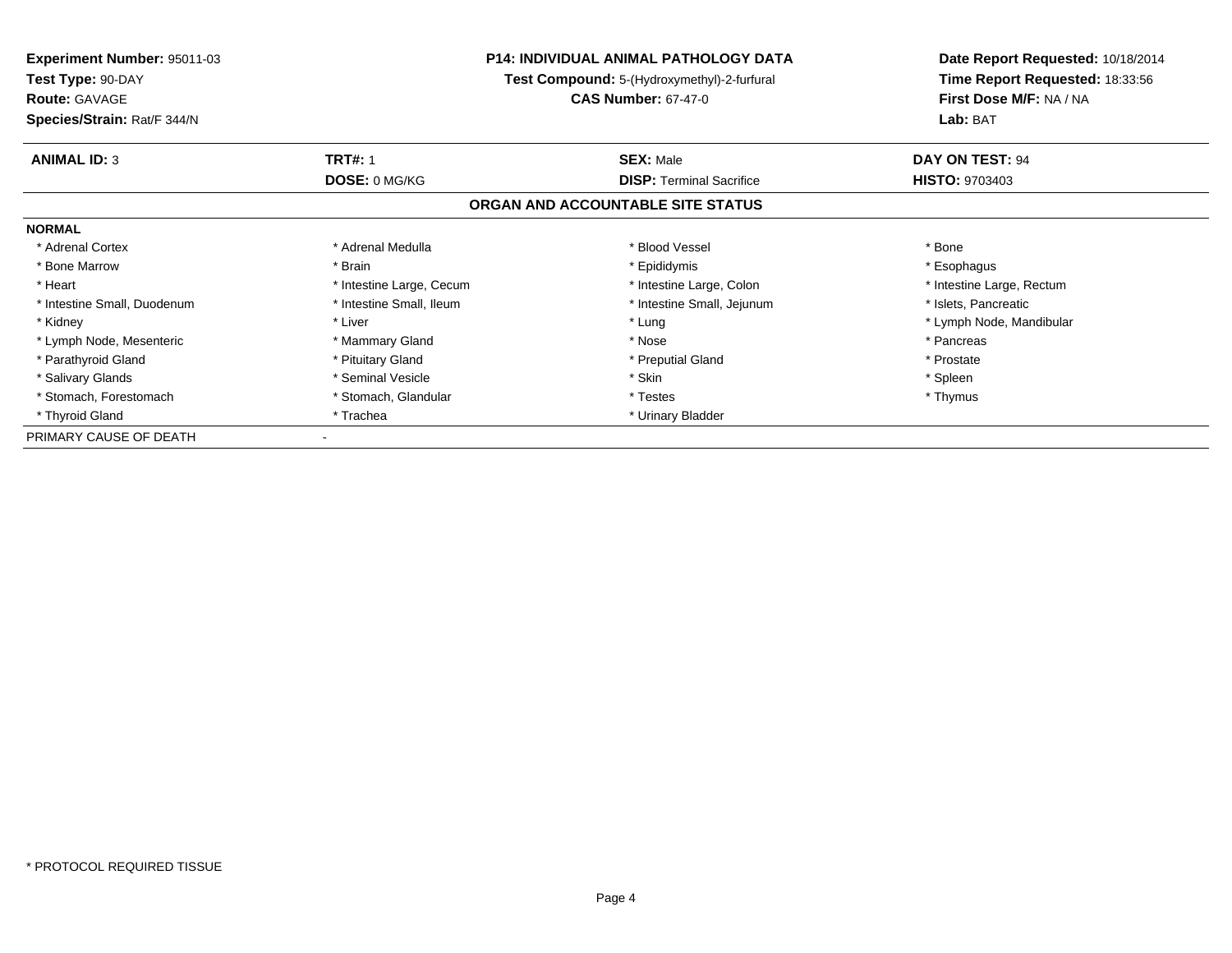| Experiment Number: 95011-03<br>Test Type: 90-DAY<br><b>Route: GAVAGE</b><br>Species/Strain: Rat/F 344/N |                            | <b>P14: INDIVIDUAL ANIMAL PATHOLOGY DATA</b><br>Test Compound: 5-(Hydroxymethyl)-2-furfural<br><b>CAS Number: 67-47-0</b> | Date Report Requested: 10/18/2014<br>Time Report Requested: 18:33:56<br>First Dose M/F: NA / NA<br>Lab: BAT |
|---------------------------------------------------------------------------------------------------------|----------------------------|---------------------------------------------------------------------------------------------------------------------------|-------------------------------------------------------------------------------------------------------------|
| <b>ANIMAL ID: 4</b>                                                                                     | <b>TRT#: 1</b>             | <b>SEX: Male</b>                                                                                                          | DAY ON TEST: 94                                                                                             |
|                                                                                                         | DOSE: 0 MG/KG              | <b>DISP: Terminal Sacrifice</b>                                                                                           | <b>HISTO: 9703404</b>                                                                                       |
|                                                                                                         |                            | ORGAN AND ACCOUNTABLE SITE STATUS                                                                                         |                                                                                                             |
| <b>NORMAL</b>                                                                                           |                            |                                                                                                                           |                                                                                                             |
| * Adrenal Cortex                                                                                        | * Adrenal Medulla          | * Blood Vessel                                                                                                            | * Bone                                                                                                      |
| * Bone Marrow                                                                                           | * Brain                    | * Epididymis                                                                                                              | * Esophagus                                                                                                 |
| * Intestine Large, Cecum                                                                                | * Intestine Large, Colon   | * Intestine Large, Rectum                                                                                                 | * Intestine Small, Duodenum                                                                                 |
| * Intestine Small, Ileum                                                                                | * Intestine Small, Jejunum | * Islets, Pancreatic                                                                                                      | * Kidney                                                                                                    |
| * Liver                                                                                                 | * Lung                     | * Lymph Node, Mandibular                                                                                                  | * Lymph Node, Mesenteric                                                                                    |
| * Mammary Gland                                                                                         | * Nose                     | * Pancreas                                                                                                                | * Parathyroid Gland                                                                                         |
| * Pituitary Gland                                                                                       | * Preputial Gland          | * Prostate                                                                                                                | * Salivary Glands                                                                                           |
| * Seminal Vesicle                                                                                       | * Skin                     | * Spleen                                                                                                                  | * Stomach, Forestomach                                                                                      |
| * Stomach, Glandular                                                                                    | * Testes                   | * Thymus                                                                                                                  | * Thyroid Gland                                                                                             |
| * Trachea                                                                                               | * Urinary Bladder          |                                                                                                                           |                                                                                                             |
| <b>OBSERVATIONS</b>                                                                                     |                            |                                                                                                                           |                                                                                                             |
| * Heart                                                                                                 | Myocardium                 | Degeneration                                                                                                              | Focal, Minimal                                                                                              |
| PRIMARY CAUSE OF DEATH                                                                                  |                            |                                                                                                                           |                                                                                                             |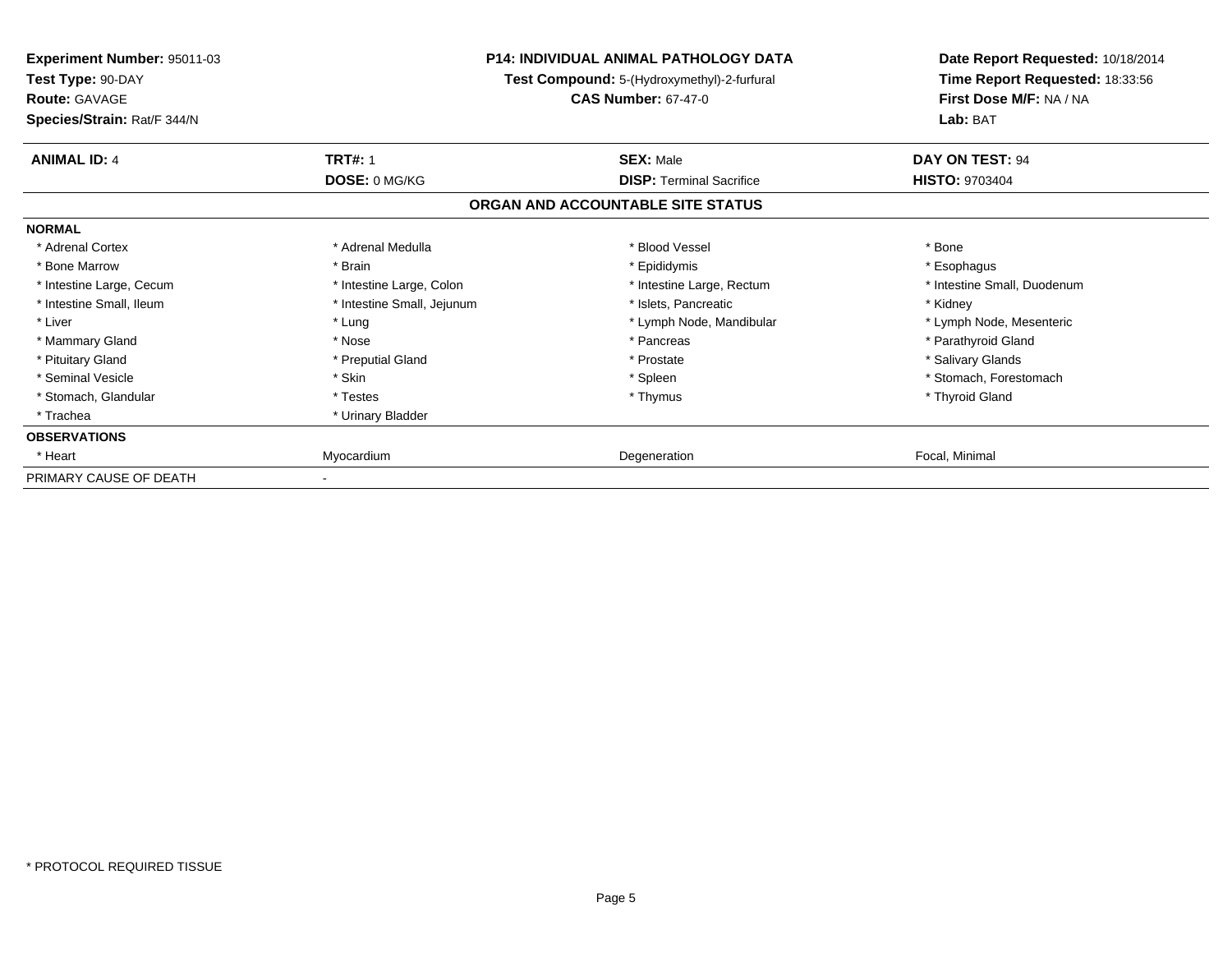| <b>Experiment Number: 95011-03</b><br>Test Type: 90-DAY<br><b>Route: GAVAGE</b><br>Species/Strain: Rat/F 344/N |                           | <b>P14: INDIVIDUAL ANIMAL PATHOLOGY DATA</b><br>Test Compound: 5-(Hydroxymethyl)-2-furfural<br><b>CAS Number: 67-47-0</b> | Date Report Requested: 10/18/2014<br>Time Report Requested: 18:33:56<br>First Dose M/F: NA / NA<br>Lab: BAT |
|----------------------------------------------------------------------------------------------------------------|---------------------------|---------------------------------------------------------------------------------------------------------------------------|-------------------------------------------------------------------------------------------------------------|
|                                                                                                                |                           |                                                                                                                           |                                                                                                             |
| <b>ANIMAL ID: 5</b>                                                                                            | <b>TRT#: 1</b>            | <b>SEX: Male</b>                                                                                                          | DAY ON TEST: 94                                                                                             |
|                                                                                                                | DOSE: 0 MG/KG             | <b>DISP: Terminal Sacrifice</b>                                                                                           | <b>HISTO: 9703405</b>                                                                                       |
|                                                                                                                |                           | ORGAN AND ACCOUNTABLE SITE STATUS                                                                                         |                                                                                                             |
| <b>NORMAL</b>                                                                                                  |                           |                                                                                                                           |                                                                                                             |
| * Adrenal Cortex                                                                                               | * Adrenal Medulla         | * Blood Vessel                                                                                                            | * Bone                                                                                                      |
| * Bone Marrow                                                                                                  | * Brain                   | * Epididymis                                                                                                              | * Esophagus                                                                                                 |
| * Intestine Large, Cecum                                                                                       | * Intestine Large, Rectum | * Intestine Small, Duodenum                                                                                               | * Intestine Small, Ileum                                                                                    |
| * Intestine Small, Jejunum                                                                                     | * Islets, Pancreatic      | * Kidney                                                                                                                  | * Liver                                                                                                     |
| * Lung                                                                                                         | * Lymph Node, Mandibular  | * Lymph Node, Mesenteric                                                                                                  | * Mammary Gland                                                                                             |
| * Nose                                                                                                         | * Pancreas                | * Parathyroid Gland                                                                                                       | * Preputial Gland                                                                                           |
| * Prostate                                                                                                     | * Salivary Glands         | * Seminal Vesicle                                                                                                         | * Skin                                                                                                      |
| * Spleen                                                                                                       | * Stomach, Forestomach    | * Stomach, Glandular                                                                                                      | * Testes                                                                                                    |
| * Thymus                                                                                                       | * Thyroid Gland           | * Trachea                                                                                                                 | * Urinary Bladder                                                                                           |
| <b>OBSERVATIONS</b>                                                                                            |                           |                                                                                                                           |                                                                                                             |
| * Heart                                                                                                        | Myocardium                | Degeneration                                                                                                              | Focal, Minimal                                                                                              |
| * Intestine Large, Colon                                                                                       |                           | Parasite Metazoan                                                                                                         |                                                                                                             |
| PRIMARY CAUSE OF DEATH                                                                                         |                           |                                                                                                                           |                                                                                                             |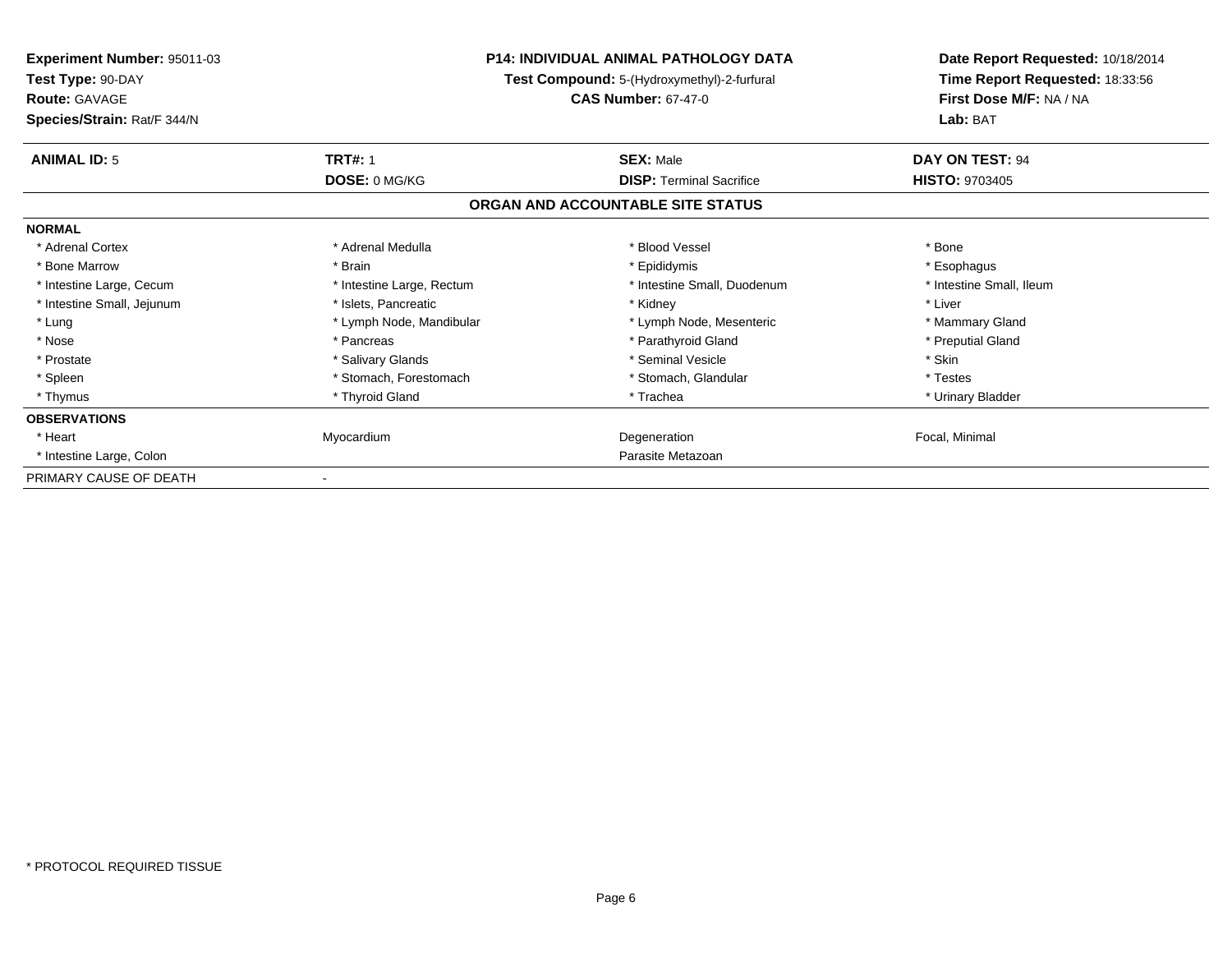| Experiment Number: 95011-03<br>Test Type: 90-DAY<br>Route: GAVAGE |                            | <b>P14: INDIVIDUAL ANIMAL PATHOLOGY DATA</b><br>Test Compound: 5-(Hydroxymethyl)-2-furfural<br><b>CAS Number: 67-47-0</b> | Date Report Requested: 10/18/2014<br>Time Report Requested: 18:33:56<br>First Dose M/F: NA / NA |
|-------------------------------------------------------------------|----------------------------|---------------------------------------------------------------------------------------------------------------------------|-------------------------------------------------------------------------------------------------|
| Species/Strain: Rat/F 344/N                                       |                            |                                                                                                                           | Lab: BAT                                                                                        |
| <b>ANIMAL ID: 6</b>                                               | <b>TRT#: 1</b>             | <b>SEX: Male</b>                                                                                                          | DAY ON TEST: 94                                                                                 |
|                                                                   | DOSE: 0 MG/KG              | <b>DISP: Terminal Sacrifice</b>                                                                                           | <b>HISTO: 9703406</b>                                                                           |
|                                                                   |                            | ORGAN AND ACCOUNTABLE SITE STATUS                                                                                         |                                                                                                 |
| <b>NORMAL</b>                                                     |                            |                                                                                                                           |                                                                                                 |
| * Adrenal Cortex                                                  | * Adrenal Medulla          | * Blood Vessel                                                                                                            | * Bone                                                                                          |
| * Bone Marrow                                                     | * Brain                    | * Epididymis                                                                                                              | * Esophagus                                                                                     |
| * Intestine Large, Cecum                                          | * Intestine Large, Colon   | * Intestine Large, Rectum                                                                                                 | * Intestine Small, Duodenum                                                                     |
| * Intestine Small, Ileum                                          | * Intestine Small, Jejunum | * Islets, Pancreatic                                                                                                      | * Kidney                                                                                        |
| * Liver                                                           | * Lung                     | * Lymph Node, Mesenteric                                                                                                  | * Mammary Gland                                                                                 |
| * Nose                                                            | * Pancreas                 | * Parathyroid Gland                                                                                                       | * Pituitary Gland                                                                               |
| * Preputial Gland                                                 | * Prostate                 | * Salivary Glands                                                                                                         | * Seminal Vesicle                                                                               |
| * Skin                                                            | * Spleen                   | * Stomach, Forestomach                                                                                                    | * Stomach, Glandular                                                                            |
| * Testes                                                          | * Thymus                   | * Thyroid Gland                                                                                                           | * Trachea                                                                                       |
| * Urinary Bladder                                                 |                            |                                                                                                                           |                                                                                                 |
| <b>MISSING</b>                                                    |                            |                                                                                                                           |                                                                                                 |
| * Lymph Node, Mandibular                                          |                            |                                                                                                                           |                                                                                                 |
| <b>OBSERVATIONS</b>                                               |                            |                                                                                                                           |                                                                                                 |
| * Heart                                                           | Myocardium                 | Degeneration                                                                                                              | Focal, Minimal                                                                                  |
| PRIMARY CAUSE OF DEATH                                            |                            |                                                                                                                           |                                                                                                 |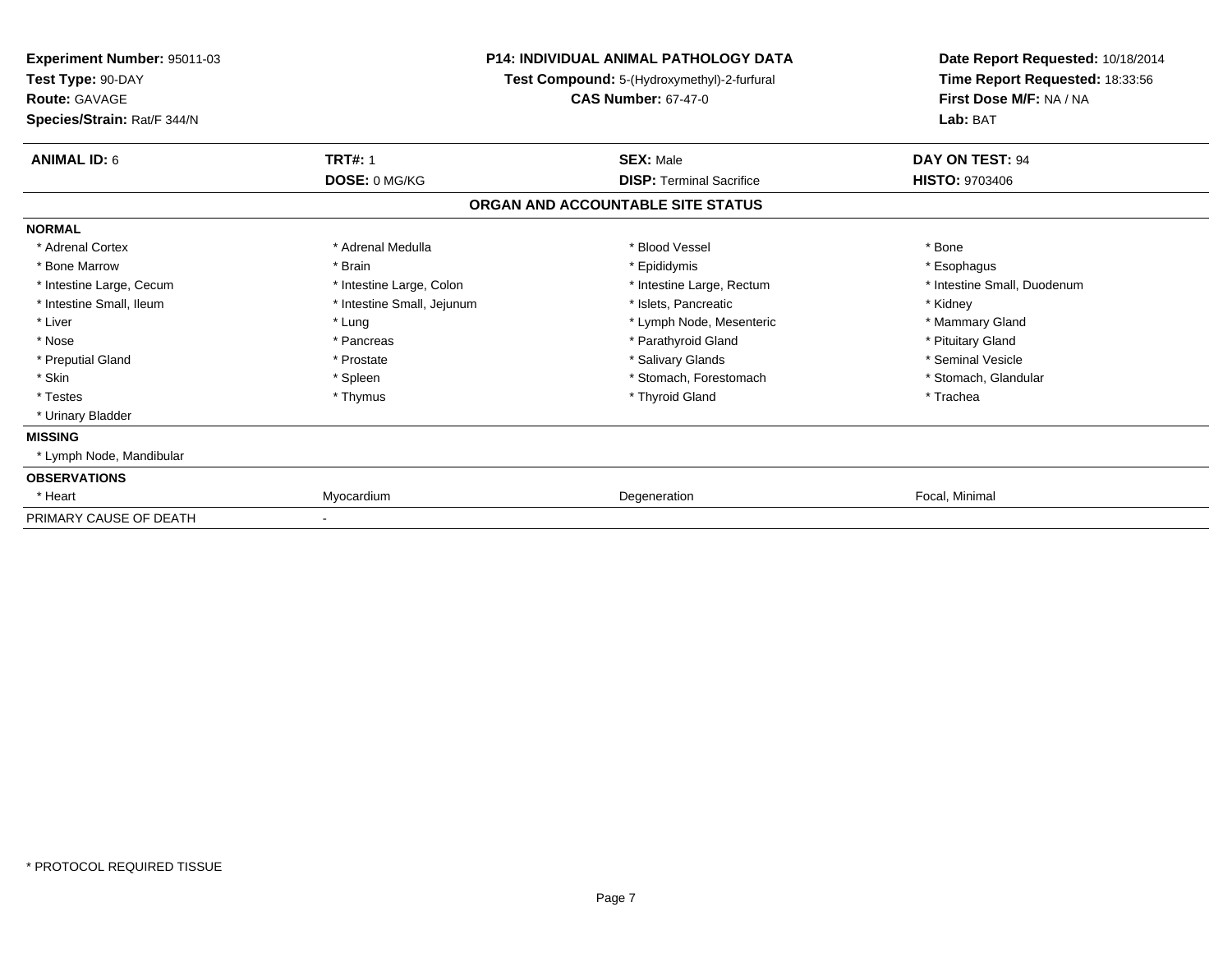| <b>Experiment Number: 95011-03</b> | <b>P14: INDIVIDUAL ANIMAL PATHOLOGY DATA</b><br><b>Test Compound:</b> 5-(Hydroxymethyl)-2-furfural |                                   |                                 | Date Report Requested: 10/18/2014 |
|------------------------------------|----------------------------------------------------------------------------------------------------|-----------------------------------|---------------------------------|-----------------------------------|
| Test Type: 90-DAY                  |                                                                                                    |                                   | Time Report Requested: 18:33:56 |                                   |
| <b>Route: GAVAGE</b>               |                                                                                                    | <b>CAS Number: 67-47-0</b>        | First Dose M/F: NA / NA         |                                   |
| Species/Strain: Rat/F 344/N        |                                                                                                    |                                   | Lab: BAT                        |                                   |
| <b>ANIMAL ID: 7</b>                | <b>TRT#: 1</b>                                                                                     | <b>SEX: Male</b>                  | DAY ON TEST: 94                 |                                   |
|                                    | DOSE: 0 MG/KG                                                                                      | <b>DISP: Terminal Sacrifice</b>   | <b>HISTO: 9703407</b>           |                                   |
|                                    |                                                                                                    | ORGAN AND ACCOUNTABLE SITE STATUS |                                 |                                   |
| <b>NORMAL</b>                      |                                                                                                    |                                   |                                 |                                   |
| * Adrenal Cortex                   | * Adrenal Medulla                                                                                  | * Blood Vessel                    | * Bone                          |                                   |
| * Bone Marrow                      | * Brain                                                                                            | * Epididymis                      | * Esophagus                     |                                   |
| * Heart                            | * Intestine Large, Cecum                                                                           | * Intestine Large, Colon          | * Intestine Large, Rectum       |                                   |
| * Intestine Small, Duodenum        | * Intestine Small, Ileum                                                                           | * Intestine Small, Jejunum        | * Islets, Pancreatic            |                                   |
| * Kidney                           | * Liver                                                                                            | * Lung                            | * Lymph Node, Mandibular        |                                   |
| * Lymph Node, Mesenteric           | * Mammary Gland                                                                                    | * Nose                            | * Pancreas                      |                                   |
| * Parathyroid Gland                | * Pituitary Gland                                                                                  | * Preputial Gland                 | * Prostate                      |                                   |
| * Salivary Glands                  | * Seminal Vesicle                                                                                  | * Skin                            | * Spleen                        |                                   |
| * Stomach, Forestomach             | * Stomach, Glandular                                                                               | * Testes                          | * Thymus                        |                                   |
| * Thyroid Gland                    | * Trachea                                                                                          | * Urinary Bladder                 |                                 |                                   |
| PRIMARY CAUSE OF DEATH             |                                                                                                    |                                   |                                 |                                   |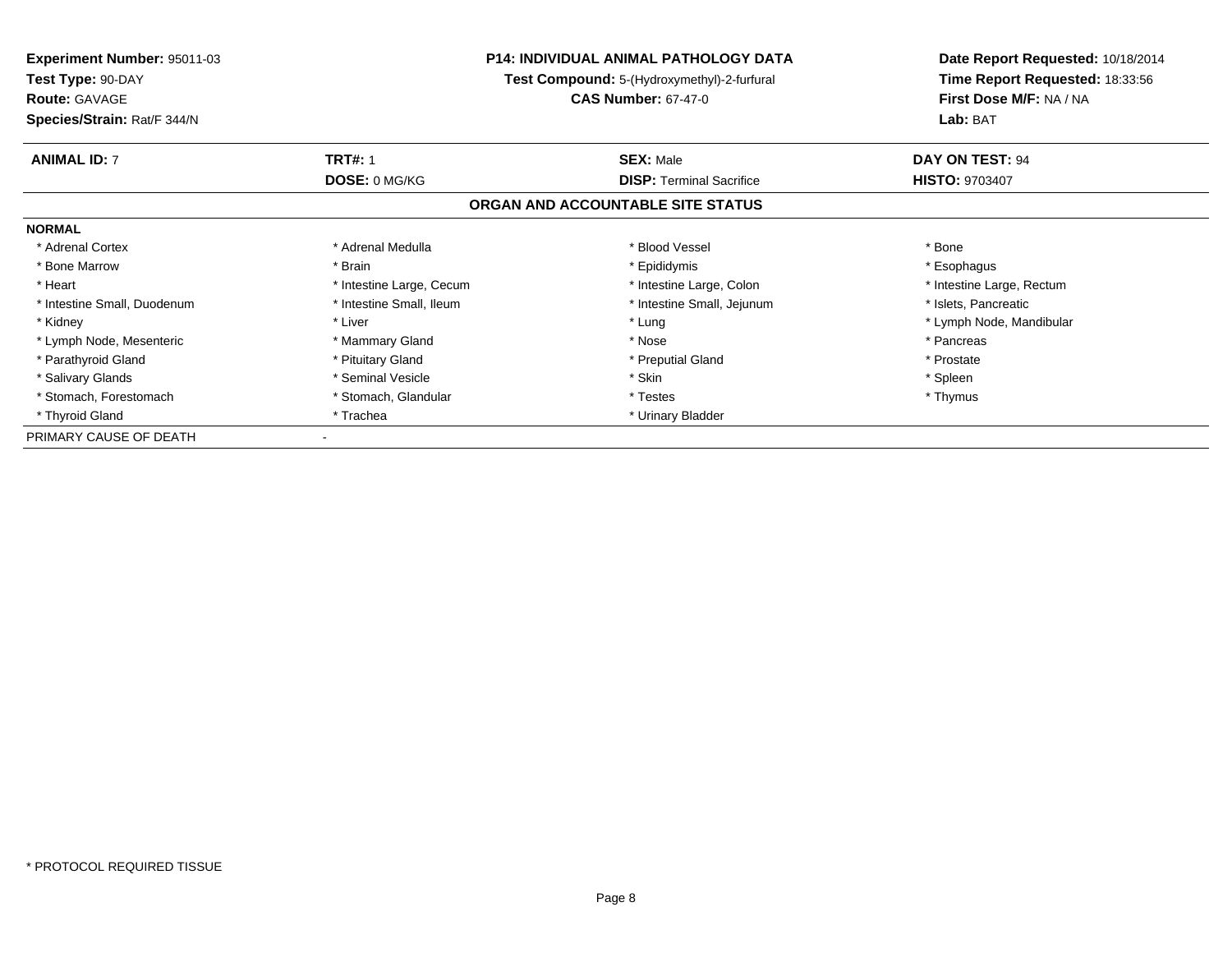| Experiment Number: 95011-03<br>Test Type: 90-DAY<br><b>Route: GAVAGE</b><br>Species/Strain: Rat/F 344/N |                            | <b>P14: INDIVIDUAL ANIMAL PATHOLOGY DATA</b><br>Test Compound: 5-(Hydroxymethyl)-2-furfural<br><b>CAS Number: 67-47-0</b> | Date Report Requested: 10/18/2014<br>Time Report Requested: 18:33:56<br>First Dose M/F: NA / NA<br>Lab: BAT |
|---------------------------------------------------------------------------------------------------------|----------------------------|---------------------------------------------------------------------------------------------------------------------------|-------------------------------------------------------------------------------------------------------------|
| <b>ANIMAL ID: 8</b>                                                                                     | <b>TRT#: 1</b>             | <b>SEX: Male</b>                                                                                                          | DAY ON TEST: 94                                                                                             |
|                                                                                                         | DOSE: 0 MG/KG              | <b>DISP: Terminal Sacrifice</b>                                                                                           | <b>HISTO: 9703408</b>                                                                                       |
|                                                                                                         |                            | ORGAN AND ACCOUNTABLE SITE STATUS                                                                                         |                                                                                                             |
| <b>NORMAL</b>                                                                                           |                            |                                                                                                                           |                                                                                                             |
| * Adrenal Cortex                                                                                        | * Adrenal Medulla          | * Blood Vessel                                                                                                            | * Bone                                                                                                      |
| * Bone Marrow                                                                                           | * Brain                    | * Epididymis                                                                                                              | * Esophagus                                                                                                 |
| * Intestine Large, Cecum                                                                                | * Intestine Large, Colon   | * Intestine Large, Rectum                                                                                                 | * Intestine Small, Duodenum                                                                                 |
| * Intestine Small, Ileum                                                                                | * Intestine Small, Jejunum | * Islets, Pancreatic                                                                                                      | * Kidney                                                                                                    |
| * Liver                                                                                                 | * Lung                     | * Lymph Node, Mandibular                                                                                                  | * Lymph Node, Mesenteric                                                                                    |
| * Mammary Gland                                                                                         | * Nose                     | * Pancreas                                                                                                                | * Parathyroid Gland                                                                                         |
| * Pituitary Gland                                                                                       | * Preputial Gland          | * Prostate                                                                                                                | * Salivary Glands                                                                                           |
| * Seminal Vesicle                                                                                       | * Skin                     | * Spleen                                                                                                                  | * Stomach, Forestomach                                                                                      |
| * Stomach, Glandular                                                                                    | * Testes                   | * Thymus                                                                                                                  | * Thyroid Gland                                                                                             |
| * Trachea                                                                                               | * Urinary Bladder          |                                                                                                                           |                                                                                                             |
| <b>OBSERVATIONS</b>                                                                                     |                            |                                                                                                                           |                                                                                                             |
| * Heart                                                                                                 | Myocardium                 | Degeneration                                                                                                              | Focal, Minimal                                                                                              |
| PRIMARY CAUSE OF DEATH                                                                                  |                            |                                                                                                                           |                                                                                                             |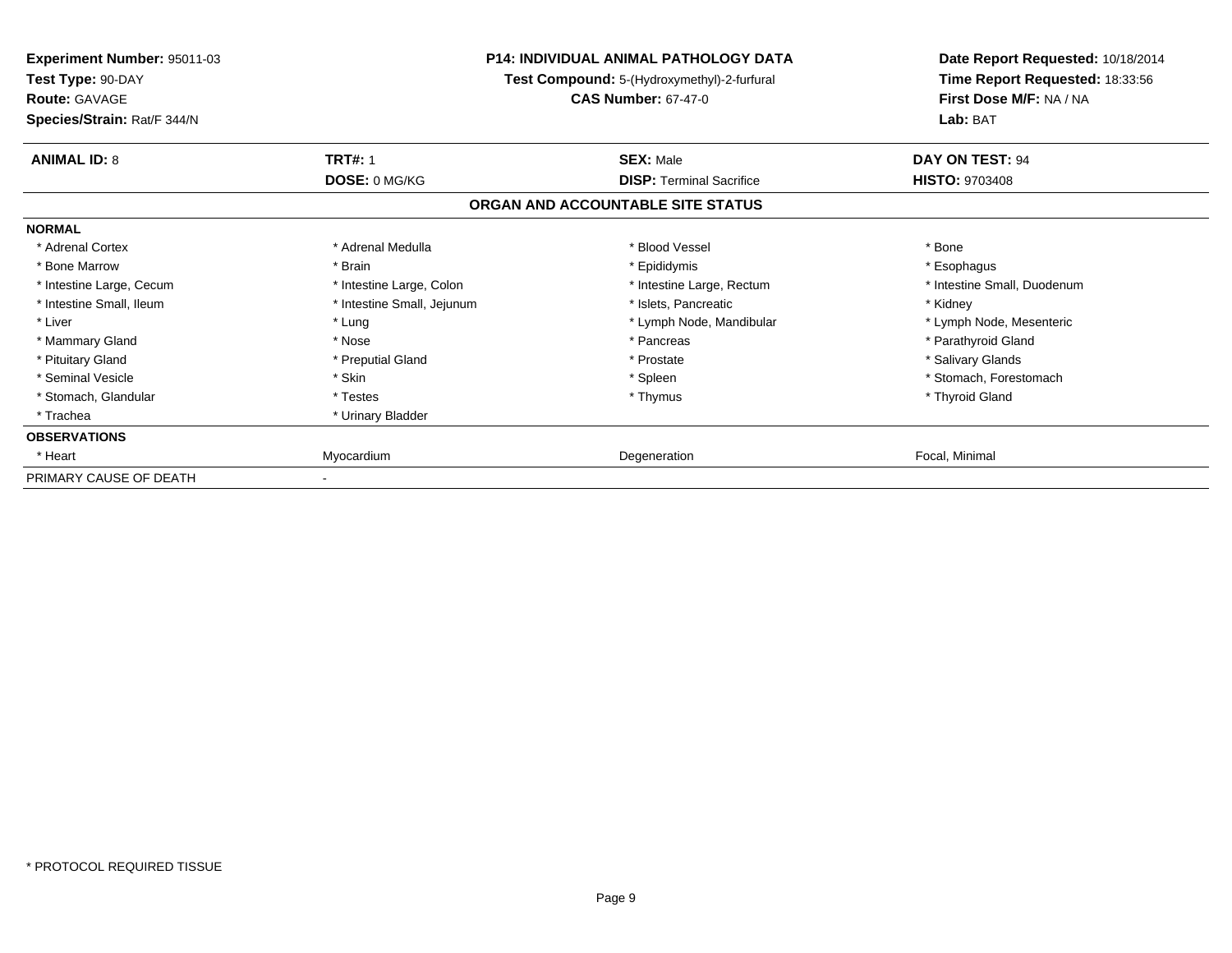| <b>Experiment Number: 95011-03</b><br>Test Type: 90-DAY<br><b>Route: GAVAGE</b><br>Species/Strain: Rat/F 344/N |                            | <b>P14: INDIVIDUAL ANIMAL PATHOLOGY DATA</b><br>Test Compound: 5-(Hydroxymethyl)-2-furfural<br><b>CAS Number: 67-47-0</b> | Date Report Requested: 10/18/2014<br>Time Report Requested: 18:33:56<br>First Dose M/F: NA / NA<br>Lab: BAT |
|----------------------------------------------------------------------------------------------------------------|----------------------------|---------------------------------------------------------------------------------------------------------------------------|-------------------------------------------------------------------------------------------------------------|
| <b>ANIMAL ID: 9</b>                                                                                            | <b>TRT#: 1</b>             | <b>SEX: Male</b>                                                                                                          | DAY ON TEST: 94                                                                                             |
|                                                                                                                | DOSE: 0 MG/KG              | <b>DISP: Terminal Sacrifice</b>                                                                                           | <b>HISTO: 9703409</b>                                                                                       |
|                                                                                                                |                            | ORGAN AND ACCOUNTABLE SITE STATUS                                                                                         |                                                                                                             |
| <b>NORMAL</b>                                                                                                  |                            |                                                                                                                           |                                                                                                             |
| * Adrenal Cortex                                                                                               | * Adrenal Medulla          | * Blood Vessel                                                                                                            | * Bone                                                                                                      |
| * Bone Marrow                                                                                                  | * Brain                    | * Epididymis                                                                                                              | * Esophagus                                                                                                 |
| * Intestine Large, Cecum                                                                                       | * Intestine Large, Colon   | * Intestine Large, Rectum                                                                                                 | * Intestine Small, Duodenum                                                                                 |
| * Intestine Small, Ileum                                                                                       | * Intestine Small, Jejunum | * Islets, Pancreatic                                                                                                      | * Kidney                                                                                                    |
| * Liver                                                                                                        | * Lung                     | * Lymph Node, Mandibular                                                                                                  | * Lymph Node, Mesenteric                                                                                    |
| * Mammary Gland                                                                                                | * Nose                     | * Pancreas                                                                                                                | * Parathyroid Gland                                                                                         |
| * Pituitary Gland                                                                                              | * Preputial Gland          | * Prostate                                                                                                                | * Salivary Glands                                                                                           |
| * Seminal Vesicle                                                                                              | * Skin                     | * Spleen                                                                                                                  | * Stomach. Forestomach                                                                                      |
| * Stomach, Glandular                                                                                           | * Testes                   | * Thymus                                                                                                                  | * Thyroid Gland                                                                                             |
| * Trachea                                                                                                      | * Urinary Bladder          |                                                                                                                           |                                                                                                             |
| <b>OBSERVATIONS</b>                                                                                            |                            |                                                                                                                           |                                                                                                             |
| * Heart                                                                                                        | Myocardium                 | Degeneration                                                                                                              | Focal, Minimal                                                                                              |
| PRIMARY CAUSE OF DEATH                                                                                         |                            |                                                                                                                           |                                                                                                             |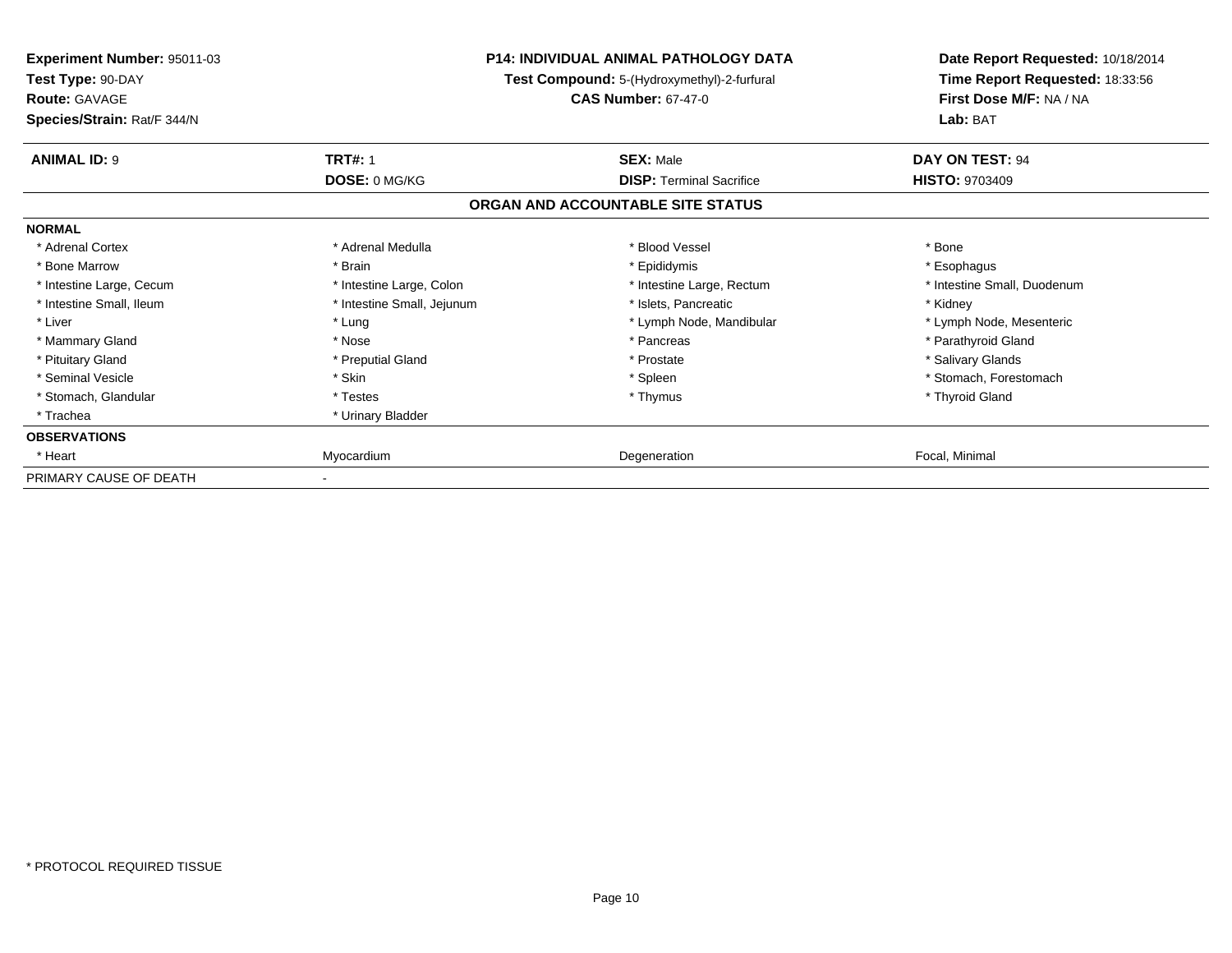| Experiment Number: 95011-03<br>Test Type: 90-DAY<br><b>Route: GAVAGE</b> |                          | <b>P14: INDIVIDUAL ANIMAL PATHOLOGY DATA</b><br>Test Compound: 5-(Hydroxymethyl)-2-furfural<br><b>CAS Number: 67-47-0</b> | Date Report Requested: 10/18/2014<br>Time Report Requested: 18:33:56<br>First Dose M/F: NA / NA |
|--------------------------------------------------------------------------|--------------------------|---------------------------------------------------------------------------------------------------------------------------|-------------------------------------------------------------------------------------------------|
| Species/Strain: Rat/F 344/N                                              |                          |                                                                                                                           | Lab: BAT                                                                                        |
| <b>ANIMAL ID: 10</b>                                                     | <b>TRT#: 1</b>           | <b>SEX: Male</b>                                                                                                          | DAY ON TEST: 94                                                                                 |
|                                                                          | DOSE: 0 MG/KG            | <b>DISP: Terminal Sacrifice</b>                                                                                           | <b>HISTO: 9703410</b>                                                                           |
|                                                                          |                          | ORGAN AND ACCOUNTABLE SITE STATUS                                                                                         |                                                                                                 |
| <b>NORMAL</b>                                                            |                          |                                                                                                                           |                                                                                                 |
| * Adrenal Cortex                                                         | * Adrenal Medulla        | * Blood Vessel                                                                                                            | * Bone                                                                                          |
| * Bone Marrow                                                            | * Brain                  | * Epididymis                                                                                                              | * Esophagus                                                                                     |
| * Heart                                                                  | * Intestine Large, Cecum | * Intestine Large, Colon                                                                                                  | * Intestine Large, Rectum                                                                       |
| * Intestine Small, Duodenum                                              | * Intestine Small, Ileum | * Intestine Small, Jejunum                                                                                                | * Islets, Pancreatic                                                                            |
| * Kidney                                                                 | * Liver                  | * Lung                                                                                                                    | * Lymph Node, Mandibular                                                                        |
| * Lymph Node, Mesenteric                                                 | * Mammary Gland          | * Nose                                                                                                                    | * Pancreas                                                                                      |
| * Pituitary Gland                                                        | * Preputial Gland        | * Prostate                                                                                                                | * Salivary Glands                                                                               |
| * Seminal Vesicle                                                        | * Skin                   | * Spleen                                                                                                                  | * Stomach, Forestomach                                                                          |
| * Stomach, Glandular                                                     | * Testes                 | * Thymus                                                                                                                  | * Thyroid Gland                                                                                 |
| * Trachea                                                                | * Urinary Bladder        |                                                                                                                           |                                                                                                 |
| <b>MISSING</b>                                                           |                          |                                                                                                                           |                                                                                                 |
| * Parathyroid Gland                                                      |                          |                                                                                                                           |                                                                                                 |
| PRIMARY CAUSE OF DEATH                                                   |                          |                                                                                                                           |                                                                                                 |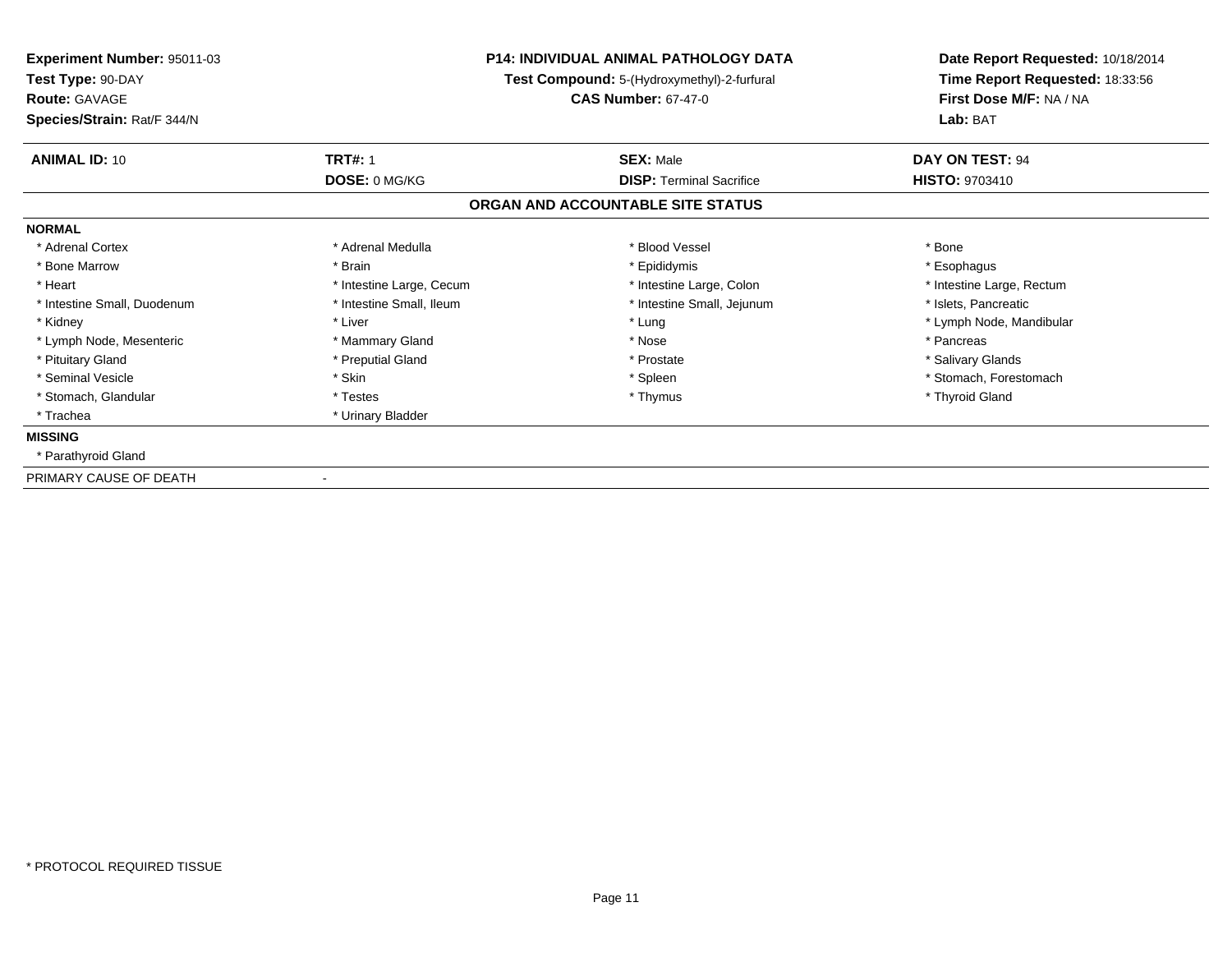| Experiment Number: 95011-03<br>Test Type: 90-DAY |                       | <b>P14: INDIVIDUAL ANIMAL PATHOLOGY DATA</b> | Date Report Requested: 10/18/2014<br>Time Report Requested: 18:33:56 |
|--------------------------------------------------|-----------------------|----------------------------------------------|----------------------------------------------------------------------|
|                                                  |                       | Test Compound: 5-(Hydroxymethyl)-2-furfural  |                                                                      |
| <b>Route: GAVAGE</b>                             |                       | <b>CAS Number: 67-47-0</b>                   | First Dose M/F: NA / NA                                              |
| Species/Strain: Rat/F 344/N                      |                       |                                              | Lab: BAT                                                             |
| <b>ANIMAL ID: 11</b>                             | TRT#: 3               | <b>SEX: Male</b>                             | DAY ON TEST: 94                                                      |
|                                                  | <b>DOSE: 94 MG/KG</b> | <b>DISP: Terminal Sacrifice</b>              | <b>HISTO: 9703411</b>                                                |
|                                                  |                       | ORGAN AND ACCOUNTABLE SITE STATUS            |                                                                      |
| <b>NORMAL</b>                                    |                       |                                              |                                                                      |
| <b>Brain</b>                                     |                       |                                              |                                                                      |
| PRIMARY CAUSE OF DEATH                           |                       |                                              |                                                                      |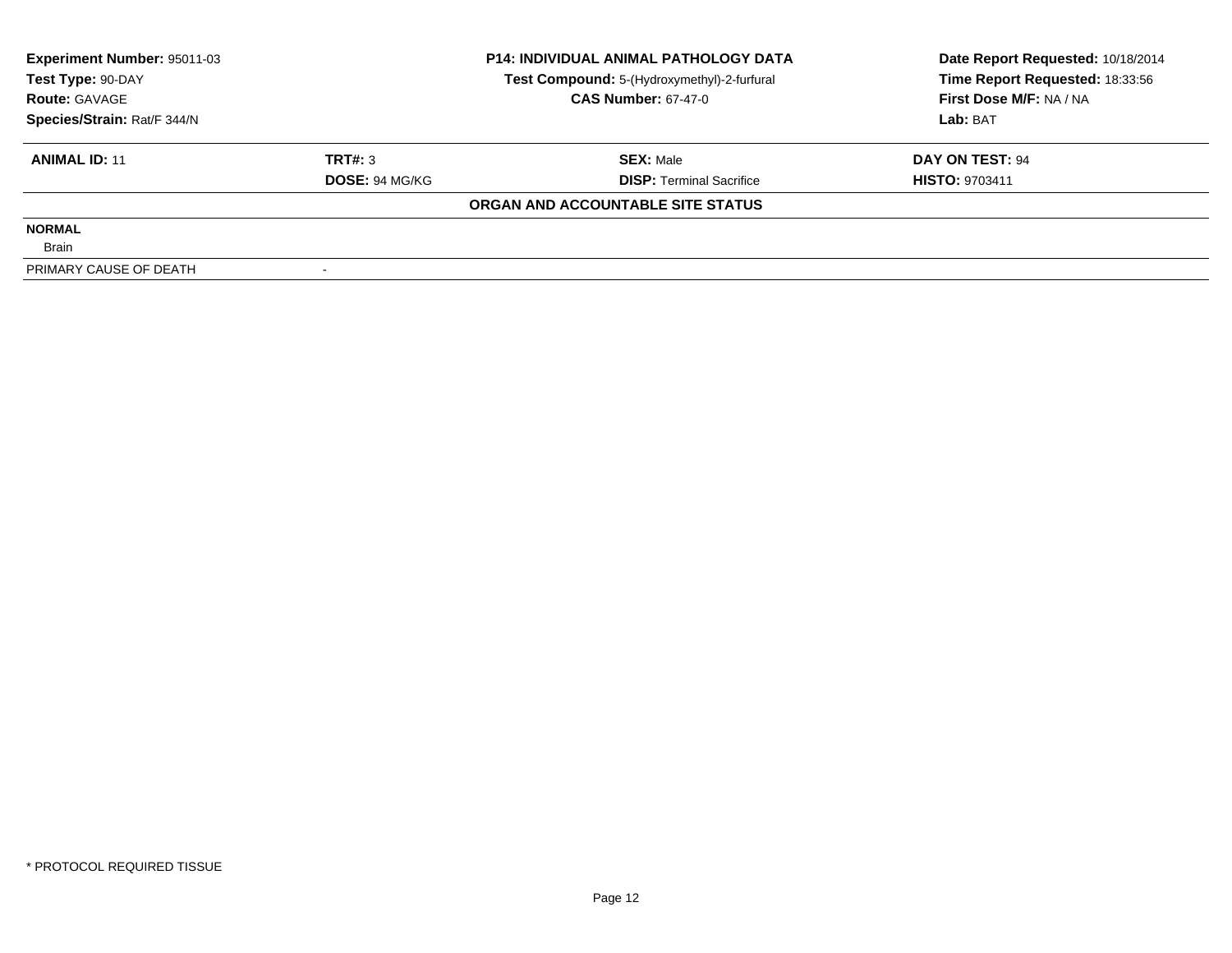| Experiment Number: 95011-03<br>Test Type: 90-DAY |                       | <b>P14: INDIVIDUAL ANIMAL PATHOLOGY DATA</b> | Date Report Requested: 10/18/2014 |
|--------------------------------------------------|-----------------------|----------------------------------------------|-----------------------------------|
|                                                  |                       | Test Compound: 5-(Hydroxymethyl)-2-furfural  | Time Report Requested: 18:33:56   |
| <b>Route: GAVAGE</b>                             |                       | <b>CAS Number: 67-47-0</b>                   | First Dose M/F: NA / NA           |
| Species/Strain: Rat/F 344/N                      |                       |                                              | Lab: BAT                          |
| <b>ANIMAL ID: 12</b>                             | TRT#: 3               | <b>SEX: Male</b>                             | DAY ON TEST: 94                   |
|                                                  | <b>DOSE: 94 MG/KG</b> | <b>DISP:</b> Terminal Sacrifice              | <b>HISTO: 9703412</b>             |
|                                                  |                       | ORGAN AND ACCOUNTABLE SITE STATUS            |                                   |
| <b>NORMAL</b>                                    |                       |                                              |                                   |
| <b>Brain</b>                                     |                       |                                              |                                   |
| PRIMARY CAUSE OF DEATH                           |                       |                                              |                                   |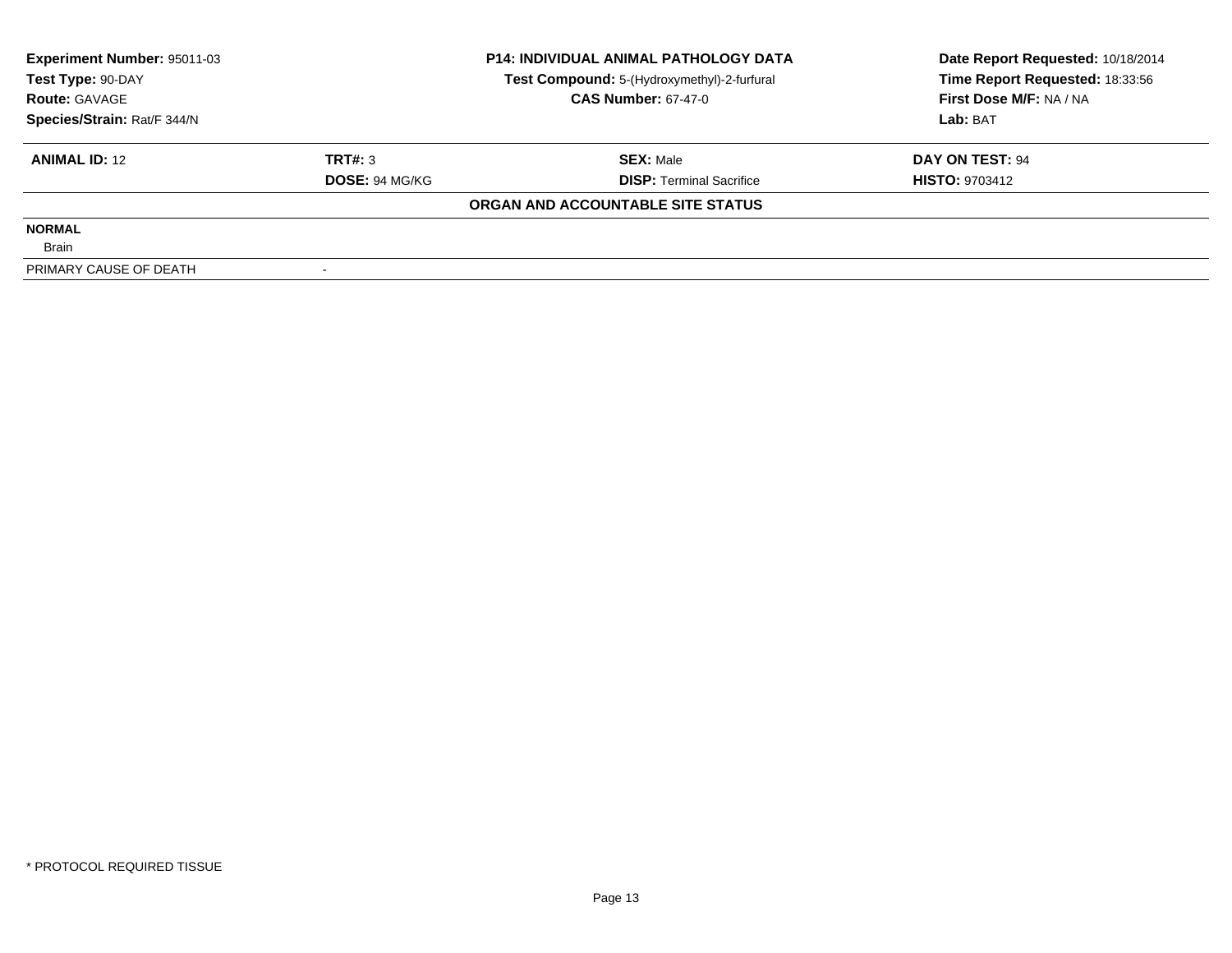| Experiment Number: 95011-03<br>Test Type: 90-DAY |                       | <b>P14: INDIVIDUAL ANIMAL PATHOLOGY DATA</b> | Date Report Requested: 10/18/2014 |
|--------------------------------------------------|-----------------------|----------------------------------------------|-----------------------------------|
|                                                  |                       | Test Compound: 5-(Hydroxymethyl)-2-furfural  | Time Report Requested: 18:33:56   |
| <b>Route: GAVAGE</b>                             |                       | <b>CAS Number: 67-47-0</b>                   | First Dose M/F: NA / NA           |
| Species/Strain: Rat/F 344/N                      |                       |                                              | Lab: BAT                          |
| <b>ANIMAL ID: 13</b>                             | TRT#: 3               | <b>SEX: Male</b>                             | DAY ON TEST: 94                   |
|                                                  | <b>DOSE: 94 MG/KG</b> | <b>DISP:</b> Terminal Sacrifice              | <b>HISTO: 9703413</b>             |
|                                                  |                       | ORGAN AND ACCOUNTABLE SITE STATUS            |                                   |
| <b>NORMAL</b>                                    |                       |                                              |                                   |
| <b>Brain</b>                                     |                       |                                              |                                   |
| PRIMARY CAUSE OF DEATH                           |                       |                                              |                                   |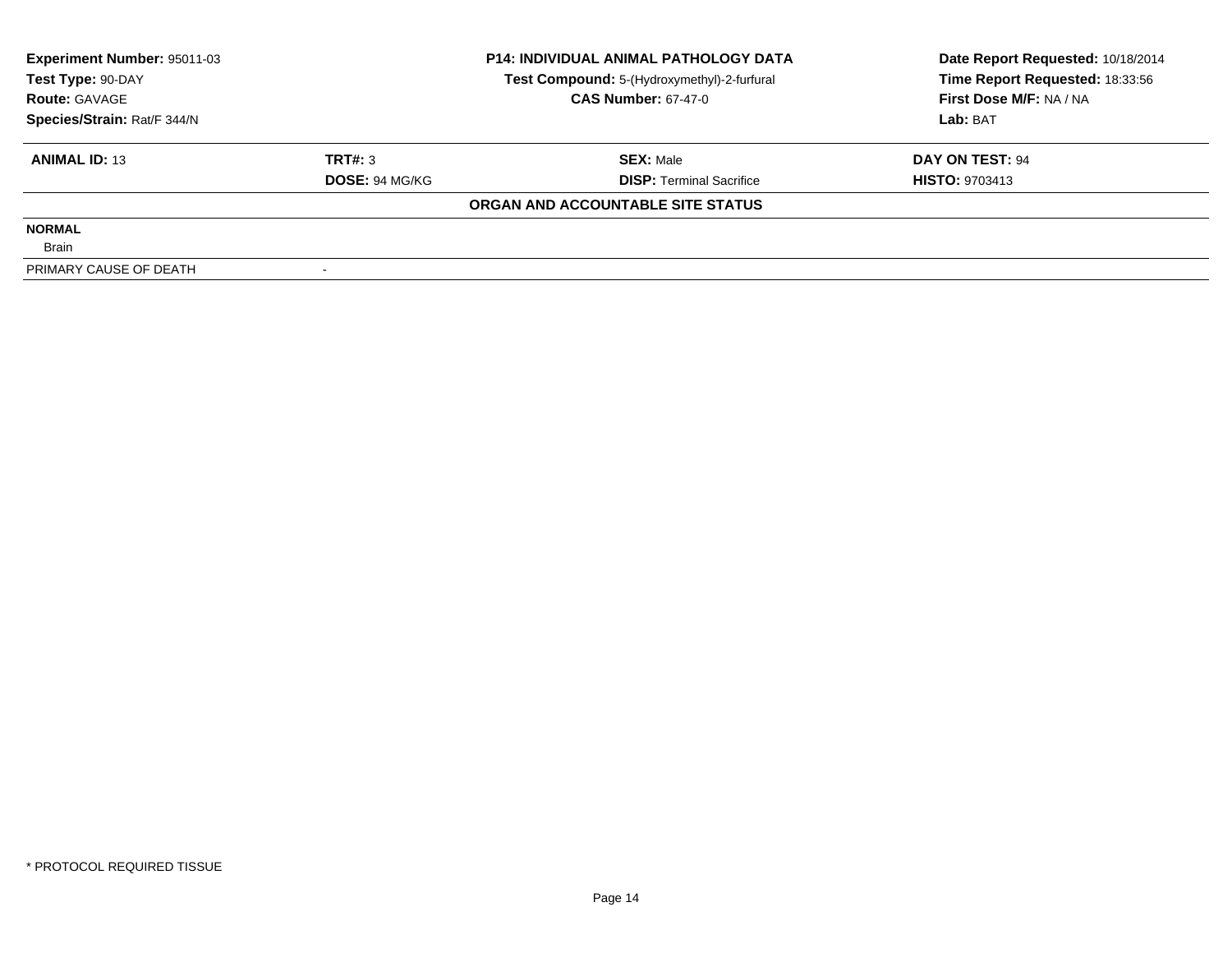| <b>Experiment Number: 95011-03</b><br>Test Type: 90-DAY |                       | <b>P14: INDIVIDUAL ANIMAL PATHOLOGY DATA</b> | Date Report Requested: 10/18/2014 |  |
|---------------------------------------------------------|-----------------------|----------------------------------------------|-----------------------------------|--|
|                                                         |                       | Test Compound: 5-(Hydroxymethyl)-2-furfural  | Time Report Requested: 18:33:56   |  |
| <b>Route: GAVAGE</b>                                    |                       | <b>CAS Number: 67-47-0</b>                   | First Dose M/F: NA / NA           |  |
| Species/Strain: Rat/F 344/N                             |                       |                                              | Lab: BAT                          |  |
| <b>ANIMAL ID: 14</b>                                    | TRT#: 3               | <b>SEX: Male</b>                             | DAY ON TEST: 94                   |  |
|                                                         | <b>DOSE: 94 MG/KG</b> | <b>DISP: Terminal Sacrifice</b>              | <b>HISTO: 9703414</b>             |  |
|                                                         |                       | ORGAN AND ACCOUNTABLE SITE STATUS            |                                   |  |
| <b>NORMAL</b>                                           |                       |                                              |                                   |  |
| <b>Brain</b>                                            |                       |                                              |                                   |  |
| PRIMARY CAUSE OF DEATH                                  |                       |                                              |                                   |  |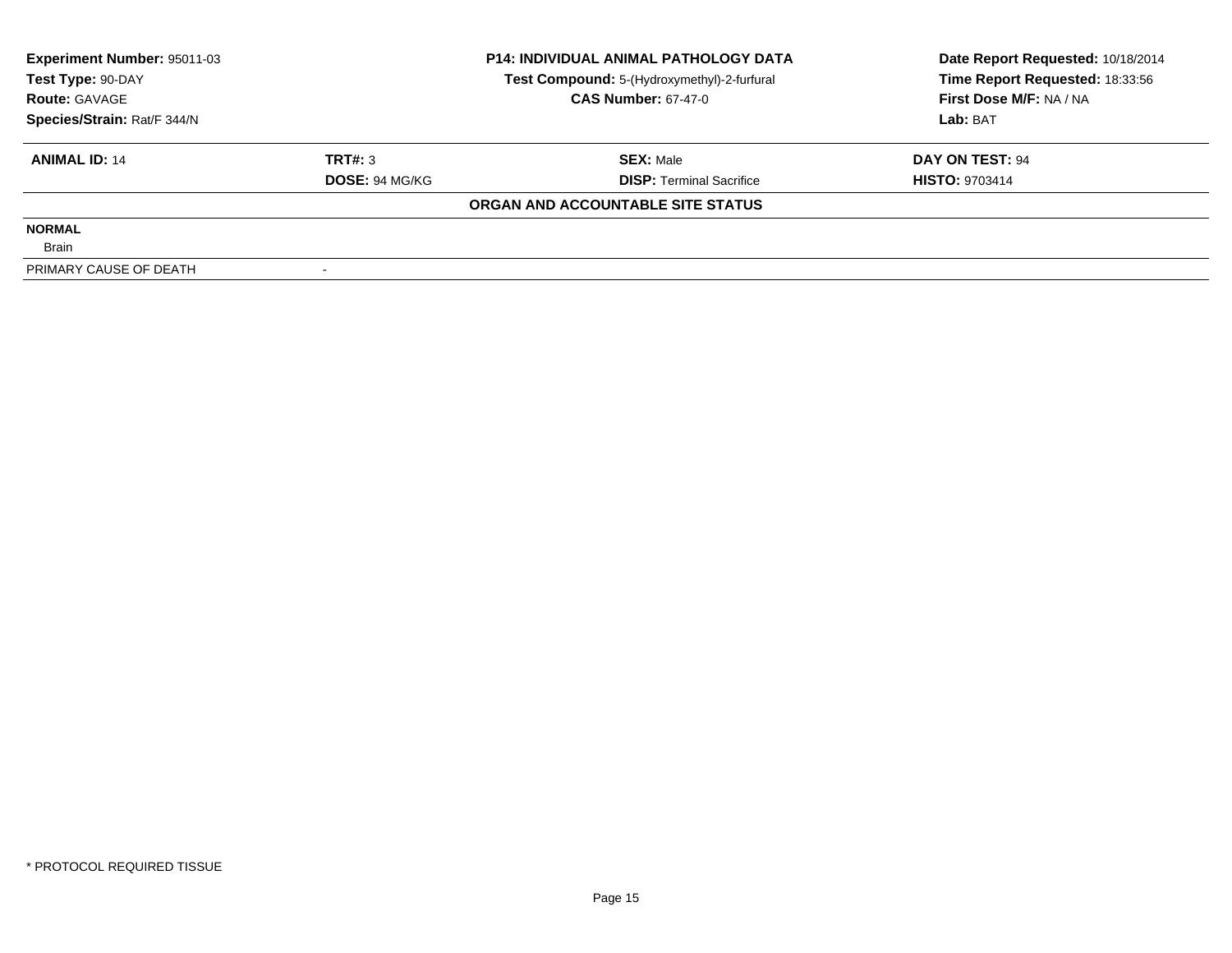| Experiment Number: 95011-03<br>Test Type: 90-DAY |                       | <b>P14: INDIVIDUAL ANIMAL PATHOLOGY DATA</b> | Date Report Requested: 10/18/2014 |
|--------------------------------------------------|-----------------------|----------------------------------------------|-----------------------------------|
|                                                  |                       | Test Compound: 5-(Hydroxymethyl)-2-furfural  | Time Report Requested: 18:33:56   |
| <b>Route: GAVAGE</b>                             |                       | <b>CAS Number: 67-47-0</b>                   | First Dose M/F: NA / NA           |
| Species/Strain: Rat/F 344/N                      |                       |                                              | Lab: BAT                          |
| <b>ANIMAL ID: 15</b>                             | TRT#: 3               | <b>SEX: Male</b>                             | DAY ON TEST: 94                   |
|                                                  | <b>DOSE: 94 MG/KG</b> | <b>DISP:</b> Terminal Sacrifice              | <b>HISTO: 9703415</b>             |
|                                                  |                       | ORGAN AND ACCOUNTABLE SITE STATUS            |                                   |
| <b>NORMAL</b>                                    |                       |                                              |                                   |
| <b>Brain</b>                                     |                       |                                              |                                   |
| PRIMARY CAUSE OF DEATH                           |                       |                                              |                                   |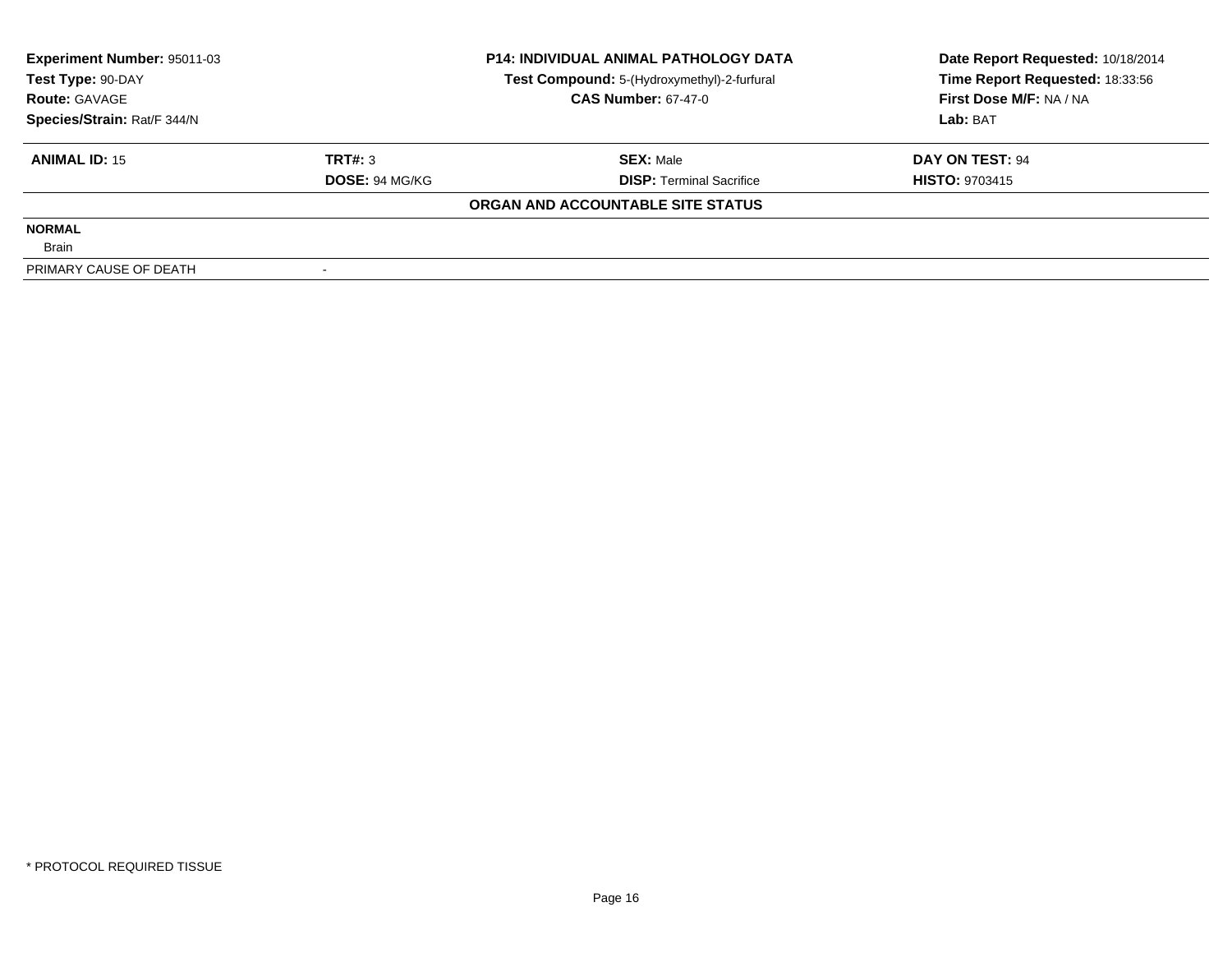| Experiment Number: 95011-03<br>Test Type: 90-DAY |                       | <b>P14: INDIVIDUAL ANIMAL PATHOLOGY DATA</b> | Date Report Requested: 10/18/2014 |
|--------------------------------------------------|-----------------------|----------------------------------------------|-----------------------------------|
|                                                  |                       | Test Compound: 5-(Hydroxymethyl)-2-furfural  | Time Report Requested: 18:33:56   |
| <b>Route: GAVAGE</b>                             |                       | <b>CAS Number: 67-47-0</b>                   | First Dose M/F: NA / NA           |
| Species/Strain: Rat/F 344/N                      |                       |                                              | Lab: BAT                          |
| <b>ANIMAL ID: 16</b>                             | TRT#: 3               | <b>SEX:</b> Male                             | DAY ON TEST: 94                   |
|                                                  | <b>DOSE: 94 MG/KG</b> | <b>DISP: Terminal Sacrifice</b>              | <b>HISTO: 9703416</b>             |
|                                                  |                       | ORGAN AND ACCOUNTABLE SITE STATUS            |                                   |
| <b>NORMAL</b>                                    |                       |                                              |                                   |
| <b>Brain</b>                                     |                       |                                              |                                   |
| PRIMARY CAUSE OF DEATH                           |                       |                                              |                                   |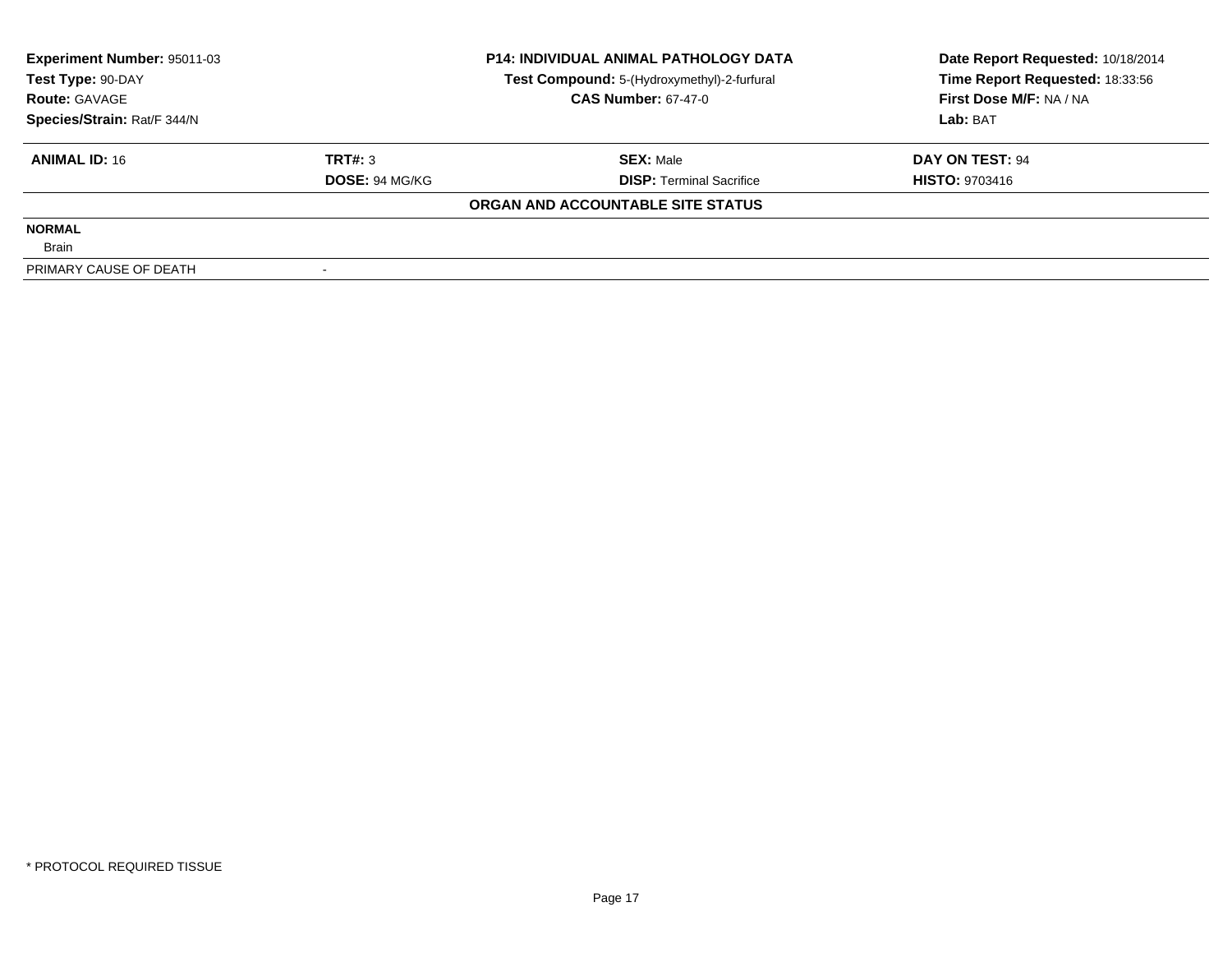| Experiment Number: 95011-03<br>Test Type: 90-DAY<br><b>Route: GAVAGE</b><br>Species/Strain: Rat/F 344/N |                       | <b>P14: INDIVIDUAL ANIMAL PATHOLOGY DATA</b><br>Test Compound: 5-(Hydroxymethyl)-2-furfural<br><b>CAS Number: 67-47-0</b> | Date Report Requested: 10/18/2014<br>Time Report Requested: 18:33:56<br>First Dose M/F: NA / NA<br>Lab: BAT |
|---------------------------------------------------------------------------------------------------------|-----------------------|---------------------------------------------------------------------------------------------------------------------------|-------------------------------------------------------------------------------------------------------------|
|                                                                                                         |                       |                                                                                                                           |                                                                                                             |
| <b>ANIMAL ID: 17</b>                                                                                    | TRT#: 3               | <b>SEX: Male</b>                                                                                                          | DAY ON TEST: 94                                                                                             |
|                                                                                                         | <b>DOSE: 94 MG/KG</b> | <b>DISP:</b> Terminal Sacrifice                                                                                           | <b>HISTO: 9703417</b>                                                                                       |
|                                                                                                         |                       | ORGAN AND ACCOUNTABLE SITE STATUS                                                                                         |                                                                                                             |
| <b>NORMAL</b>                                                                                           |                       |                                                                                                                           |                                                                                                             |
| Brain                                                                                                   |                       |                                                                                                                           |                                                                                                             |
| <b>OBSERVATIONS</b>                                                                                     |                       |                                                                                                                           |                                                                                                             |
| Liver                                                                                                   |                       | Hepatodiaphragmatic Nodule                                                                                                |                                                                                                             |
| [Hepatodiaphragmatic Nodule TGLS = 1-8]                                                                 |                       |                                                                                                                           |                                                                                                             |
| PRIMARY CAUSE OF DEATH                                                                                  |                       |                                                                                                                           |                                                                                                             |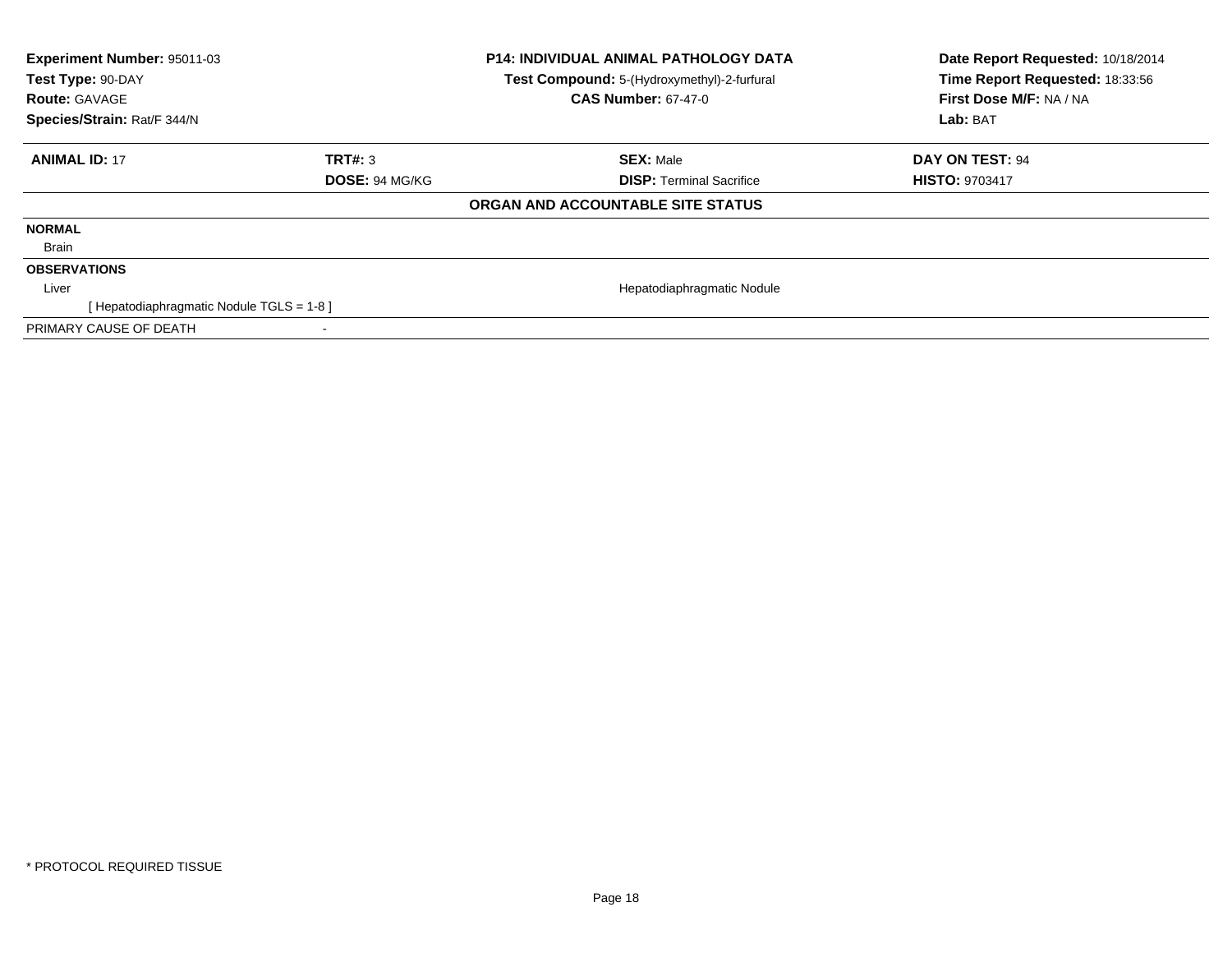| Experiment Number: 95011-03<br>Test Type: 90-DAY |                       | <b>P14: INDIVIDUAL ANIMAL PATHOLOGY DATA</b> | Date Report Requested: 10/18/2014 |
|--------------------------------------------------|-----------------------|----------------------------------------------|-----------------------------------|
|                                                  |                       | Test Compound: 5-(Hydroxymethyl)-2-furfural  | Time Report Requested: 18:33:56   |
| <b>Route: GAVAGE</b>                             |                       | <b>CAS Number: 67-47-0</b>                   | First Dose M/F: NA / NA           |
| Species/Strain: Rat/F 344/N                      |                       |                                              | Lab: BAT                          |
| <b>ANIMAL ID: 18</b>                             | TRT#: 3               | <b>SEX:</b> Male                             | DAY ON TEST: 94                   |
|                                                  | <b>DOSE: 94 MG/KG</b> | <b>DISP: Terminal Sacrifice</b>              | <b>HISTO: 9703418</b>             |
|                                                  |                       | ORGAN AND ACCOUNTABLE SITE STATUS            |                                   |
| <b>NORMAL</b>                                    |                       |                                              |                                   |
| <b>Brain</b>                                     |                       |                                              |                                   |
| PRIMARY CAUSE OF DEATH                           |                       |                                              |                                   |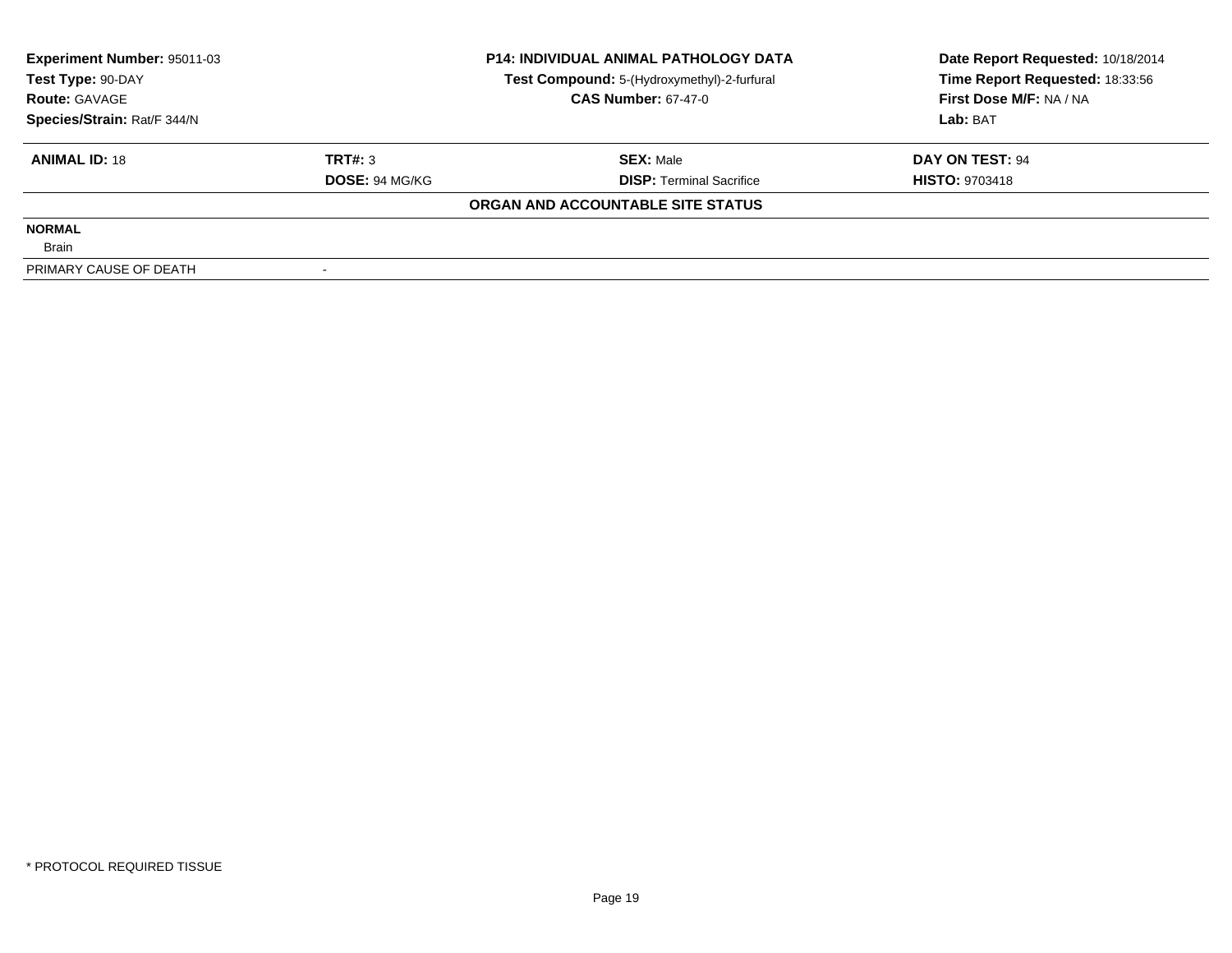| Experiment Number: 95011-03<br>Test Type: 90-DAY |                       | <b>P14: INDIVIDUAL ANIMAL PATHOLOGY DATA</b> | Date Report Requested: 10/18/2014 |
|--------------------------------------------------|-----------------------|----------------------------------------------|-----------------------------------|
|                                                  |                       | Test Compound: 5-(Hydroxymethyl)-2-furfural  | Time Report Requested: 18:33:56   |
| <b>Route: GAVAGE</b>                             |                       | <b>CAS Number: 67-47-0</b>                   | First Dose M/F: NA / NA           |
| Species/Strain: Rat/F 344/N                      |                       |                                              | Lab: BAT                          |
| <b>ANIMAL ID: 19</b>                             | TRT#: 3               | <b>SEX: Male</b>                             | DAY ON TEST: 94                   |
|                                                  | <b>DOSE: 94 MG/KG</b> | <b>DISP:</b> Terminal Sacrifice              | <b>HISTO: 9703419</b>             |
|                                                  |                       | ORGAN AND ACCOUNTABLE SITE STATUS            |                                   |
| <b>NORMAL</b>                                    |                       |                                              |                                   |
| <b>Brain</b>                                     |                       |                                              |                                   |
| PRIMARY CAUSE OF DEATH                           |                       |                                              |                                   |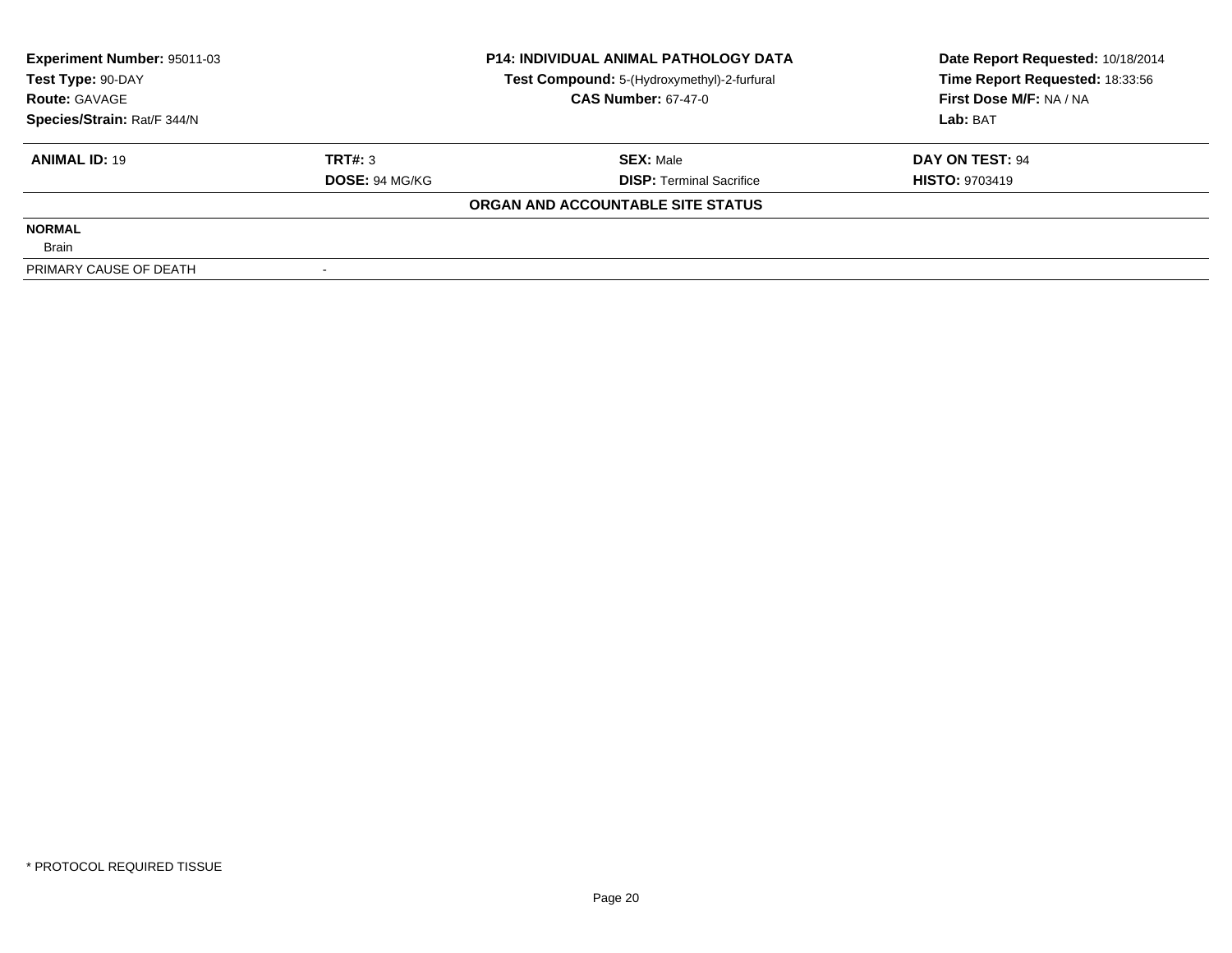| Experiment Number: 95011-03<br>Test Type: 90-DAY |                       | <b>P14: INDIVIDUAL ANIMAL PATHOLOGY DATA</b> | Date Report Requested: 10/18/2014 |
|--------------------------------------------------|-----------------------|----------------------------------------------|-----------------------------------|
|                                                  |                       | Test Compound: 5-(Hydroxymethyl)-2-furfural  | Time Report Requested: 18:33:56   |
| <b>Route: GAVAGE</b>                             |                       | <b>CAS Number: 67-47-0</b>                   | First Dose M/F: NA / NA           |
| Species/Strain: Rat/F 344/N                      |                       |                                              | Lab: BAT                          |
| <b>ANIMAL ID: 20</b>                             | TRT#: 3               | <b>SEX:</b> Male                             | DAY ON TEST: 94                   |
|                                                  | <b>DOSE: 94 MG/KG</b> | <b>DISP: Terminal Sacrifice</b>              | <b>HISTO: 9703420</b>             |
|                                                  |                       | ORGAN AND ACCOUNTABLE SITE STATUS            |                                   |
| <b>NORMAL</b>                                    |                       |                                              |                                   |
| <b>Brain</b>                                     |                       |                                              |                                   |
| PRIMARY CAUSE OF DEATH                           |                       |                                              |                                   |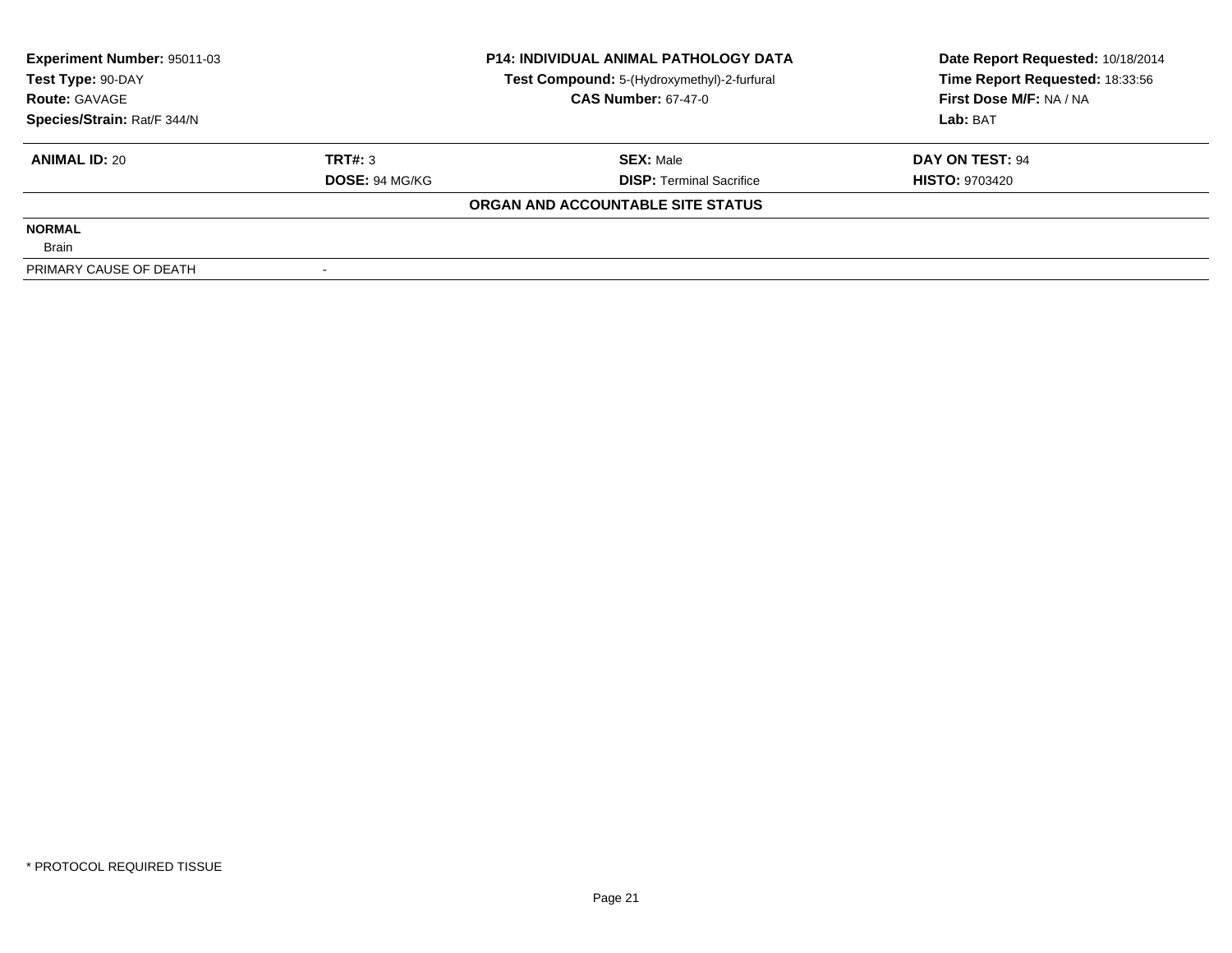| <b>Experiment Number: 95011-03</b> | <b>P14: INDIVIDUAL ANIMAL PATHOLOGY DATA</b> |                                             | Date Report Requested: 10/18/2014 |  |
|------------------------------------|----------------------------------------------|---------------------------------------------|-----------------------------------|--|
| Test Type: 90-DAY                  |                                              | Test Compound: 5-(Hydroxymethyl)-2-furfural | Time Report Requested: 18:33:56   |  |
| <b>Route: GAVAGE</b>               |                                              | <b>CAS Number: 67-47-0</b>                  | First Dose M/F: NA / NA           |  |
| Species/Strain: Rat/F 344/N        |                                              |                                             | Lab: BAT                          |  |
| <b>ANIMAL ID: 21</b>               | TRT#: 5                                      | <b>SEX: Male</b>                            | DAY ON TEST: 94                   |  |
|                                    | <b>DOSE: 188</b><br>MG/KG                    | <b>DISP:</b> Terminal Sacrifice             | <b>HISTO: 9703421</b>             |  |
|                                    |                                              | ORGAN AND ACCOUNTABLE SITE STATUS           |                                   |  |
| <b>NORMAL</b>                      |                                              |                                             |                                   |  |
| <b>Brain</b>                       |                                              |                                             |                                   |  |
| PRIMARY CAUSE OF DEATH             |                                              |                                             |                                   |  |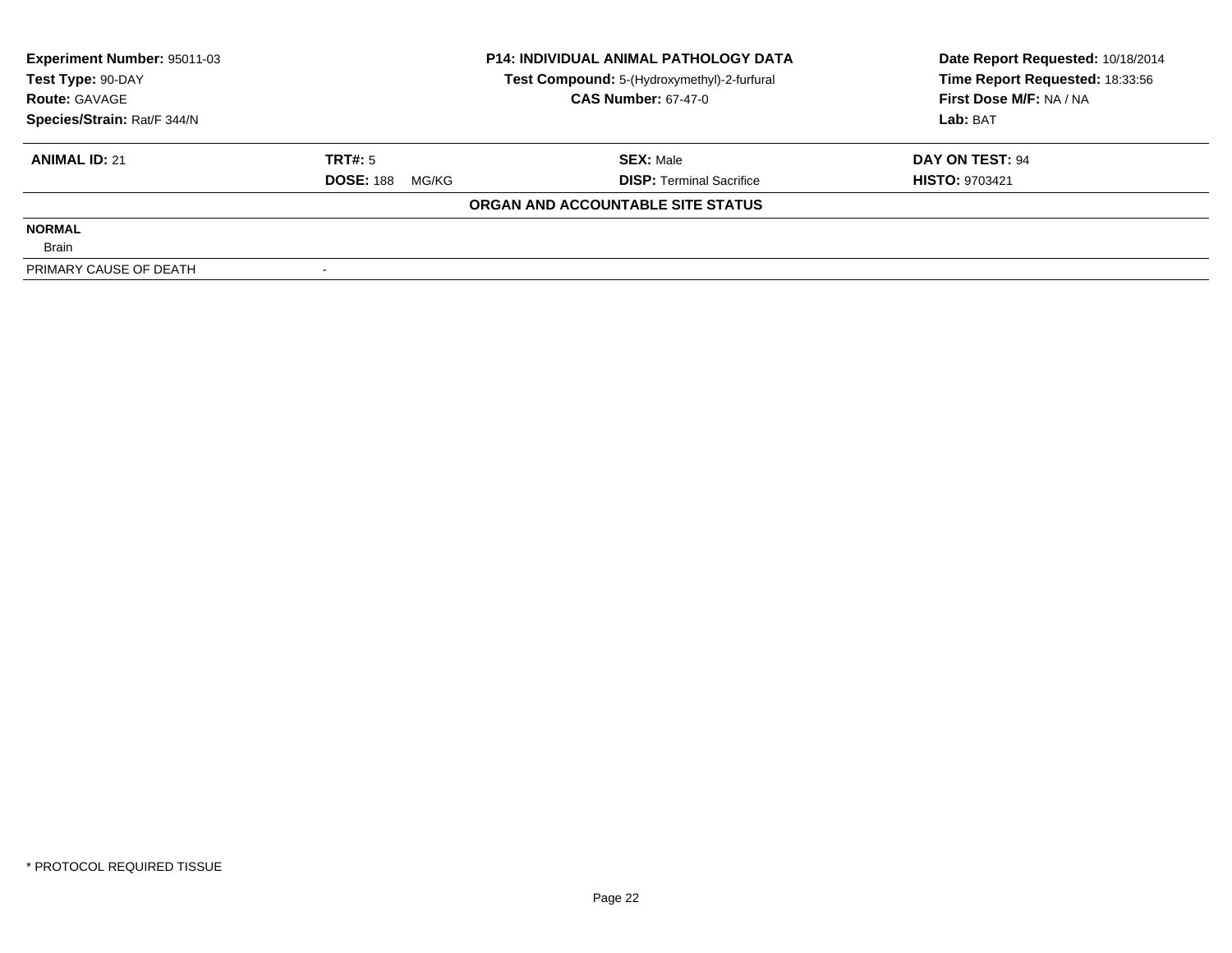| <b>Experiment Number: 95011-03</b> | <b>P14: INDIVIDUAL ANIMAL PATHOLOGY DATA</b> |                                             | Date Report Requested: 10/18/2014 |  |
|------------------------------------|----------------------------------------------|---------------------------------------------|-----------------------------------|--|
| Test Type: 90-DAY                  |                                              | Test Compound: 5-(Hydroxymethyl)-2-furfural | Time Report Requested: 18:33:56   |  |
| <b>Route: GAVAGE</b>               |                                              | <b>CAS Number: 67-47-0</b>                  | First Dose M/F: NA / NA           |  |
| Species/Strain: Rat/F 344/N        |                                              |                                             | Lab: BAT                          |  |
| <b>ANIMAL ID: 22</b>               | TRT#: 5                                      | <b>SEX:</b> Male                            | DAY ON TEST: 94                   |  |
|                                    | <b>DOSE: 188</b><br>MG/KG                    | <b>DISP: Terminal Sacrifice</b>             | <b>HISTO: 9703422</b>             |  |
|                                    |                                              | ORGAN AND ACCOUNTABLE SITE STATUS           |                                   |  |
| <b>NORMAL</b>                      |                                              |                                             |                                   |  |
| <b>Brain</b>                       |                                              |                                             |                                   |  |
| PRIMARY CAUSE OF DEATH             |                                              |                                             |                                   |  |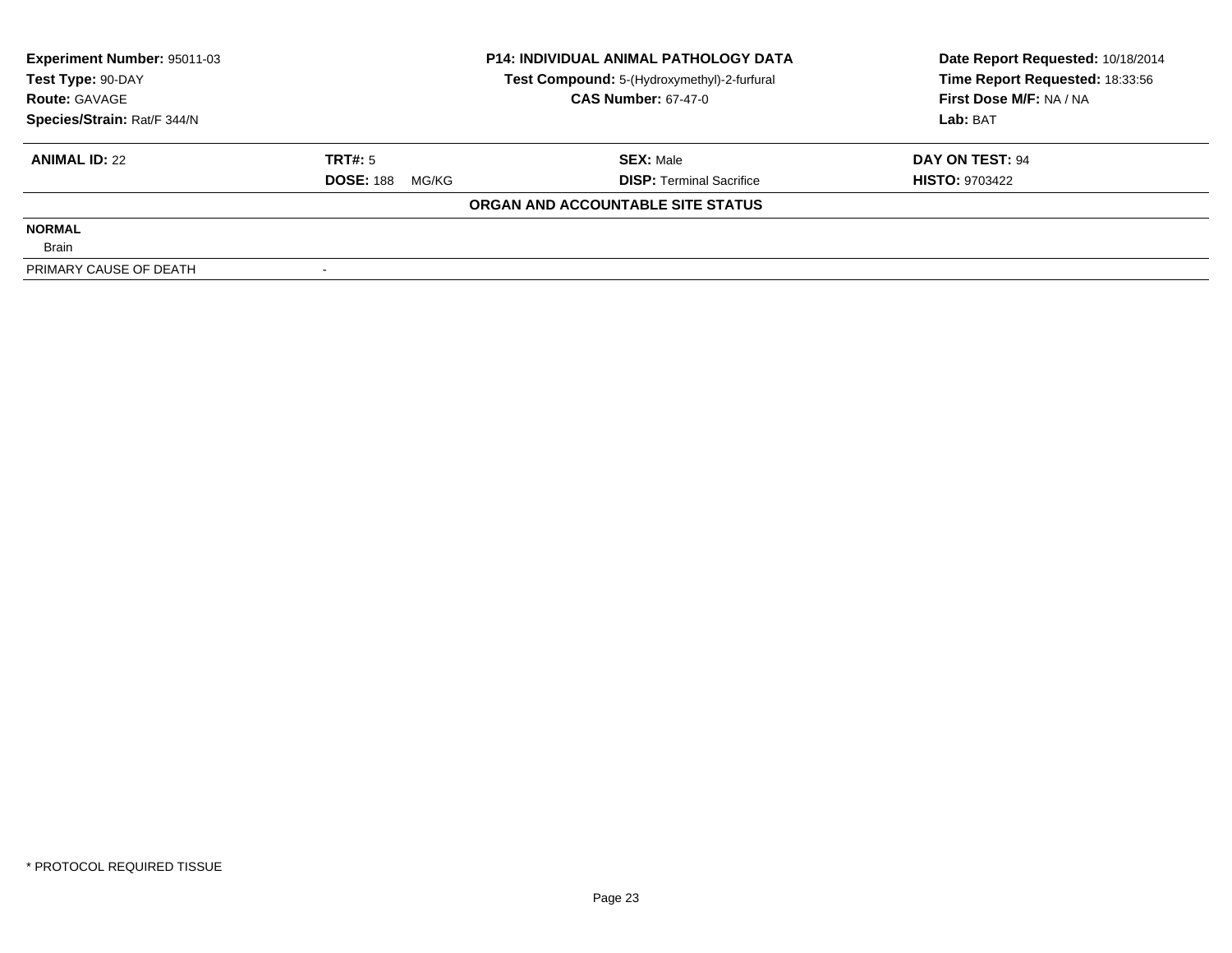| <b>Experiment Number: 95011-03</b><br>Test Type: 90-DAY<br><b>Route: GAVAGE</b><br>Species/Strain: Rat/F 344/N |                           | <b>P14: INDIVIDUAL ANIMAL PATHOLOGY DATA</b><br>Test Compound: 5-(Hydroxymethyl)-2-furfural<br><b>CAS Number: 67-47-0</b> | Date Report Requested: 10/18/2014<br>Time Report Requested: 18:33:56<br>First Dose M/F: NA / NA<br>Lab: BAT |
|----------------------------------------------------------------------------------------------------------------|---------------------------|---------------------------------------------------------------------------------------------------------------------------|-------------------------------------------------------------------------------------------------------------|
| <b>ANIMAL ID: 23</b>                                                                                           | <b>TRT#: 5</b>            | <b>SEX: Male</b>                                                                                                          | DAY ON TEST: 94                                                                                             |
|                                                                                                                | <b>DOSE: 188</b><br>MG/KG | <b>DISP:</b> Terminal Sacrifice                                                                                           | <b>HISTO: 9703423</b>                                                                                       |
|                                                                                                                |                           | ORGAN AND ACCOUNTABLE SITE STATUS                                                                                         |                                                                                                             |
| <b>NORMAL</b>                                                                                                  |                           |                                                                                                                           |                                                                                                             |
| Brain                                                                                                          |                           |                                                                                                                           |                                                                                                             |
| <b>OBSERVATIONS</b>                                                                                            |                           |                                                                                                                           |                                                                                                             |
| Liver                                                                                                          |                           | Hepatodiaphragmatic Nodule                                                                                                |                                                                                                             |
| [ Hepatodiaphragmatic Nodule TGLS = 1-8 ]                                                                      |                           |                                                                                                                           |                                                                                                             |
| PRIMARY CAUSE OF DEATH                                                                                         | ۰                         |                                                                                                                           |                                                                                                             |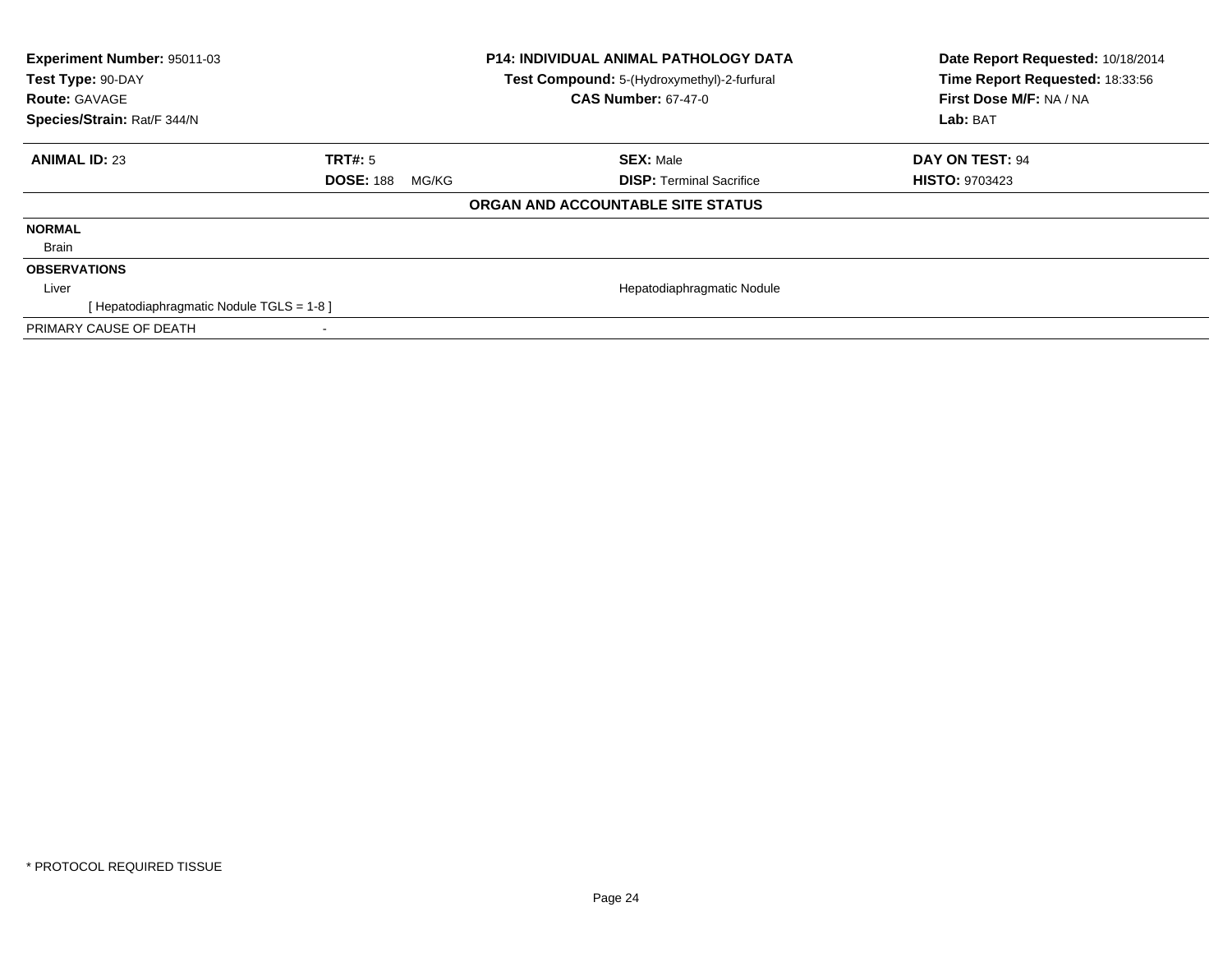| <b>Experiment Number: 95011-03</b> |                           | <b>P14: INDIVIDUAL ANIMAL PATHOLOGY DATA</b> | Date Report Requested: 10/18/2014 |  |
|------------------------------------|---------------------------|----------------------------------------------|-----------------------------------|--|
| Test Type: 90-DAY                  |                           | Test Compound: 5-(Hydroxymethyl)-2-furfural  | Time Report Requested: 18:33:56   |  |
| <b>Route: GAVAGE</b>               |                           | <b>CAS Number: 67-47-0</b>                   | First Dose M/F: NA / NA           |  |
| Species/Strain: Rat/F 344/N        |                           |                                              | Lab: BAT                          |  |
| <b>ANIMAL ID: 24</b>               | TRT#: 5                   | <b>SEX: Male</b>                             | DAY ON TEST: 94                   |  |
|                                    | <b>DOSE: 188</b><br>MG/KG | <b>DISP:</b> Terminal Sacrifice              | <b>HISTO: 9703424</b>             |  |
|                                    |                           | ORGAN AND ACCOUNTABLE SITE STATUS            |                                   |  |
| <b>NORMAL</b>                      |                           |                                              |                                   |  |
| <b>Brain</b>                       |                           |                                              |                                   |  |
| PRIMARY CAUSE OF DEATH             |                           |                                              |                                   |  |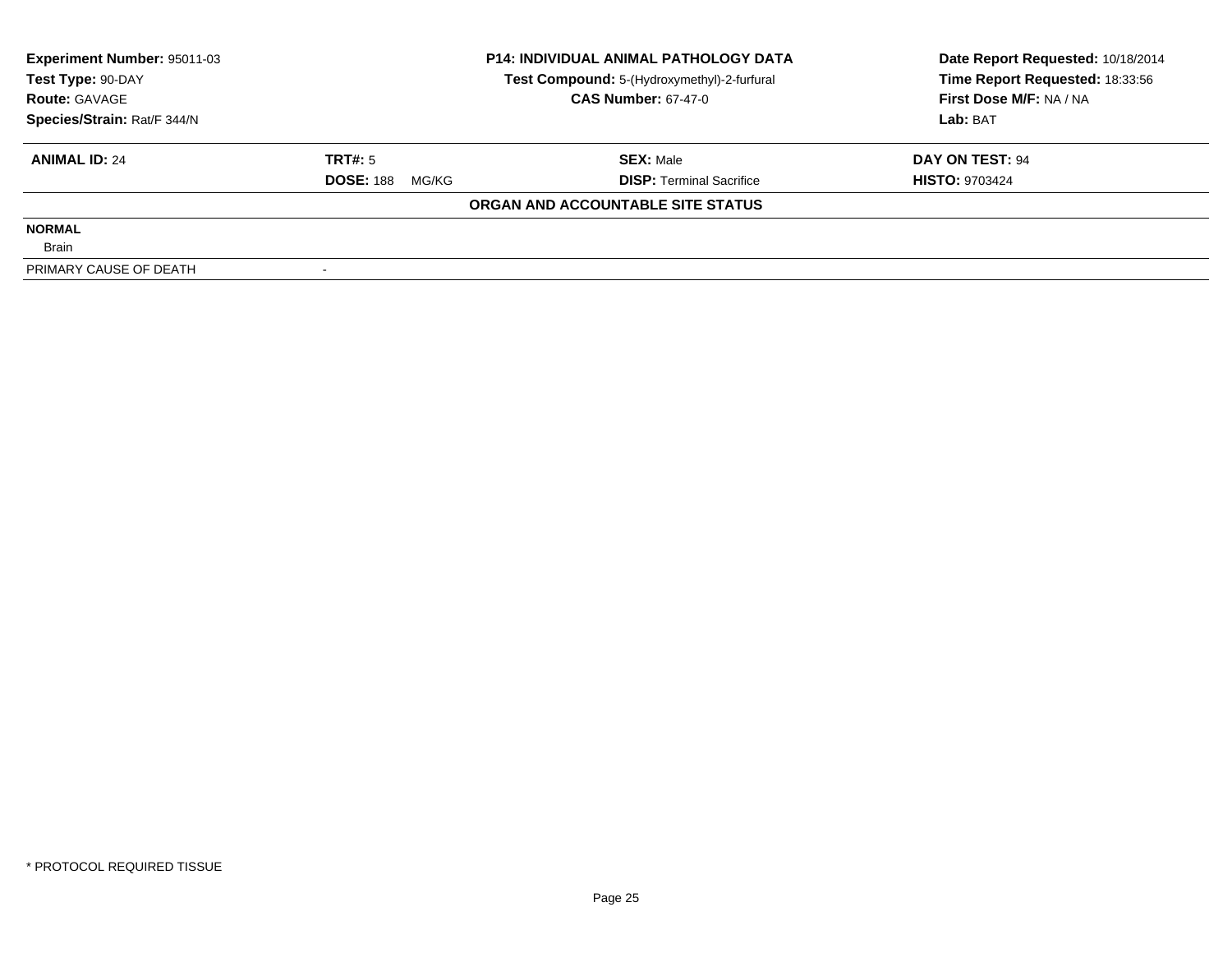| Experiment Number: 95011-03 |                           | <b>P14: INDIVIDUAL ANIMAL PATHOLOGY DATA</b> | Date Report Requested: 10/18/2014 |  |
|-----------------------------|---------------------------|----------------------------------------------|-----------------------------------|--|
| Test Type: 90-DAY           |                           | Test Compound: 5-(Hydroxymethyl)-2-furfural  | Time Report Requested: 18:33:56   |  |
| <b>Route: GAVAGE</b>        |                           | <b>CAS Number: 67-47-0</b>                   | First Dose M/F: NA / NA           |  |
| Species/Strain: Rat/F 344/N |                           |                                              | Lab: BAT                          |  |
| <b>ANIMAL ID: 25</b>        | TRT#: 5                   | <b>SEX: Male</b>                             | DAY ON TEST: 94                   |  |
|                             | <b>DOSE: 188</b><br>MG/KG | <b>DISP:</b> Terminal Sacrifice              | <b>HISTO: 9703425</b>             |  |
|                             |                           | ORGAN AND ACCOUNTABLE SITE STATUS            |                                   |  |
| <b>NORMAL</b>               |                           |                                              |                                   |  |
| <b>Brain</b>                |                           |                                              |                                   |  |
| PRIMARY CAUSE OF DEATH      |                           |                                              |                                   |  |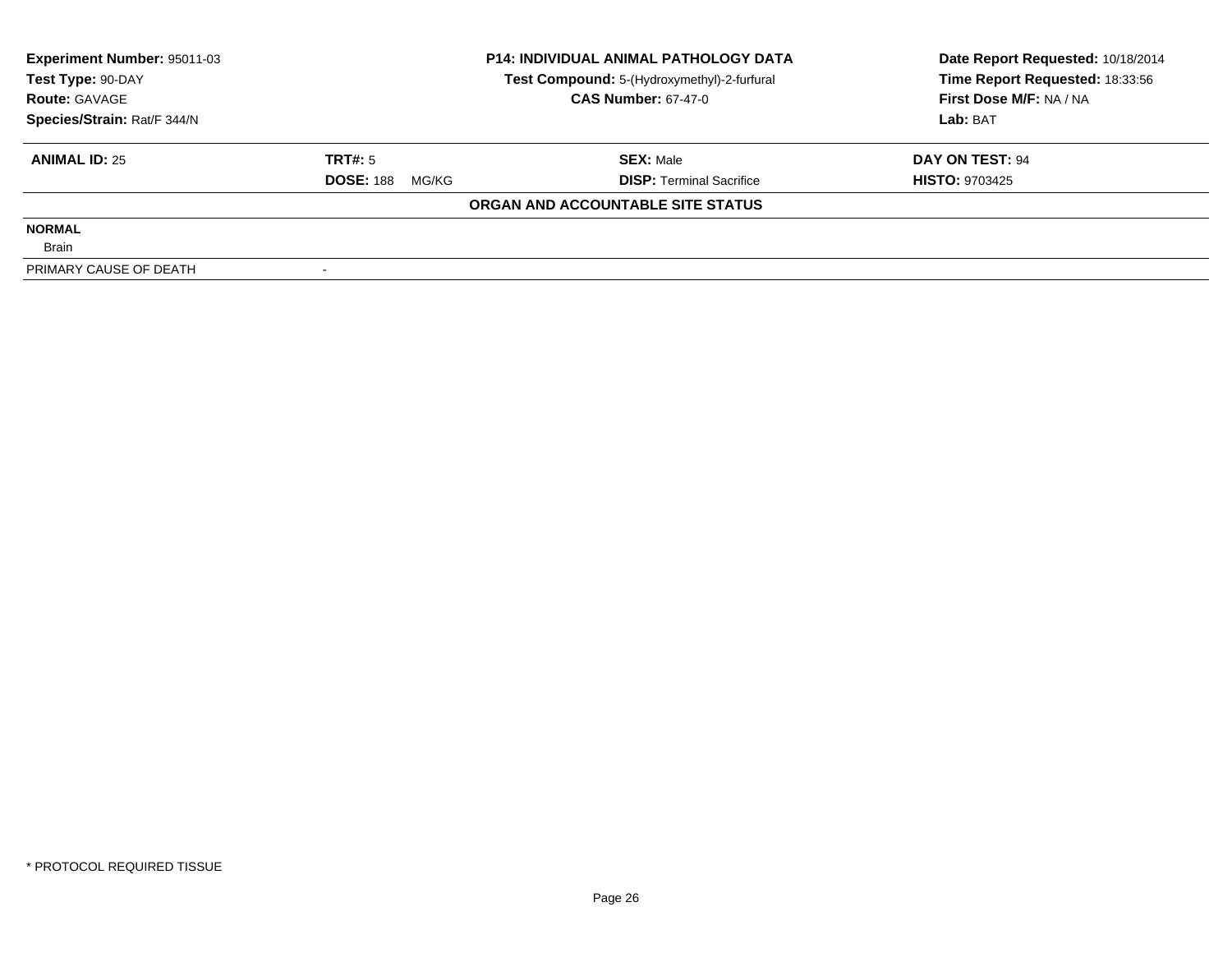| Experiment Number: 95011-03 |                           | <b>P14: INDIVIDUAL ANIMAL PATHOLOGY DATA</b> | Date Report Requested: 10/18/2014 |  |
|-----------------------------|---------------------------|----------------------------------------------|-----------------------------------|--|
| Test Type: 90-DAY           |                           | Test Compound: 5-(Hydroxymethyl)-2-furfural  | Time Report Requested: 18:33:56   |  |
| <b>Route: GAVAGE</b>        |                           | <b>CAS Number: 67-47-0</b>                   | First Dose M/F: NA / NA           |  |
| Species/Strain: Rat/F 344/N |                           |                                              | Lab: BAT                          |  |
| <b>ANIMAL ID: 26</b>        | TRT#: 5                   | <b>SEX: Male</b>                             | DAY ON TEST: 94                   |  |
|                             | <b>DOSE: 188</b><br>MG/KG | <b>DISP:</b> Terminal Sacrifice              | <b>HISTO: 9703426</b>             |  |
|                             |                           | ORGAN AND ACCOUNTABLE SITE STATUS            |                                   |  |
| <b>NORMAL</b>               |                           |                                              |                                   |  |
| <b>Brain</b>                |                           |                                              |                                   |  |
| PRIMARY CAUSE OF DEATH      |                           |                                              |                                   |  |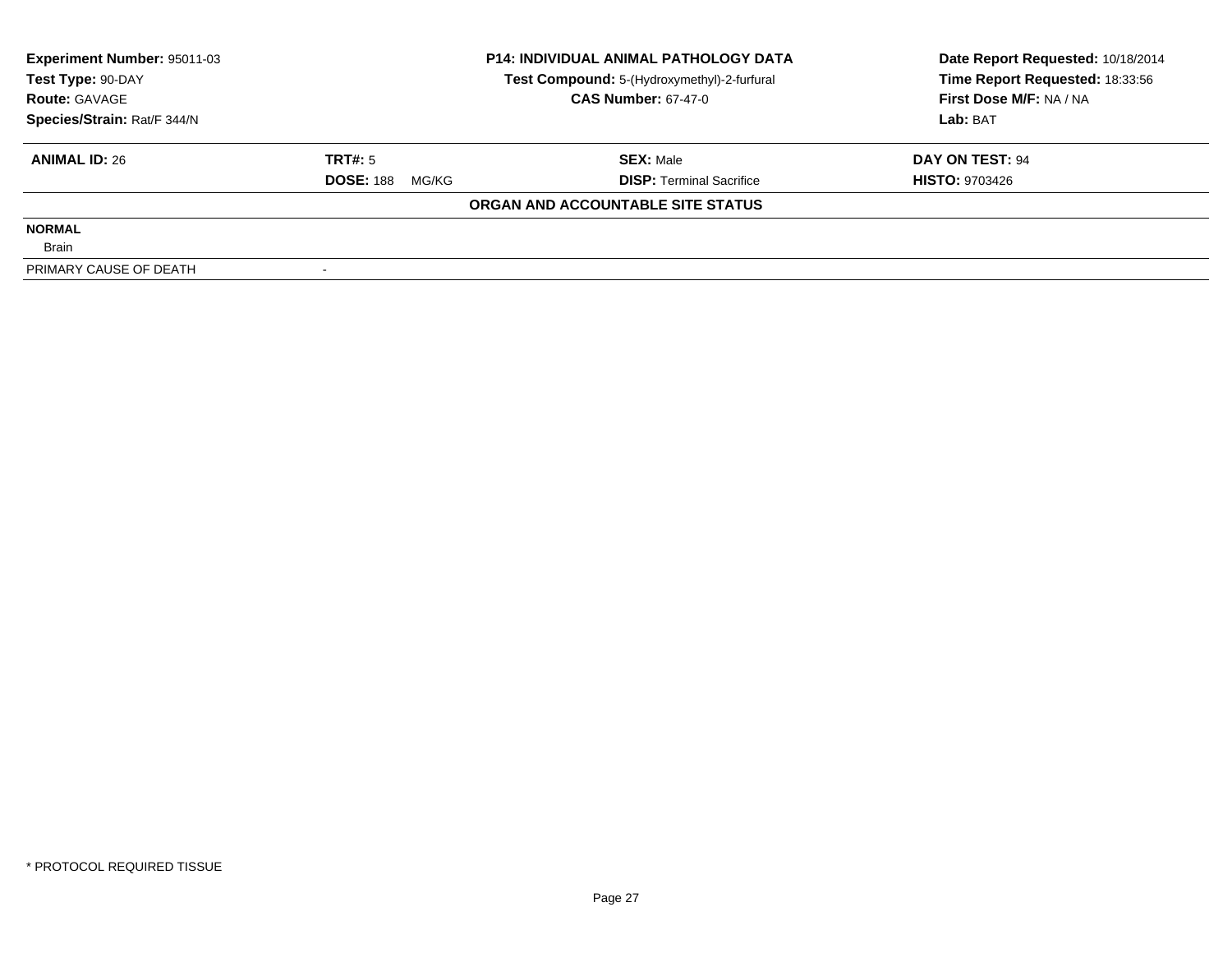| <b>Experiment Number: 95011-03</b><br>Test Type: 90-DAY<br><b>Route: GAVAGE</b><br>Species/Strain: Rat/F 344/N |                           | <b>P14: INDIVIDUAL ANIMAL PATHOLOGY DATA</b><br>Test Compound: 5-(Hydroxymethyl)-2-furfural<br><b>CAS Number: 67-47-0</b> | Date Report Requested: 10/18/2014<br>Time Report Requested: 18:33:56<br>First Dose M/F: NA / NA<br>Lab: BAT |
|----------------------------------------------------------------------------------------------------------------|---------------------------|---------------------------------------------------------------------------------------------------------------------------|-------------------------------------------------------------------------------------------------------------|
| <b>ANIMAL ID: 27</b>                                                                                           | TRT#: 5                   | <b>SEX: Male</b>                                                                                                          | DAY ON TEST: 94                                                                                             |
|                                                                                                                | <b>DOSE: 188</b><br>MG/KG | <b>DISP:</b> Terminal Sacrifice                                                                                           | <b>HISTO: 9703427</b>                                                                                       |
|                                                                                                                |                           | ORGAN AND ACCOUNTABLE SITE STATUS                                                                                         |                                                                                                             |
| <b>NORMAL</b>                                                                                                  |                           |                                                                                                                           |                                                                                                             |
| Brain                                                                                                          |                           |                                                                                                                           |                                                                                                             |
| <b>OBSERVATIONS</b>                                                                                            |                           |                                                                                                                           |                                                                                                             |
| Liver                                                                                                          |                           | Hepatodiaphragmatic Nodule                                                                                                |                                                                                                             |
| [ Hepatodiaphragmatic Nodule TGLS = 1-9 ]                                                                      |                           |                                                                                                                           |                                                                                                             |
| PRIMARY CAUSE OF DEATH                                                                                         |                           |                                                                                                                           |                                                                                                             |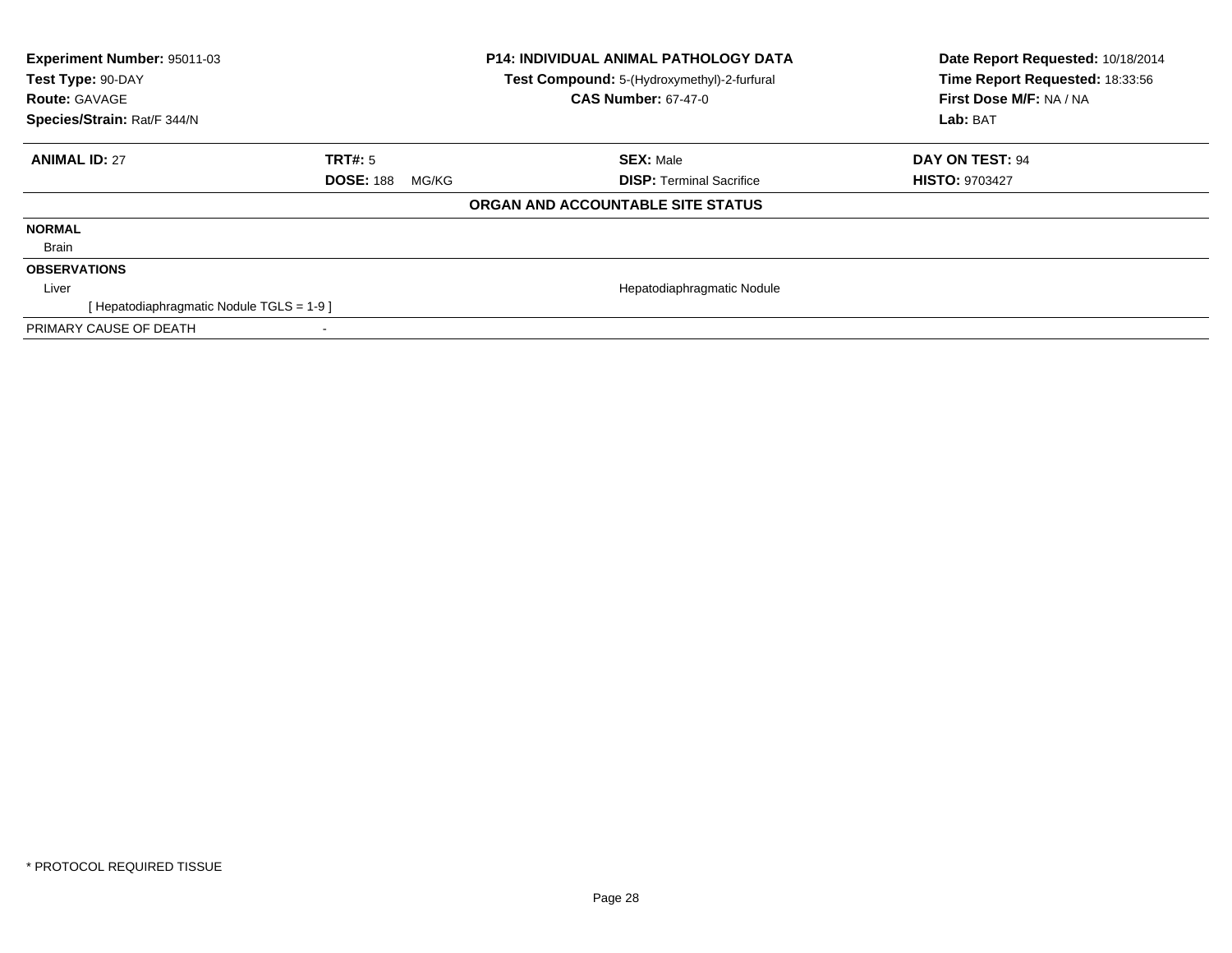| Experiment Number: 95011-03 |                           | <b>P14: INDIVIDUAL ANIMAL PATHOLOGY DATA</b> | Date Report Requested: 10/18/2014 |  |
|-----------------------------|---------------------------|----------------------------------------------|-----------------------------------|--|
| Test Type: 90-DAY           |                           | Test Compound: 5-(Hydroxymethyl)-2-furfural  | Time Report Requested: 18:33:56   |  |
| <b>Route: GAVAGE</b>        |                           | <b>CAS Number: 67-47-0</b>                   | First Dose M/F: NA / NA           |  |
| Species/Strain: Rat/F 344/N |                           |                                              | Lab: BAT                          |  |
| <b>ANIMAL ID: 28</b>        | TRT#: 5                   | <b>SEX: Male</b>                             | DAY ON TEST: 94                   |  |
|                             | <b>DOSE: 188</b><br>MG/KG | <b>DISP:</b> Terminal Sacrifice              | <b>HISTO: 9703428</b>             |  |
|                             |                           | ORGAN AND ACCOUNTABLE SITE STATUS            |                                   |  |
| <b>NORMAL</b>               |                           |                                              |                                   |  |
| <b>Brain</b>                |                           |                                              |                                   |  |
| PRIMARY CAUSE OF DEATH      |                           |                                              |                                   |  |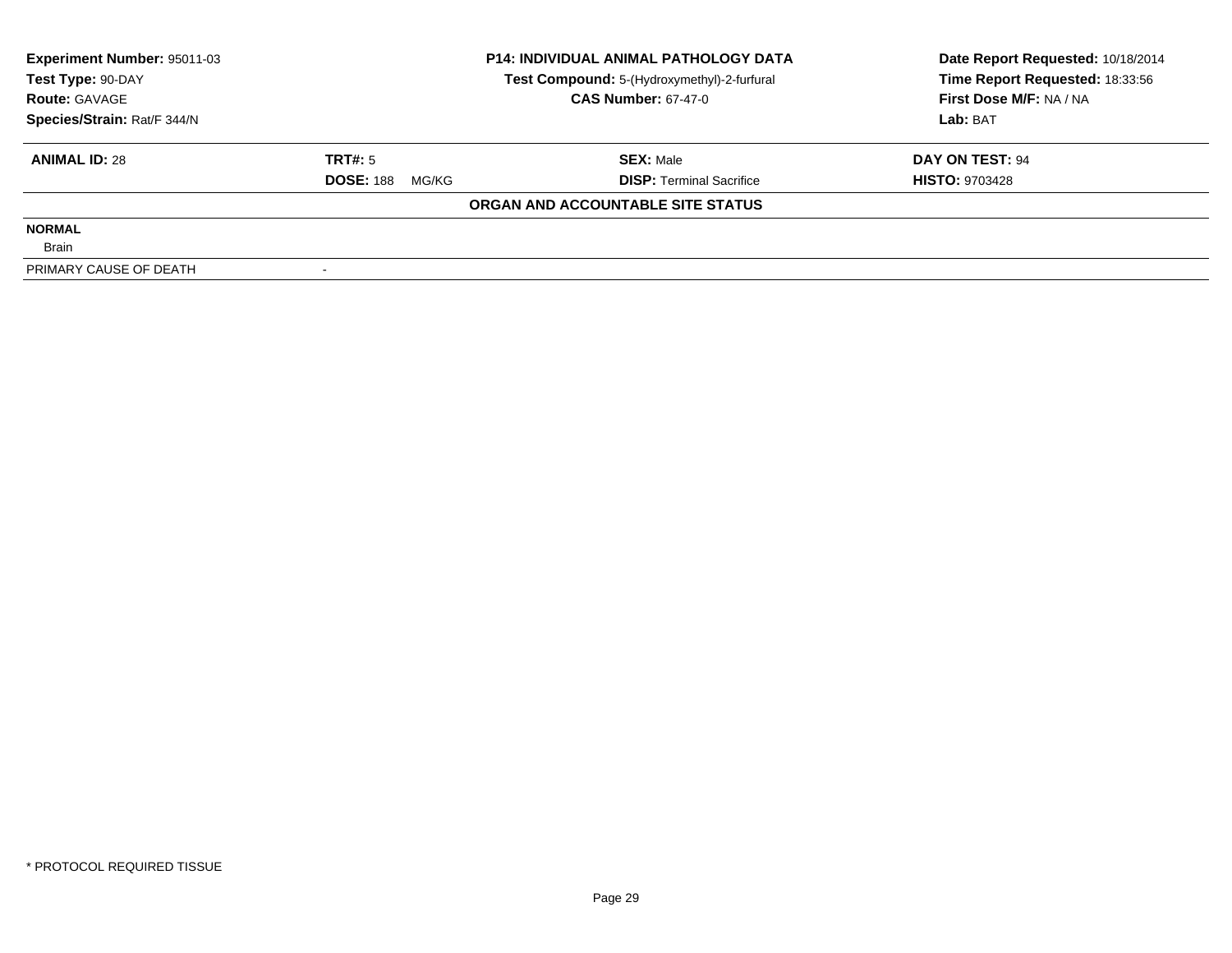| <b>Experiment Number: 95011-03</b> |                           | <b>P14: INDIVIDUAL ANIMAL PATHOLOGY DATA</b> | Date Report Requested: 10/18/2014 |  |
|------------------------------------|---------------------------|----------------------------------------------|-----------------------------------|--|
| Test Type: 90-DAY                  |                           | Test Compound: 5-(Hydroxymethyl)-2-furfural  | Time Report Requested: 18:33:56   |  |
| <b>Route: GAVAGE</b>               |                           | <b>CAS Number: 67-47-0</b>                   | First Dose M/F: NA / NA           |  |
| Species/Strain: Rat/F 344/N        |                           |                                              | Lab: BAT                          |  |
| <b>ANIMAL ID: 29</b>               | TRT#: 5                   | <b>SEX:</b> Male                             | DAY ON TEST: 94                   |  |
|                                    | <b>DOSE: 188</b><br>MG/KG | <b>DISP:</b> Terminal Sacrifice              | <b>HISTO: 9703429</b>             |  |
|                                    |                           | ORGAN AND ACCOUNTABLE SITE STATUS            |                                   |  |
| <b>NORMAL</b>                      |                           |                                              |                                   |  |
| <b>Brain</b>                       |                           |                                              |                                   |  |
| PRIMARY CAUSE OF DEATH             |                           |                                              |                                   |  |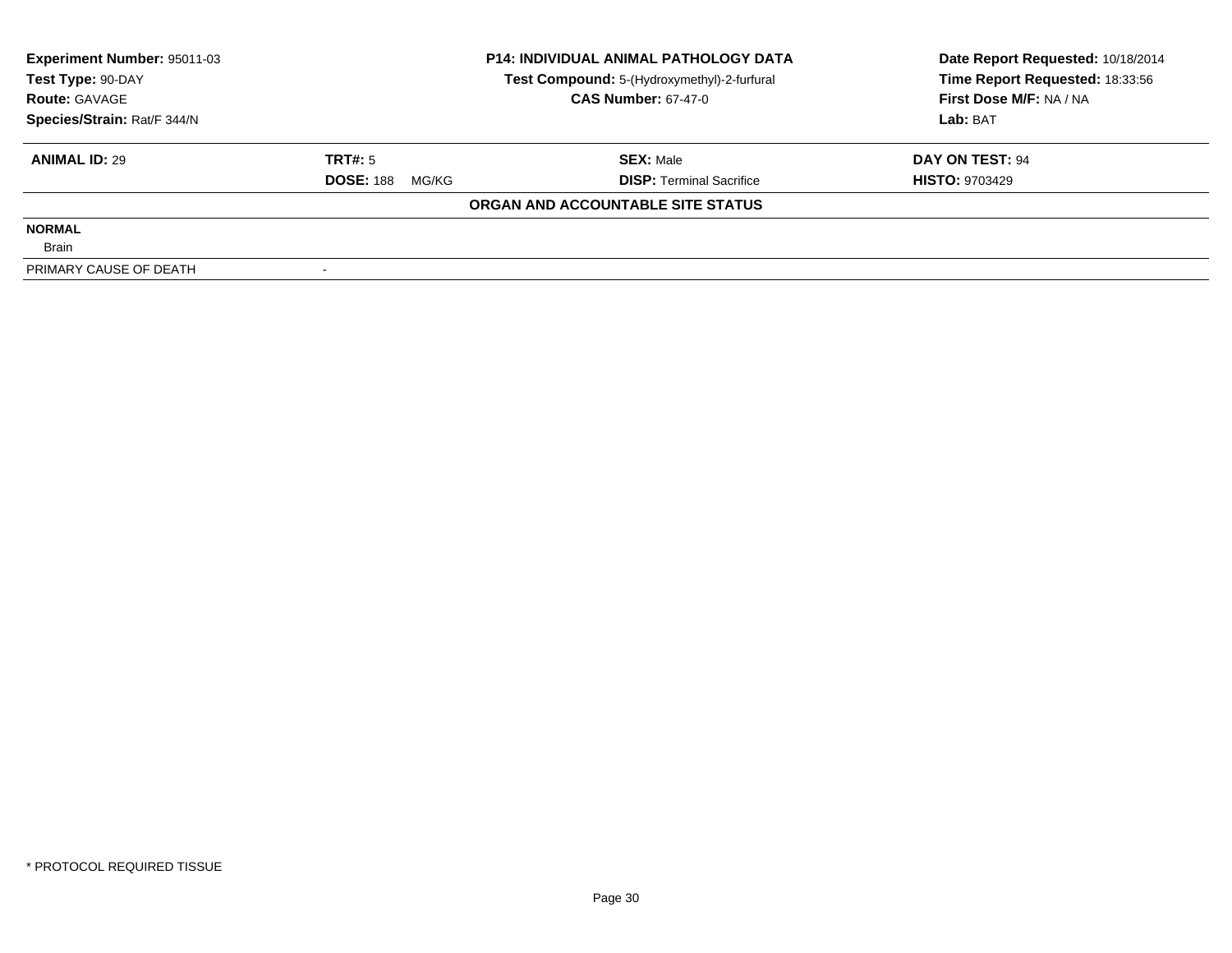| Experiment Number: 95011-03 | <b>P14: INDIVIDUAL ANIMAL PATHOLOGY DATA</b> |                                             | Date Report Requested: 10/18/2014 |  |
|-----------------------------|----------------------------------------------|---------------------------------------------|-----------------------------------|--|
| Test Type: 90-DAY           |                                              | Test Compound: 5-(Hydroxymethyl)-2-furfural | Time Report Requested: 18:33:56   |  |
| <b>Route: GAVAGE</b>        |                                              | <b>CAS Number: 67-47-0</b>                  | First Dose M/F: NA / NA           |  |
| Species/Strain: Rat/F 344/N |                                              |                                             | Lab: BAT                          |  |
| <b>ANIMAL ID: 30</b>        | TRT#: 5                                      | <b>SEX: Male</b>                            | DAY ON TEST: 94                   |  |
|                             | <b>DOSE: 188</b><br>MG/KG                    | <b>DISP:</b> Terminal Sacrifice             | <b>HISTO: 9703430</b>             |  |
|                             |                                              | ORGAN AND ACCOUNTABLE SITE STATUS           |                                   |  |
| <b>NORMAL</b>               |                                              |                                             |                                   |  |
| <b>Brain</b>                |                                              |                                             |                                   |  |
| PRIMARY CAUSE OF DEATH      |                                              |                                             |                                   |  |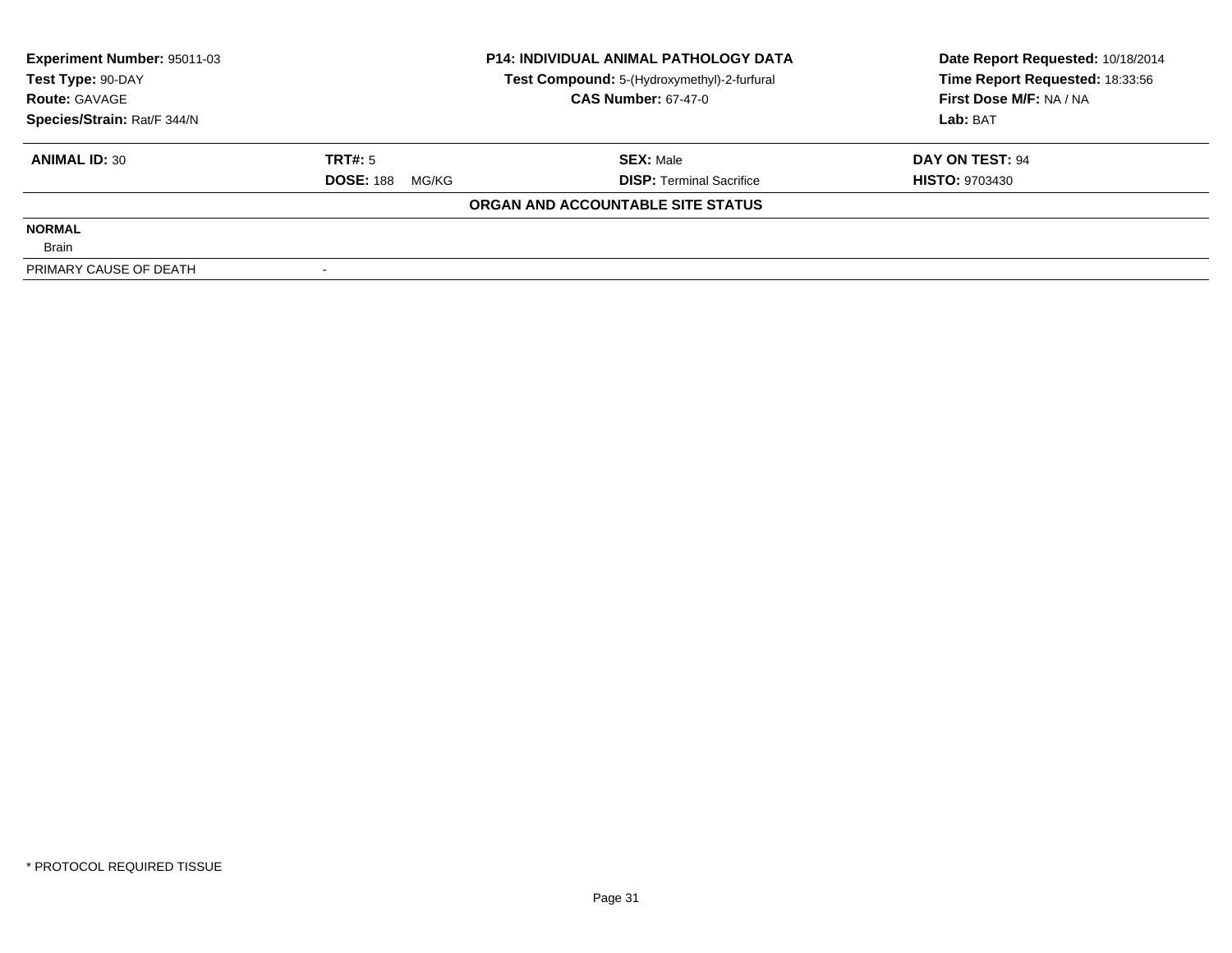| <b>Experiment Number: 95011-03</b> |                           | <b>P14: INDIVIDUAL ANIMAL PATHOLOGY DATA</b> | Date Report Requested: 10/18/2014 |  |
|------------------------------------|---------------------------|----------------------------------------------|-----------------------------------|--|
| Test Type: 90-DAY                  |                           | Test Compound: 5-(Hydroxymethyl)-2-furfural  | Time Report Requested: 18:33:56   |  |
| <b>Route: GAVAGE</b>               |                           | <b>CAS Number: 67-47-0</b>                   | First Dose M/F: NA / NA           |  |
| Species/Strain: Rat/F 344/N        |                           |                                              | Lab: BAT                          |  |
| <b>ANIMAL ID: 31</b>               | <b>TRT#: 7</b>            | <b>SEX: Male</b>                             | DAY ON TEST: 94                   |  |
|                                    | <b>DOSE: 375</b><br>MG/KG | <b>DISP:</b> Terminal Sacrifice              | <b>HISTO: 9703431</b>             |  |
|                                    |                           | ORGAN AND ACCOUNTABLE SITE STATUS            |                                   |  |
| <b>NORMAL</b>                      |                           |                                              |                                   |  |
| <b>Brain</b>                       |                           |                                              |                                   |  |
| PRIMARY CAUSE OF DEATH             |                           |                                              |                                   |  |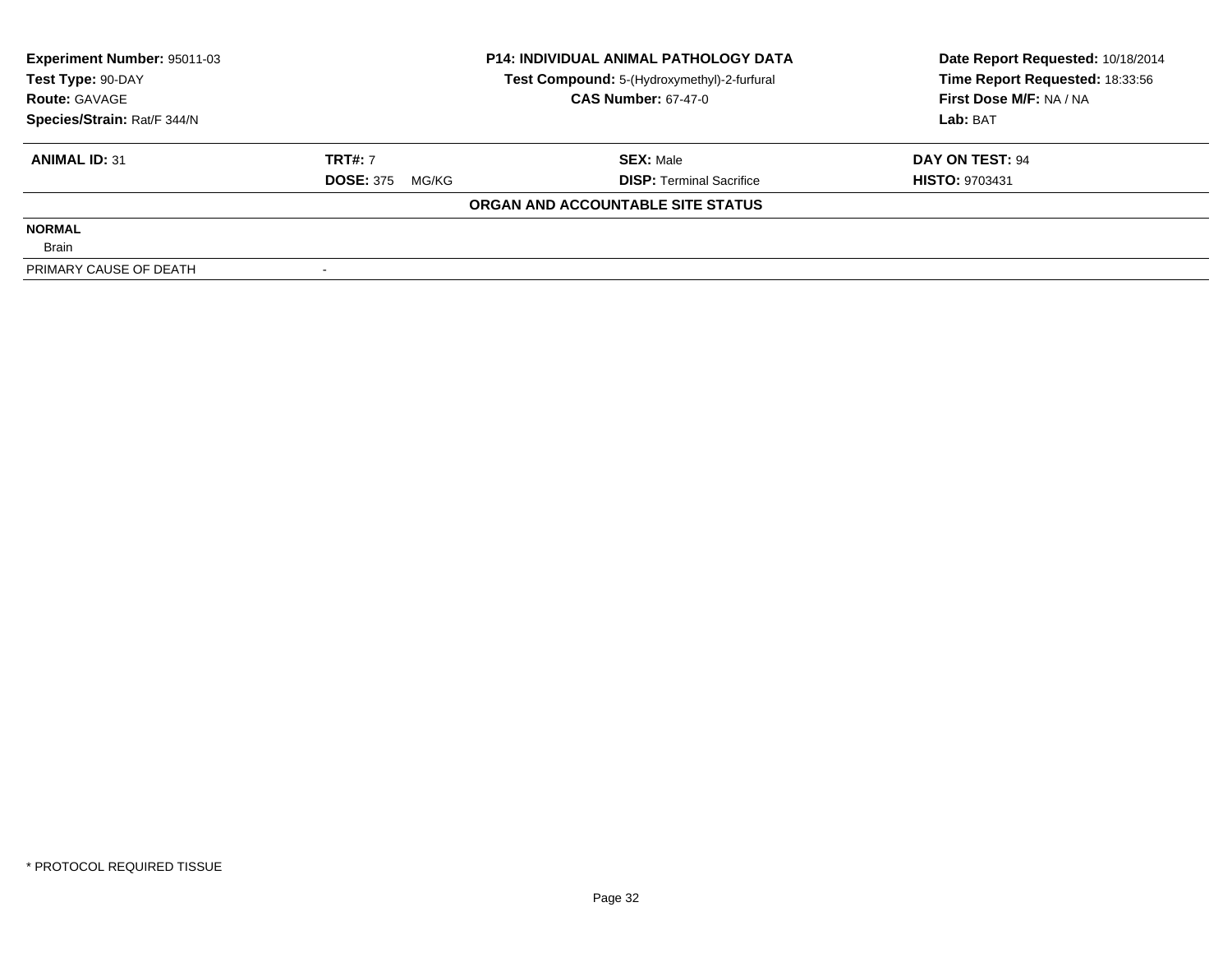| Experiment Number: 95011-03 |                           | <b>P14: INDIVIDUAL ANIMAL PATHOLOGY DATA</b> | Date Report Requested: 10/18/2014 |  |
|-----------------------------|---------------------------|----------------------------------------------|-----------------------------------|--|
| Test Type: 90-DAY           |                           | Test Compound: 5-(Hydroxymethyl)-2-furfural  | Time Report Requested: 18:33:56   |  |
| <b>Route: GAVAGE</b>        |                           | <b>CAS Number: 67-47-0</b>                   | First Dose M/F: NA / NA           |  |
| Species/Strain: Rat/F 344/N |                           |                                              | Lab: BAT                          |  |
| <b>ANIMAL ID: 32</b>        | <b>TRT#: 7</b>            | <b>SEX: Male</b>                             | DAY ON TEST: 94                   |  |
|                             | <b>DOSE: 375</b><br>MG/KG | <b>DISP:</b> Terminal Sacrifice              | <b>HISTO: 9703432</b>             |  |
|                             |                           | ORGAN AND ACCOUNTABLE SITE STATUS            |                                   |  |
| <b>NORMAL</b>               |                           |                                              |                                   |  |
| <b>Brain</b>                |                           |                                              |                                   |  |
| PRIMARY CAUSE OF DEATH      |                           |                                              |                                   |  |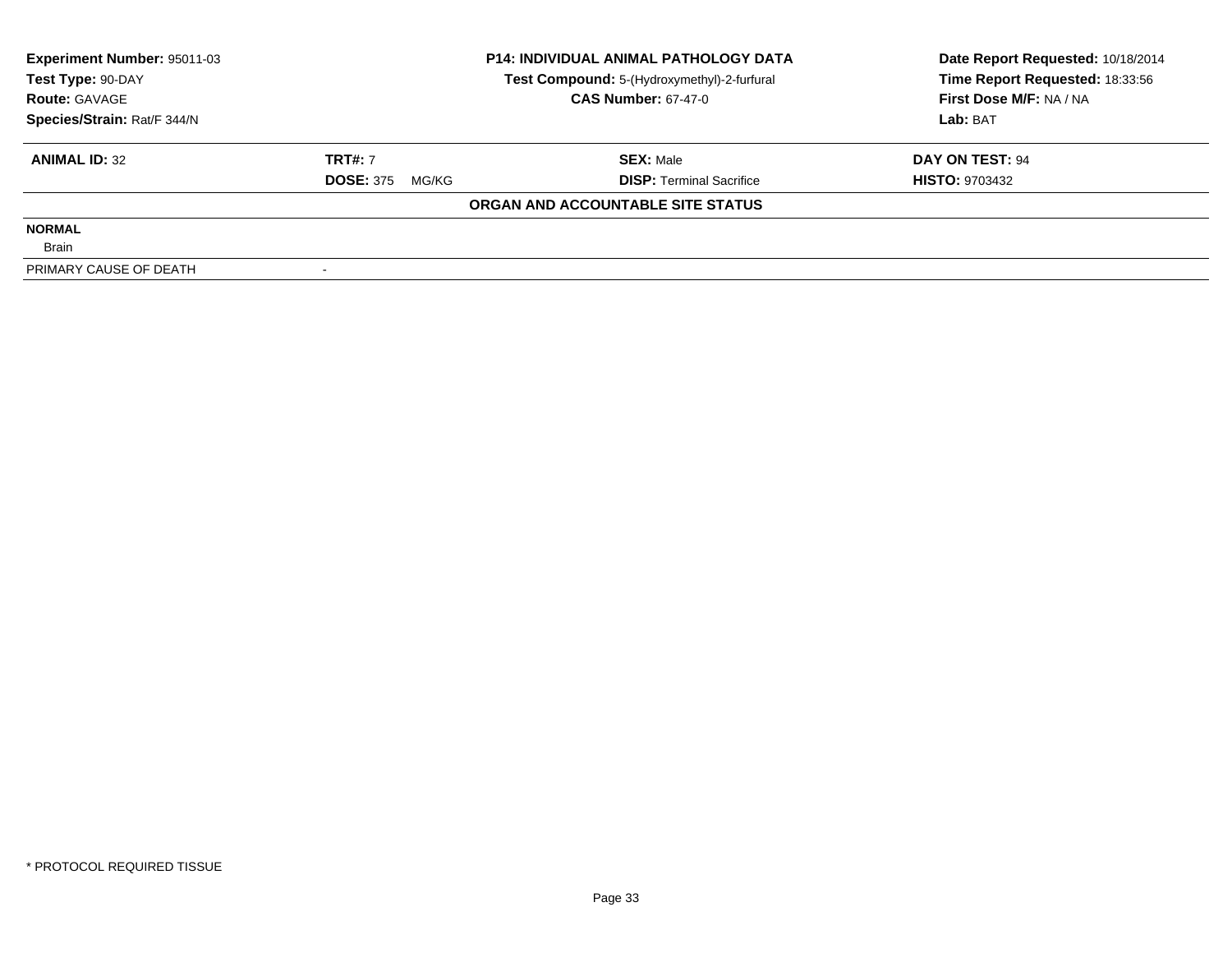| <b>Experiment Number: 95011-03</b> |                           | <b>P14: INDIVIDUAL ANIMAL PATHOLOGY DATA</b> | Date Report Requested: 10/18/2014 |  |
|------------------------------------|---------------------------|----------------------------------------------|-----------------------------------|--|
| Test Type: 90-DAY                  |                           | Test Compound: 5-(Hydroxymethyl)-2-furfural  | Time Report Requested: 18:33:56   |  |
| <b>Route: GAVAGE</b>               |                           | <b>CAS Number: 67-47-0</b>                   | First Dose M/F: NA / NA           |  |
| Species/Strain: Rat/F 344/N        |                           |                                              | Lab: BAT                          |  |
| <b>ANIMAL ID: 33</b>               | <b>TRT#: 7</b>            | <b>SEX: Male</b>                             | DAY ON TEST: 94                   |  |
|                                    | <b>DOSE: 375</b><br>MG/KG | <b>DISP:</b> Terminal Sacrifice              | <b>HISTO: 9703433</b>             |  |
|                                    |                           | ORGAN AND ACCOUNTABLE SITE STATUS            |                                   |  |
| <b>NORMAL</b>                      |                           |                                              |                                   |  |
| <b>Brain</b>                       |                           |                                              |                                   |  |
| PRIMARY CAUSE OF DEATH             |                           |                                              |                                   |  |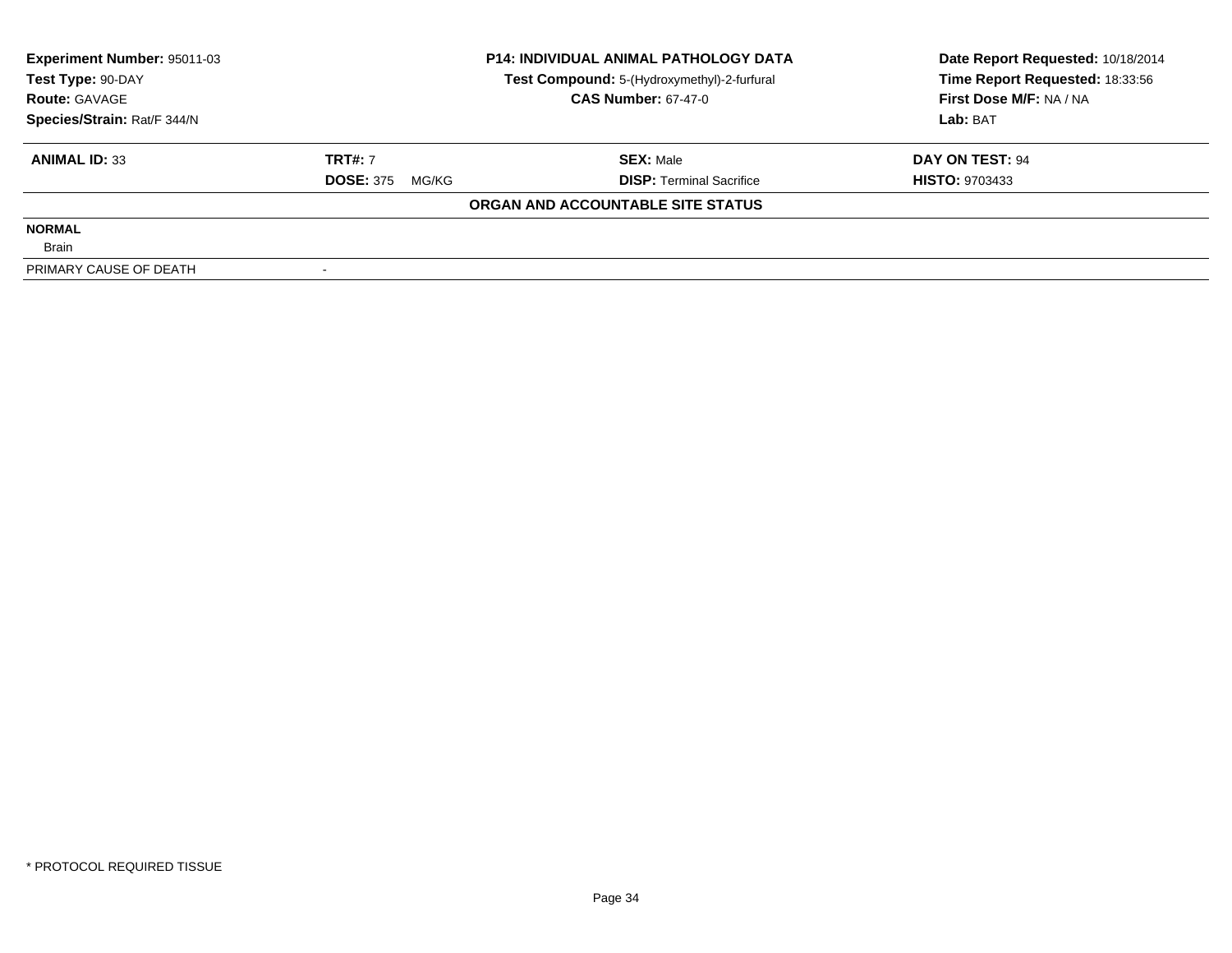| Experiment Number: 95011-03 |                           | <b>P14: INDIVIDUAL ANIMAL PATHOLOGY DATA</b> | Date Report Requested: 10/18/2014 |  |
|-----------------------------|---------------------------|----------------------------------------------|-----------------------------------|--|
| Test Type: 90-DAY           |                           | Test Compound: 5-(Hydroxymethyl)-2-furfural  | Time Report Requested: 18:33:56   |  |
| <b>Route: GAVAGE</b>        |                           | <b>CAS Number: 67-47-0</b>                   | First Dose M/F: NA / NA           |  |
| Species/Strain: Rat/F 344/N |                           |                                              | Lab: BAT                          |  |
| <b>ANIMAL ID: 34</b>        | <b>TRT#: 7</b>            | <b>SEX: Male</b>                             | DAY ON TEST: 94                   |  |
|                             | <b>DOSE: 375</b><br>MG/KG | <b>DISP:</b> Terminal Sacrifice              | <b>HISTO: 9703434</b>             |  |
|                             |                           | ORGAN AND ACCOUNTABLE SITE STATUS            |                                   |  |
| <b>NORMAL</b>               |                           |                                              |                                   |  |
| <b>Brain</b>                |                           |                                              |                                   |  |
| PRIMARY CAUSE OF DEATH      |                           |                                              |                                   |  |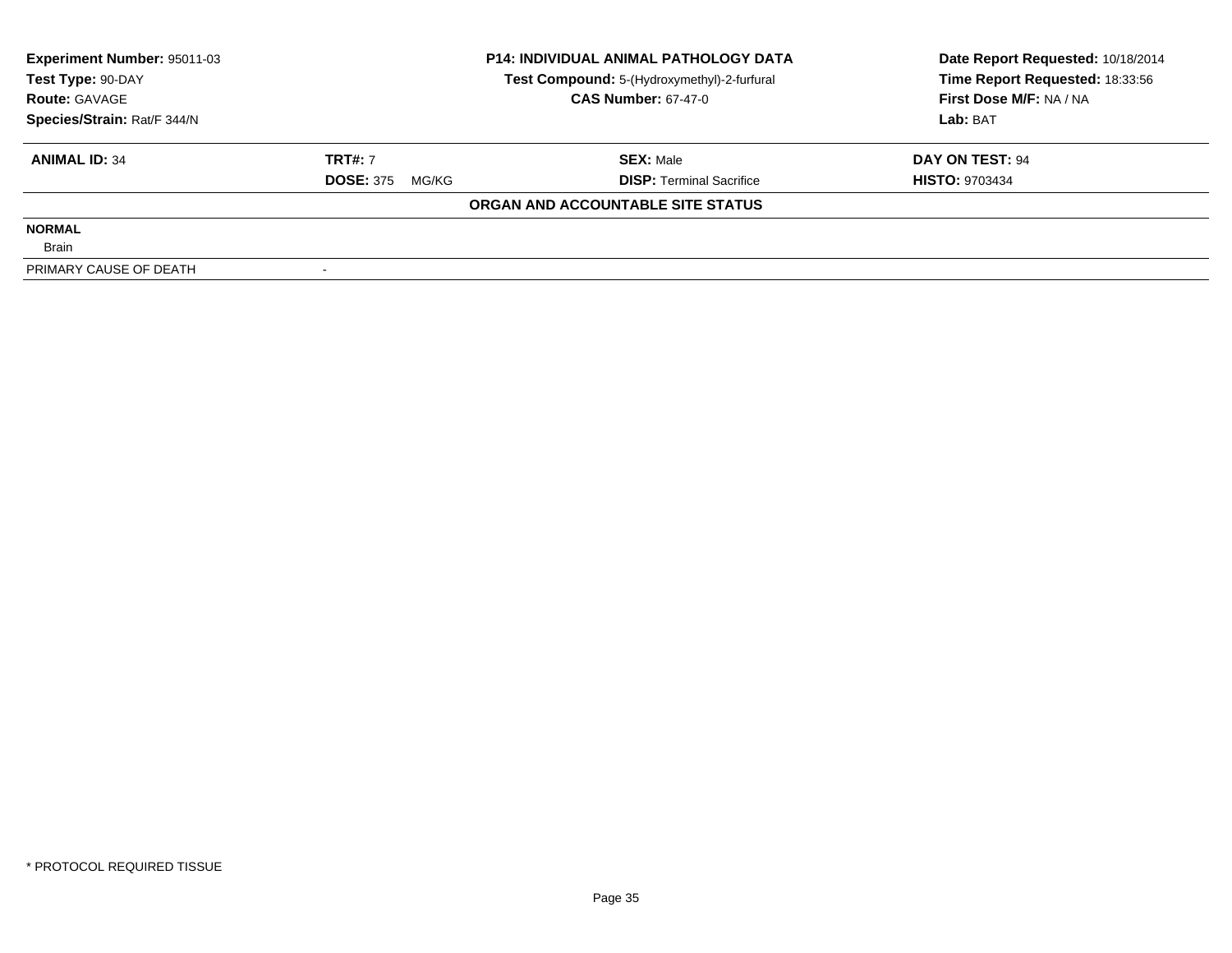| Experiment Number: 95011-03 |                           | <b>P14: INDIVIDUAL ANIMAL PATHOLOGY DATA</b> | Date Report Requested: 10/18/2014 |  |
|-----------------------------|---------------------------|----------------------------------------------|-----------------------------------|--|
| Test Type: 90-DAY           |                           | Test Compound: 5-(Hydroxymethyl)-2-furfural  | Time Report Requested: 18:33:56   |  |
| <b>Route: GAVAGE</b>        |                           | <b>CAS Number: 67-47-0</b>                   | First Dose M/F: NA / NA           |  |
| Species/Strain: Rat/F 344/N |                           |                                              | Lab: BAT                          |  |
| <b>ANIMAL ID: 35</b>        | <b>TRT#: 7</b>            | <b>SEX: Male</b>                             | DAY ON TEST: 94                   |  |
|                             | <b>DOSE: 375</b><br>MG/KG | <b>DISP:</b> Terminal Sacrifice              | <b>HISTO: 9703435</b>             |  |
|                             |                           | ORGAN AND ACCOUNTABLE SITE STATUS            |                                   |  |
| <b>NORMAL</b>               |                           |                                              |                                   |  |
| <b>Brain</b>                |                           |                                              |                                   |  |
| PRIMARY CAUSE OF DEATH      |                           |                                              |                                   |  |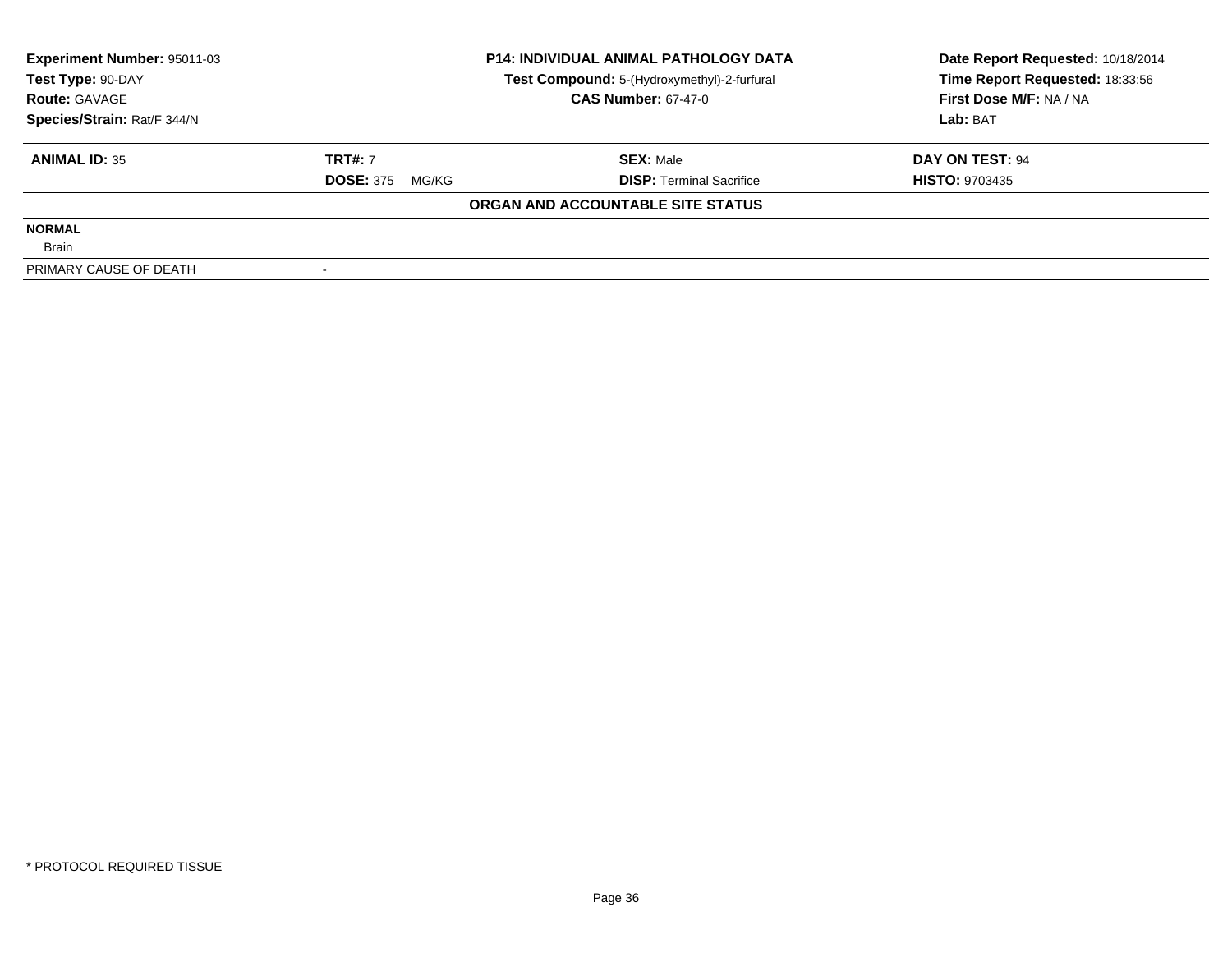| Experiment Number: 95011-03 | <b>P14: INDIVIDUAL ANIMAL PATHOLOGY DATA</b> |                                             | Date Report Requested: 10/18/2014 |  |
|-----------------------------|----------------------------------------------|---------------------------------------------|-----------------------------------|--|
| Test Type: 90-DAY           |                                              | Test Compound: 5-(Hydroxymethyl)-2-furfural | Time Report Requested: 18:33:56   |  |
| <b>Route: GAVAGE</b>        |                                              | <b>CAS Number: 67-47-0</b>                  | First Dose M/F: NA / NA           |  |
| Species/Strain: Rat/F 344/N |                                              |                                             | Lab: BAT                          |  |
| <b>ANIMAL ID: 36</b>        | <b>TRT#: 7</b>                               | <b>SEX: Male</b>                            | DAY ON TEST: 94                   |  |
|                             | <b>DOSE: 375</b><br>MG/KG                    | <b>DISP:</b> Terminal Sacrifice             | <b>HISTO: 9703436</b>             |  |
|                             |                                              | ORGAN AND ACCOUNTABLE SITE STATUS           |                                   |  |
| <b>NORMAL</b>               |                                              |                                             |                                   |  |
| <b>Brain</b>                |                                              |                                             |                                   |  |
| PRIMARY CAUSE OF DEATH      |                                              |                                             |                                   |  |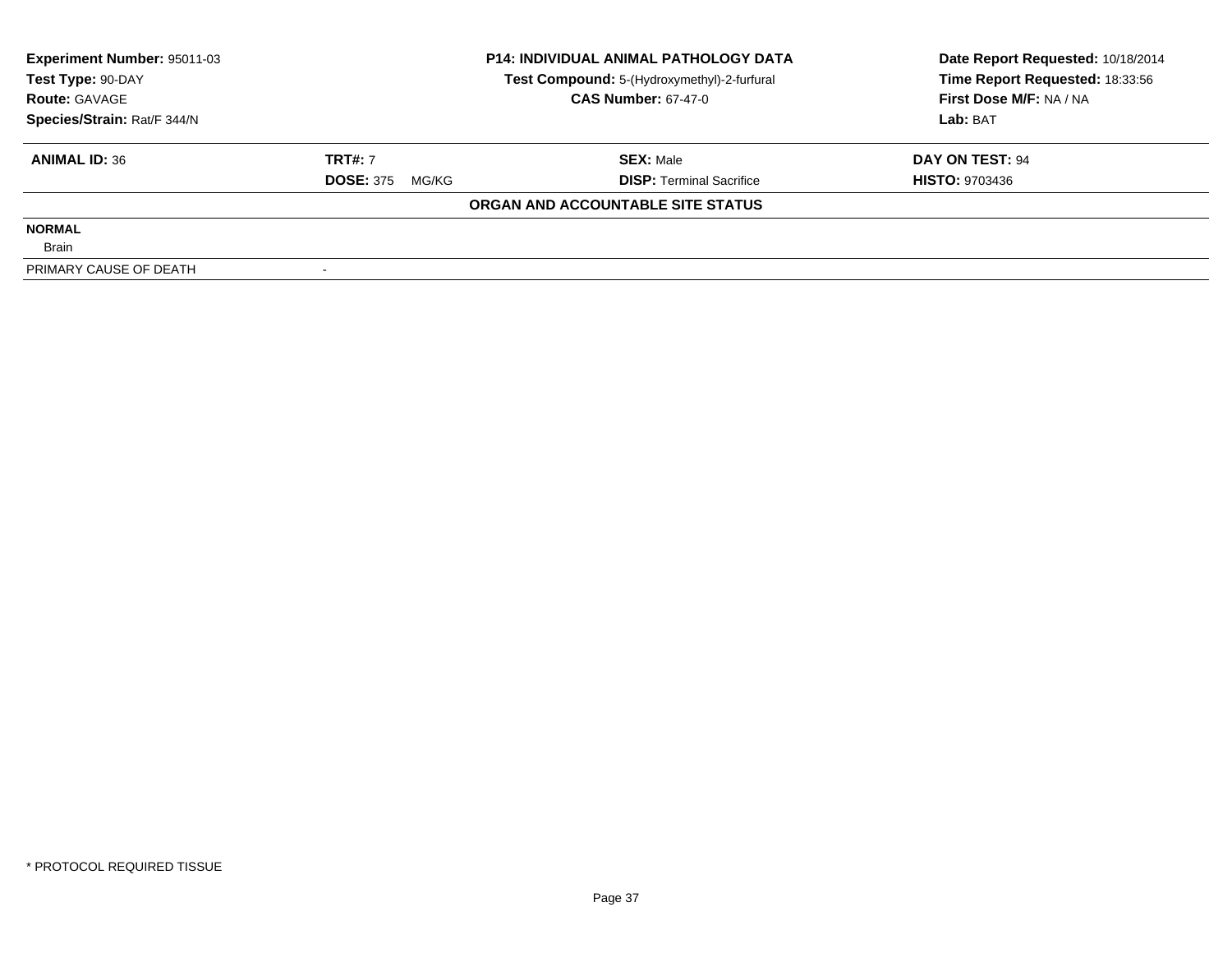| Experiment Number: 95011-03<br>Test Type: 90-DAY<br><b>Route: GAVAGE</b><br>Species/Strain: Rat/F 344/N |                           | <b>P14: INDIVIDUAL ANIMAL PATHOLOGY DATA</b><br>Test Compound: 5-(Hydroxymethyl)-2-furfural<br><b>CAS Number: 67-47-0</b> | Date Report Requested: 10/18/2014<br>Time Report Requested: 18:33:56<br>First Dose M/F: NA / NA<br>Lab: BAT |
|---------------------------------------------------------------------------------------------------------|---------------------------|---------------------------------------------------------------------------------------------------------------------------|-------------------------------------------------------------------------------------------------------------|
| <b>ANIMAL ID: 37</b>                                                                                    | <b>TRT#: 7</b>            | <b>SEX: Male</b>                                                                                                          | <b>DAY ON TEST: 94</b>                                                                                      |
|                                                                                                         | <b>DOSE: 375</b><br>MG/KG | <b>DISP: Terminal Sacrifice</b>                                                                                           | <b>HISTO: 9703437</b>                                                                                       |
|                                                                                                         |                           | ORGAN AND ACCOUNTABLE SITE STATUS                                                                                         |                                                                                                             |
| <b>NORMAL</b>                                                                                           |                           |                                                                                                                           |                                                                                                             |
| Brain                                                                                                   |                           |                                                                                                                           |                                                                                                             |
| <b>OBSERVATIONS</b>                                                                                     |                           |                                                                                                                           |                                                                                                             |
| Liver                                                                                                   |                           | Hepatodiaphragmatic Nodule                                                                                                |                                                                                                             |
| [ Hepatodiaphragmatic Nodule TGLS = 1-8 ]                                                               |                           |                                                                                                                           |                                                                                                             |
| PRIMARY CAUSE OF DEATH                                                                                  |                           |                                                                                                                           |                                                                                                             |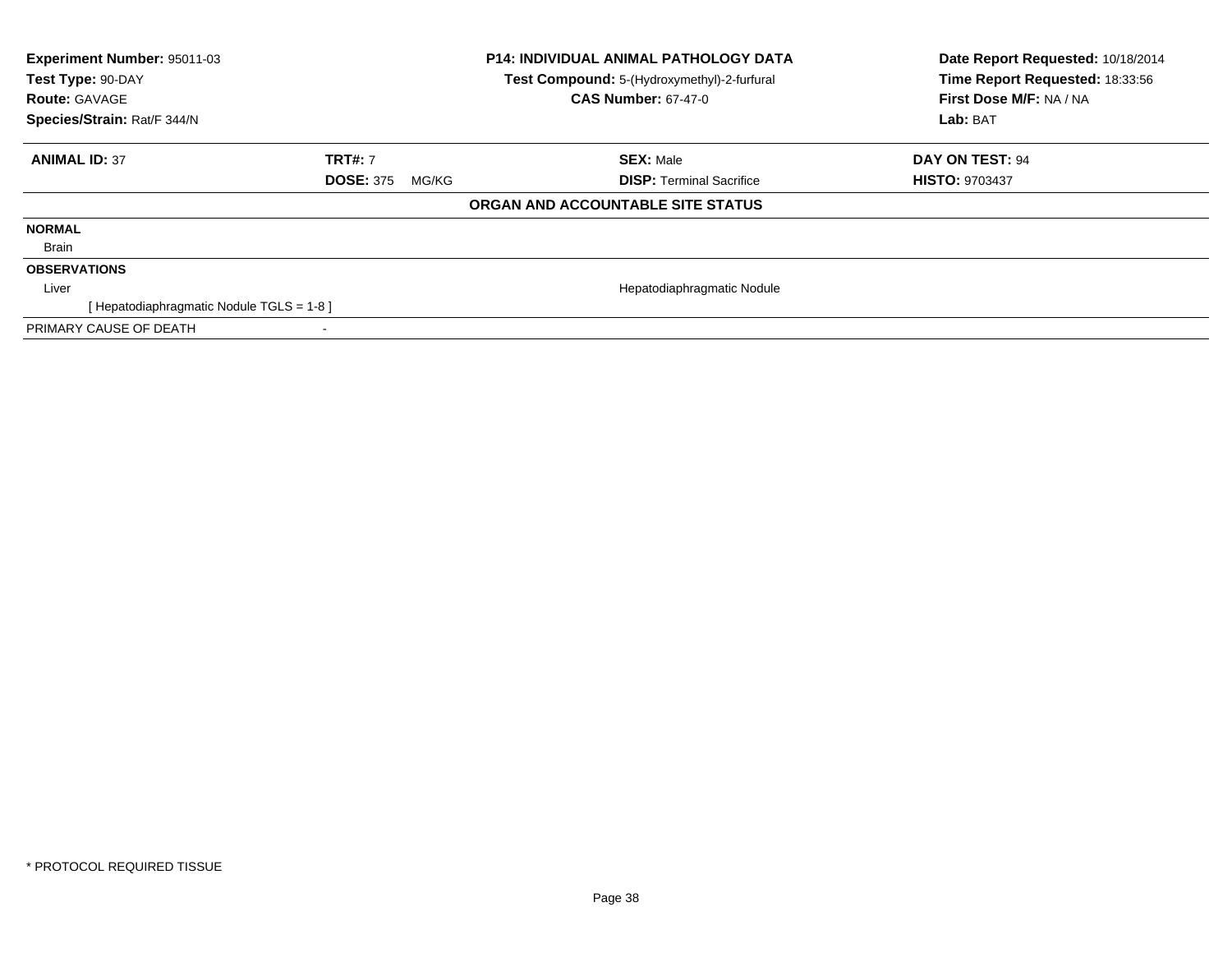| Experiment Number: 95011-03 |                           | <b>P14: INDIVIDUAL ANIMAL PATHOLOGY DATA</b> | Date Report Requested: 10/18/2014 |  |
|-----------------------------|---------------------------|----------------------------------------------|-----------------------------------|--|
| Test Type: 90-DAY           |                           | Test Compound: 5-(Hydroxymethyl)-2-furfural  | Time Report Requested: 18:33:56   |  |
| <b>Route: GAVAGE</b>        |                           | <b>CAS Number: 67-47-0</b>                   | First Dose M/F: NA / NA           |  |
| Species/Strain: Rat/F 344/N |                           |                                              | Lab: BAT                          |  |
| <b>ANIMAL ID: 38</b>        | <b>TRT#: 7</b>            | <b>SEX: Male</b>                             | DAY ON TEST: 94                   |  |
|                             | <b>DOSE: 375</b><br>MG/KG | <b>DISP:</b> Terminal Sacrifice              | <b>HISTO: 9703438</b>             |  |
|                             |                           | ORGAN AND ACCOUNTABLE SITE STATUS            |                                   |  |
| <b>NORMAL</b>               |                           |                                              |                                   |  |
| <b>Brain</b>                |                           |                                              |                                   |  |
| PRIMARY CAUSE OF DEATH      |                           |                                              |                                   |  |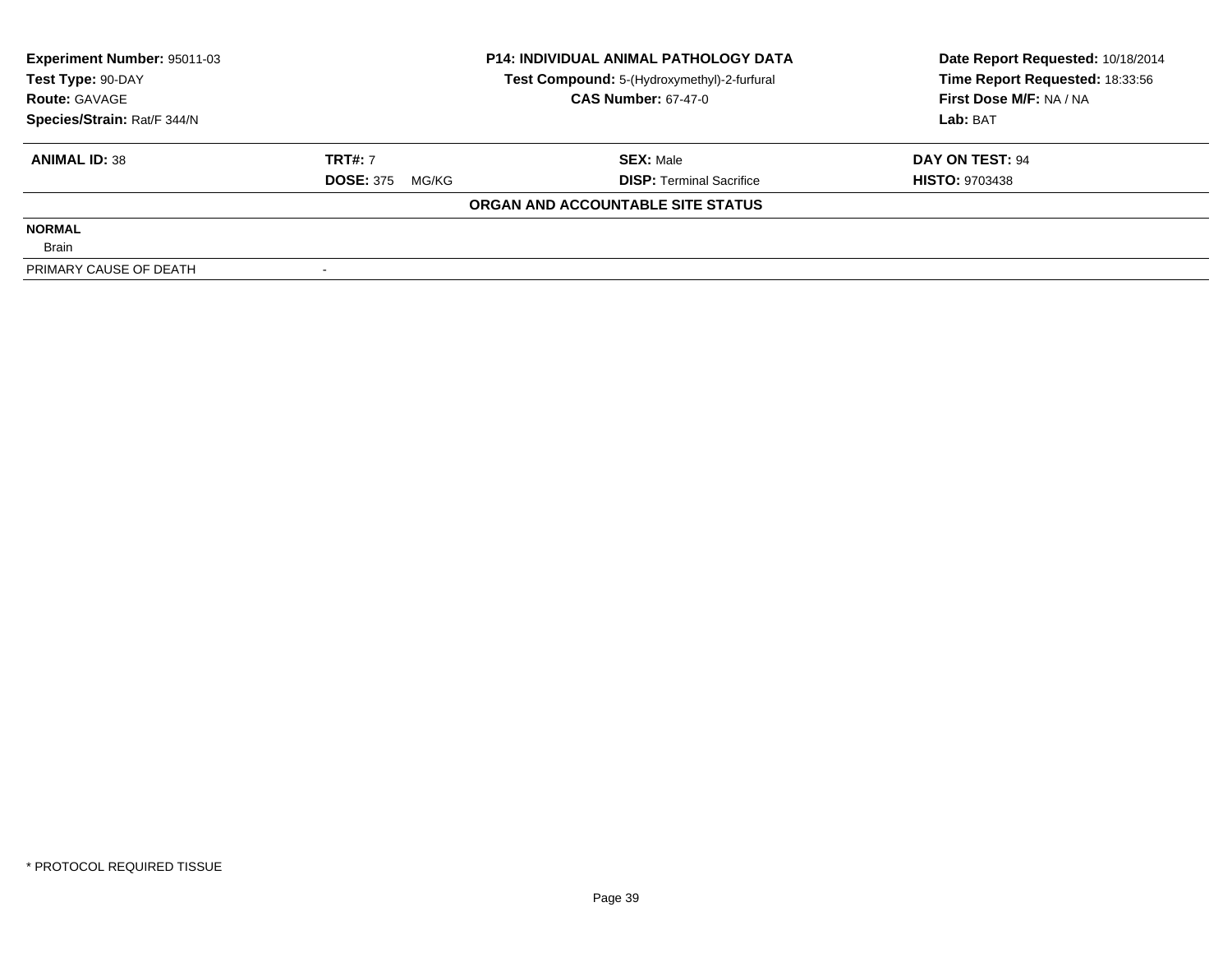| <b>Experiment Number: 95011-03</b> | <b>P14: INDIVIDUAL ANIMAL PATHOLOGY DATA</b> |                                             | Date Report Requested: 10/18/2014 |  |
|------------------------------------|----------------------------------------------|---------------------------------------------|-----------------------------------|--|
| Test Type: 90-DAY                  |                                              | Test Compound: 5-(Hydroxymethyl)-2-furfural | Time Report Requested: 18:33:56   |  |
| <b>Route: GAVAGE</b>               |                                              | <b>CAS Number: 67-47-0</b>                  | First Dose M/F: NA / NA           |  |
| Species/Strain: Rat/F 344/N        |                                              |                                             | Lab: BAT                          |  |
| <b>ANIMAL ID: 39</b>               | <b>TRT#: 7</b>                               | <b>SEX:</b> Male                            | DAY ON TEST: 94                   |  |
|                                    | <b>DOSE: 375</b><br>MG/KG                    | <b>DISP:</b> Terminal Sacrifice             | <b>HISTO: 9703439</b>             |  |
|                                    |                                              | ORGAN AND ACCOUNTABLE SITE STATUS           |                                   |  |
| <b>NORMAL</b>                      |                                              |                                             |                                   |  |
| <b>Brain</b>                       |                                              |                                             |                                   |  |
| PRIMARY CAUSE OF DEATH             |                                              |                                             |                                   |  |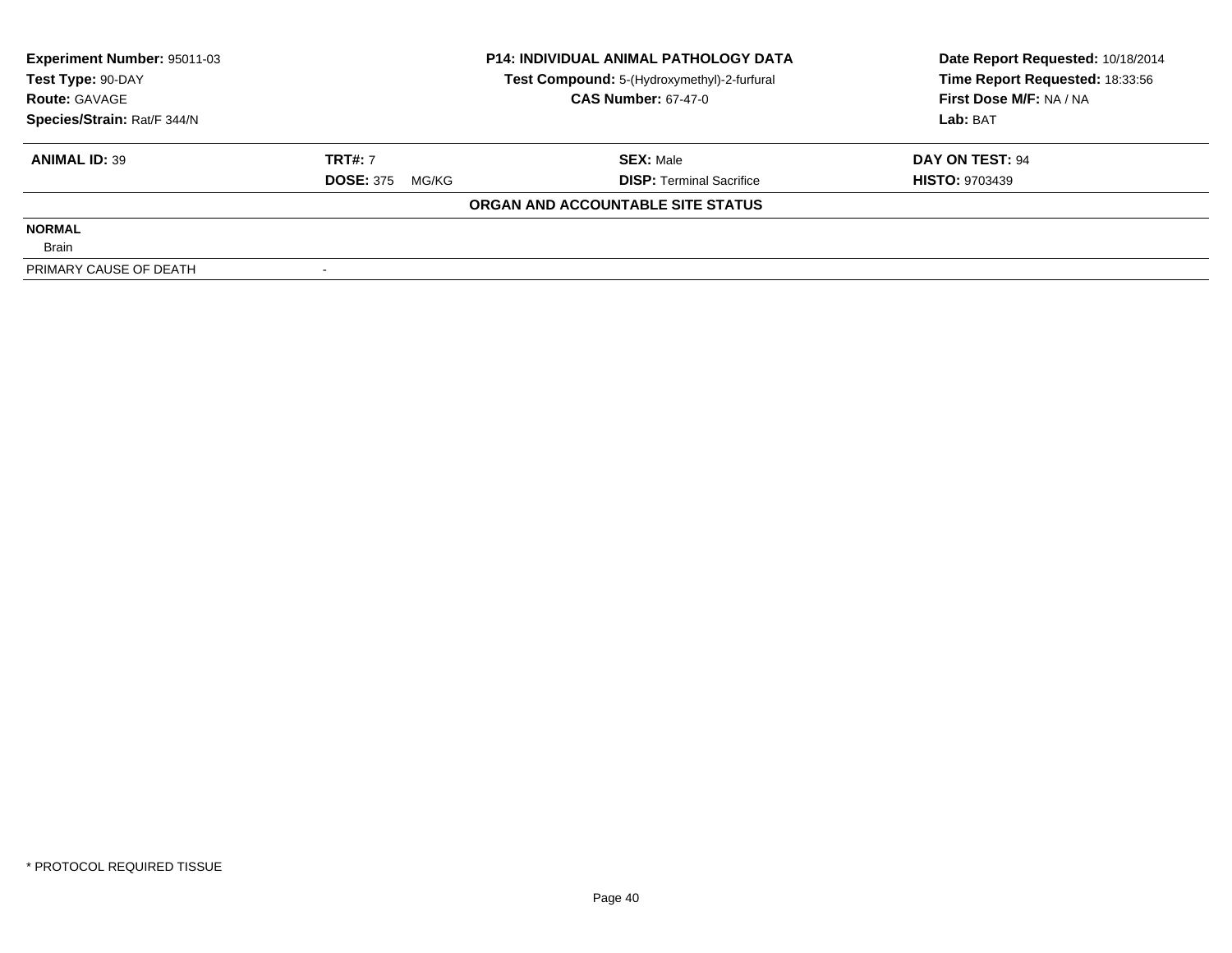| Experiment Number: 95011-03 |                           | <b>P14: INDIVIDUAL ANIMAL PATHOLOGY DATA</b> | Date Report Requested: 10/18/2014 |  |
|-----------------------------|---------------------------|----------------------------------------------|-----------------------------------|--|
| Test Type: 90-DAY           |                           | Test Compound: 5-(Hydroxymethyl)-2-furfural  | Time Report Requested: 18:33:56   |  |
| <b>Route: GAVAGE</b>        |                           | <b>CAS Number: 67-47-0</b>                   | First Dose M/F: NA / NA           |  |
| Species/Strain: Rat/F 344/N |                           |                                              | Lab: BAT                          |  |
| <b>ANIMAL ID: 40</b>        | <b>TRT#: 7</b>            | <b>SEX: Male</b>                             | DAY ON TEST: 94                   |  |
|                             | <b>DOSE: 375</b><br>MG/KG | <b>DISP:</b> Terminal Sacrifice              | <b>HISTO: 9703440</b>             |  |
|                             |                           | ORGAN AND ACCOUNTABLE SITE STATUS            |                                   |  |
| <b>NORMAL</b>               |                           |                                              |                                   |  |
| Brain                       |                           |                                              |                                   |  |
| PRIMARY CAUSE OF DEATH      |                           |                                              |                                   |  |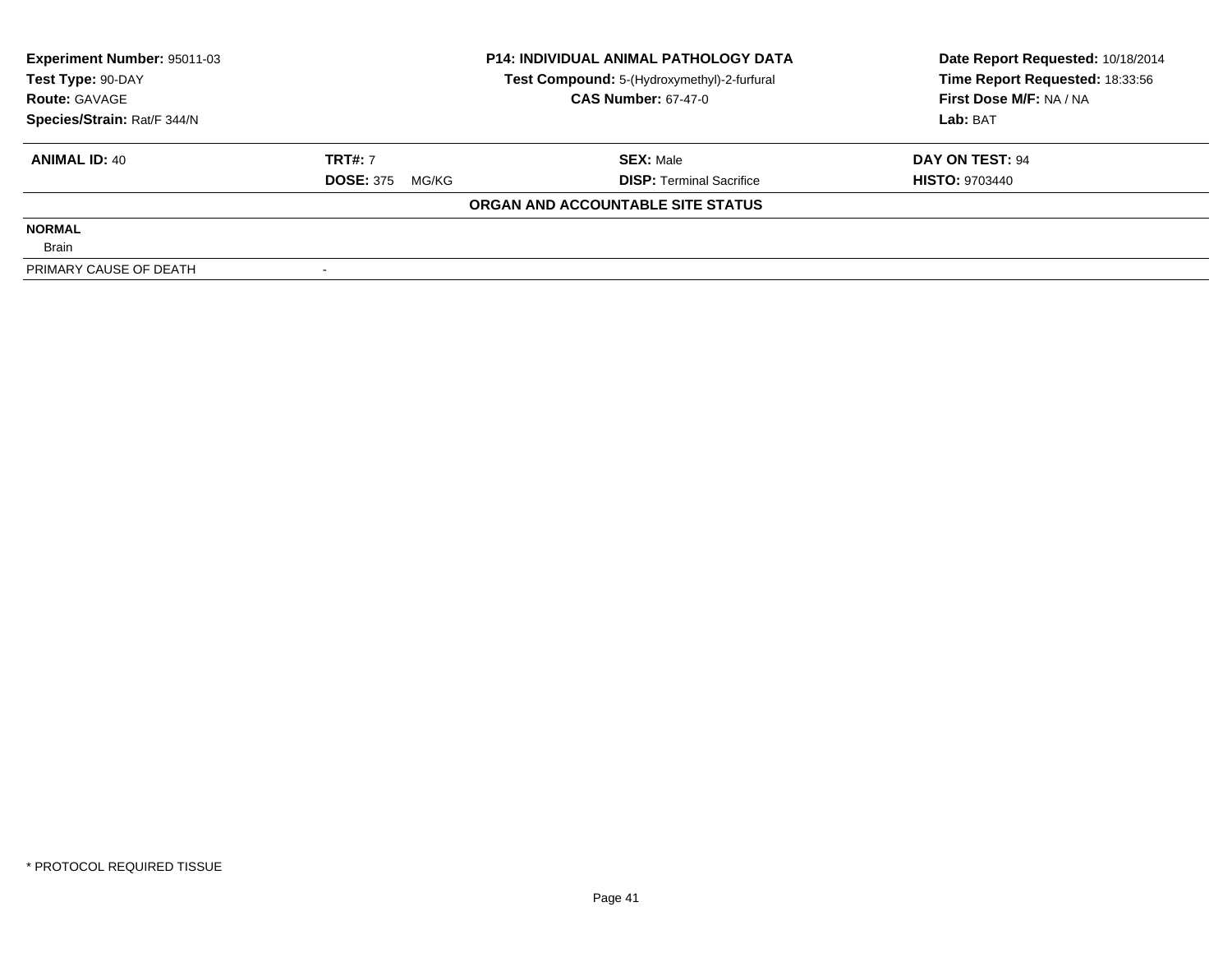| <b>Experiment Number: 95011-03</b> | <b>P14: INDIVIDUAL ANIMAL PATHOLOGY DATA</b> |                                             | Date Report Requested: 10/18/2014 |  |
|------------------------------------|----------------------------------------------|---------------------------------------------|-----------------------------------|--|
| Test Type: 90-DAY                  |                                              | Test Compound: 5-(Hydroxymethyl)-2-furfural | Time Report Requested: 18:33:56   |  |
| <b>Route: GAVAGE</b>               |                                              | <b>CAS Number: 67-47-0</b>                  | First Dose M/F: NA / NA           |  |
| Species/Strain: Rat/F 344/N        |                                              |                                             | Lab: BAT                          |  |
| <b>ANIMAL ID: 41</b>               | <b>TRT#: 9</b>                               | <b>SEX: Male</b>                            | DAY ON TEST: 94                   |  |
|                                    | <b>DOSE: 750</b><br>MG/KG                    | <b>DISP:</b> Terminal Sacrifice             | <b>HISTO: 9703441</b>             |  |
|                                    |                                              | ORGAN AND ACCOUNTABLE SITE STATUS           |                                   |  |
| <b>NORMAL</b>                      |                                              |                                             |                                   |  |
| <b>Brain</b>                       |                                              |                                             |                                   |  |
| PRIMARY CAUSE OF DEATH             |                                              |                                             |                                   |  |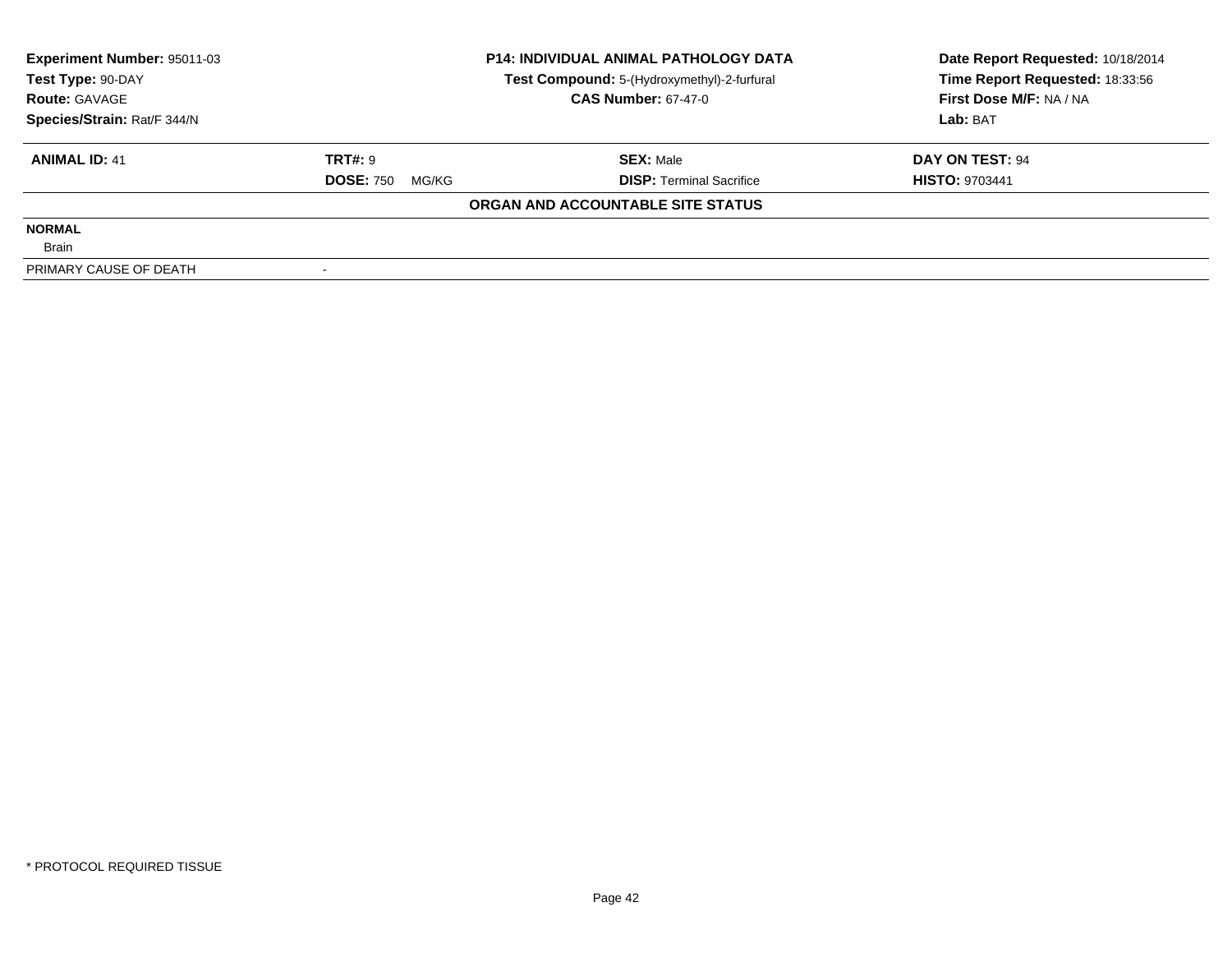| <b>Experiment Number: 95011-03</b> | <b>P14: INDIVIDUAL ANIMAL PATHOLOGY DATA</b> |                                             | Date Report Requested: 10/18/2014 |  |
|------------------------------------|----------------------------------------------|---------------------------------------------|-----------------------------------|--|
| Test Type: 90-DAY                  |                                              | Test Compound: 5-(Hydroxymethyl)-2-furfural | Time Report Requested: 18:33:56   |  |
| <b>Route: GAVAGE</b>               |                                              | <b>CAS Number: 67-47-0</b>                  | First Dose M/F: NA / NA           |  |
| Species/Strain: Rat/F 344/N        |                                              |                                             | Lab: BAT                          |  |
| <b>ANIMAL ID: 42</b>               | TRT#: 9                                      | <b>SEX: Male</b>                            | DAY ON TEST: 94                   |  |
|                                    | <b>DOSE: 750</b><br>MG/KG                    | <b>DISP:</b> Terminal Sacrifice             | <b>HISTO: 9703442</b>             |  |
|                                    |                                              | ORGAN AND ACCOUNTABLE SITE STATUS           |                                   |  |
| <b>NORMAL</b>                      |                                              |                                             |                                   |  |
| <b>Brain</b>                       |                                              |                                             |                                   |  |
| PRIMARY CAUSE OF DEATH             |                                              |                                             |                                   |  |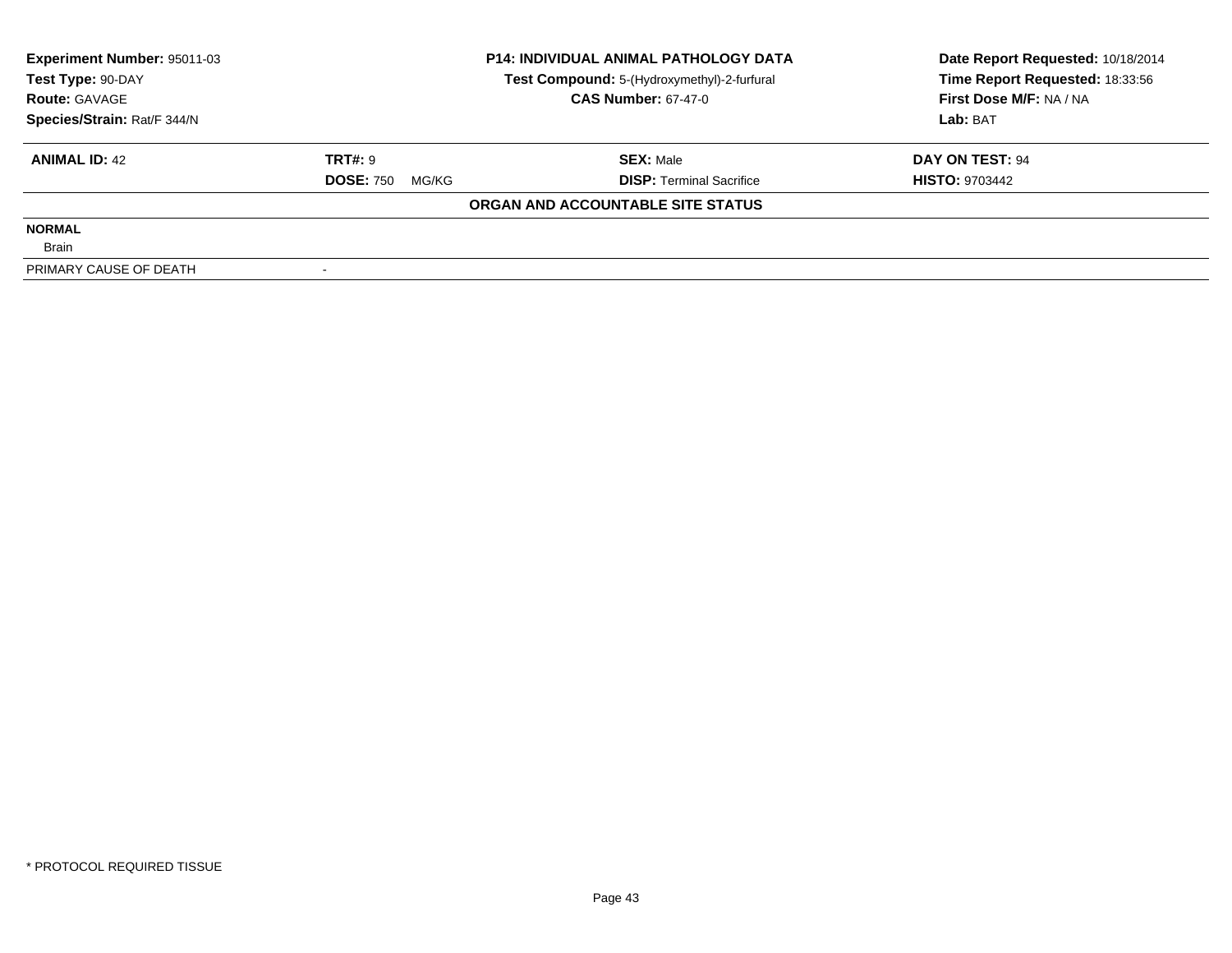| <b>Experiment Number: 95011-03</b> | <b>P14: INDIVIDUAL ANIMAL PATHOLOGY DATA</b> |                                             | Date Report Requested: 10/18/2014 |  |
|------------------------------------|----------------------------------------------|---------------------------------------------|-----------------------------------|--|
| Test Type: 90-DAY                  |                                              | Test Compound: 5-(Hydroxymethyl)-2-furfural | Time Report Requested: 18:33:56   |  |
| <b>Route: GAVAGE</b>               |                                              | <b>CAS Number: 67-47-0</b>                  | First Dose M/F: NA / NA           |  |
| Species/Strain: Rat/F 344/N        |                                              |                                             | Lab: BAT                          |  |
| <b>ANIMAL ID: 43</b>               | TRT#: 9                                      | <b>SEX: Male</b>                            | DAY ON TEST: 94                   |  |
|                                    | <b>DOSE: 750</b><br>MG/KG                    | <b>DISP:</b> Terminal Sacrifice             | <b>HISTO: 9703443</b>             |  |
|                                    |                                              | ORGAN AND ACCOUNTABLE SITE STATUS           |                                   |  |
| <b>NORMAL</b>                      |                                              |                                             |                                   |  |
| <b>Brain</b>                       |                                              |                                             |                                   |  |
| PRIMARY CAUSE OF DEATH             |                                              |                                             |                                   |  |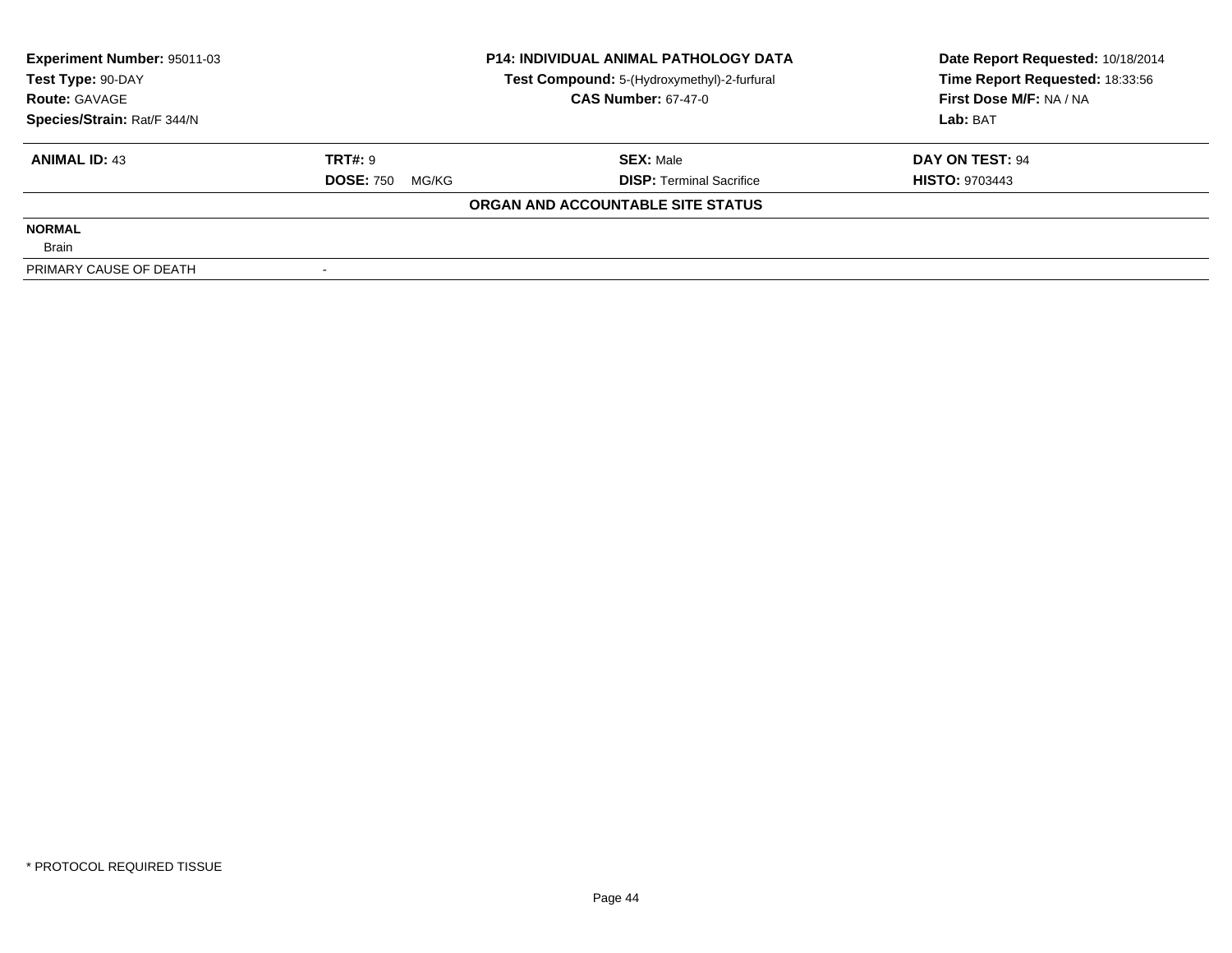| <b>Experiment Number: 95011-03</b> |                           | <b>P14: INDIVIDUAL ANIMAL PATHOLOGY DATA</b> | Date Report Requested: 10/18/2014 |  |
|------------------------------------|---------------------------|----------------------------------------------|-----------------------------------|--|
| Test Type: 90-DAY                  |                           | Test Compound: 5-(Hydroxymethyl)-2-furfural  | Time Report Requested: 18:33:56   |  |
| <b>Route: GAVAGE</b>               |                           | <b>CAS Number: 67-47-0</b>                   | First Dose M/F: NA / NA           |  |
| Species/Strain: Rat/F 344/N        |                           |                                              | Lab: BAT                          |  |
| <b>ANIMAL ID: 44</b>               | <b>TRT#: 9</b>            | <b>SEX: Male</b>                             | DAY ON TEST: 94                   |  |
|                                    | <b>DOSE: 750</b><br>MG/KG | <b>DISP:</b> Terminal Sacrifice              | <b>HISTO: 9703444</b>             |  |
|                                    |                           | ORGAN AND ACCOUNTABLE SITE STATUS            |                                   |  |
| <b>NORMAL</b>                      |                           |                                              |                                   |  |
| <b>Brain</b>                       |                           |                                              |                                   |  |
| PRIMARY CAUSE OF DEATH             |                           |                                              |                                   |  |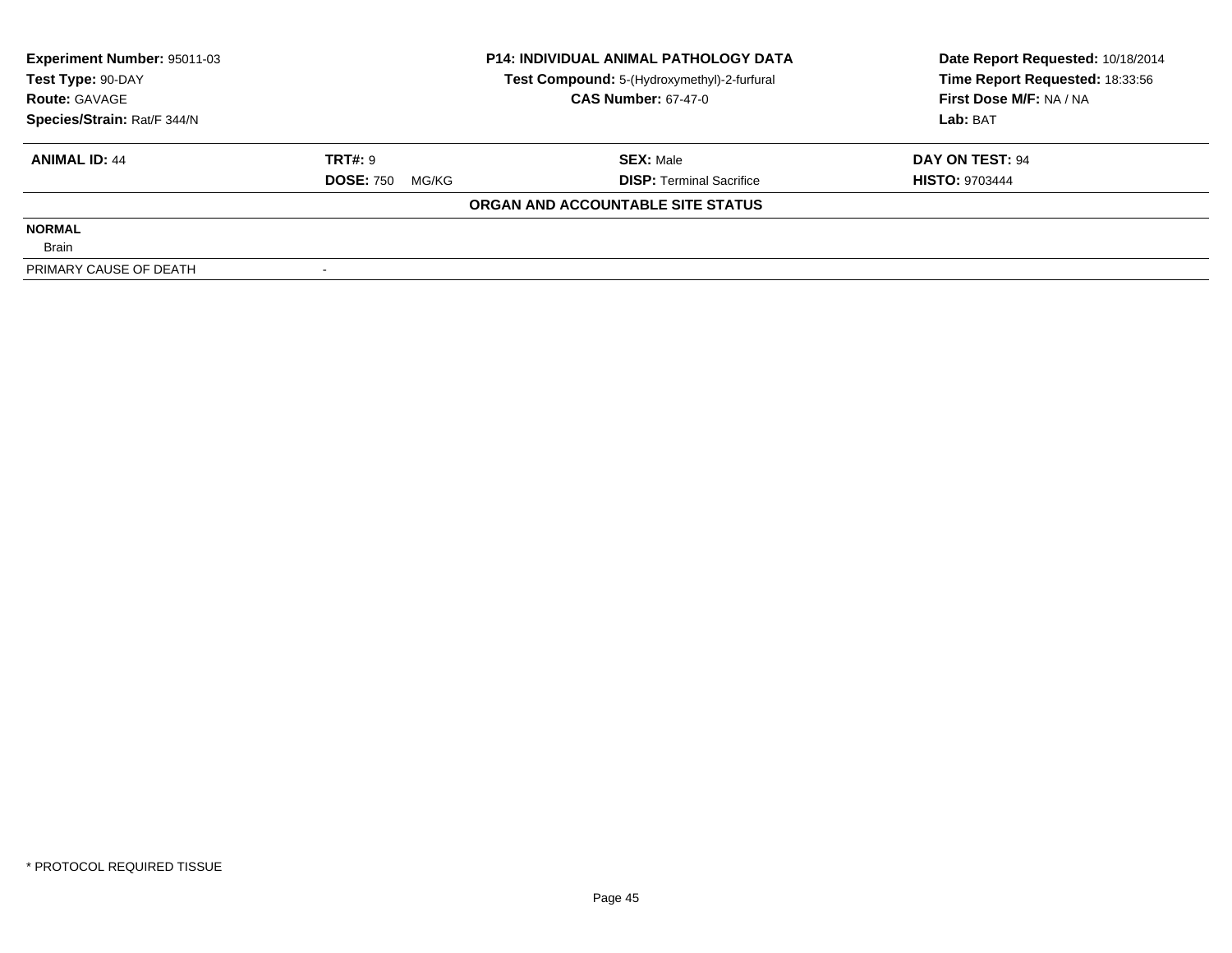| Experiment Number: 95011-03 |                           | <b>P14: INDIVIDUAL ANIMAL PATHOLOGY DATA</b> | Date Report Requested: 10/18/2014 |  |
|-----------------------------|---------------------------|----------------------------------------------|-----------------------------------|--|
| Test Type: 90-DAY           |                           | Test Compound: 5-(Hydroxymethyl)-2-furfural  | Time Report Requested: 18:33:56   |  |
| <b>Route: GAVAGE</b>        |                           | <b>CAS Number: 67-47-0</b>                   | First Dose M/F: NA / NA           |  |
| Species/Strain: Rat/F 344/N |                           |                                              | Lab: BAT                          |  |
| <b>ANIMAL ID: 45</b>        | TRT#: 9                   | <b>SEX: Male</b>                             | DAY ON TEST: 94                   |  |
|                             | <b>DOSE: 750</b><br>MG/KG | <b>DISP:</b> Terminal Sacrifice              | <b>HISTO: 9703445</b>             |  |
|                             |                           | ORGAN AND ACCOUNTABLE SITE STATUS            |                                   |  |
| <b>NORMAL</b>               |                           |                                              |                                   |  |
| <b>Brain</b>                |                           |                                              |                                   |  |
| PRIMARY CAUSE OF DEATH      |                           |                                              |                                   |  |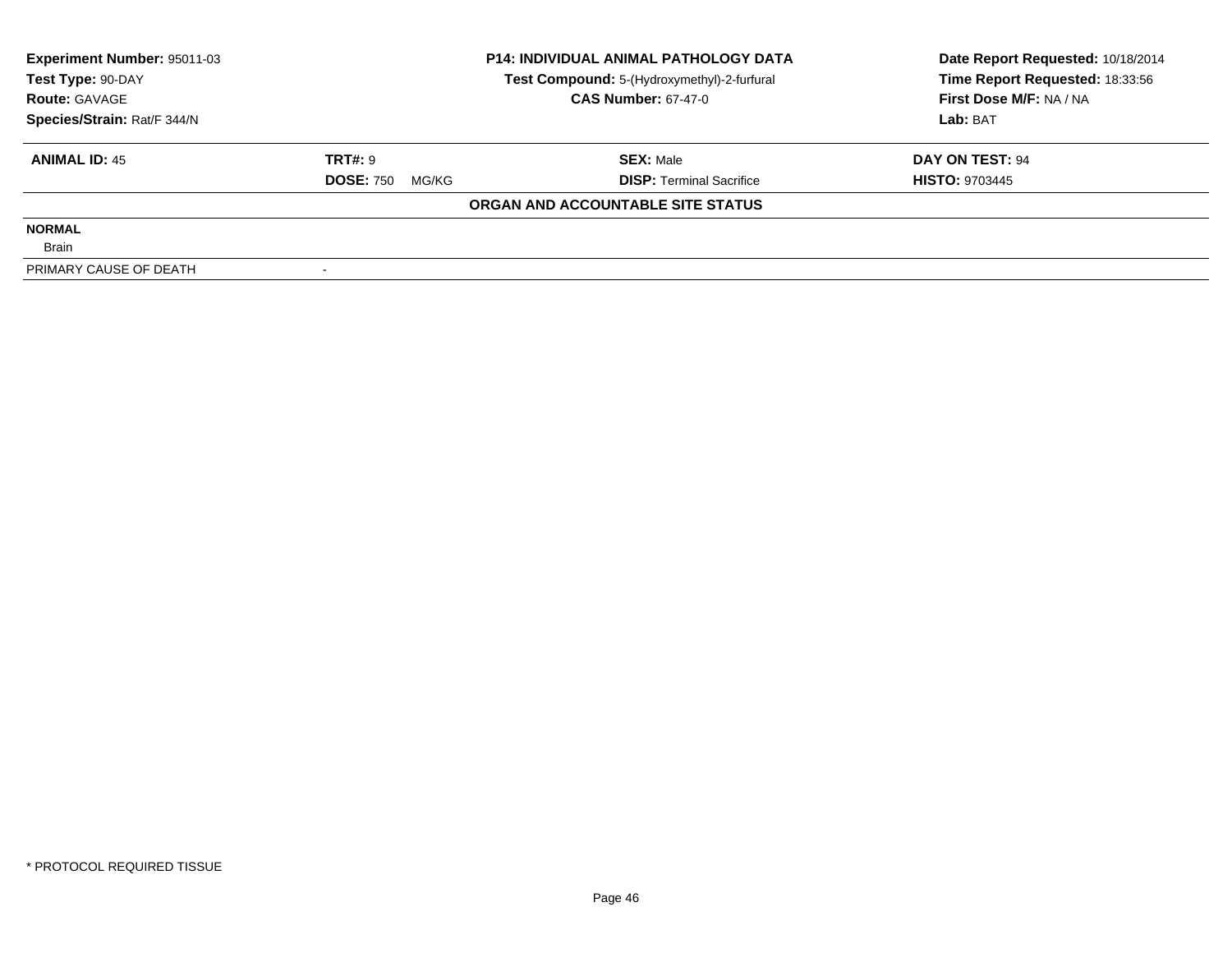| Experiment Number: 95011-03 |                           | <b>P14: INDIVIDUAL ANIMAL PATHOLOGY DATA</b> | Date Report Requested: 10/18/2014 |  |
|-----------------------------|---------------------------|----------------------------------------------|-----------------------------------|--|
| Test Type: 90-DAY           |                           | Test Compound: 5-(Hydroxymethyl)-2-furfural  | Time Report Requested: 18:33:56   |  |
| <b>Route: GAVAGE</b>        |                           | <b>CAS Number: 67-47-0</b>                   | First Dose M/F: NA / NA           |  |
| Species/Strain: Rat/F 344/N |                           |                                              | Lab: BAT                          |  |
| <b>ANIMAL ID: 46</b>        | TRT#: 9                   | <b>SEX: Male</b>                             | DAY ON TEST: 94                   |  |
|                             | <b>DOSE: 750</b><br>MG/KG | <b>DISP:</b> Terminal Sacrifice              | <b>HISTO: 9703446</b>             |  |
|                             |                           | ORGAN AND ACCOUNTABLE SITE STATUS            |                                   |  |
| <b>NORMAL</b>               |                           |                                              |                                   |  |
| <b>Brain</b>                |                           |                                              |                                   |  |
| PRIMARY CAUSE OF DEATH      |                           |                                              |                                   |  |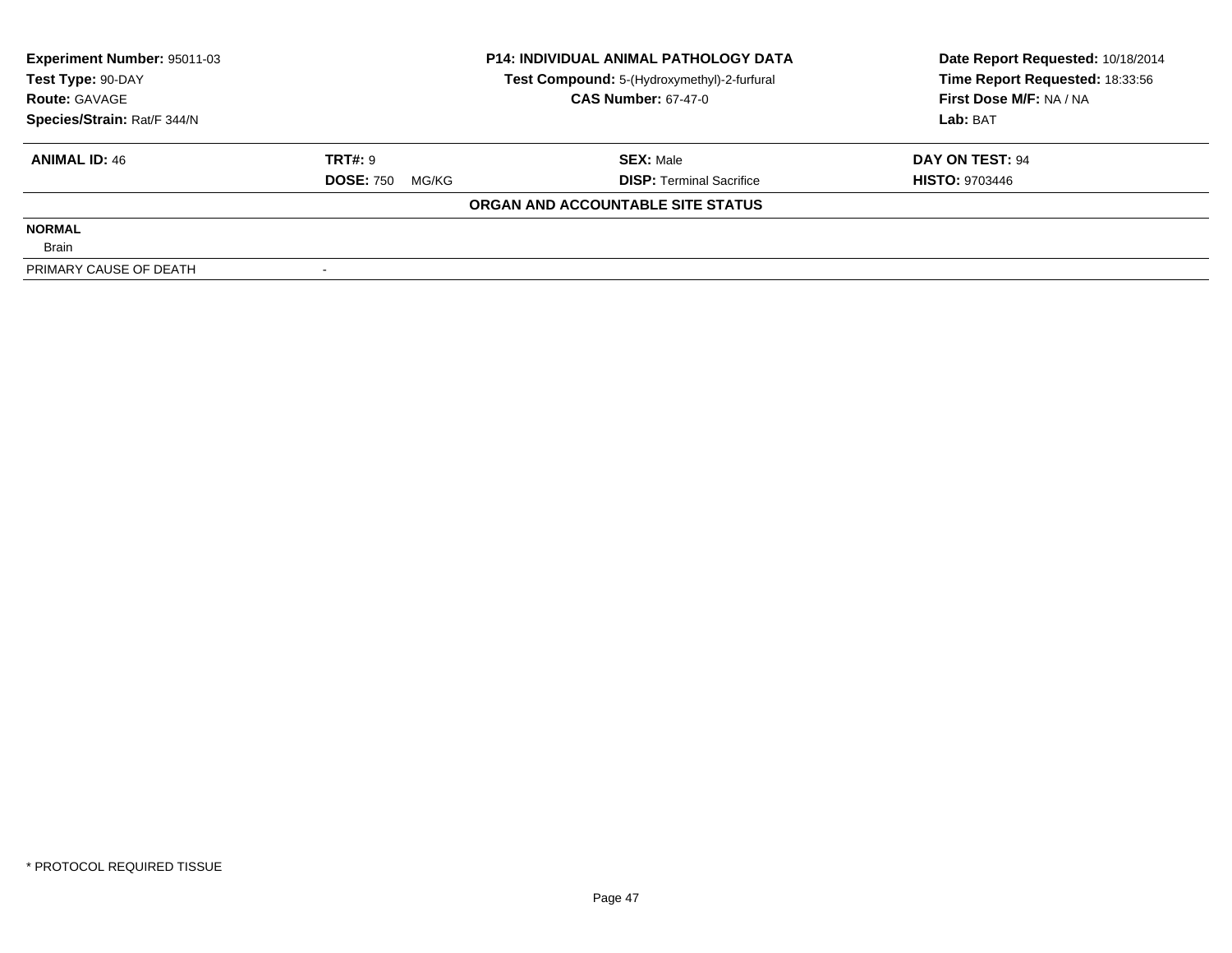| <b>Experiment Number: 95011-03</b><br>Test Type: 90-DAY<br><b>Route: GAVAGE</b><br>Species/Strain: Rat/F 344/N |                           | <b>P14: INDIVIDUAL ANIMAL PATHOLOGY DATA</b><br>Test Compound: 5-(Hydroxymethyl)-2-furfural<br><b>CAS Number: 67-47-0</b> | Date Report Requested: 10/18/2014<br>Time Report Requested: 18:33:56<br>First Dose M/F: NA / NA<br>Lab: BAT |
|----------------------------------------------------------------------------------------------------------------|---------------------------|---------------------------------------------------------------------------------------------------------------------------|-------------------------------------------------------------------------------------------------------------|
| <b>ANIMAL ID: 47</b>                                                                                           | TRT#: 9                   | <b>SEX: Male</b>                                                                                                          | DAY ON TEST: 94                                                                                             |
|                                                                                                                | <b>DOSE: 750</b><br>MG/KG | <b>DISP:</b> Terminal Sacrifice                                                                                           | <b>HISTO: 9703447</b>                                                                                       |
|                                                                                                                |                           | ORGAN AND ACCOUNTABLE SITE STATUS                                                                                         |                                                                                                             |
| <b>NORMAL</b>                                                                                                  |                           |                                                                                                                           |                                                                                                             |
| Brain                                                                                                          |                           |                                                                                                                           |                                                                                                             |
| <b>OBSERVATIONS</b>                                                                                            |                           |                                                                                                                           |                                                                                                             |
| Liver                                                                                                          |                           | Hepatodiaphragmatic Nodule                                                                                                |                                                                                                             |
| [ Hepatodiaphragmatic Nodule TGLS = 1-8 ]                                                                      |                           |                                                                                                                           |                                                                                                             |
| PRIMARY CAUSE OF DEATH                                                                                         |                           |                                                                                                                           |                                                                                                             |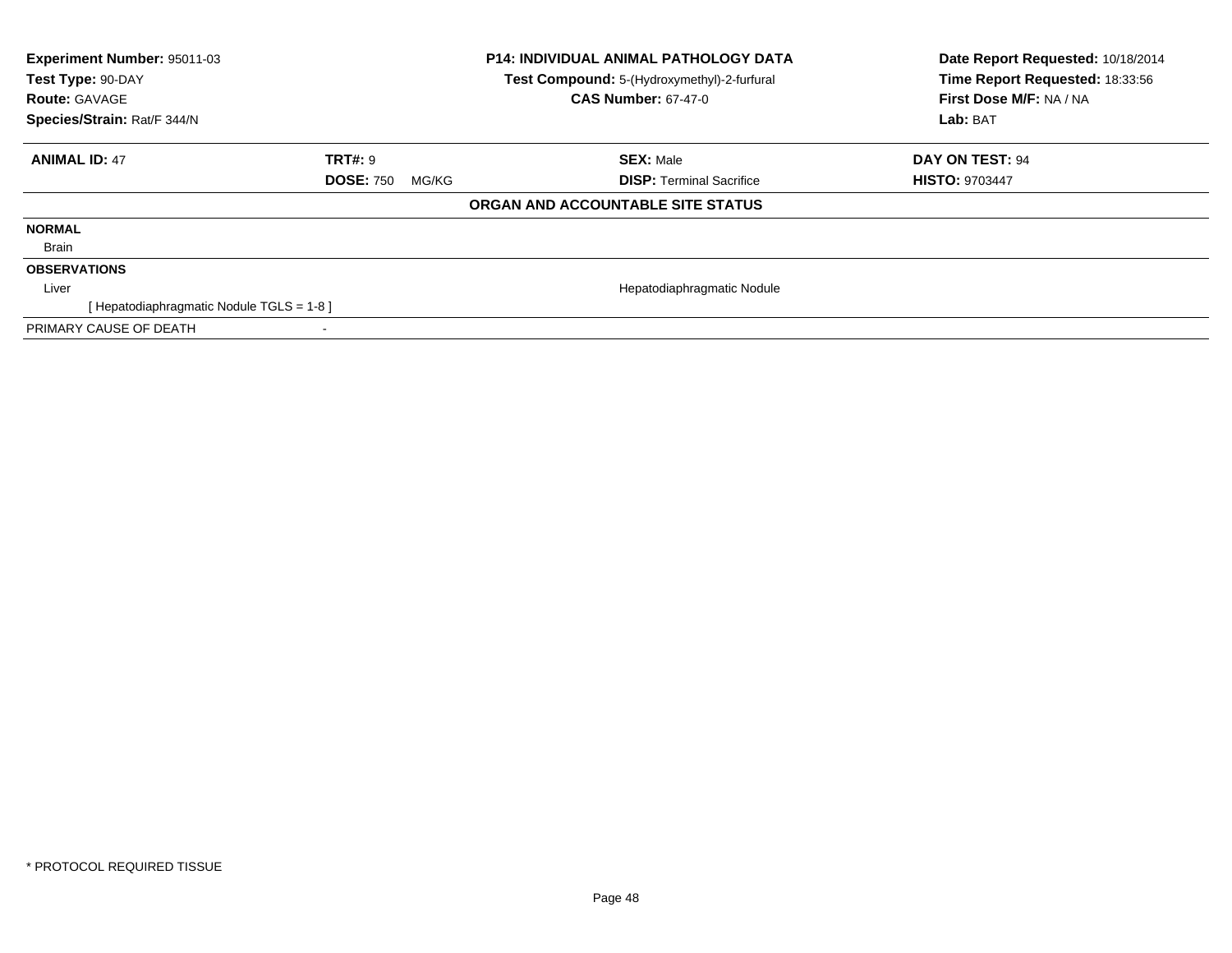| Experiment Number: 95011-03 |                           | <b>P14: INDIVIDUAL ANIMAL PATHOLOGY DATA</b> | Date Report Requested: 10/18/2014 |  |
|-----------------------------|---------------------------|----------------------------------------------|-----------------------------------|--|
| Test Type: 90-DAY           |                           | Test Compound: 5-(Hydroxymethyl)-2-furfural  | Time Report Requested: 18:33:56   |  |
| <b>Route: GAVAGE</b>        |                           | <b>CAS Number: 67-47-0</b>                   | First Dose M/F: NA / NA           |  |
| Species/Strain: Rat/F 344/N |                           |                                              | Lab: BAT                          |  |
| <b>ANIMAL ID: 48</b>        | TRT#: 9                   | <b>SEX: Male</b>                             | DAY ON TEST: 94                   |  |
|                             | <b>DOSE: 750</b><br>MG/KG | <b>DISP:</b> Terminal Sacrifice              | <b>HISTO: 9703448</b>             |  |
|                             |                           | ORGAN AND ACCOUNTABLE SITE STATUS            |                                   |  |
| <b>NORMAL</b>               |                           |                                              |                                   |  |
| <b>Brain</b>                |                           |                                              |                                   |  |
| PRIMARY CAUSE OF DEATH      |                           |                                              |                                   |  |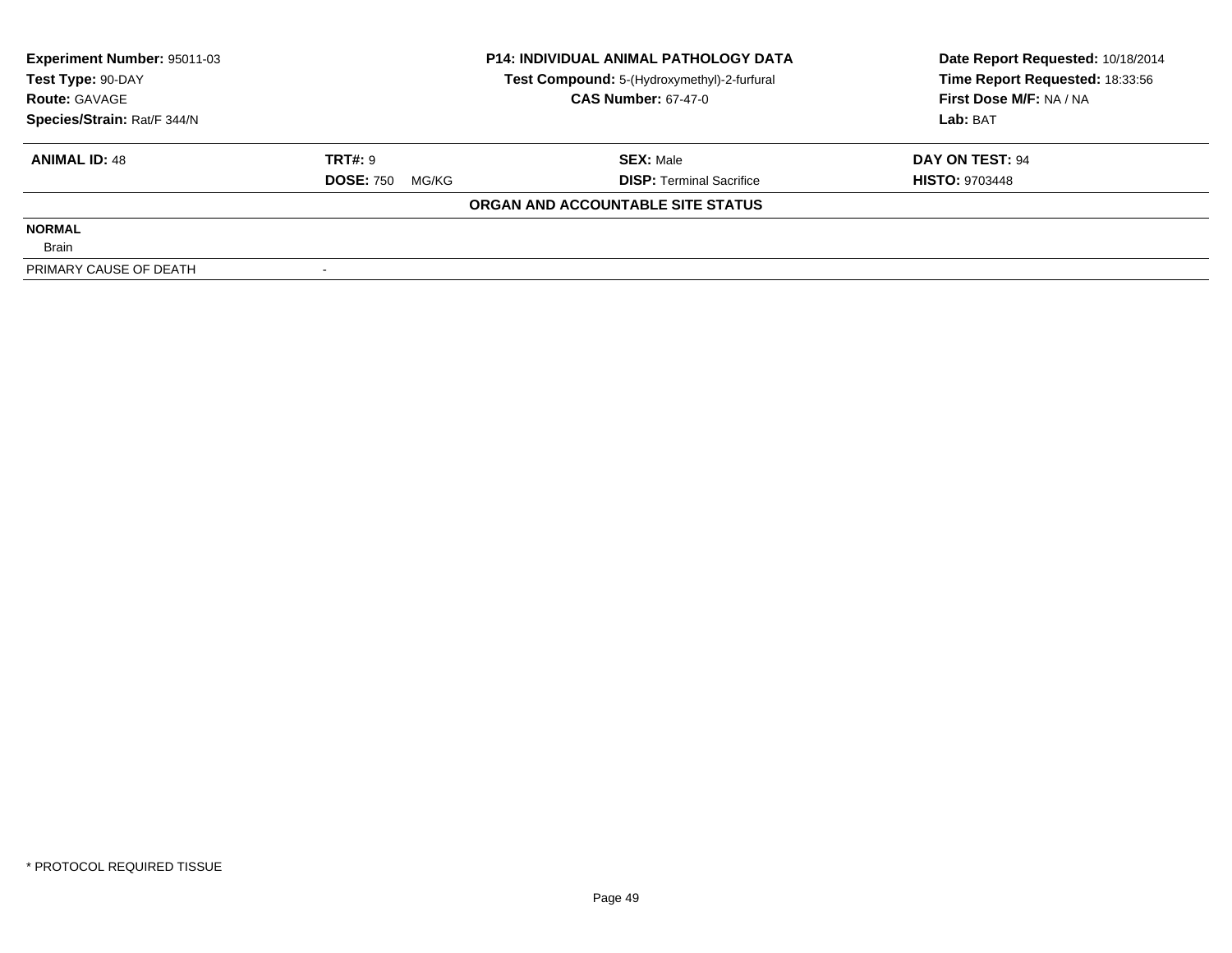| <b>Experiment Number: 95011-03</b><br>Test Type: 90-DAY<br><b>Route: GAVAGE</b> |                           | <b>P14: INDIVIDUAL ANIMAL PATHOLOGY DATA</b><br>Test Compound: 5-(Hydroxymethyl)-2-furfural<br><b>CAS Number: 67-47-0</b> | Date Report Requested: 10/18/2014<br>Time Report Requested: 18:33:56<br>First Dose M/F: NA / NA |
|---------------------------------------------------------------------------------|---------------------------|---------------------------------------------------------------------------------------------------------------------------|-------------------------------------------------------------------------------------------------|
| Species/Strain: Rat/F 344/N                                                     |                           |                                                                                                                           | Lab: BAT                                                                                        |
| <b>ANIMAL ID: 49</b>                                                            | <b>TRT#: 9</b>            | <b>SEX: Male</b>                                                                                                          | DAY ON TEST: 94                                                                                 |
|                                                                                 | <b>DOSE: 750</b><br>MG/KG | <b>DISP:</b> Terminal Sacrifice                                                                                           | <b>HISTO: 9703449</b>                                                                           |
|                                                                                 |                           | ORGAN AND ACCOUNTABLE SITE STATUS                                                                                         |                                                                                                 |
| <b>NORMAL</b>                                                                   |                           |                                                                                                                           |                                                                                                 |
| Brain                                                                           |                           |                                                                                                                           |                                                                                                 |
| <b>OBSERVATIONS</b>                                                             |                           |                                                                                                                           |                                                                                                 |
| Liver                                                                           |                           | Hepatodiaphragmatic Nodule                                                                                                |                                                                                                 |
| [Hepatodiaphragmatic Nodule TGLS = 1-9]                                         |                           |                                                                                                                           |                                                                                                 |
| PRIMARY CAUSE OF DEATH                                                          |                           |                                                                                                                           |                                                                                                 |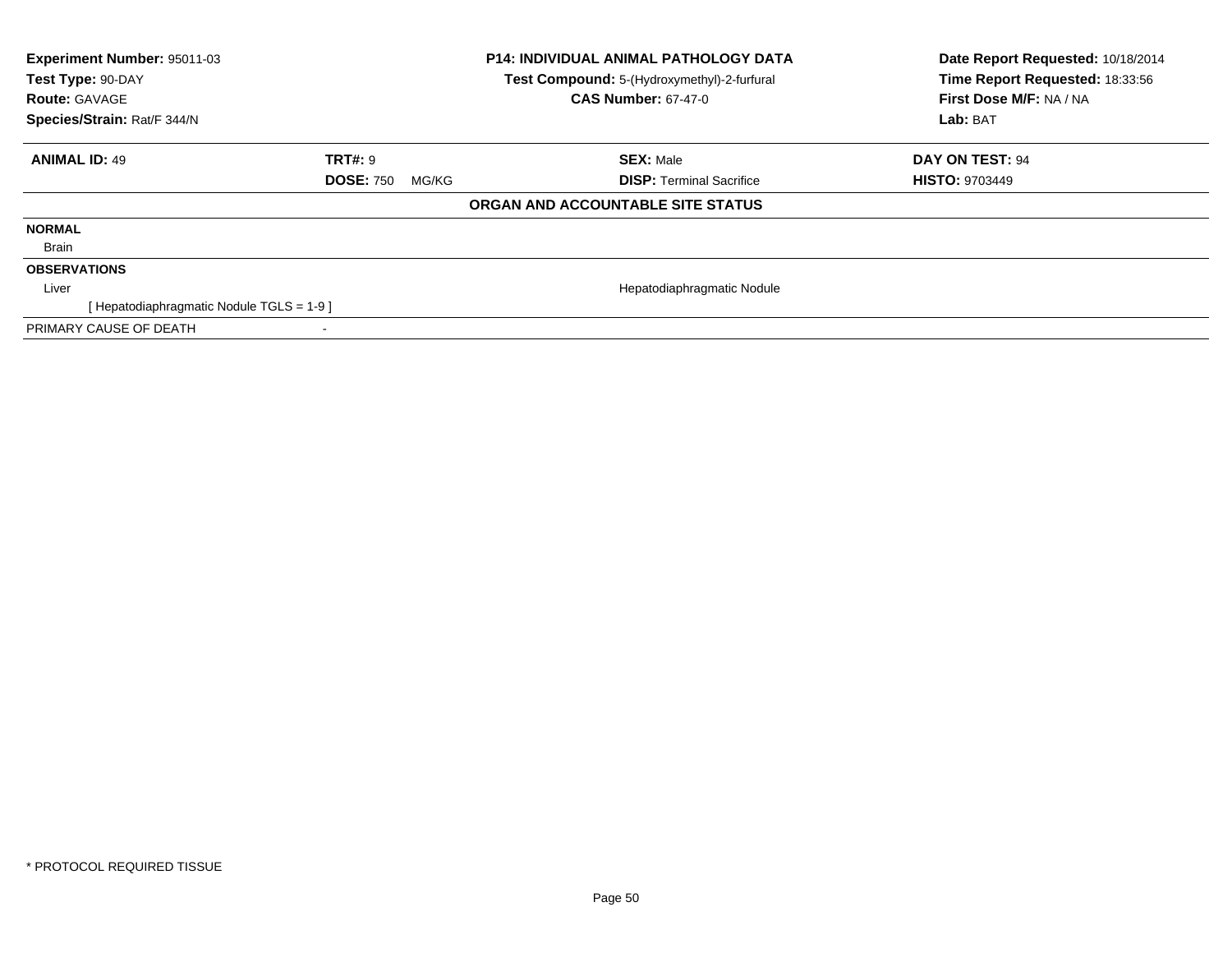| Experiment Number: 95011-03 | <b>P14: INDIVIDUAL ANIMAL PATHOLOGY DATA</b> |                                             | Date Report Requested: 10/18/2014 |  |
|-----------------------------|----------------------------------------------|---------------------------------------------|-----------------------------------|--|
| Test Type: 90-DAY           |                                              | Test Compound: 5-(Hydroxymethyl)-2-furfural | Time Report Requested: 18:33:56   |  |
| <b>Route: GAVAGE</b>        |                                              | <b>CAS Number: 67-47-0</b>                  | First Dose M/F: NA / NA           |  |
| Species/Strain: Rat/F 344/N |                                              |                                             | Lab: BAT                          |  |
| <b>ANIMAL ID: 50</b>        | TRT#: 9                                      | <b>SEX: Male</b>                            | DAY ON TEST: 94                   |  |
|                             | <b>DOSE: 750</b><br>MG/KG                    | <b>DISP:</b> Terminal Sacrifice             | <b>HISTO: 9703450</b>             |  |
|                             |                                              | ORGAN AND ACCOUNTABLE SITE STATUS           |                                   |  |
| <b>NORMAL</b>               |                                              |                                             |                                   |  |
| <b>Brain</b>                |                                              |                                             |                                   |  |
| PRIMARY CAUSE OF DEATH      |                                              |                                             |                                   |  |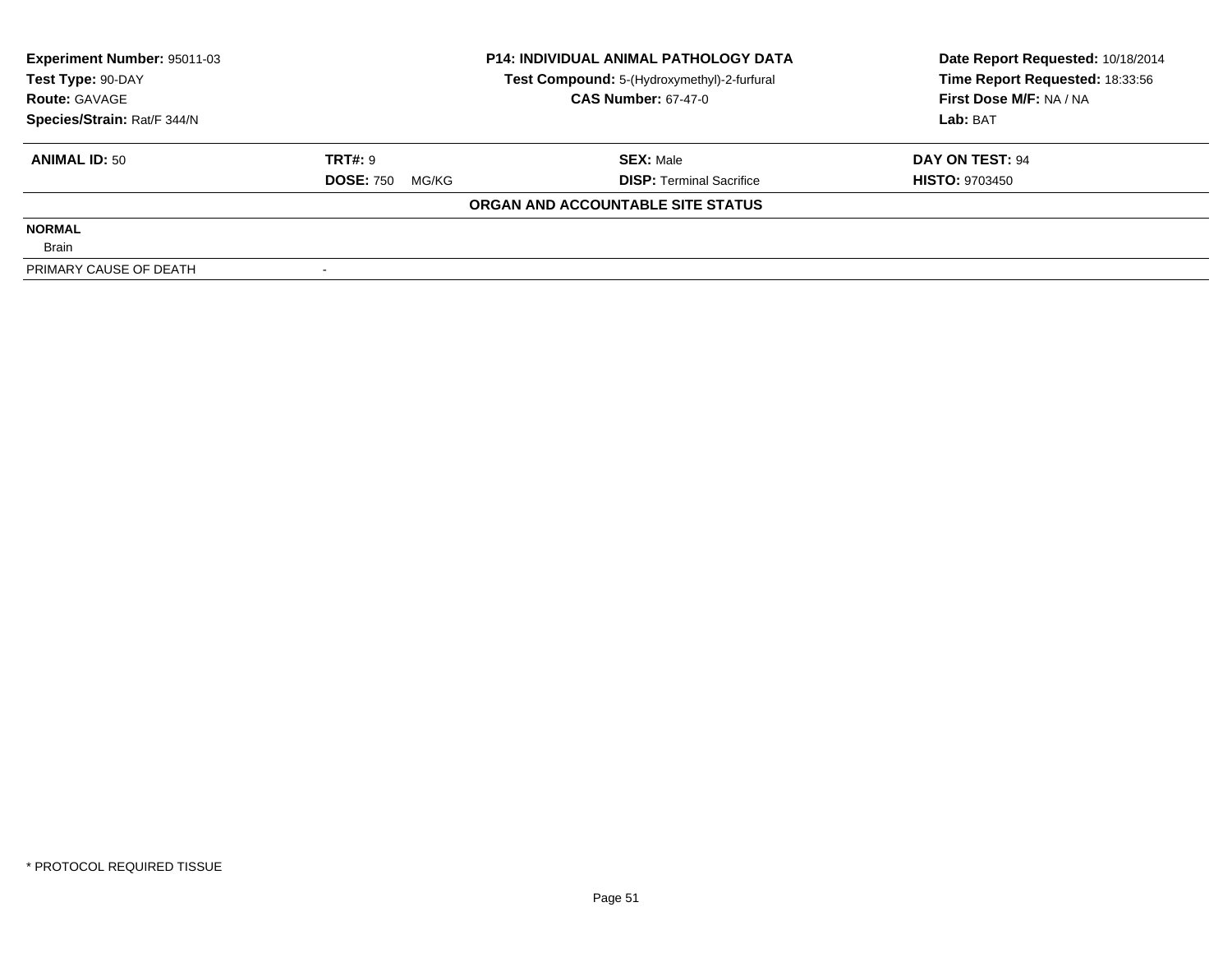| Experiment Number: 95011-03<br>Test Type: 90-DAY<br><b>Route: GAVAGE</b><br>Species/Strain: Rat/F 344/N | <b>P14: INDIVIDUAL ANIMAL PATHOLOGY DATA</b><br>Test Compound: 5-(Hydroxymethyl)-2-furfural<br><b>CAS Number: 67-47-0</b> |                                   | Date Report Requested: 10/18/2014<br>Time Report Requested: 18:33:56<br>First Dose M/F: NA / NA<br>Lab: BAT |  |
|---------------------------------------------------------------------------------------------------------|---------------------------------------------------------------------------------------------------------------------------|-----------------------------------|-------------------------------------------------------------------------------------------------------------|--|
| <b>ANIMAL ID: 51</b>                                                                                    | <b>TRT#: 11</b>                                                                                                           | <b>SEX: Male</b>                  | DAY ON TEST: 94                                                                                             |  |
|                                                                                                         | <b>DOSE: 1500</b><br>MG/KG                                                                                                | <b>DISP: Terminal Sacrifice</b>   | <b>HISTO: 9703451</b>                                                                                       |  |
|                                                                                                         |                                                                                                                           | ORGAN AND ACCOUNTABLE SITE STATUS |                                                                                                             |  |
| <b>NORMAL</b>                                                                                           |                                                                                                                           |                                   |                                                                                                             |  |
| * Adrenal Cortex                                                                                        | * Adrenal Medulla                                                                                                         | * Blood Vessel                    | * Bone                                                                                                      |  |
| * Bone Marrow                                                                                           | * Brain                                                                                                                   | * Epididymis                      | * Esophagus                                                                                                 |  |
| * Heart                                                                                                 | * Intestine Large, Cecum                                                                                                  | * Intestine Large, Colon          | * Intestine Large, Rectum                                                                                   |  |
| * Intestine Small, Duodenum                                                                             | * Intestine Small, Ileum                                                                                                  | * Intestine Small, Jejunum        | * Islets, Pancreatic                                                                                        |  |
| * Kidney                                                                                                | * Liver                                                                                                                   | * Lymph Node, Mesenteric          | * Mammary Gland                                                                                             |  |
| * Nose                                                                                                  | * Pancreas                                                                                                                | * Parathyroid Gland               | * Pituitary Gland                                                                                           |  |
| * Preputial Gland                                                                                       | * Prostate                                                                                                                | * Salivary Glands                 | * Seminal Vesicle                                                                                           |  |
| * Skin                                                                                                  | * Spleen                                                                                                                  | * Stomach, Forestomach            | * Stomach, Glandular                                                                                        |  |
| * Testes                                                                                                | * Thymus                                                                                                                  | * Thyroid Gland                   | * Trachea                                                                                                   |  |
| * Urinary Bladder                                                                                       |                                                                                                                           |                                   |                                                                                                             |  |
| <b>MISSING</b>                                                                                          |                                                                                                                           |                                   |                                                                                                             |  |
| * Lymph Node, Mandibular                                                                                |                                                                                                                           |                                   |                                                                                                             |  |
| <b>OBSERVATIONS</b>                                                                                     |                                                                                                                           |                                   |                                                                                                             |  |
| * Lung                                                                                                  |                                                                                                                           | Hemorrhage                        | Acute, Minimal                                                                                              |  |
| PRIMARY CAUSE OF DEATH                                                                                  |                                                                                                                           |                                   |                                                                                                             |  |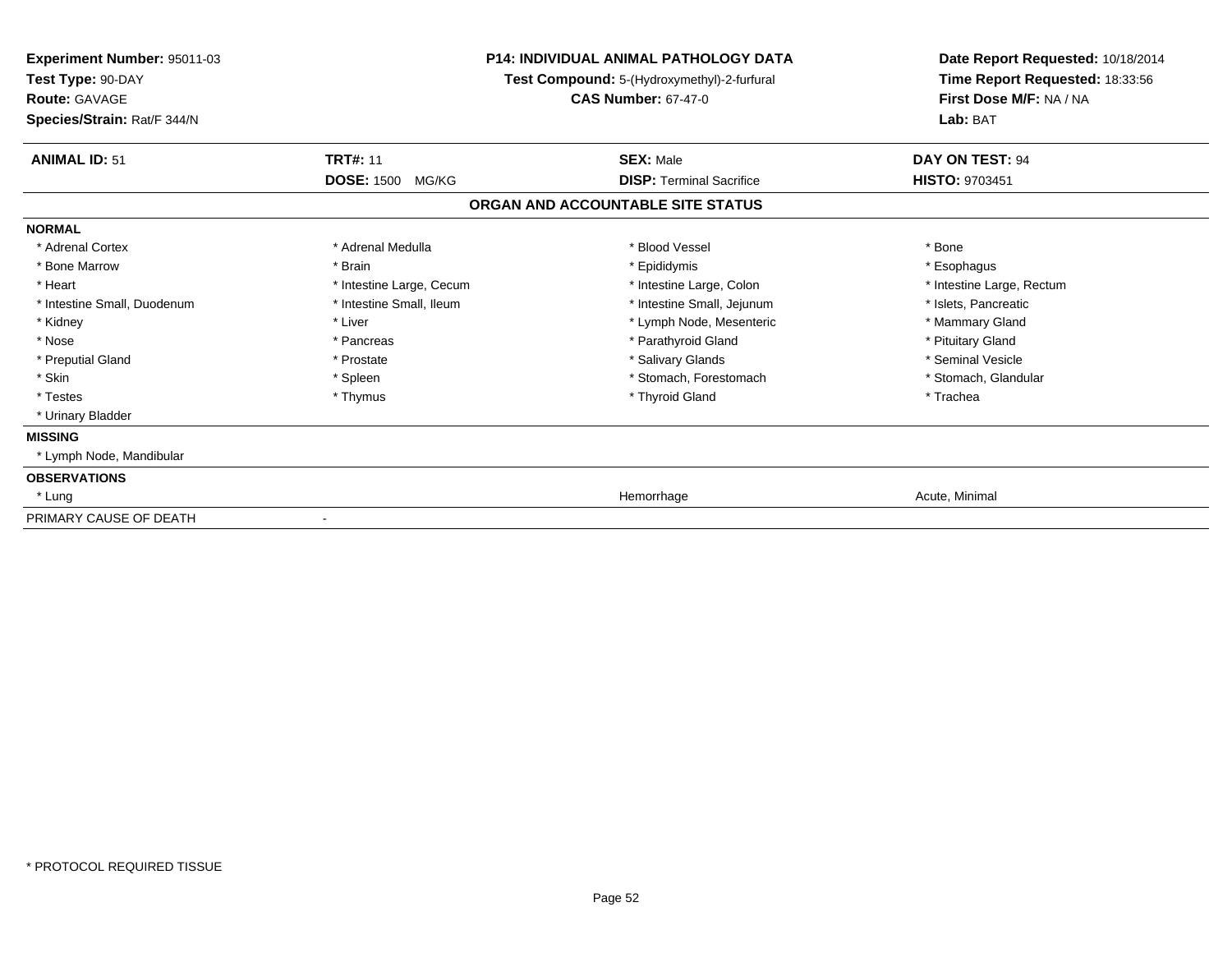| Experiment Number: 95011-03<br>Test Type: 90-DAY<br><b>Route: GAVAGE</b> |                            | <b>P14: INDIVIDUAL ANIMAL PATHOLOGY DATA</b><br>Test Compound: 5-(Hydroxymethyl)-2-furfural<br><b>CAS Number: 67-47-0</b> | Date Report Requested: 10/18/2014<br>Time Report Requested: 18:33:56<br>First Dose M/F: NA / NA |
|--------------------------------------------------------------------------|----------------------------|---------------------------------------------------------------------------------------------------------------------------|-------------------------------------------------------------------------------------------------|
| Species/Strain: Rat/F 344/N                                              |                            |                                                                                                                           | Lab: BAT                                                                                        |
| <b>ANIMAL ID: 52</b>                                                     | <b>TRT#: 11</b>            | <b>SEX: Male</b>                                                                                                          | DAY ON TEST: 94                                                                                 |
|                                                                          | <b>DOSE: 1500</b><br>MG/KG | <b>DISP: Terminal Sacrifice</b>                                                                                           | <b>HISTO: 9703452</b>                                                                           |
|                                                                          |                            | ORGAN AND ACCOUNTABLE SITE STATUS                                                                                         |                                                                                                 |
| <b>NORMAL</b>                                                            |                            |                                                                                                                           |                                                                                                 |
| * Adrenal Cortex                                                         | * Adrenal Medulla          | * Blood Vessel                                                                                                            | * Bone                                                                                          |
| * Bone Marrow                                                            | * Brain                    | * Epididymis                                                                                                              | * Esophagus                                                                                     |
| * Intestine Large, Cecum                                                 | * Intestine Large, Colon   | * Intestine Large, Rectum                                                                                                 | * Intestine Small, Duodenum                                                                     |
| * Intestine Small, Ileum                                                 | * Intestine Small, Jejunum | * Islets. Pancreatic                                                                                                      | * Kidney                                                                                        |
| * Liver                                                                  | * Lymph Node, Mandibular   | * Lymph Node, Mesenteric                                                                                                  | * Mammary Gland                                                                                 |
| * Nose                                                                   | * Pancreas                 | * Parathyroid Gland                                                                                                       | * Pituitary Gland                                                                               |
| * Preputial Gland                                                        | * Prostate                 | * Salivary Glands                                                                                                         | * Seminal Vesicle                                                                               |
| * Skin                                                                   | * Spleen                   | * Stomach, Forestomach                                                                                                    | * Stomach, Glandular                                                                            |
| * Testes                                                                 | * Thymus                   | * Thyroid Gland                                                                                                           | * Urinary Bladder                                                                               |
| <b>OBSERVATIONS</b>                                                      |                            |                                                                                                                           |                                                                                                 |
| * Heart                                                                  | Myocardium                 | Degeneration                                                                                                              | Focal, Minimal                                                                                  |
| * Lung                                                                   |                            | Hematopoietic Cell Proliferation                                                                                          | Minimal                                                                                         |
| * Trachea                                                                |                            | <b>Fibrosis</b>                                                                                                           | Minimal                                                                                         |
|                                                                          |                            | Inflammation                                                                                                              | Chronic, Minimal                                                                                |
| PRIMARY CAUSE OF DEATH                                                   |                            |                                                                                                                           |                                                                                                 |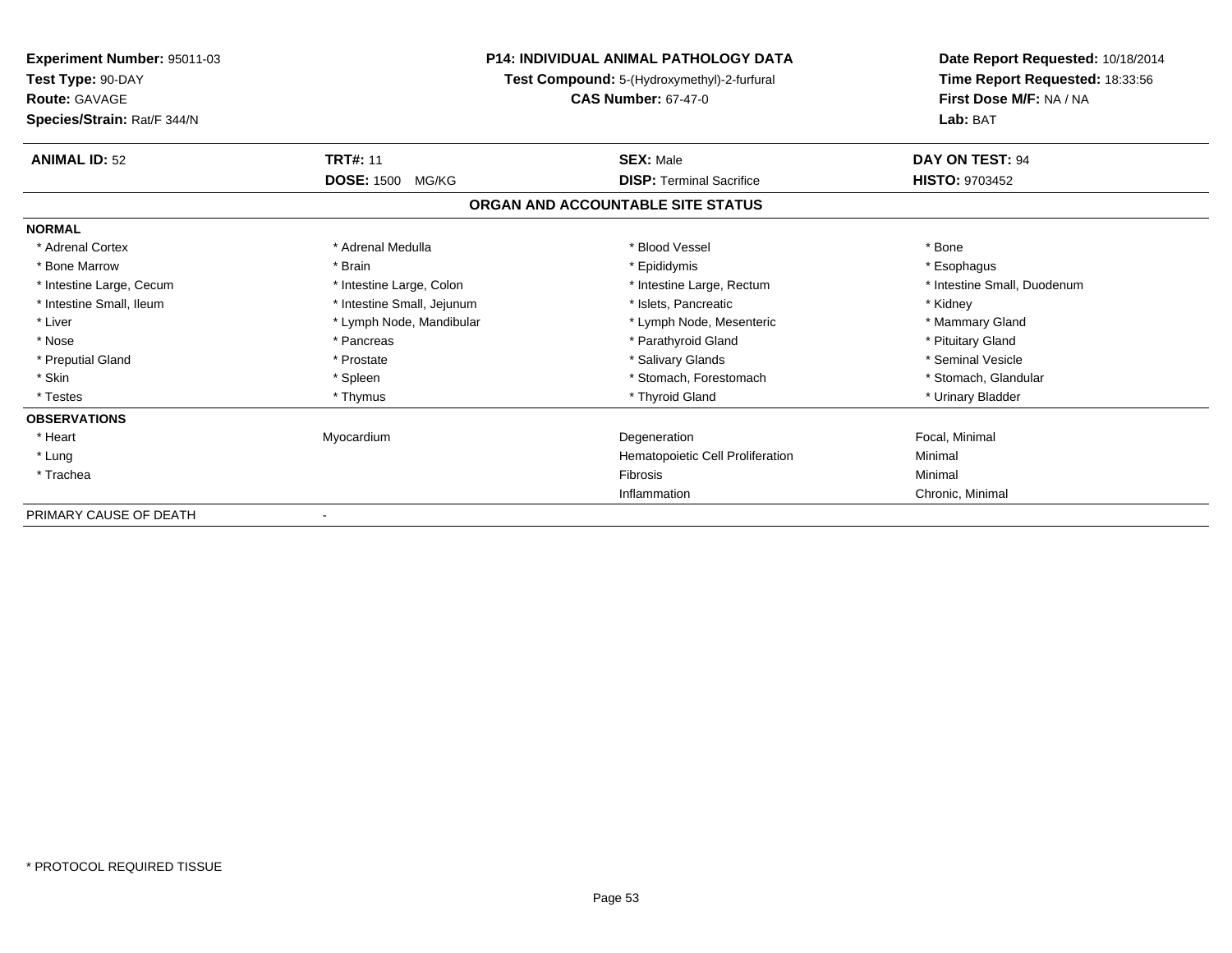| <b>Experiment Number: 95011-03</b><br>Test Type: 90-DAY<br><b>Route: GAVAGE</b><br>Species/Strain: Rat/F 344/N | <b>P14: INDIVIDUAL ANIMAL PATHOLOGY DATA</b><br>Test Compound: 5-(Hydroxymethyl)-2-furfural<br><b>CAS Number: 67-47-0</b> |                                   | Date Report Requested: 10/18/2014<br>Time Report Requested: 18:33:56<br>First Dose M/F: NA / NA<br>Lab: BAT |
|----------------------------------------------------------------------------------------------------------------|---------------------------------------------------------------------------------------------------------------------------|-----------------------------------|-------------------------------------------------------------------------------------------------------------|
| <b>ANIMAL ID: 53</b>                                                                                           | <b>TRT#: 11</b>                                                                                                           | <b>SEX: Male</b>                  | DAY ON TEST: 94                                                                                             |
|                                                                                                                | <b>DOSE: 1500</b><br>MG/KG                                                                                                | <b>DISP:</b> Terminal Sacrifice   | <b>HISTO: 9703453</b>                                                                                       |
|                                                                                                                |                                                                                                                           | ORGAN AND ACCOUNTABLE SITE STATUS |                                                                                                             |
| <b>NORMAL</b>                                                                                                  |                                                                                                                           |                                   |                                                                                                             |
| * Adrenal Cortex                                                                                               | * Adrenal Medulla                                                                                                         | * Blood Vessel                    | * Bone                                                                                                      |
| * Bone Marrow                                                                                                  | * Brain                                                                                                                   | * Epididymis                      | * Esophagus                                                                                                 |
| * Intestine Large, Cecum                                                                                       | * Intestine Large, Colon                                                                                                  | * Intestine Large, Rectum         | * Intestine Small, Duodenum                                                                                 |
| * Intestine Small, Ileum                                                                                       | * Intestine Small, Jejunum                                                                                                | * Islets, Pancreatic              | * Kidney                                                                                                    |
| * Liver                                                                                                        | * Lung                                                                                                                    | * Lymph Node, Mesenteric          | * Parathyroid Gland                                                                                         |
| * Pituitary Gland                                                                                              | * Preputial Gland                                                                                                         | * Prostate                        | * Salivary Glands                                                                                           |
| * Seminal Vesicle                                                                                              | * Skin                                                                                                                    | * Spleen                          | * Stomach, Forestomach                                                                                      |
| * Stomach, Glandular                                                                                           | * Testes                                                                                                                  | * Thymus                          | * Thyroid Gland                                                                                             |
| * Trachea                                                                                                      | * Urinary Bladder                                                                                                         |                                   |                                                                                                             |
| <b>MISSING</b>                                                                                                 |                                                                                                                           |                                   |                                                                                                             |
| * Lymph Node, Mandibular                                                                                       | * Mammary Gland                                                                                                           |                                   |                                                                                                             |
| <b>OBSERVATIONS</b>                                                                                            |                                                                                                                           |                                   |                                                                                                             |
| * Heart                                                                                                        | Myocardium                                                                                                                | Degeneration                      | Focal, Minimal                                                                                              |
| * Nose                                                                                                         |                                                                                                                           | Inflammation                      | Suppurative, Minimal                                                                                        |
| * Pancreas                                                                                                     | Acinus                                                                                                                    | Atrophy                           | Minimal                                                                                                     |
| PRIMARY CAUSE OF DEATH                                                                                         |                                                                                                                           |                                   |                                                                                                             |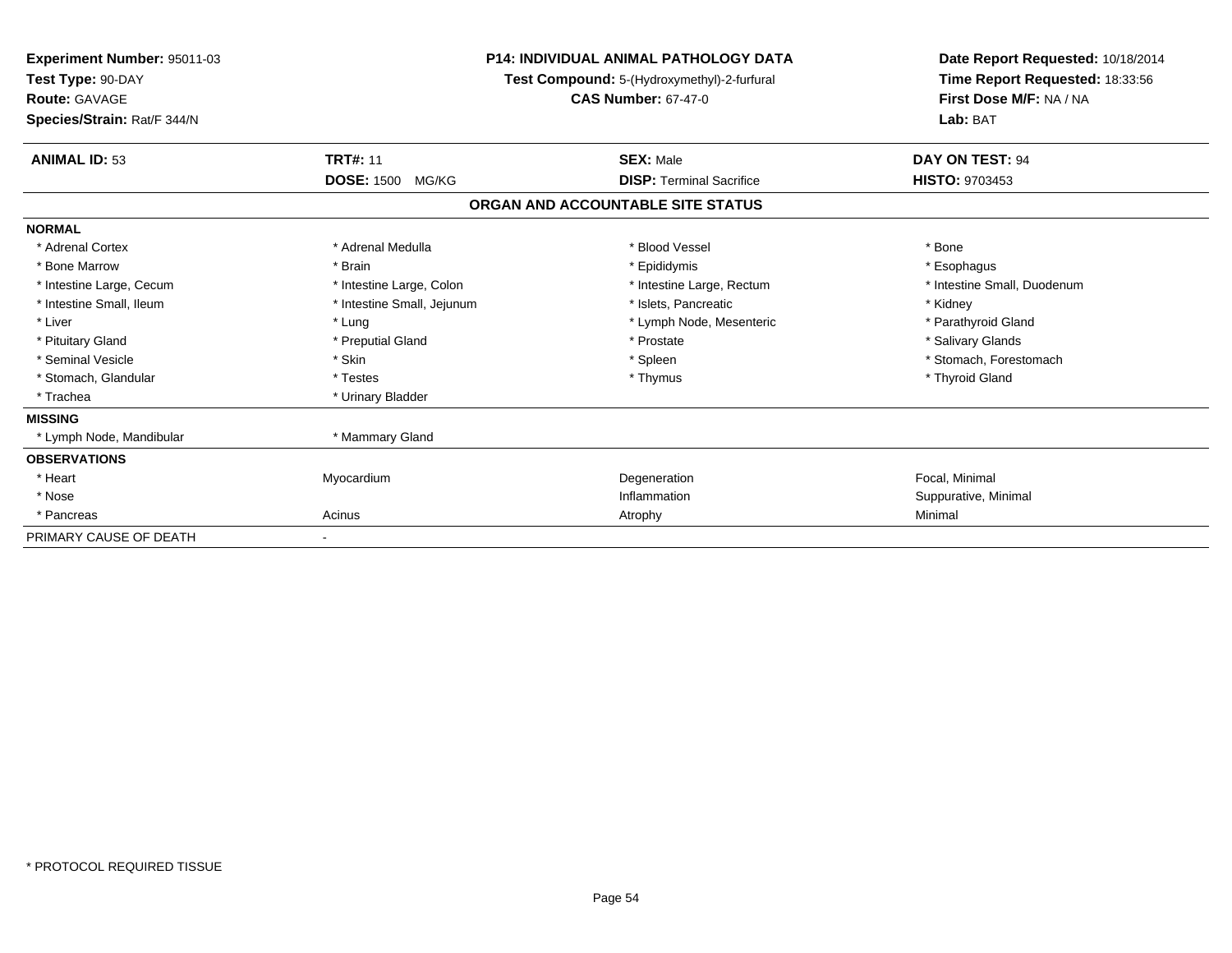| <b>Experiment Number: 95011-03</b><br>Test Type: 90-DAY<br>Route: GAVAGE<br>Species/Strain: Rat/F 344/N |                                               | <b>P14: INDIVIDUAL ANIMAL PATHOLOGY DATA</b><br>Test Compound: 5-(Hydroxymethyl)-2-furfural<br><b>CAS Number: 67-47-0</b> | Date Report Requested: 10/18/2014<br>Time Report Requested: 18:33:56<br>First Dose M/F: NA / NA<br>Lab: BAT |
|---------------------------------------------------------------------------------------------------------|-----------------------------------------------|---------------------------------------------------------------------------------------------------------------------------|-------------------------------------------------------------------------------------------------------------|
| <b>ANIMAL ID: 54</b>                                                                                    | <b>TRT#: 11</b><br><b>DOSE: 1500</b><br>MG/KG | <b>SEX: Male</b><br><b>DISP: Terminal Sacrifice</b>                                                                       | DAY ON TEST: 94<br><b>HISTO: 9703454</b>                                                                    |
|                                                                                                         |                                               | ORGAN AND ACCOUNTABLE SITE STATUS                                                                                         |                                                                                                             |
| <b>NORMAL</b>                                                                                           |                                               |                                                                                                                           |                                                                                                             |
| * Adrenal Cortex                                                                                        | * Adrenal Medulla                             | * Blood Vessel                                                                                                            | * Bone                                                                                                      |
| * Bone Marrow                                                                                           | * Brain                                       | * Epididymis                                                                                                              | * Esophagus                                                                                                 |
| * Intestine Large, Cecum                                                                                | * Intestine Large, Colon                      | * Intestine Large, Rectum                                                                                                 | * Intestine Small, Duodenum                                                                                 |
| * Intestine Small, Ileum                                                                                | * Intestine Small, Jejunum                    | * Islets, Pancreatic                                                                                                      | * Kidney                                                                                                    |
| * Liver                                                                                                 | * Lymph Node, Mandibular                      | * Lymph Node, Mesenteric                                                                                                  | * Mammary Gland                                                                                             |
| * Pancreas                                                                                              | * Preputial Gland                             | * Prostate                                                                                                                | * Salivary Glands                                                                                           |
| * Seminal Vesicle                                                                                       | * Skin                                        | * Spleen                                                                                                                  | * Stomach, Forestomach                                                                                      |
| * Stomach, Glandular                                                                                    | * Testes                                      | * Thymus                                                                                                                  | * Thyroid Gland                                                                                             |
| * Trachea                                                                                               | * Urinary Bladder                             |                                                                                                                           |                                                                                                             |
| <b>MISSING</b>                                                                                          |                                               |                                                                                                                           |                                                                                                             |
| * Parathyroid Gland                                                                                     |                                               |                                                                                                                           |                                                                                                             |
| <b>OBSERVATIONS</b>                                                                                     |                                               |                                                                                                                           |                                                                                                             |
| * Heart                                                                                                 | Myocardium                                    | Degeneration                                                                                                              | Focal, Minimal                                                                                              |
| * Lung                                                                                                  |                                               | Hemorrhage                                                                                                                | Minimal                                                                                                     |
|                                                                                                         | Alveolus                                      | <b>Infiltration Cellular</b>                                                                                              | Histiocyte, Minimal                                                                                         |
| * Nose                                                                                                  |                                               | Inflammation                                                                                                              | Suppurative, Minimal                                                                                        |
| * Pituitary Gland                                                                                       | Pars Distalis                                 | Hyperplasia                                                                                                               | Focal, Minimal                                                                                              |
| PRIMARY CAUSE OF DEATH                                                                                  | ٠                                             |                                                                                                                           |                                                                                                             |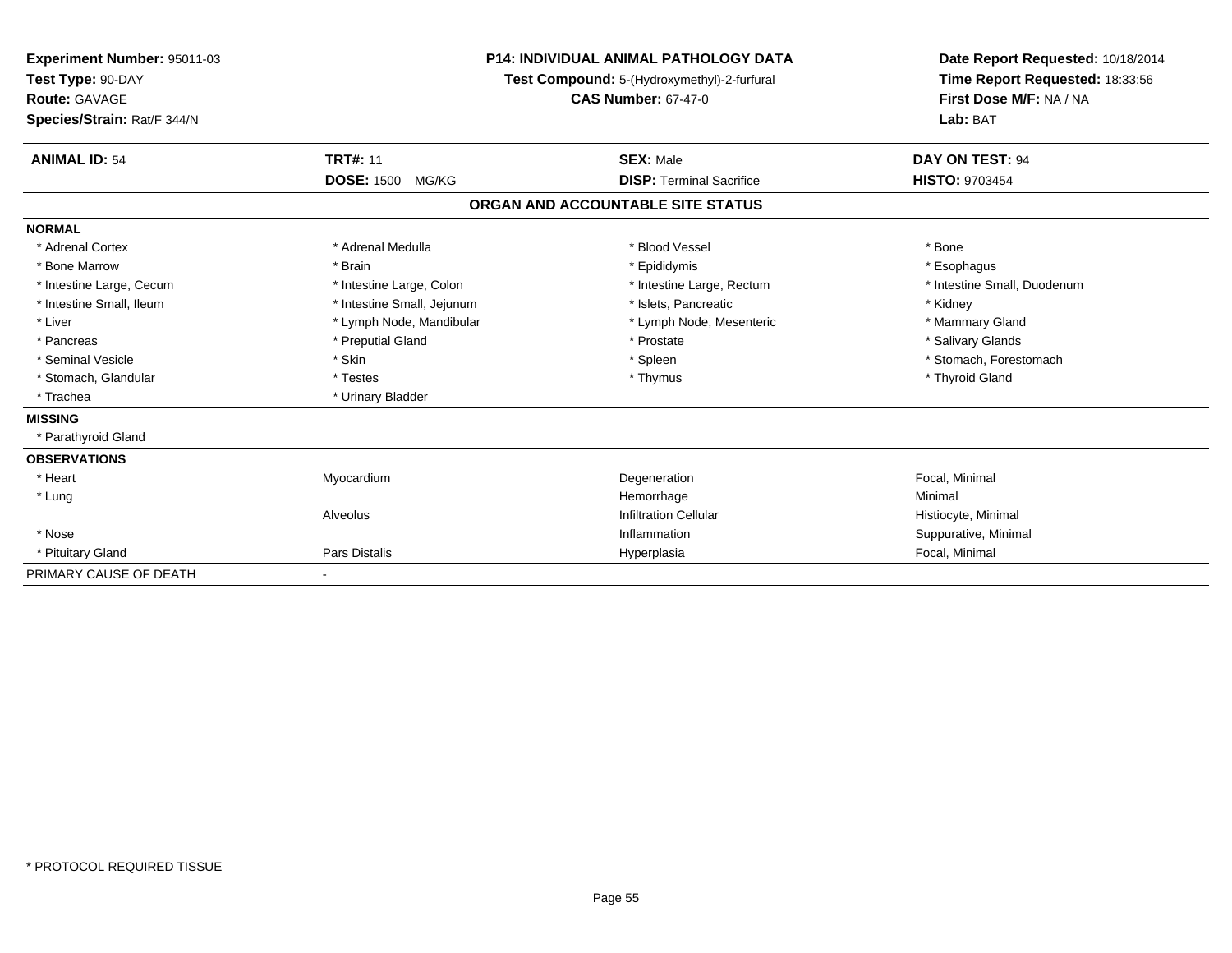| <b>Experiment Number: 95011-03</b><br>Test Type: 90-DAY<br><b>Route: GAVAGE</b><br>Species/Strain: Rat/F 344/N | <b>P14: INDIVIDUAL ANIMAL PATHOLOGY DATA</b><br>Test Compound: 5-(Hydroxymethyl)-2-furfural<br><b>CAS Number: 67-47-0</b> |                                   | Date Report Requested: 10/18/2014<br>Time Report Requested: 18:33:56<br>First Dose M/F: NA / NA<br>Lab: BAT |
|----------------------------------------------------------------------------------------------------------------|---------------------------------------------------------------------------------------------------------------------------|-----------------------------------|-------------------------------------------------------------------------------------------------------------|
| <b>ANIMAL ID: 55</b>                                                                                           | <b>TRT#: 11</b>                                                                                                           | <b>SEX: Male</b>                  | DAY ON TEST: 94                                                                                             |
|                                                                                                                | <b>DOSE: 1500</b><br>MG/KG                                                                                                | <b>DISP: Terminal Sacrifice</b>   | <b>HISTO: 9703455</b>                                                                                       |
|                                                                                                                |                                                                                                                           | ORGAN AND ACCOUNTABLE SITE STATUS |                                                                                                             |
| <b>NORMAL</b>                                                                                                  |                                                                                                                           |                                   |                                                                                                             |
| * Adrenal Cortex                                                                                               | * Adrenal Medulla                                                                                                         | * Blood Vessel                    | * Bone                                                                                                      |
| * Bone Marrow                                                                                                  | * Brain                                                                                                                   | * Epididymis                      | * Esophagus                                                                                                 |
| * Intestine Large, Cecum                                                                                       | * Intestine Large, Colon                                                                                                  | * Intestine Large, Rectum         | * Intestine Small, Duodenum                                                                                 |
| * Intestine Small, Ileum                                                                                       | * Intestine Small, Jejunum                                                                                                | * Islets, Pancreatic              | * Kidney                                                                                                    |
| * Liver                                                                                                        | * Lymph Node, Mandibular                                                                                                  | * Lymph Node, Mesenteric          | * Mammary Gland                                                                                             |
| * Nose                                                                                                         | * Pancreas                                                                                                                | * Parathyroid Gland               | * Pituitary Gland                                                                                           |
| * Preputial Gland                                                                                              | * Prostate                                                                                                                | * Salivary Glands                 | * Seminal Vesicle                                                                                           |
| * Skin                                                                                                         | * Spleen                                                                                                                  | * Stomach. Forestomach            | * Stomach, Glandular                                                                                        |
| * Testes                                                                                                       | * Thymus                                                                                                                  | * Thyroid Gland                   | * Trachea                                                                                                   |
| * Urinary Bladder                                                                                              |                                                                                                                           |                                   |                                                                                                             |
| <b>OBSERVATIONS</b>                                                                                            |                                                                                                                           |                                   |                                                                                                             |
| * Heart                                                                                                        | Myocardium                                                                                                                | Degeneration                      | Focal, Minimal                                                                                              |
| * Lung                                                                                                         |                                                                                                                           | Hemorrhage                        | Minimal                                                                                                     |
| PRIMARY CAUSE OF DEATH                                                                                         |                                                                                                                           |                                   |                                                                                                             |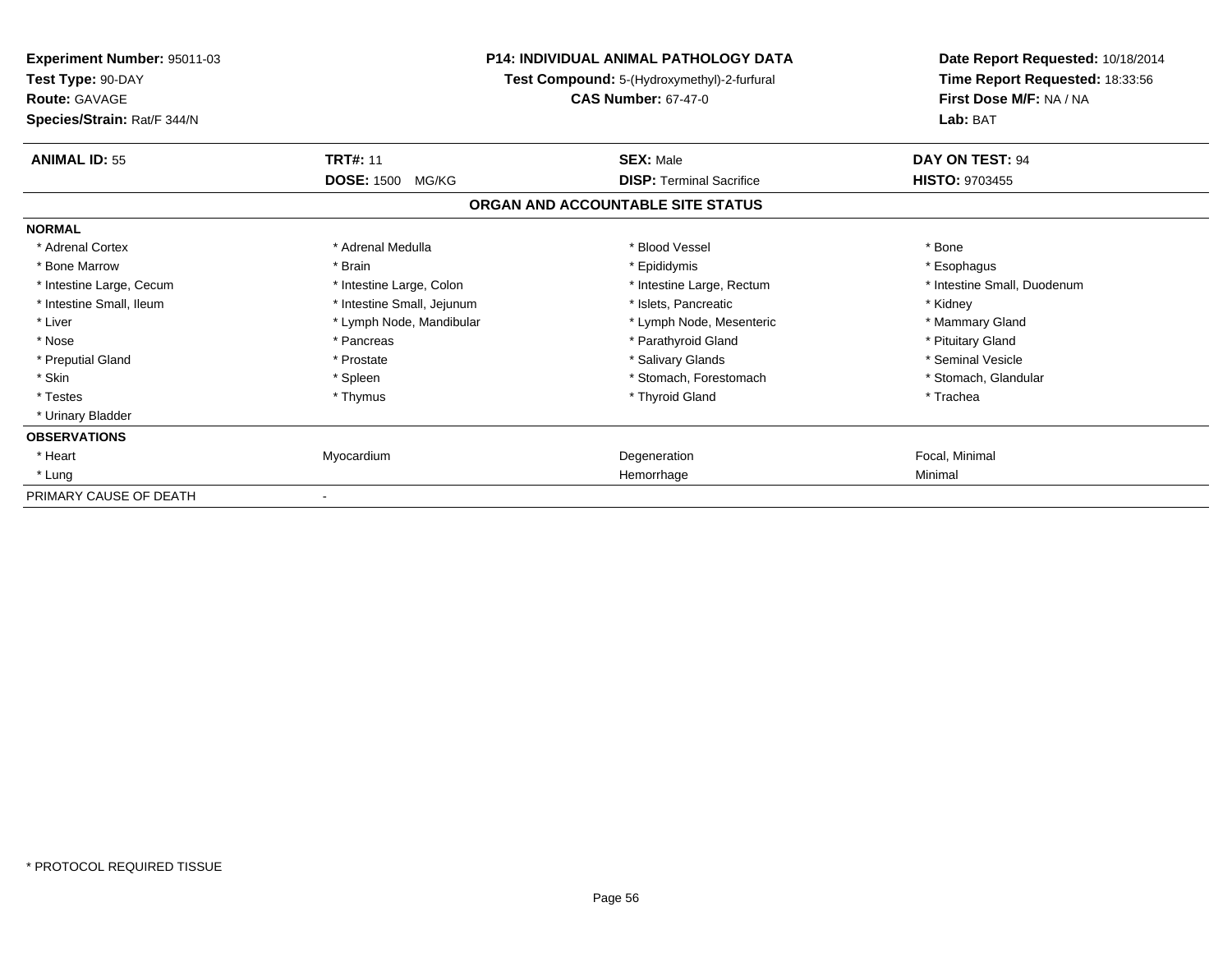| <b>Experiment Number: 95011-03</b><br>Test Type: 90-DAY<br><b>Route: GAVAGE</b><br>Species/Strain: Rat/F 344/N |                          | <b>P14: INDIVIDUAL ANIMAL PATHOLOGY DATA</b><br>Test Compound: 5-(Hydroxymethyl)-2-furfural<br><b>CAS Number: 67-47-0</b> | Date Report Requested: 10/18/2014<br>Time Report Requested: 18:33:56<br>First Dose M/F: NA / NA<br>Lab: BAT |
|----------------------------------------------------------------------------------------------------------------|--------------------------|---------------------------------------------------------------------------------------------------------------------------|-------------------------------------------------------------------------------------------------------------|
| <b>ANIMAL ID: 56</b>                                                                                           | <b>TRT#: 11</b>          | <b>SEX: Male</b>                                                                                                          | DAY ON TEST: 94                                                                                             |
|                                                                                                                | <b>DOSE: 1500 MG/KG</b>  | <b>DISP: Terminal Sacrifice</b>                                                                                           | <b>HISTO: 9703456</b>                                                                                       |
|                                                                                                                |                          | ORGAN AND ACCOUNTABLE SITE STATUS                                                                                         |                                                                                                             |
| <b>NORMAL</b>                                                                                                  |                          |                                                                                                                           |                                                                                                             |
| * Adrenal Cortex                                                                                               | * Adrenal Medulla        | * Blood Vessel                                                                                                            | * Bone                                                                                                      |
| * Bone Marrow                                                                                                  | * Brain                  | * Epididymis                                                                                                              | * Esophagus                                                                                                 |
| * Heart                                                                                                        | * Intestine Large, Cecum | * Intestine Large, Colon                                                                                                  | * Intestine Large, Rectum                                                                                   |
| * Intestine Small, Duodenum                                                                                    | * Intestine Small, Ileum | * Intestine Small, Jejunum                                                                                                | * Islets, Pancreatic                                                                                        |
| * Kidney                                                                                                       | * Liver                  | * Lung                                                                                                                    | * Lymph Node, Mesenteric                                                                                    |
| * Mammary Gland                                                                                                | * Pancreas               | * Parathyroid Gland                                                                                                       | * Pituitary Gland                                                                                           |
| * Preputial Gland                                                                                              | * Prostate               | * Salivary Glands                                                                                                         | * Seminal Vesicle                                                                                           |
| * Skin                                                                                                         | * Spleen                 | * Stomach, Forestomach                                                                                                    | * Stomach, Glandular                                                                                        |
| * Testes                                                                                                       | * Thymus                 | * Thyroid Gland                                                                                                           | * Trachea                                                                                                   |
| * Urinary Bladder                                                                                              |                          |                                                                                                                           |                                                                                                             |
| <b>MISSING</b>                                                                                                 |                          |                                                                                                                           |                                                                                                             |
| * Lymph Node, Mandibular                                                                                       |                          |                                                                                                                           |                                                                                                             |
| <b>OBSERVATIONS</b>                                                                                            |                          |                                                                                                                           |                                                                                                             |
| * Nose                                                                                                         |                          | Inflammation                                                                                                              | Suppurative, Minimal                                                                                        |
| PRIMARY CAUSE OF DEATH                                                                                         |                          |                                                                                                                           |                                                                                                             |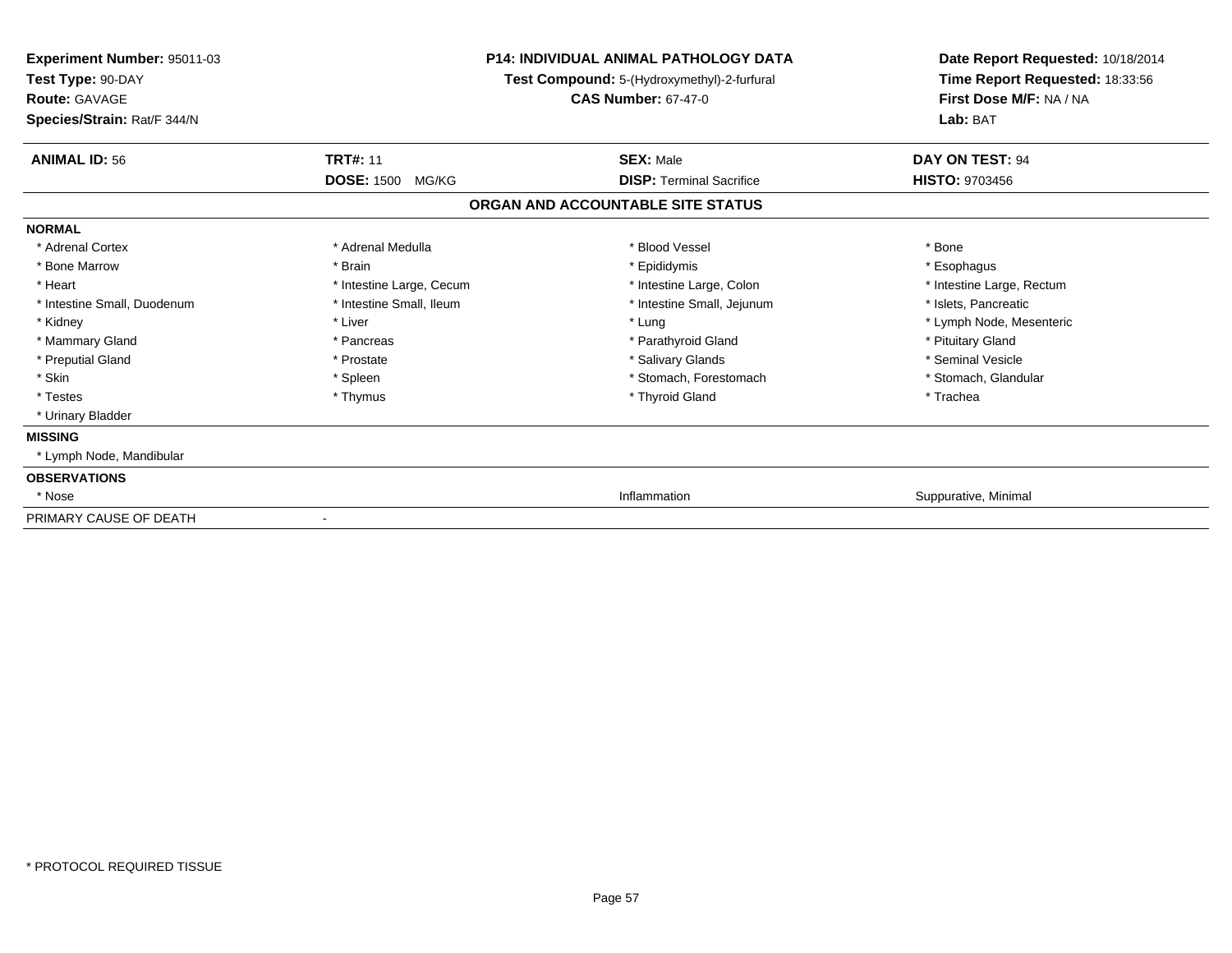| Experiment Number: 95011-03<br>Test Type: 90-DAY<br><b>Route: GAVAGE</b><br>Species/Strain: Rat/F 344/N |                             | <b>P14: INDIVIDUAL ANIMAL PATHOLOGY DATA</b><br><b>Test Compound:</b> 5-(Hydroxymethyl)-2-furfural<br><b>CAS Number: 67-47-0</b> | Date Report Requested: 10/18/2014<br>Time Report Requested: 18:33:56<br>First Dose M/F: NA / NA<br>Lab: BAT |
|---------------------------------------------------------------------------------------------------------|-----------------------------|----------------------------------------------------------------------------------------------------------------------------------|-------------------------------------------------------------------------------------------------------------|
| <b>ANIMAL ID: 57</b>                                                                                    | <b>TRT#: 11</b>             | <b>SEX: Male</b>                                                                                                                 | DAY ON TEST: 94                                                                                             |
|                                                                                                         | <b>DOSE: 1500</b><br>MG/KG  | <b>DISP: Terminal Sacrifice</b>                                                                                                  | <b>HISTO: 9703457</b>                                                                                       |
|                                                                                                         |                             | ORGAN AND ACCOUNTABLE SITE STATUS                                                                                                |                                                                                                             |
| <b>NORMAL</b>                                                                                           |                             |                                                                                                                                  |                                                                                                             |
| * Adrenal Cortex                                                                                        | * Adrenal Medulla           | * Blood Vessel                                                                                                                   | * Bone                                                                                                      |
| * Bone Marrow                                                                                           | * Brain                     | * Epididymis                                                                                                                     | * Intestine Large, Cecum                                                                                    |
| * Intestine Large, Colon                                                                                | * Intestine Small, Duodenum | * Intestine Small. Ileum                                                                                                         | * Intestine Small, Jejunum                                                                                  |
| * Islets. Pancreatic                                                                                    | * Kidney                    | * Liver                                                                                                                          | * Lung                                                                                                      |
| * Lymph Node, Mandibular                                                                                | * Lymph Node, Mesenteric    | * Mammary Gland                                                                                                                  | * Nose                                                                                                      |
| * Pancreas                                                                                              | * Pituitary Gland           | * Preputial Gland                                                                                                                | * Prostate                                                                                                  |
| * Salivary Glands                                                                                       | * Seminal Vesicle           | * Skin                                                                                                                           | * Spleen                                                                                                    |
| * Stomach, Forestomach                                                                                  | * Stomach, Glandular        | * Testes                                                                                                                         | * Thymus                                                                                                    |
| * Thyroid Gland                                                                                         | * Trachea                   | * Urinary Bladder                                                                                                                |                                                                                                             |
| <b>MISSING</b>                                                                                          |                             |                                                                                                                                  |                                                                                                             |
| * Parathyroid Gland                                                                                     |                             |                                                                                                                                  |                                                                                                             |
| <b>OBSERVATIONS</b>                                                                                     |                             |                                                                                                                                  |                                                                                                             |
| * Esophagus                                                                                             | <b>Muscularis</b>           | Degeneration                                                                                                                     | Minimal                                                                                                     |
| * Heart                                                                                                 | Myocardium                  | Degeneration                                                                                                                     | Focal, Minimal                                                                                              |
| * Intestine Large, Rectum                                                                               |                             | Parasite Metazoan                                                                                                                |                                                                                                             |
| PRIMARY CAUSE OF DEATH                                                                                  |                             |                                                                                                                                  |                                                                                                             |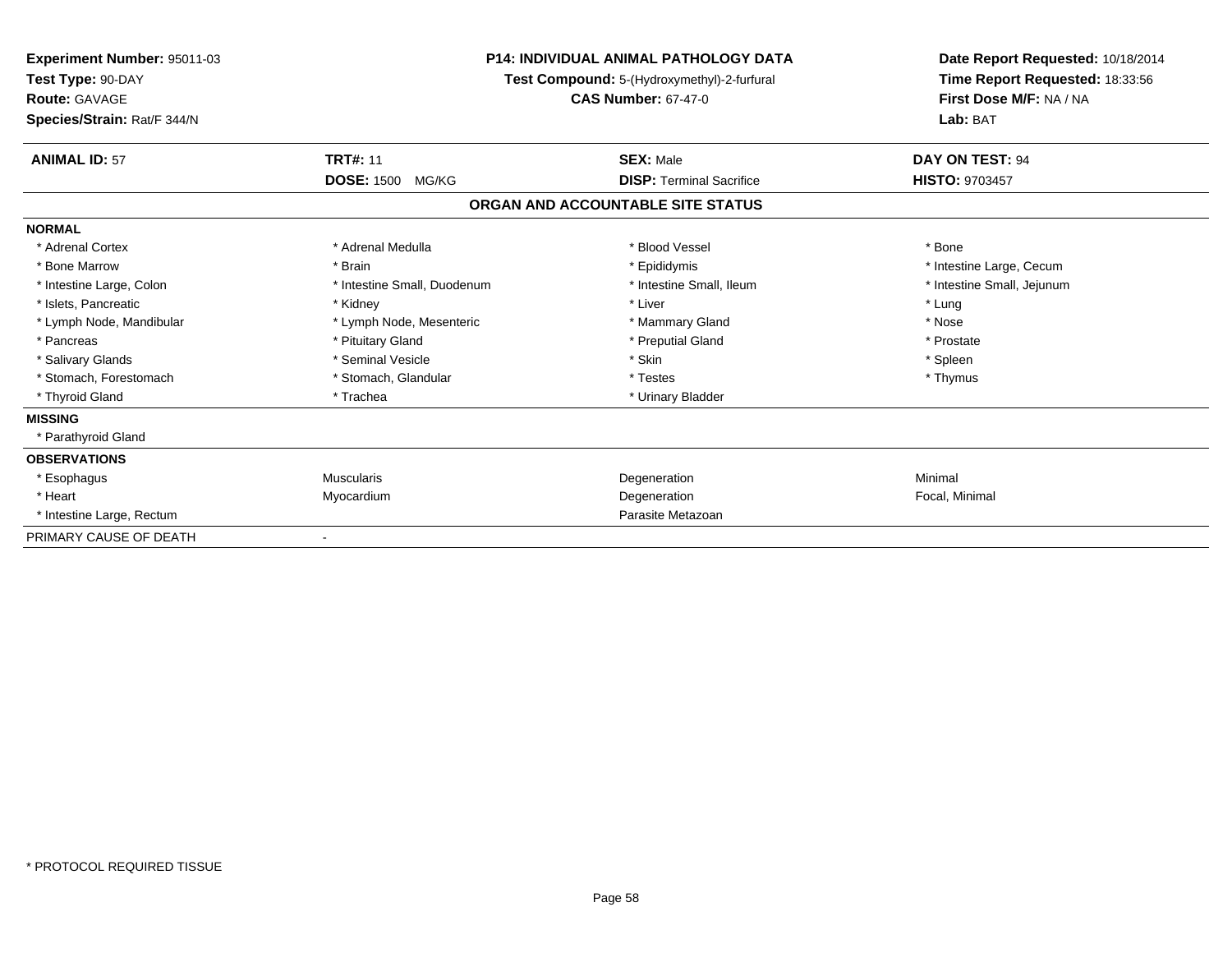| Experiment Number: 95011-03<br>Test Type: 90-DAY<br><b>Route: GAVAGE</b><br>Species/Strain: Rat/F 344/N |                           | <b>P14: INDIVIDUAL ANIMAL PATHOLOGY DATA</b><br>Test Compound: 5-(Hydroxymethyl)-2-furfural<br><b>CAS Number: 67-47-0</b> | Date Report Requested: 10/18/2014<br>Time Report Requested: 18:33:56<br>First Dose M/F: NA / NA<br>Lab: BAT |  |
|---------------------------------------------------------------------------------------------------------|---------------------------|---------------------------------------------------------------------------------------------------------------------------|-------------------------------------------------------------------------------------------------------------|--|
| <b>ANIMAL ID: 58</b>                                                                                    | <b>TRT#: 11</b>           | <b>SEX: Male</b>                                                                                                          | DAY ON TEST: 16                                                                                             |  |
|                                                                                                         | <b>DOSE: 1500 MG/KG</b>   | <b>DISP: Dosing Accident</b>                                                                                              | <b>HISTO: 9703458</b>                                                                                       |  |
|                                                                                                         |                           | ORGAN AND ACCOUNTABLE SITE STATUS                                                                                         |                                                                                                             |  |
| <b>NORMAL</b>                                                                                           |                           |                                                                                                                           |                                                                                                             |  |
| * Adrenal Cortex                                                                                        | * Adrenal Medulla         | * Blood Vessel                                                                                                            | * Bone                                                                                                      |  |
| * Bone Marrow                                                                                           | * Epididymis              | * Heart                                                                                                                   | * Intestine Large, Cecum                                                                                    |  |
| * Intestine Large, Colon                                                                                | * Intestine Large, Rectum | * Intestine Small, Duodenum                                                                                               | * Intestine Small, Ileum                                                                                    |  |
| * Intestine Small, Jejunum                                                                              | * Islets, Pancreatic      | * Kidney                                                                                                                  | * Lymph Node, Mandibular                                                                                    |  |
| * Lymph Node, Mesenteric                                                                                | * Nose                    | * Pancreas                                                                                                                | * Parathyroid Gland                                                                                         |  |
| * Pituitary Gland                                                                                       | * Preputial Gland         | * Prostate                                                                                                                | * Salivary Glands                                                                                           |  |
| * Seminal Vesicle                                                                                       | * Skin                    | * Spleen                                                                                                                  | * Stomach, Forestomach                                                                                      |  |
| * Stomach, Glandular                                                                                    | * Testes                  | * Thymus                                                                                                                  | * Thyroid Gland                                                                                             |  |
| * Urinary Bladder                                                                                       |                           |                                                                                                                           |                                                                                                             |  |
| <b>MISSING</b>                                                                                          |                           |                                                                                                                           |                                                                                                             |  |
| * Mammary Gland                                                                                         |                           |                                                                                                                           |                                                                                                             |  |
| <b>OBSERVATIONS</b>                                                                                     |                           |                                                                                                                           |                                                                                                             |  |
| * Brain                                                                                                 |                           | Congestion                                                                                                                | Mild                                                                                                        |  |
| * Esophagus                                                                                             | <b>Muscularis</b>         | Degeneration                                                                                                              | Minimal                                                                                                     |  |
| * Liver                                                                                                 | Centrilobular             | Fatty Change                                                                                                              | Mild                                                                                                        |  |
| * Lung                                                                                                  |                           | Congestion                                                                                                                | Moderate                                                                                                    |  |
| [Congestion TGLS = $1-6+7$ ]                                                                            |                           |                                                                                                                           |                                                                                                             |  |
| * Trachea                                                                                               |                           | Fibrosis                                                                                                                  | Moderate                                                                                                    |  |
|                                                                                                         |                           | Inflammation                                                                                                              | Chronic, Moderate                                                                                           |  |
| PRIMARY CAUSE OF DEATH                                                                                  |                           |                                                                                                                           |                                                                                                             |  |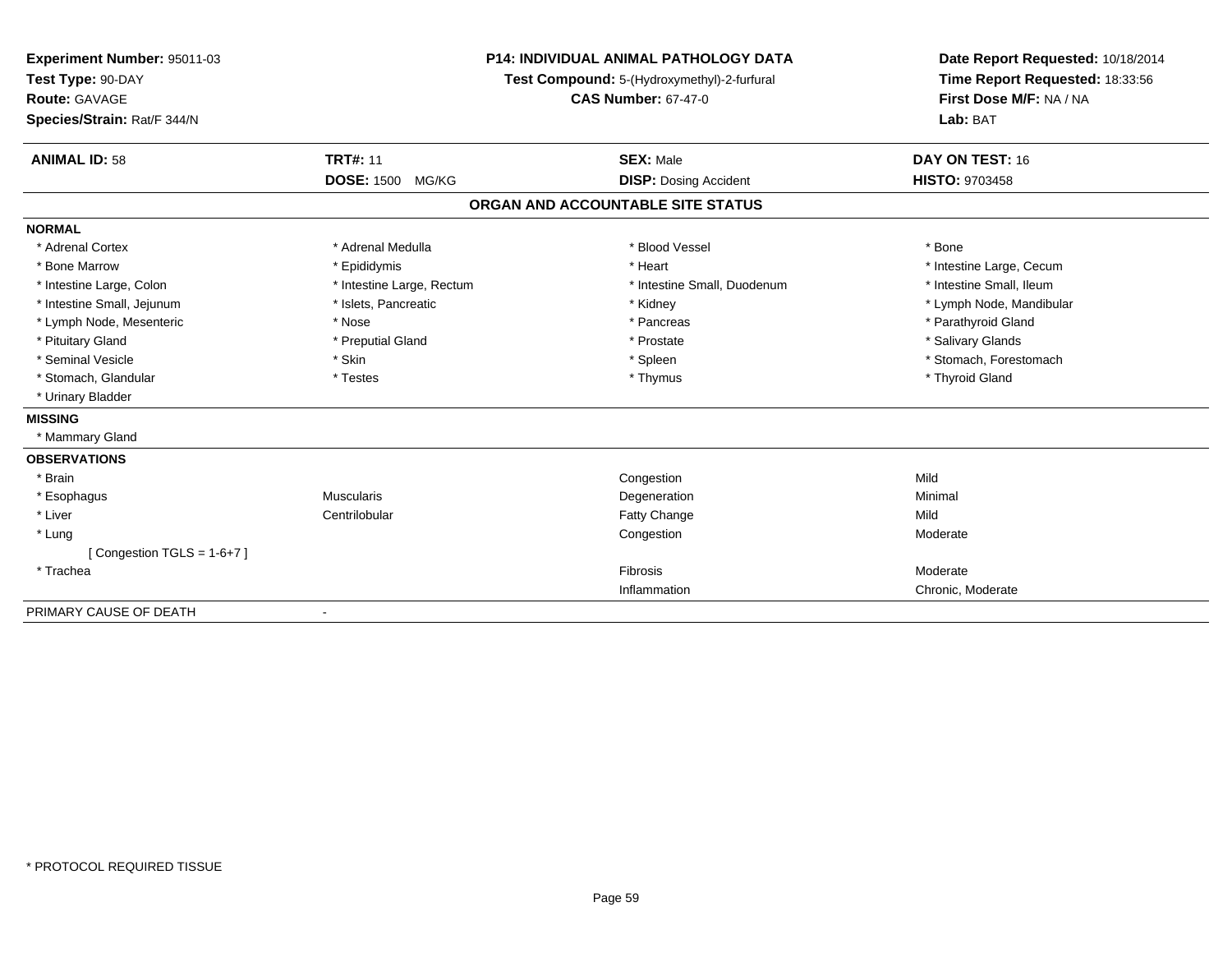| <b>Experiment Number: 95011-03</b> | <b>P14: INDIVIDUAL ANIMAL PATHOLOGY DATA</b> |                                             | Date Report Requested: 10/18/2014 |
|------------------------------------|----------------------------------------------|---------------------------------------------|-----------------------------------|
| Test Type: 90-DAY                  |                                              | Test Compound: 5-(Hydroxymethyl)-2-furfural | Time Report Requested: 18:33:56   |
| <b>Route: GAVAGE</b>               |                                              | <b>CAS Number: 67-47-0</b>                  | First Dose M/F: NA / NA           |
| Species/Strain: Rat/F 344/N        |                                              |                                             | Lab: BAT                          |
| <b>ANIMAL ID: 59</b>               | <b>TRT#: 11</b>                              | <b>SEX: Male</b>                            | DAY ON TEST: 94                   |
|                                    | <b>DOSE: 1500</b><br>MG/KG                   | <b>DISP:</b> Terminal Sacrifice             | <b>HISTO: 9703459</b>             |
|                                    |                                              | ORGAN AND ACCOUNTABLE SITE STATUS           |                                   |
| <b>NORMAL</b>                      |                                              |                                             |                                   |
| * Adrenal Cortex                   | * Adrenal Medulla                            | * Blood Vessel                              | * Bone                            |
| * Bone Marrow                      | * Brain                                      | * Epididymis                                | * Esophagus                       |
| * Heart                            | * Intestine Large, Cecum                     | * Intestine Large, Colon                    | * Intestine Large, Rectum         |
| * Intestine Small, Duodenum        | * Intestine Small, Ileum                     | * Intestine Small, Jejunum                  | * Islets, Pancreatic              |
| * Kidney                           | * Liver                                      | * Lung                                      | * Lymph Node, Mandibular          |
| * Lymph Node, Mesenteric           | * Mammary Gland                              | * Nose                                      | * Pancreas                        |
| * Parathyroid Gland                | * Pituitary Gland                            | * Preputial Gland                           | * Prostate                        |
| * Salivary Glands                  | * Seminal Vesicle                            | * Skin                                      | * Spleen                          |
| * Stomach, Forestomach             | * Stomach, Glandular                         | * Testes                                    | * Thymus                          |
| * Thyroid Gland                    | * Trachea                                    | * Urinary Bladder                           |                                   |
| PRIMARY CAUSE OF DEATH             |                                              |                                             |                                   |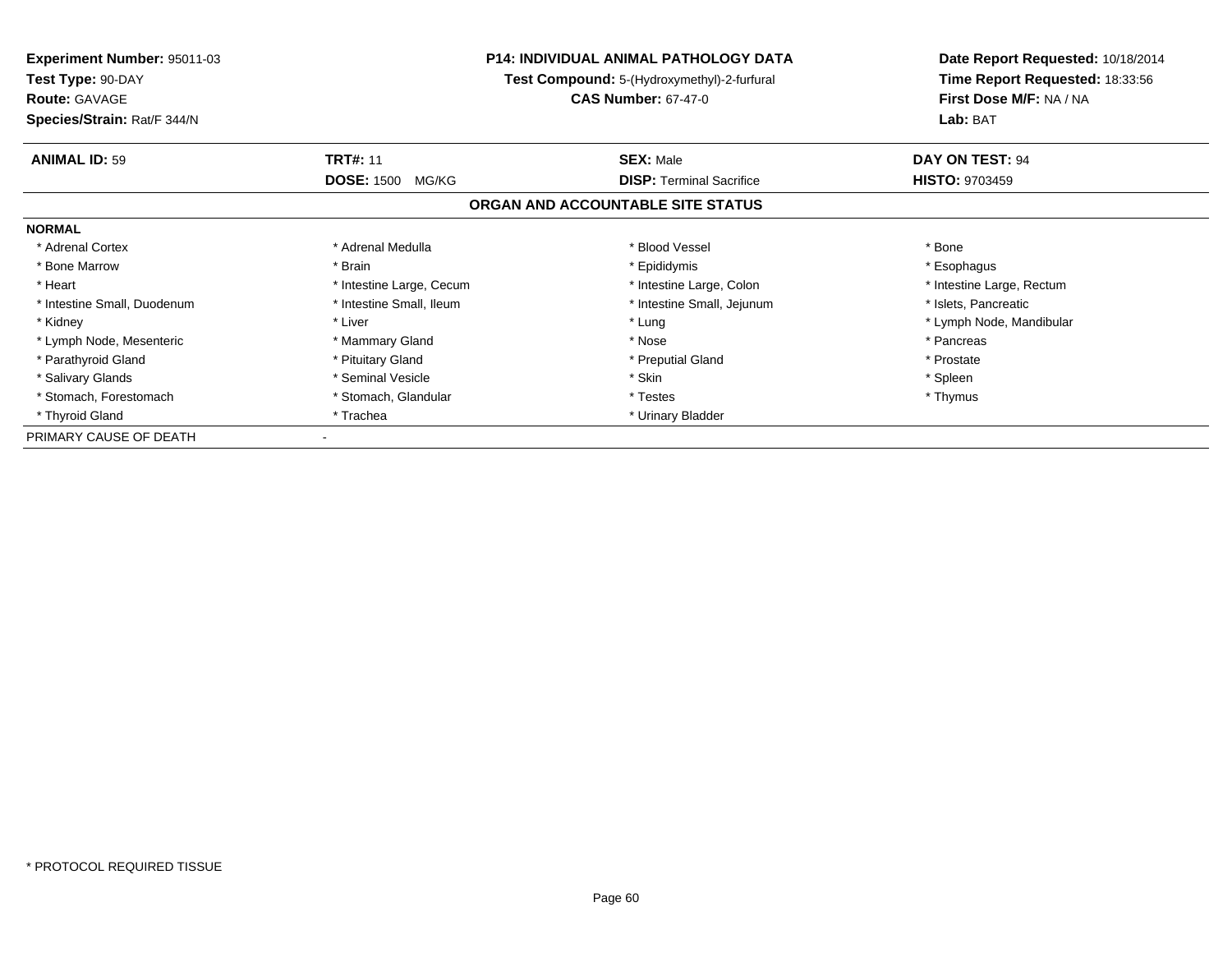| Experiment Number: 95011-03<br>Test Type: 90-DAY<br><b>Route: GAVAGE</b><br>Species/Strain: Rat/F 344/N | <b>P14: INDIVIDUAL ANIMAL PATHOLOGY DATA</b><br>Test Compound: 5-(Hydroxymethyl)-2-furfural<br><b>CAS Number: 67-47-0</b> |                                                     | Date Report Requested: 10/18/2014<br>Time Report Requested: 18:33:56<br>First Dose M/F: NA / NA<br>Lab: BAT |
|---------------------------------------------------------------------------------------------------------|---------------------------------------------------------------------------------------------------------------------------|-----------------------------------------------------|-------------------------------------------------------------------------------------------------------------|
| <b>ANIMAL ID: 60</b>                                                                                    | <b>TRT#: 11</b><br><b>DOSE: 1500</b><br>MG/KG                                                                             | <b>SEX: Male</b><br><b>DISP: Terminal Sacrifice</b> | DAY ON TEST: 94<br><b>HISTO: 9703460</b>                                                                    |
|                                                                                                         |                                                                                                                           | ORGAN AND ACCOUNTABLE SITE STATUS                   |                                                                                                             |
| <b>NORMAL</b>                                                                                           |                                                                                                                           |                                                     |                                                                                                             |
| * Adrenal Cortex                                                                                        | * Adrenal Medulla                                                                                                         | * Blood Vessel                                      | * Bone                                                                                                      |
| * Bone Marrow                                                                                           | * Brain                                                                                                                   | * Epididymis                                        | * Heart                                                                                                     |
| * Intestine Large, Cecum                                                                                | * Intestine Large, Colon                                                                                                  | * Intestine Large, Rectum                           | * Intestine Small, Duodenum                                                                                 |
| * Intestine Small, Ileum                                                                                | * Intestine Small, Jejunum                                                                                                | * Islets, Pancreatic                                | * Kidney                                                                                                    |
| * Liver                                                                                                 | * Lung                                                                                                                    | * Lymph Node, Mandibular                            | * Lymph Node, Mesenteric                                                                                    |
| * Mammary Gland                                                                                         | * Nose                                                                                                                    | * Pancreas                                          | * Parathyroid Gland                                                                                         |
| * Pituitary Gland                                                                                       | * Preputial Gland                                                                                                         | * Prostate                                          | * Salivary Glands                                                                                           |
| * Seminal Vesicle                                                                                       | * Skin                                                                                                                    | * Spleen                                            | * Stomach, Forestomach                                                                                      |
| * Stomach, Glandular                                                                                    | * Testes                                                                                                                  | * Thymus                                            | * Thyroid Gland                                                                                             |
| * Trachea                                                                                               | * Urinary Bladder                                                                                                         |                                                     |                                                                                                             |
| <b>OBSERVATIONS</b>                                                                                     |                                                                                                                           |                                                     |                                                                                                             |
| * Esophagus                                                                                             | <b>Muscularis</b>                                                                                                         | Inflammation                                        | Chronic, Minimal                                                                                            |
| PRIMARY CAUSE OF DEATH                                                                                  |                                                                                                                           |                                                     |                                                                                                             |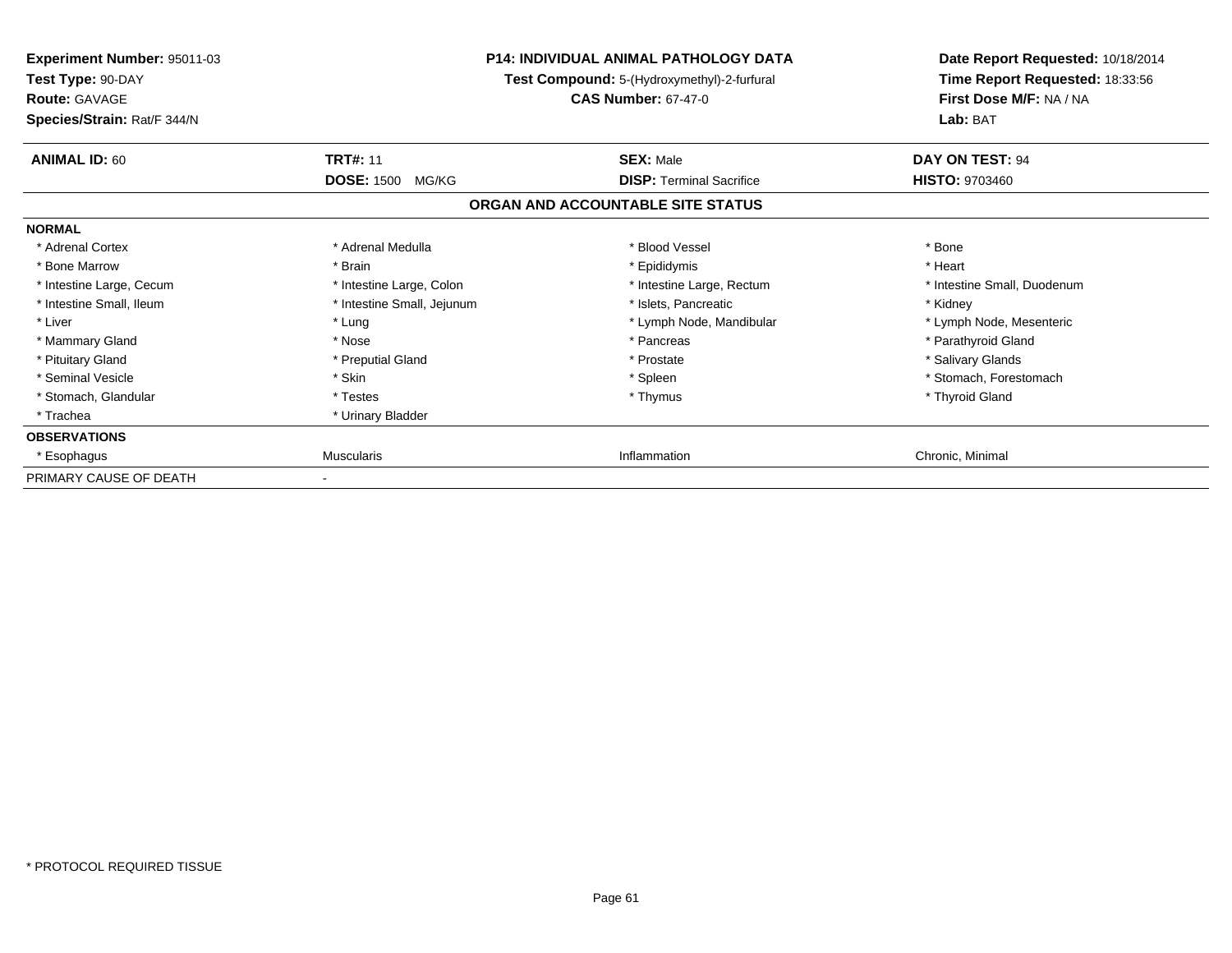| <b>Experiment Number: 95011-03</b><br>Test Type: 90-DAY<br><b>Route: GAVAGE</b><br>Species/Strain: Rat/F 344/N | <b>P14: INDIVIDUAL ANIMAL PATHOLOGY DATA</b><br>Test Compound: 5-(Hydroxymethyl)-2-furfural<br><b>CAS Number: 67-47-0</b> |                                   | Lab: BAT                    | Date Report Requested: 10/18/2014<br>Time Report Requested: 18:33:57<br>First Dose M/F: NA / NA |
|----------------------------------------------------------------------------------------------------------------|---------------------------------------------------------------------------------------------------------------------------|-----------------------------------|-----------------------------|-------------------------------------------------------------------------------------------------|
| <b>ANIMAL ID: 61</b>                                                                                           | TRT#: 2                                                                                                                   | <b>SEX: Female</b>                | DAY ON TEST: 94             |                                                                                                 |
|                                                                                                                | DOSE: 0 MG/KG                                                                                                             | <b>DISP: Terminal Sacrifice</b>   | <b>HISTO: 9703461</b>       |                                                                                                 |
|                                                                                                                |                                                                                                                           | ORGAN AND ACCOUNTABLE SITE STATUS |                             |                                                                                                 |
| <b>NORMAL</b>                                                                                                  |                                                                                                                           |                                   |                             |                                                                                                 |
| * Adrenal Cortex                                                                                               | * Adrenal Medulla                                                                                                         | * Blood Vessel                    | * Bone                      |                                                                                                 |
| * Bone Marrow                                                                                                  | * Brain                                                                                                                   | * Clitoral Gland                  | * Heart                     |                                                                                                 |
| * Intestine Large, Cecum                                                                                       | * Intestine Large, Colon                                                                                                  | * Intestine Large, Rectum         | * Intestine Small, Duodenum |                                                                                                 |
| * Intestine Small, Ileum                                                                                       | * Intestine Small, Jejunum                                                                                                | * Islets, Pancreatic              | * Kidney                    |                                                                                                 |
| * Lung                                                                                                         | * Lymph Node, Mandibular                                                                                                  | * Lymph Node, Mesenteric          | * Mammary Gland             |                                                                                                 |
| * Nose                                                                                                         | * Ovary                                                                                                                   | * Pancreas                        | * Parathyroid Gland         |                                                                                                 |
| * Pituitary Gland                                                                                              | * Salivary Glands                                                                                                         | * Skin                            | * Spleen                    |                                                                                                 |
| * Stomach, Forestomach                                                                                         | * Stomach, Glandular                                                                                                      | * Thymus                          | * Thyroid Gland             |                                                                                                 |
| * Trachea                                                                                                      | * Urinary Bladder                                                                                                         | * Uterus                          |                             |                                                                                                 |
| <b>OBSERVATIONS</b>                                                                                            |                                                                                                                           |                                   |                             |                                                                                                 |
| * Esophagus                                                                                                    | <b>Muscularis</b>                                                                                                         | Inflammation                      | Chronic, Minimal            |                                                                                                 |
| * Liver                                                                                                        |                                                                                                                           | Inflammation                      | Granulomatous, Minimal      |                                                                                                 |
| PRIMARY CAUSE OF DEATH                                                                                         |                                                                                                                           |                                   |                             |                                                                                                 |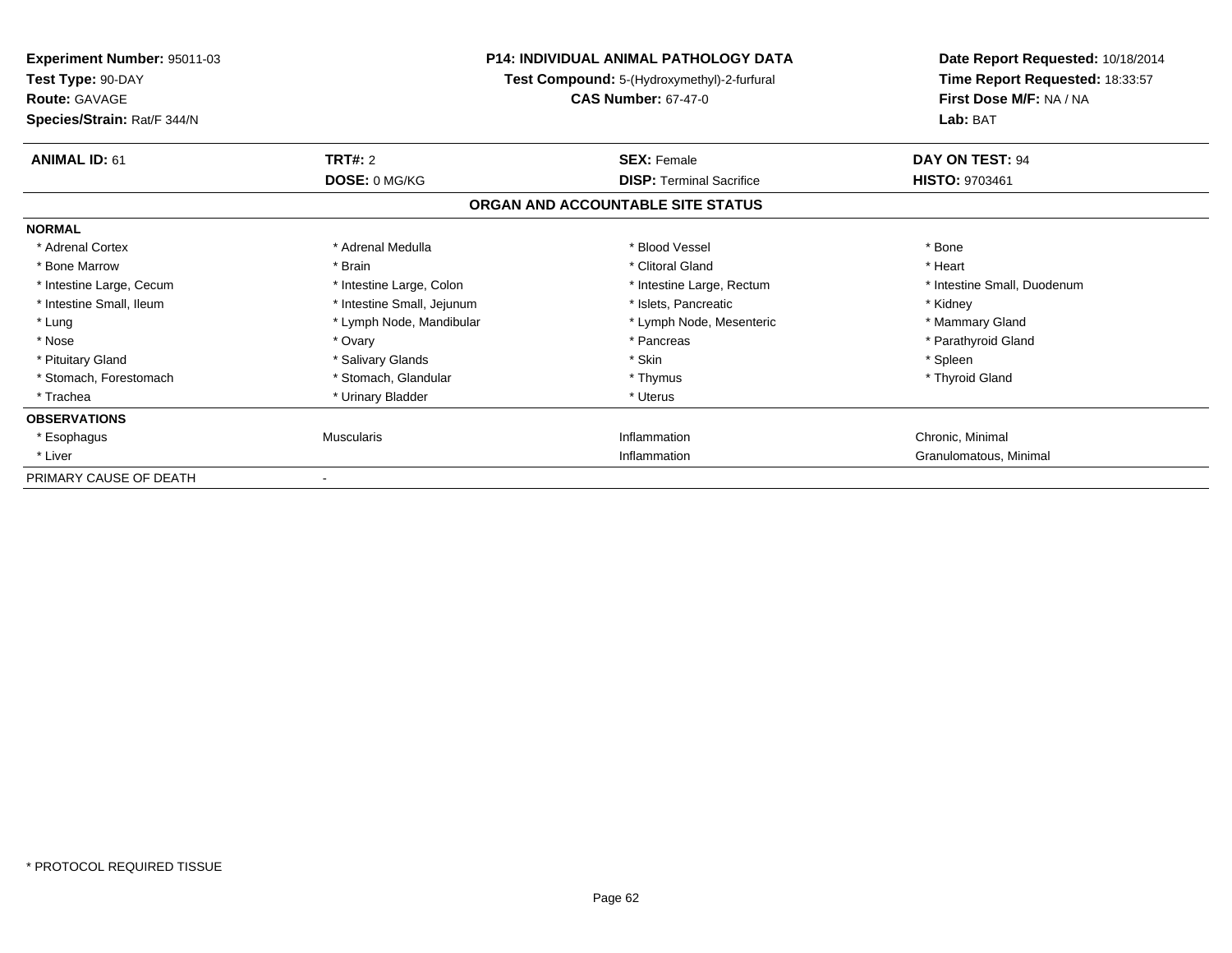| Experiment Number: 95011-03<br>Test Type: 90-DAY<br><b>Route: GAVAGE</b><br>Species/Strain: Rat/F 344/N |                          | P14: INDIVIDUAL ANIMAL PATHOLOGY DATA<br>Test Compound: 5-(Hydroxymethyl)-2-furfural<br><b>CAS Number: 67-47-0</b> | Date Report Requested: 10/18/2014<br>Time Report Requested: 18:33:57<br>First Dose M/F: NA / NA<br>Lab: BAT |
|---------------------------------------------------------------------------------------------------------|--------------------------|--------------------------------------------------------------------------------------------------------------------|-------------------------------------------------------------------------------------------------------------|
| <b>ANIMAL ID: 62</b>                                                                                    | <b>TRT#: 2</b>           | <b>SEX: Female</b>                                                                                                 | DAY ON TEST: 94                                                                                             |
|                                                                                                         | DOSE: 0 MG/KG            | <b>DISP:</b> Terminal Sacrifice                                                                                    | <b>HISTO: 9703462</b>                                                                                       |
|                                                                                                         |                          | ORGAN AND ACCOUNTABLE SITE STATUS                                                                                  |                                                                                                             |
| <b>NORMAL</b>                                                                                           |                          |                                                                                                                    |                                                                                                             |
| * Adrenal Cortex                                                                                        | * Adrenal Medulla        | * Blood Vessel                                                                                                     | * Bone                                                                                                      |
| * Bone Marrow                                                                                           | * Brain                  | * Clitoral Gland                                                                                                   | * Esophagus                                                                                                 |
| * Heart                                                                                                 | * Intestine Large, Cecum | * Intestine Large, Colon                                                                                           | * Intestine Large, Rectum                                                                                   |
| * Intestine Small, Duodenum                                                                             | * Intestine Small, Ileum | * Intestine Small, Jejunum                                                                                         | * Islets, Pancreatic                                                                                        |
| * Kidney                                                                                                | * Lung                   | * Lymph Node, Mesenteric                                                                                           | * Mammary Gland                                                                                             |
| * Nose                                                                                                  | * Ovary                  | * Pancreas                                                                                                         | * Parathyroid Gland                                                                                         |
| * Pituitary Gland                                                                                       | * Salivary Glands        | * Skin                                                                                                             | * Spleen                                                                                                    |
| * Stomach, Forestomach                                                                                  | * Stomach, Glandular     | * Thymus                                                                                                           | * Thyroid Gland                                                                                             |
| * Trachea                                                                                               | * Urinary Bladder        | * Uterus                                                                                                           |                                                                                                             |
| <b>MISSING</b>                                                                                          |                          |                                                                                                                    |                                                                                                             |
| * Lymph Node, Mandibular                                                                                |                          |                                                                                                                    |                                                                                                             |
| <b>OBSERVATIONS</b>                                                                                     |                          |                                                                                                                    |                                                                                                             |
| * Liver                                                                                                 |                          | Inflammation                                                                                                       | Granulomatous, Minimal                                                                                      |
| PRIMARY CAUSE OF DEATH                                                                                  |                          |                                                                                                                    |                                                                                                             |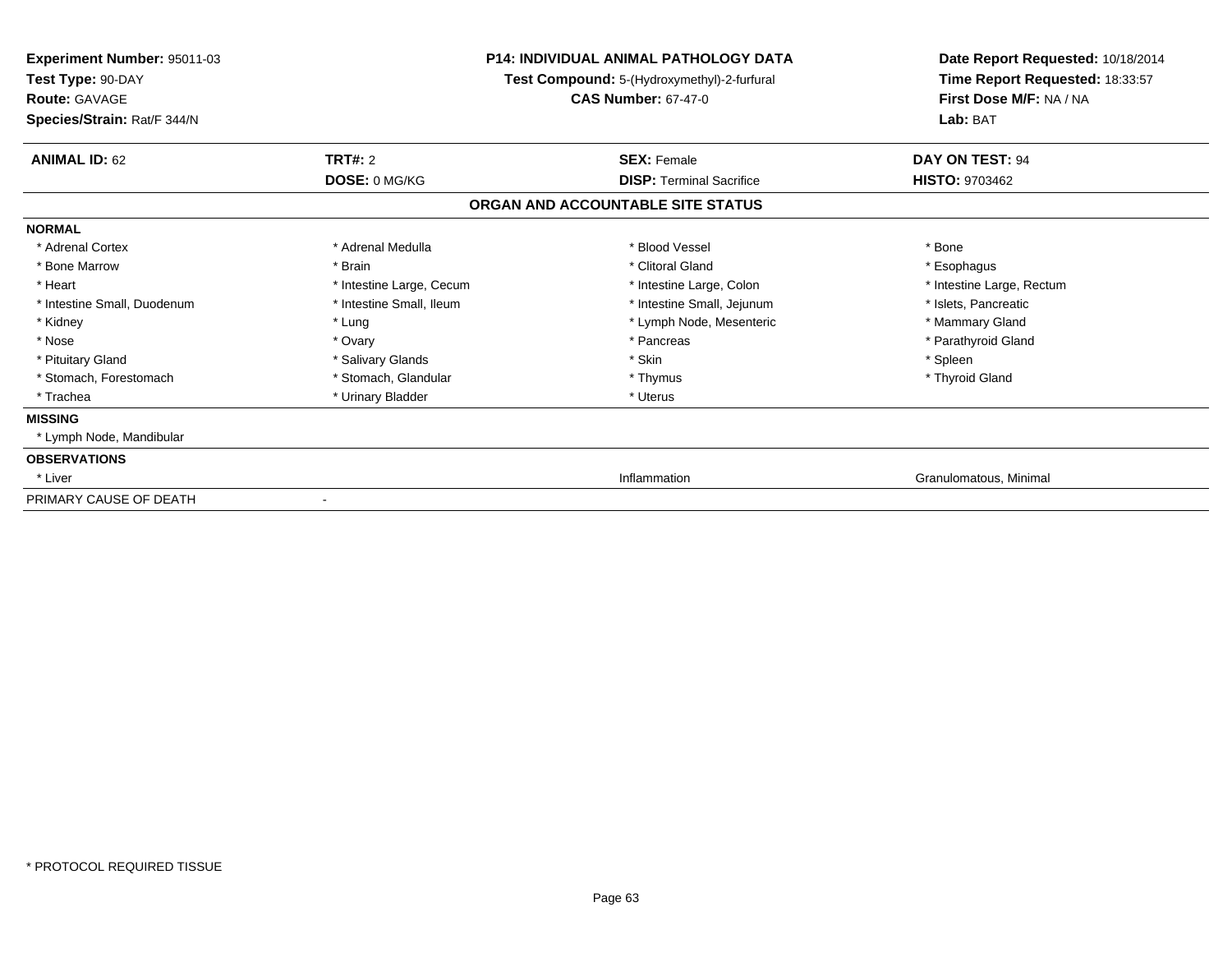| <b>Experiment Number: 95011-03</b><br>Test Type: 90-DAY<br><b>Route: GAVAGE</b> |                          | <b>P14: INDIVIDUAL ANIMAL PATHOLOGY DATA</b><br><b>Test Compound:</b> 5-(Hydroxymethyl)-2-furfural<br><b>CAS Number: 67-47-0</b> | Date Report Requested: 10/18/2014<br>Time Report Requested: 18:33:57<br>First Dose M/F: NA / NA<br>Lab: BAT |
|---------------------------------------------------------------------------------|--------------------------|----------------------------------------------------------------------------------------------------------------------------------|-------------------------------------------------------------------------------------------------------------|
| Species/Strain: Rat/F 344/N                                                     |                          |                                                                                                                                  |                                                                                                             |
| <b>ANIMAL ID: 63</b>                                                            | <b>TRT#: 2</b>           | <b>SEX: Female</b>                                                                                                               | <b>DAY ON TEST: 94</b>                                                                                      |
|                                                                                 | DOSE: 0 MG/KG            | <b>DISP: Terminal Sacrifice</b>                                                                                                  | <b>HISTO: 9703463</b>                                                                                       |
|                                                                                 |                          | ORGAN AND ACCOUNTABLE SITE STATUS                                                                                                |                                                                                                             |
| <b>NORMAL</b>                                                                   |                          |                                                                                                                                  |                                                                                                             |
| * Adrenal Cortex                                                                | * Adrenal Medulla        | * Blood Vessel                                                                                                                   | * Bone                                                                                                      |
| * Bone Marrow                                                                   | * Brain                  | * Clitoral Gland                                                                                                                 | * Esophagus                                                                                                 |
| * Heart                                                                         | * Intestine Large, Cecum | * Intestine Large, Colon                                                                                                         | * Intestine Large, Rectum                                                                                   |
| * Intestine Small, Duodenum                                                     | * Intestine Small, Ileum | * Intestine Small, Jejunum                                                                                                       | * Islets, Pancreatic                                                                                        |
| * Kidney                                                                        | * Liver                  | * Lung                                                                                                                           | * Lymph Node, Mesenteric                                                                                    |
| * Mammary Gland                                                                 | * Nose                   | * Ovary                                                                                                                          | * Pancreas                                                                                                  |
| * Parathyroid Gland                                                             | * Pituitary Gland        | * Salivary Glands                                                                                                                | * Skin                                                                                                      |
| * Spleen                                                                        | * Stomach, Forestomach   | * Stomach, Glandular                                                                                                             | * Thymus                                                                                                    |
| * Thyroid Gland                                                                 | * Trachea                | * Urinary Bladder                                                                                                                | * Uterus                                                                                                    |
| <b>MISSING</b>                                                                  |                          |                                                                                                                                  |                                                                                                             |
| * Lymph Node, Mandibular                                                        |                          |                                                                                                                                  |                                                                                                             |
| PRIMARY CAUSE OF DEATH                                                          |                          |                                                                                                                                  |                                                                                                             |

-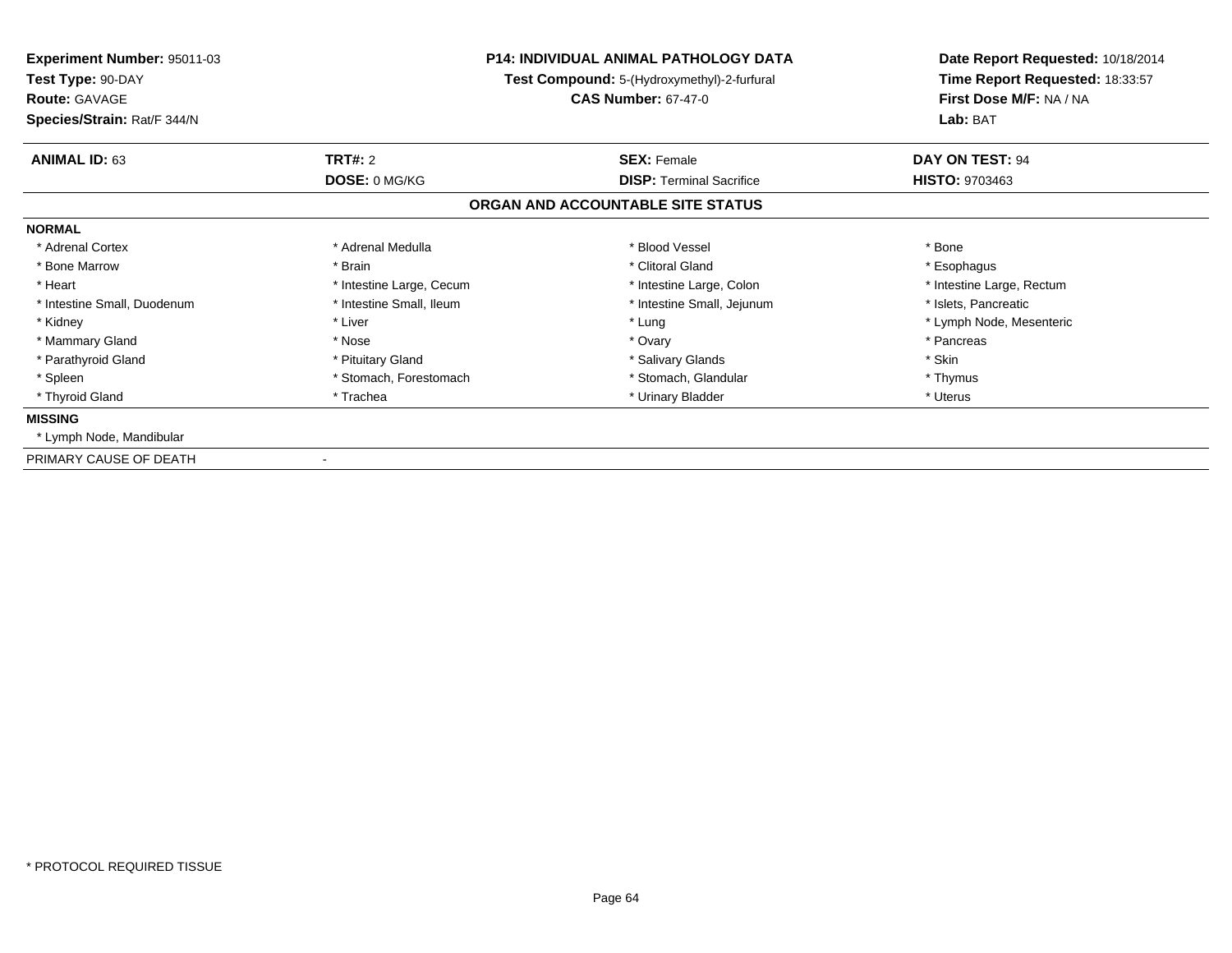| Experiment Number: 95011-03<br>Test Type: 90-DAY<br><b>Route: GAVAGE</b><br>Species/Strain: Rat/F 344/N | <b>P14: INDIVIDUAL ANIMAL PATHOLOGY DATA</b><br>Test Compound: 5-(Hydroxymethyl)-2-furfural<br><b>CAS Number: 67-47-0</b> |                                   | Date Report Requested: 10/18/2014<br>Time Report Requested: 18:33:57<br>First Dose M/F: NA / NA<br>Lab: BAT |
|---------------------------------------------------------------------------------------------------------|---------------------------------------------------------------------------------------------------------------------------|-----------------------------------|-------------------------------------------------------------------------------------------------------------|
| <b>ANIMAL ID: 64</b>                                                                                    | <b>TRT#: 2</b>                                                                                                            | <b>SEX: Female</b>                | DAY ON TEST: 94                                                                                             |
|                                                                                                         | DOSE: 0 MG/KG                                                                                                             | <b>DISP: Terminal Sacrifice</b>   | <b>HISTO: 9703464</b>                                                                                       |
|                                                                                                         |                                                                                                                           | ORGAN AND ACCOUNTABLE SITE STATUS |                                                                                                             |
| <b>NORMAL</b>                                                                                           |                                                                                                                           |                                   |                                                                                                             |
| * Adrenal Cortex                                                                                        | * Adrenal Medulla                                                                                                         | * Blood Vessel                    | * Bone                                                                                                      |
| * Bone Marrow                                                                                           | * Brain                                                                                                                   | * Clitoral Gland                  | * Esophagus                                                                                                 |
| * Heart                                                                                                 | * Intestine Large, Cecum                                                                                                  | * Intestine Large, Colon          | * Intestine Large, Rectum                                                                                   |
| * Intestine Small, Duodenum                                                                             | * Intestine Small. Ileum                                                                                                  | * Intestine Small, Jejunum        | * Islets. Pancreatic                                                                                        |
| * Kidney                                                                                                | * Lung                                                                                                                    | * Lymph Node, Mandibular          | * Lymph Node, Mesenteric                                                                                    |
| * Mammary Gland                                                                                         | * Nose                                                                                                                    | * Ovary                           | * Pancreas                                                                                                  |
| * Parathyroid Gland                                                                                     | * Pituitary Gland                                                                                                         | * Salivary Glands                 | * Skin                                                                                                      |
| * Spleen                                                                                                | * Stomach, Forestomach                                                                                                    | * Stomach, Glandular              | * Thymus                                                                                                    |
| * Thyroid Gland                                                                                         | * Trachea                                                                                                                 | * Urinary Bladder                 | * Uterus                                                                                                    |
| <b>OBSERVATIONS</b>                                                                                     |                                                                                                                           |                                   |                                                                                                             |
| * Liver                                                                                                 |                                                                                                                           | Hepatodiaphragmatic Nodule        |                                                                                                             |
|                                                                                                         |                                                                                                                           | Inflammation                      | Granulomatous, Minimal                                                                                      |
| [Hepatodiaphragmatic Nodule TGLS = 1-8]                                                                 |                                                                                                                           |                                   |                                                                                                             |
| PRIMARY CAUSE OF DEATH                                                                                  |                                                                                                                           |                                   |                                                                                                             |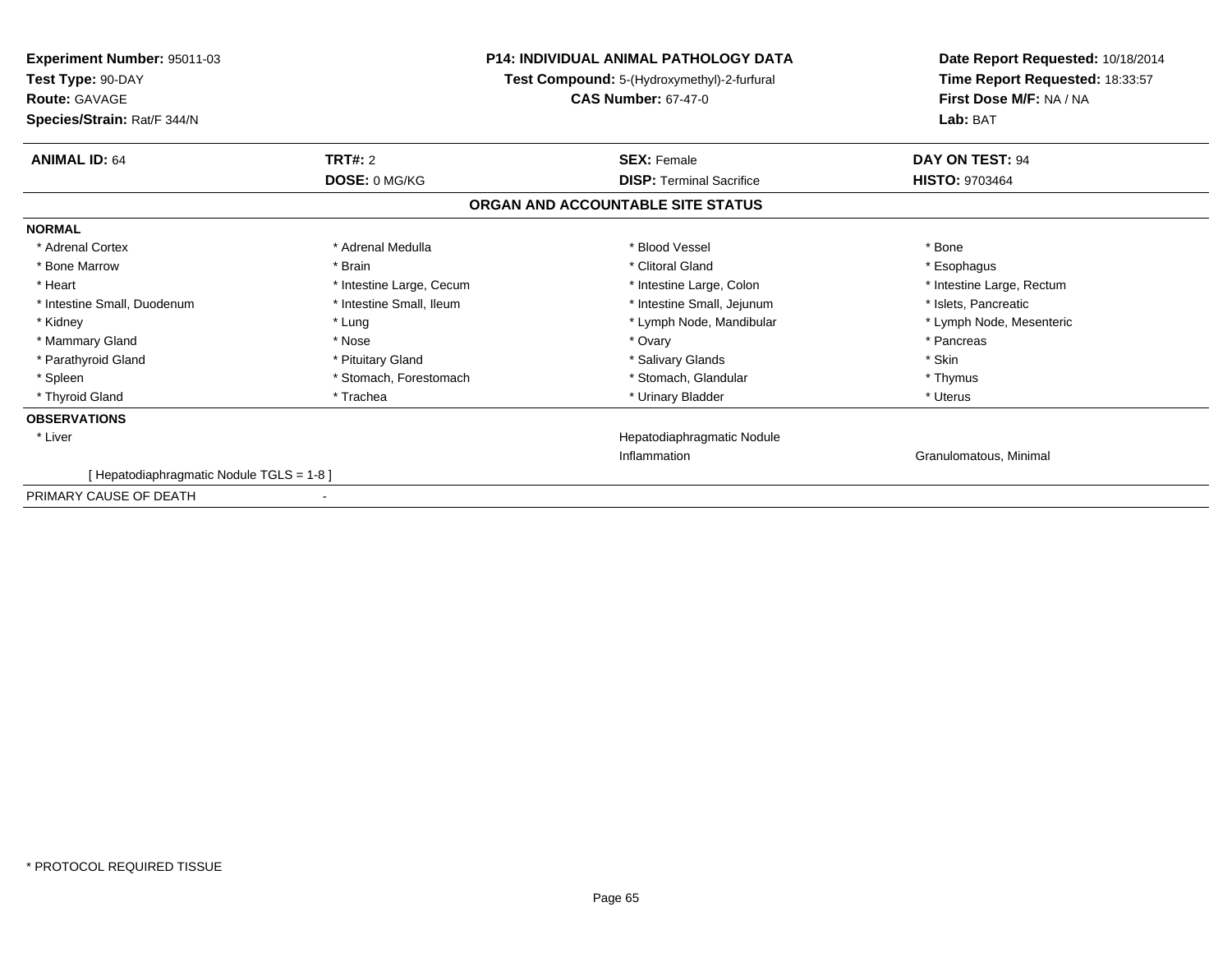| <b>Experiment Number: 95011-03</b><br>Test Type: 90-DAY<br><b>Route: GAVAGE</b><br>Species/Strain: Rat/F 344/N | P14: INDIVIDUAL ANIMAL PATHOLOGY DATA<br>Test Compound: 5-(Hydroxymethyl)-2-furfural<br><b>CAS Number: 67-47-0</b> |                                   | Date Report Requested: 10/18/2014<br>Time Report Requested: 18:33:57<br>First Dose M/F: NA / NA<br>Lab: BAT |
|----------------------------------------------------------------------------------------------------------------|--------------------------------------------------------------------------------------------------------------------|-----------------------------------|-------------------------------------------------------------------------------------------------------------|
| <b>ANIMAL ID: 65</b>                                                                                           | TRT#: 2                                                                                                            | <b>SEX: Female</b>                | DAY ON TEST: 94                                                                                             |
|                                                                                                                | DOSE: 0 MG/KG                                                                                                      | <b>DISP: Terminal Sacrifice</b>   | <b>HISTO: 9703465</b>                                                                                       |
|                                                                                                                |                                                                                                                    | ORGAN AND ACCOUNTABLE SITE STATUS |                                                                                                             |
| <b>NORMAL</b>                                                                                                  |                                                                                                                    |                                   |                                                                                                             |
| * Adrenal Cortex                                                                                               | * Adrenal Medulla                                                                                                  | * Blood Vessel                    | * Bone                                                                                                      |
| * Bone Marrow                                                                                                  | * Brain                                                                                                            | * Clitoral Gland                  | * Esophagus                                                                                                 |
| * Heart                                                                                                        | * Intestine Large, Cecum                                                                                           | * Intestine Large, Colon          | * Intestine Large, Rectum                                                                                   |
| * Intestine Small, Duodenum                                                                                    | * Intestine Small, Ileum                                                                                           | * Intestine Small, Jejunum        | * Islets, Pancreatic                                                                                        |
| * Kidney                                                                                                       | * Lung                                                                                                             | * Lymph Node, Mandibular          | * Lymph Node, Mesenteric                                                                                    |
| * Mammary Gland                                                                                                | * Ovary                                                                                                            | * Pancreas                        | * Parathyroid Gland                                                                                         |
| * Pituitary Gland                                                                                              | * Salivary Glands                                                                                                  | * Skin                            | * Spleen                                                                                                    |
| * Stomach, Forestomach                                                                                         | * Stomach, Glandular                                                                                               | * Thymus                          | * Thyroid Gland                                                                                             |
| * Trachea                                                                                                      | * Urinary Bladder                                                                                                  | * Uterus                          |                                                                                                             |
| <b>OBSERVATIONS</b>                                                                                            |                                                                                                                    |                                   |                                                                                                             |
| * Liver                                                                                                        |                                                                                                                    | Inflammation                      | Granulomatous, Minimal                                                                                      |
| * Nose                                                                                                         |                                                                                                                    | Inflammation                      | Chronic, Minimal                                                                                            |
| PRIMARY CAUSE OF DEATH                                                                                         |                                                                                                                    |                                   |                                                                                                             |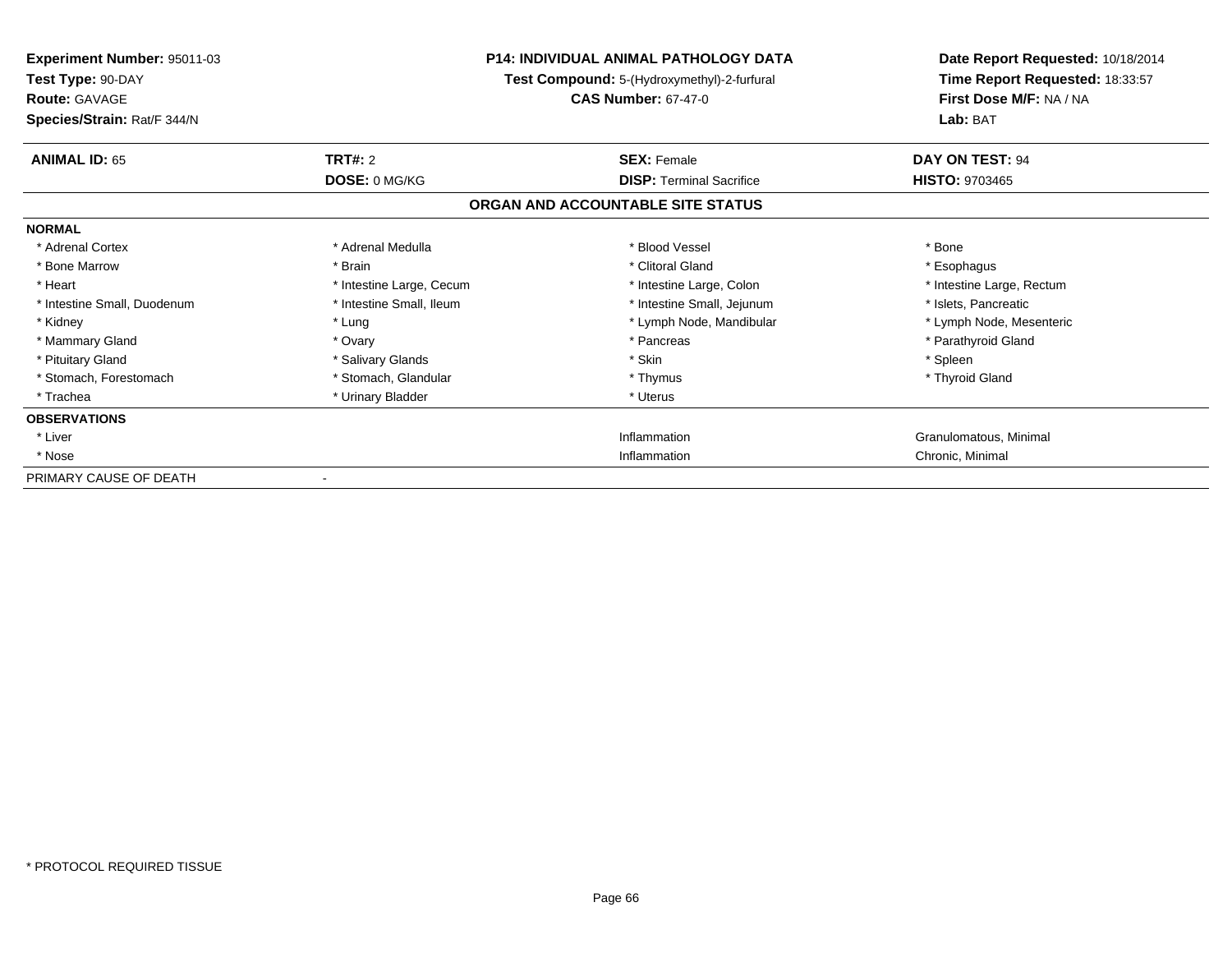| Experiment Number: 95011-03<br>Test Type: 90-DAY<br><b>Route: GAVAGE</b><br>Species/Strain: Rat/F 344/N | <b>P14: INDIVIDUAL ANIMAL PATHOLOGY DATA</b><br>Test Compound: 5-(Hydroxymethyl)-2-furfural<br><b>CAS Number: 67-47-0</b> |                                   | Date Report Requested: 10/18/2014<br>Time Report Requested: 18:33:57<br>First Dose M/F: NA / NA<br>Lab: BAT |  |
|---------------------------------------------------------------------------------------------------------|---------------------------------------------------------------------------------------------------------------------------|-----------------------------------|-------------------------------------------------------------------------------------------------------------|--|
| <b>TRT#: 2</b><br><b>ANIMAL ID: 66</b>                                                                  |                                                                                                                           | <b>SEX: Female</b>                | DAY ON TEST: 94                                                                                             |  |
| DOSE: 0 MG/KG                                                                                           |                                                                                                                           | <b>DISP: Terminal Sacrifice</b>   | <b>HISTO: 9703466</b>                                                                                       |  |
|                                                                                                         |                                                                                                                           | ORGAN AND ACCOUNTABLE SITE STATUS |                                                                                                             |  |
| <b>NORMAL</b>                                                                                           |                                                                                                                           |                                   |                                                                                                             |  |
| * Adrenal Medulla<br>* Adrenal Cortex                                                                   |                                                                                                                           | * Blood Vessel                    | * Bone                                                                                                      |  |
| * Bone Marrow<br>* Brain                                                                                |                                                                                                                           | * Clitoral Gland                  | * Esophagus                                                                                                 |  |
| * Heart                                                                                                 | * Intestine Large, Cecum                                                                                                  | * Intestine Large, Rectum         | * Intestine Small, Duodenum                                                                                 |  |
| * Intestine Small, Ileum                                                                                | * Intestine Small, Jejunum                                                                                                | * Islets, Pancreatic              | * Kidney                                                                                                    |  |
| * Liver<br>* Lung                                                                                       |                                                                                                                           | * Lymph Node, Mesenteric          | * Mammary Gland                                                                                             |  |
| * Nose<br>* Ovary                                                                                       |                                                                                                                           | * Pancreas                        | * Parathyroid Gland                                                                                         |  |
| * Pituitary Gland<br>* Salivary Glands                                                                  |                                                                                                                           | * Skin                            | * Spleen                                                                                                    |  |
| * Stomach, Forestomach<br>* Stomach, Glandular                                                          |                                                                                                                           | * Thymus                          | * Thyroid Gland                                                                                             |  |
| * Trachea<br>* Urinary Bladder                                                                          |                                                                                                                           | * Uterus                          |                                                                                                             |  |
| <b>MISSING</b>                                                                                          |                                                                                                                           |                                   |                                                                                                             |  |
| * Lymph Node, Mandibular                                                                                |                                                                                                                           |                                   |                                                                                                             |  |
| <b>OBSERVATIONS</b>                                                                                     |                                                                                                                           |                                   |                                                                                                             |  |
| * Intestine Large, Colon                                                                                |                                                                                                                           | Parasite Metazoan                 |                                                                                                             |  |
| PRIMARY CAUSE OF DEATH                                                                                  |                                                                                                                           |                                   |                                                                                                             |  |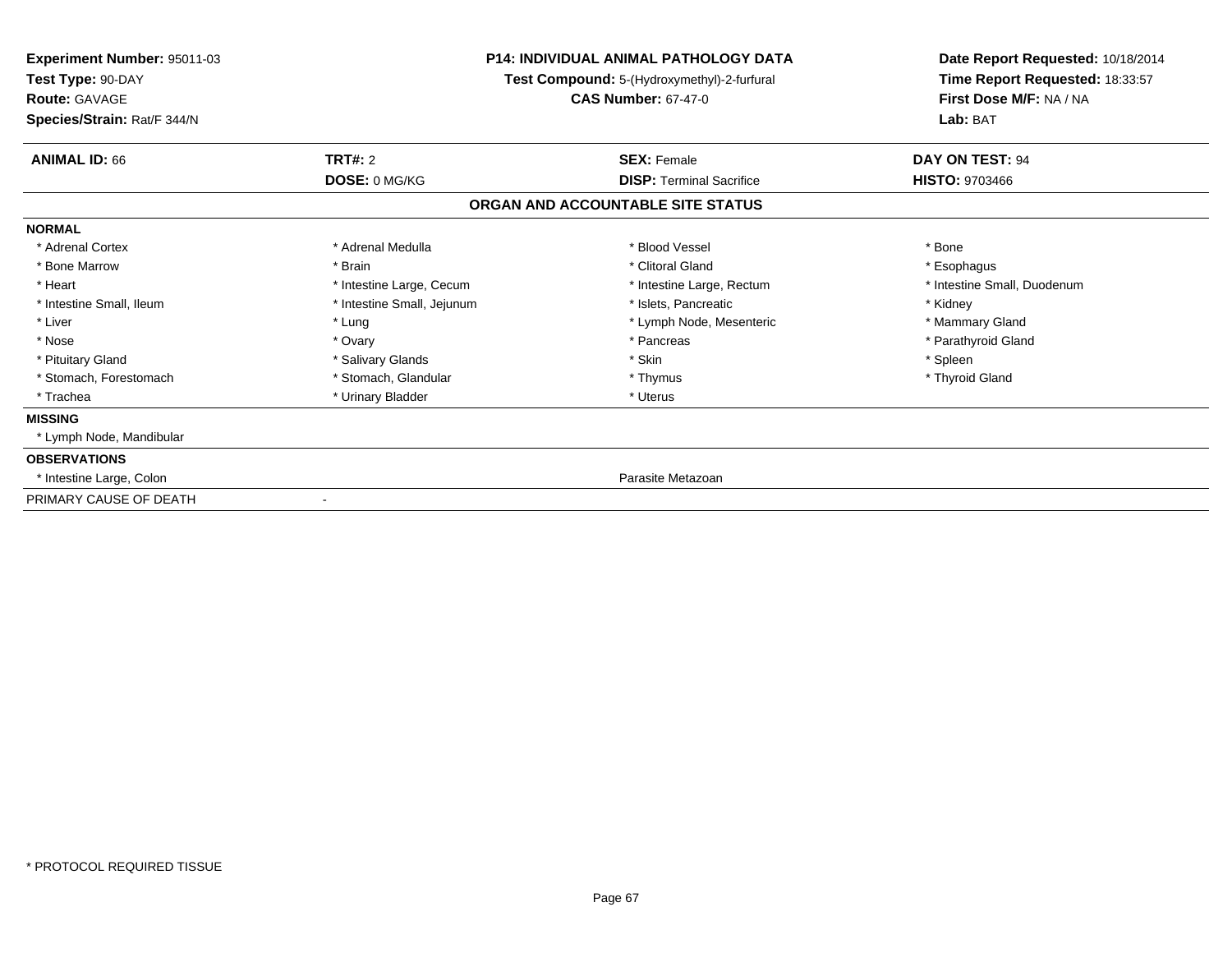| Experiment Number: 95011-03<br>Test Type: 90-DAY<br>Route: GAVAGE | <b>P14: INDIVIDUAL ANIMAL PATHOLOGY DATA</b><br>Test Compound: 5-(Hydroxymethyl)-2-furfural<br><b>CAS Number: 67-47-0</b> |                                   | Date Report Requested: 10/18/2014<br>Time Report Requested: 18:33:57<br>First Dose M/F: NA / NA |  |
|-------------------------------------------------------------------|---------------------------------------------------------------------------------------------------------------------------|-----------------------------------|-------------------------------------------------------------------------------------------------|--|
| Species/Strain: Rat/F 344/N                                       |                                                                                                                           |                                   | Lab: BAT                                                                                        |  |
| <b>ANIMAL ID: 67</b>                                              | <b>TRT#: 2</b>                                                                                                            | <b>SEX: Female</b>                | DAY ON TEST: 94                                                                                 |  |
|                                                                   | DOSE: 0 MG/KG                                                                                                             | <b>DISP: Terminal Sacrifice</b>   | <b>HISTO: 9703467</b>                                                                           |  |
|                                                                   |                                                                                                                           | ORGAN AND ACCOUNTABLE SITE STATUS |                                                                                                 |  |
| <b>NORMAL</b>                                                     |                                                                                                                           |                                   |                                                                                                 |  |
| * Adrenal Cortex                                                  | * Adrenal Medulla                                                                                                         | * Blood Vessel                    | * Bone                                                                                          |  |
| * Bone Marrow                                                     | * Brain                                                                                                                   | * Clitoral Gland                  | * Esophagus                                                                                     |  |
| * Heart                                                           | * Intestine Large, Cecum                                                                                                  | * Intestine Large, Colon          | * Intestine Large, Rectum                                                                       |  |
| * Intestine Small, Duodenum                                       | * Intestine Small, Ileum                                                                                                  | * Intestine Small, Jejunum        | * Islets, Pancreatic                                                                            |  |
| * Kidney                                                          | * Lung                                                                                                                    | * Lymph Node, Mandibular          | * Lymph Node, Mesenteric                                                                        |  |
| * Mammary Gland                                                   | * Nose                                                                                                                    | * Ovary                           | * Pancreas                                                                                      |  |
| * Parathyroid Gland                                               | * Pituitary Gland                                                                                                         | * Salivary Glands                 | * Skin                                                                                          |  |
| * Spleen                                                          | * Stomach, Forestomach                                                                                                    | * Stomach, Glandular              | * Thymus                                                                                        |  |
| * Thyroid Gland                                                   | * Trachea                                                                                                                 | * Urinary Bladder                 | * Uterus                                                                                        |  |
| <b>OBSERVATIONS</b>                                               |                                                                                                                           |                                   |                                                                                                 |  |
| * Liver                                                           |                                                                                                                           | Hepatodiaphragmatic Nodule        |                                                                                                 |  |
| [Hepatodiaphragmatic Nodule TGLS = 1-9]                           |                                                                                                                           |                                   |                                                                                                 |  |
| Mesentery                                                         | Fat                                                                                                                       | <b>Necrosis</b>                   | Mild                                                                                            |  |
| [Necrosis TGLS = $2-13$ ]                                         |                                                                                                                           |                                   |                                                                                                 |  |
| PRIMARY CAUSE OF DEATH                                            |                                                                                                                           |                                   |                                                                                                 |  |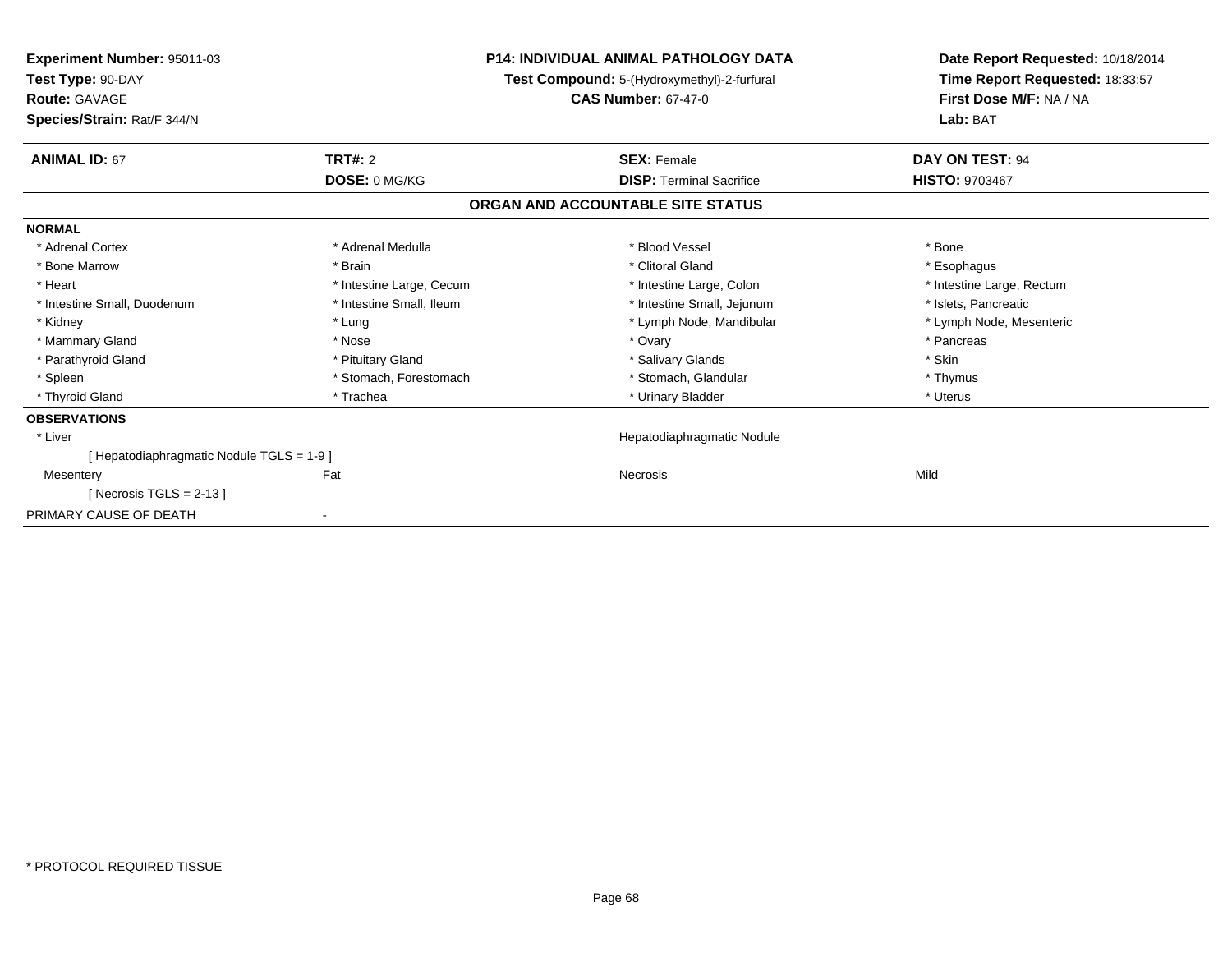| Experiment Number: 95011-03<br>Test Type: 90-DAY<br><b>Route: GAVAGE</b><br>Species/Strain: Rat/F 344/N |                            | P14: INDIVIDUAL ANIMAL PATHOLOGY DATA<br>Test Compound: 5-(Hydroxymethyl)-2-furfural<br><b>CAS Number: 67-47-0</b> | Date Report Requested: 10/18/2014<br>Time Report Requested: 18:33:57<br>First Dose M/F: NA / NA<br>Lab: BAT |
|---------------------------------------------------------------------------------------------------------|----------------------------|--------------------------------------------------------------------------------------------------------------------|-------------------------------------------------------------------------------------------------------------|
| <b>ANIMAL ID: 68</b>                                                                                    | <b>TRT#: 2</b>             | <b>SEX: Female</b>                                                                                                 | DAY ON TEST: 94                                                                                             |
|                                                                                                         | DOSE: 0 MG/KG              | <b>DISP: Terminal Sacrifice</b><br>ORGAN AND ACCOUNTABLE SITE STATUS                                               | <b>HISTO: 9703468</b>                                                                                       |
| <b>NORMAL</b>                                                                                           |                            |                                                                                                                    |                                                                                                             |
| * Adrenal Cortex                                                                                        | * Adrenal Medulla          | * Blood Vessel                                                                                                     | * Bone                                                                                                      |
| * Bone Marrow                                                                                           | * Brain                    | * Clitoral Gland                                                                                                   | * Esophagus                                                                                                 |
| * Intestine Large, Cecum                                                                                | * Intestine Large, Colon   | * Intestine Large, Rectum                                                                                          | * Intestine Small, Duodenum                                                                                 |
| * Intestine Small. Ileum                                                                                | * Intestine Small, Jejunum | * Islets, Pancreatic                                                                                               | * Kidney                                                                                                    |
| * Liver                                                                                                 | * Lung                     | * Lymph Node, Mandibular                                                                                           | * Lymph Node, Mesenteric                                                                                    |
| * Mammary Gland                                                                                         | * Nose                     | * Ovary                                                                                                            | * Pancreas                                                                                                  |
| * Pituitary Gland                                                                                       | * Salivary Glands          | * Skin                                                                                                             | * Spleen                                                                                                    |
| * Stomach, Forestomach                                                                                  | * Stomach, Glandular       | * Thymus                                                                                                           | * Thyroid Gland                                                                                             |
| * Trachea                                                                                               | * Urinary Bladder          | * Uterus                                                                                                           |                                                                                                             |
| <b>MISSING</b>                                                                                          |                            |                                                                                                                    |                                                                                                             |
| * Parathyroid Gland                                                                                     |                            |                                                                                                                    |                                                                                                             |
| <b>OBSERVATIONS</b>                                                                                     |                            |                                                                                                                    |                                                                                                             |
| * Heart                                                                                                 | Myocardium                 | Degeneration                                                                                                       | Focal, Minimal                                                                                              |
| PRIMARY CAUSE OF DEATH                                                                                  |                            |                                                                                                                    |                                                                                                             |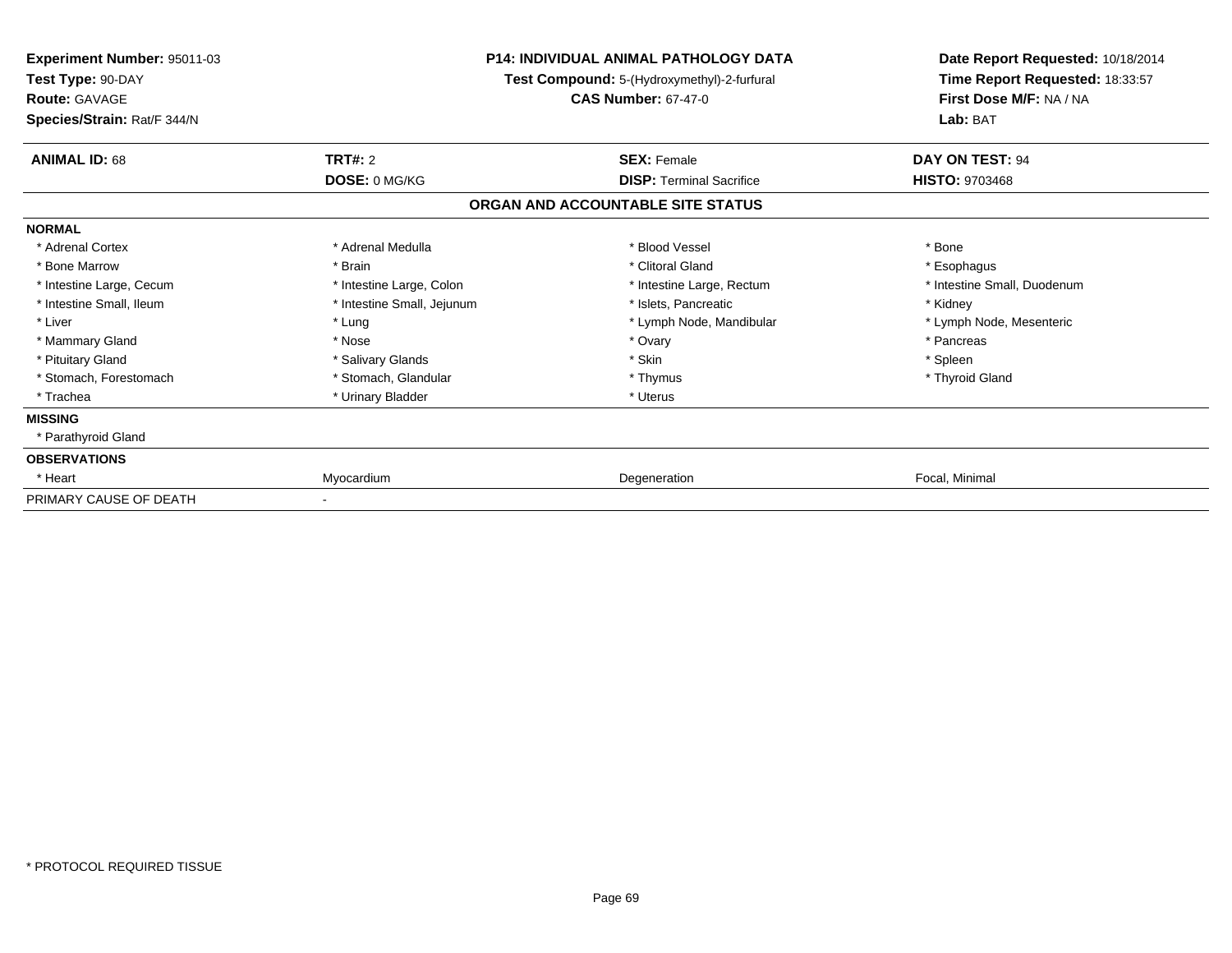| Experiment Number: 95011-03<br>Test Type: 90-DAY<br><b>Route: GAVAGE</b><br>Species/Strain: Rat/F 344/N |                            | <b>P14: INDIVIDUAL ANIMAL PATHOLOGY DATA</b><br>Test Compound: 5-(Hydroxymethyl)-2-furfural<br><b>CAS Number: 67-47-0</b> | Date Report Requested: 10/18/2014<br>Time Report Requested: 18:33:57<br>First Dose M/F: NA / NA<br>Lab: BAT |
|---------------------------------------------------------------------------------------------------------|----------------------------|---------------------------------------------------------------------------------------------------------------------------|-------------------------------------------------------------------------------------------------------------|
| <b>ANIMAL ID: 69</b>                                                                                    | <b>TRT#: 2</b>             | <b>SEX: Female</b>                                                                                                        | DAY ON TEST: 94                                                                                             |
|                                                                                                         | DOSE: 0 MG/KG              | <b>DISP:</b> Terminal Sacrifice                                                                                           | <b>HISTO: 9703469</b>                                                                                       |
|                                                                                                         |                            | ORGAN AND ACCOUNTABLE SITE STATUS                                                                                         |                                                                                                             |
| <b>NORMAL</b>                                                                                           |                            |                                                                                                                           |                                                                                                             |
| * Adrenal Cortex                                                                                        | * Adrenal Medulla          | * Blood Vessel                                                                                                            | * Bone                                                                                                      |
| * Bone Marrow                                                                                           | * Brain                    | * Clitoral Gland                                                                                                          | * Esophagus                                                                                                 |
| * Intestine Large, Cecum                                                                                | * Intestine Large, Colon   | * Intestine Large, Rectum                                                                                                 | * Intestine Small, Duodenum                                                                                 |
| * Intestine Small, Ileum                                                                                | * Intestine Small, Jejunum | * Islets, Pancreatic                                                                                                      | * Kidney                                                                                                    |
| * Liver                                                                                                 | * Lung                     | * Lymph Node, Mandibular                                                                                                  | * Lymph Node, Mesenteric                                                                                    |
| * Mammary Gland                                                                                         | * Nose                     | * Ovary                                                                                                                   | * Pancreas                                                                                                  |
| * Parathyroid Gland                                                                                     | * Pituitary Gland          | * Salivary Glands                                                                                                         | * Skin                                                                                                      |
| * Spleen                                                                                                | * Stomach, Forestomach     | * Stomach, Glandular                                                                                                      | * Thymus                                                                                                    |
| * Thyroid Gland                                                                                         | * Trachea                  | * Urinary Bladder                                                                                                         | * Uterus                                                                                                    |
| <b>OBSERVATIONS</b>                                                                                     |                            |                                                                                                                           |                                                                                                             |
| * Heart                                                                                                 | Myocardium                 | Degeneration                                                                                                              | Minimal                                                                                                     |
| PRIMARY CAUSE OF DEATH                                                                                  |                            |                                                                                                                           |                                                                                                             |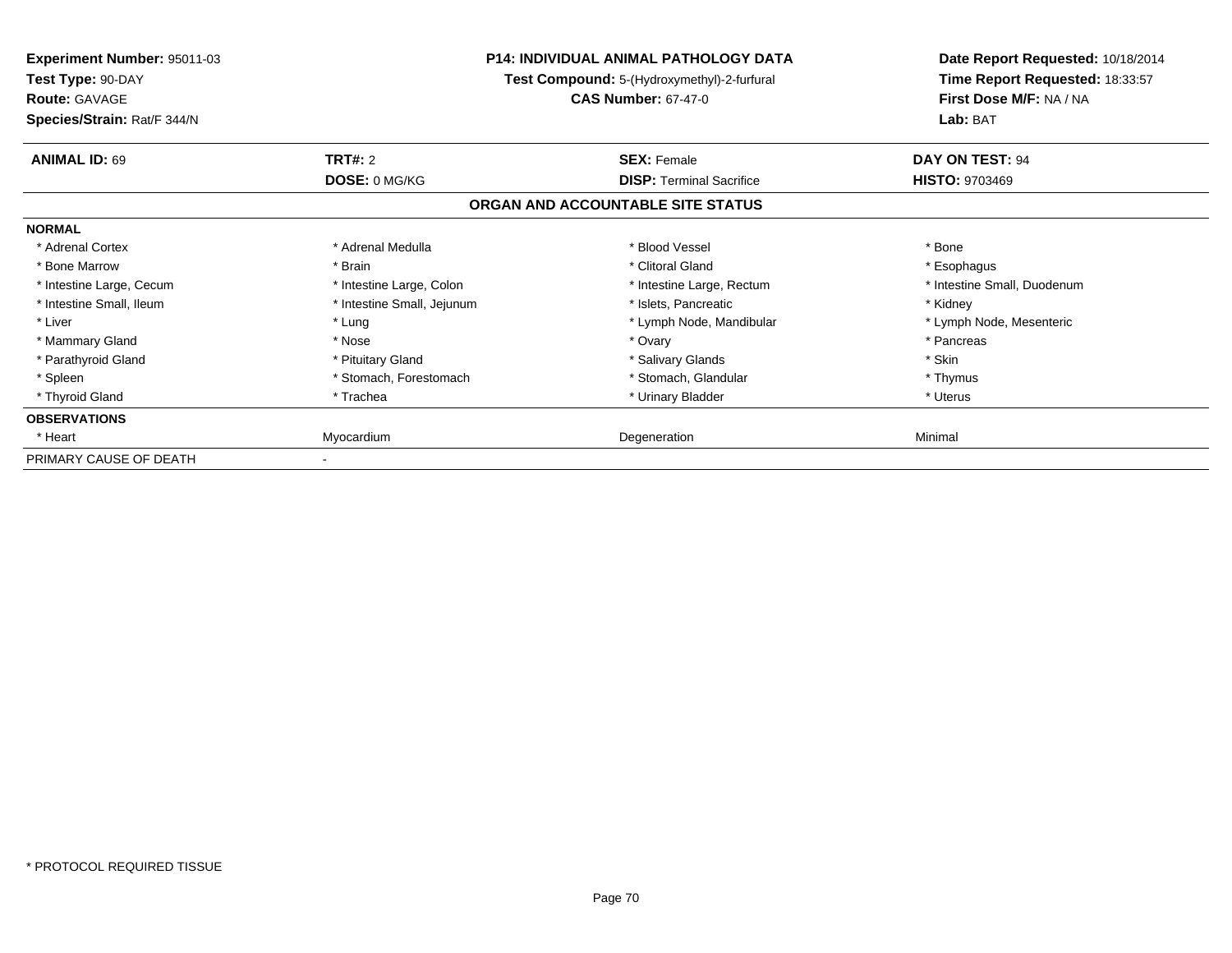| Experiment Number: 95011-03<br>Test Type: 90-DAY<br><b>Route: GAVAGE</b><br>Species/Strain: Rat/F 344/N |                            | <b>P14: INDIVIDUAL ANIMAL PATHOLOGY DATA</b><br>Test Compound: 5-(Hydroxymethyl)-2-furfural<br><b>CAS Number: 67-47-0</b> | Date Report Requested: 10/18/2014<br>Time Report Requested: 18:33:57<br>First Dose M/F: NA / NA<br>Lab: BAT |
|---------------------------------------------------------------------------------------------------------|----------------------------|---------------------------------------------------------------------------------------------------------------------------|-------------------------------------------------------------------------------------------------------------|
| <b>ANIMAL ID: 70</b>                                                                                    | <b>TRT#: 2</b>             | <b>SEX: Female</b>                                                                                                        | DAY ON TEST: 94                                                                                             |
|                                                                                                         | DOSE: 0 MG/KG              | <b>DISP: Terminal Sacrifice</b>                                                                                           | HISTO: 9703470                                                                                              |
|                                                                                                         |                            | ORGAN AND ACCOUNTABLE SITE STATUS                                                                                         |                                                                                                             |
| <b>NORMAL</b>                                                                                           |                            |                                                                                                                           |                                                                                                             |
| * Adrenal Cortex                                                                                        | * Adrenal Medulla          | * Blood Vessel                                                                                                            | * Bone                                                                                                      |
| * Bone Marrow                                                                                           | * Brain                    | * Clitoral Gland                                                                                                          | * Heart                                                                                                     |
| * Intestine Large, Cecum                                                                                | * Intestine Large, Colon   | * Intestine Large, Rectum                                                                                                 | * Intestine Small, Duodenum                                                                                 |
| * Intestine Small. Ileum                                                                                | * Intestine Small, Jejunum | * Islets, Pancreatic                                                                                                      | * Kidney                                                                                                    |
| * Liver                                                                                                 | * Lung                     | * Lymph Node, Mandibular                                                                                                  | * Lymph Node, Mesenteric                                                                                    |
| * Mammary Gland                                                                                         | * Nose                     | * Ovary                                                                                                                   | * Pancreas                                                                                                  |
| * Pituitary Gland                                                                                       | * Salivary Glands          | * Skin                                                                                                                    | * Spleen                                                                                                    |
| * Stomach, Forestomach                                                                                  | * Stomach, Glandular       | * Thymus                                                                                                                  | * Thyroid Gland                                                                                             |
| * Trachea                                                                                               | * Urinary Bladder          | * Uterus                                                                                                                  |                                                                                                             |
| <b>MISSING</b>                                                                                          |                            |                                                                                                                           |                                                                                                             |
| * Parathyroid Gland                                                                                     |                            |                                                                                                                           |                                                                                                             |
| <b>OBSERVATIONS</b>                                                                                     |                            |                                                                                                                           |                                                                                                             |
| * Esophagus                                                                                             | <b>Muscularis</b>          | Inflammation                                                                                                              | Chronic, Minimal                                                                                            |
| PRIMARY CAUSE OF DEATH                                                                                  |                            |                                                                                                                           |                                                                                                             |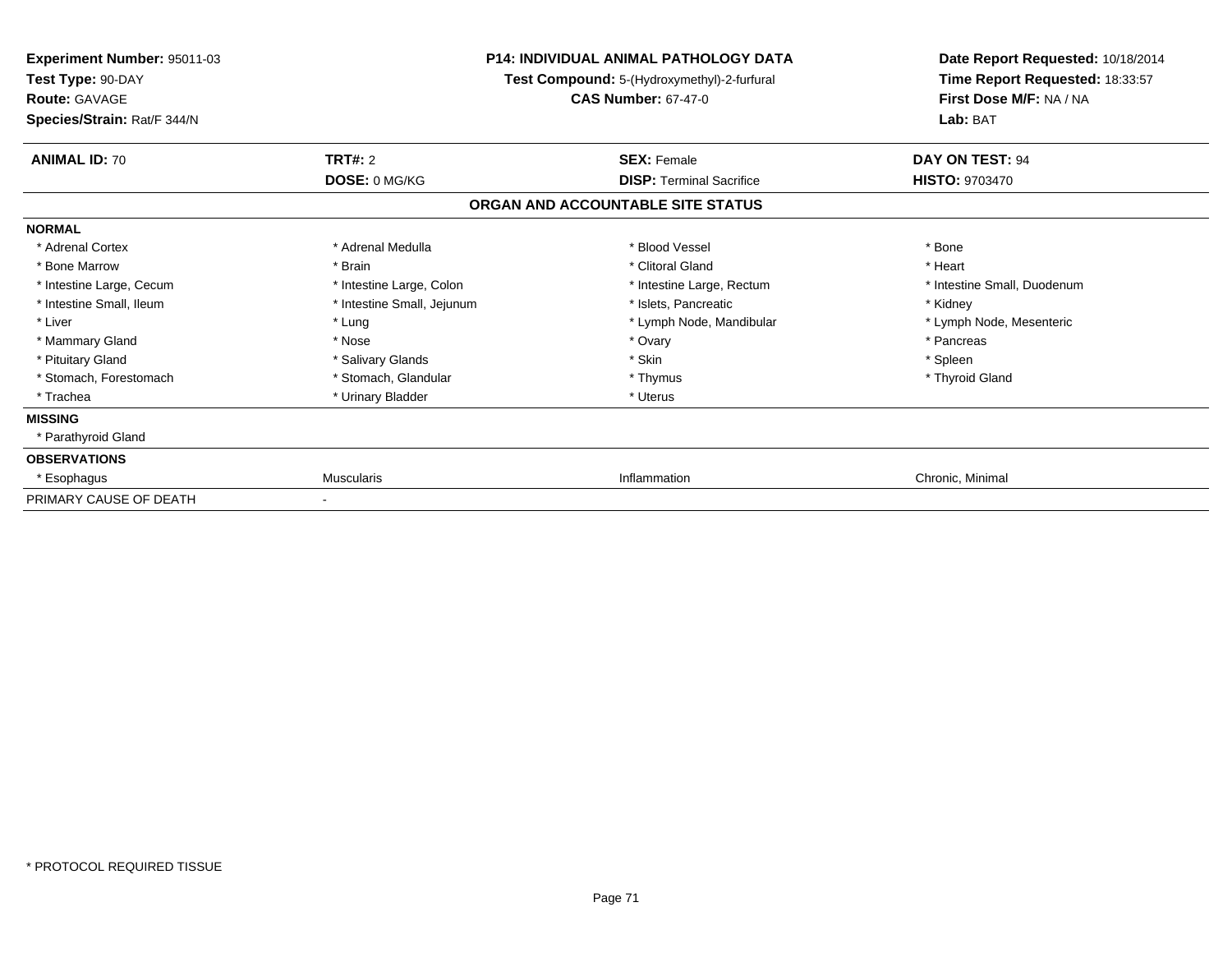| Experiment Number: 95011-03<br>Test Type: 90-DAY<br><b>Route: GAVAGE</b> |                | <b>P14: INDIVIDUAL ANIMAL PATHOLOGY DATA</b><br>Test Compound: 5-(Hydroxymethyl)-2-furfural<br><b>CAS Number: 67-47-0</b> | Date Report Requested: 10/18/2014<br>Time Report Requested: 18:33:57<br>First Dose M/F: NA / NA |
|--------------------------------------------------------------------------|----------------|---------------------------------------------------------------------------------------------------------------------------|-------------------------------------------------------------------------------------------------|
| Species/Strain: Rat/F 344/N                                              |                |                                                                                                                           | Lab: BAT                                                                                        |
| <b>ANIMAL ID: 71</b>                                                     | <b>TRT#: 4</b> | <b>SEX: Female</b>                                                                                                        | DAY ON TEST: 94                                                                                 |
|                                                                          | DOSE: 94 MG/KG | <b>DISP: Terminal Sacrifice</b>                                                                                           | <b>HISTO: 9703471</b>                                                                           |
|                                                                          |                | ORGAN AND ACCOUNTABLE SITE STATUS                                                                                         |                                                                                                 |
| <b>NORMAL</b>                                                            |                |                                                                                                                           |                                                                                                 |
| Brain                                                                    |                |                                                                                                                           |                                                                                                 |
| <b>OBSERVATIONS</b>                                                      |                |                                                                                                                           |                                                                                                 |
| Liver                                                                    |                | Hepatodiaphragmatic Nodule                                                                                                |                                                                                                 |
| [Hepatodiaphragmatic Nodule TGLS = 1-13]                                 |                |                                                                                                                           |                                                                                                 |
| PRIMARY CAUSE OF DEATH                                                   |                |                                                                                                                           |                                                                                                 |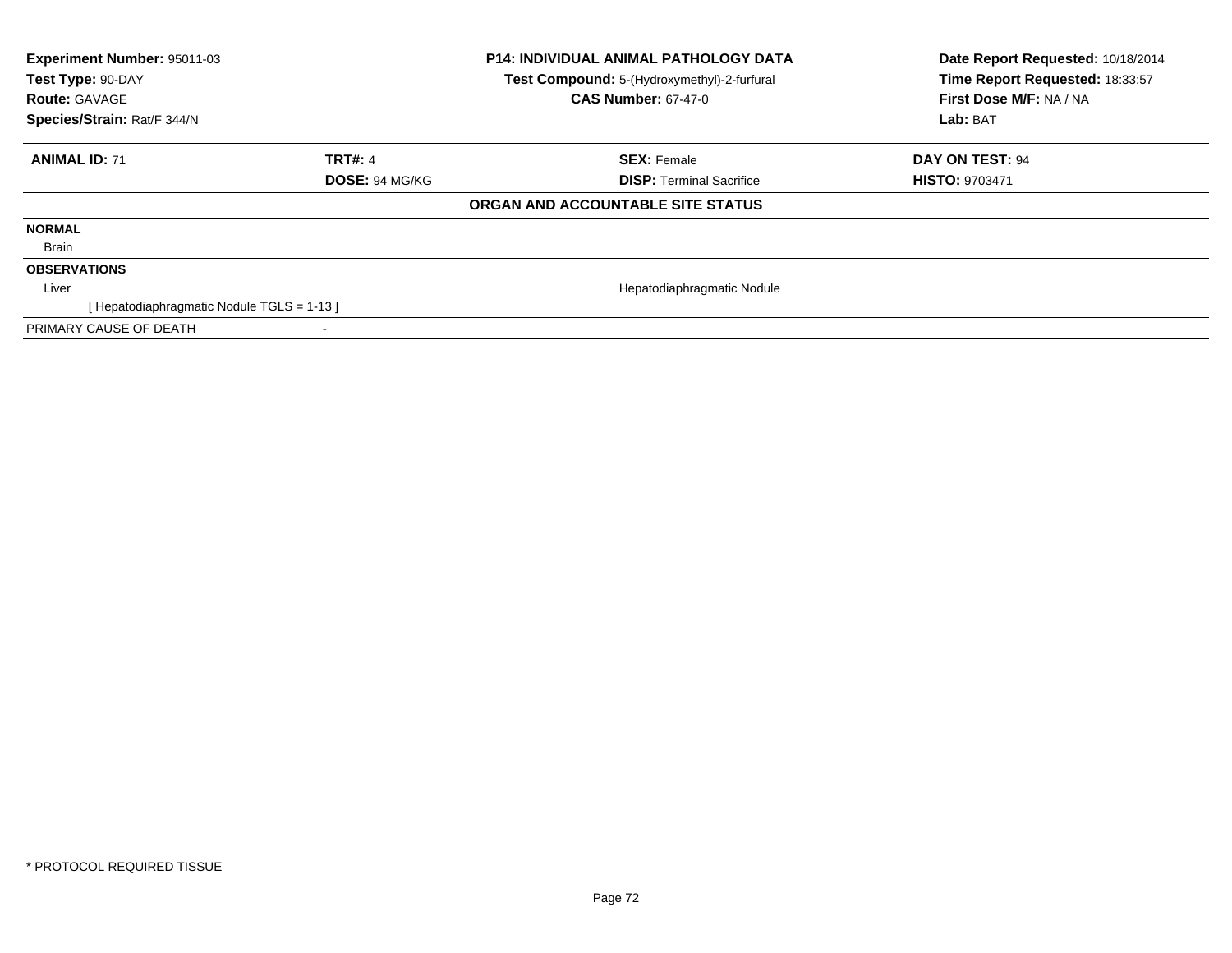| <b>Experiment Number: 95011-03</b><br>Test Type: 90-DAY<br><b>Route: GAVAGE</b><br>Species/Strain: Rat/F 344/N |                | <b>P14: INDIVIDUAL ANIMAL PATHOLOGY DATA</b><br>Test Compound: 5-(Hydroxymethyl)-2-furfural<br><b>CAS Number: 67-47-0</b> | Date Report Requested: 10/18/2014<br>Time Report Requested: 18:33:57<br>First Dose M/F: NA / NA<br>Lab: BAT |
|----------------------------------------------------------------------------------------------------------------|----------------|---------------------------------------------------------------------------------------------------------------------------|-------------------------------------------------------------------------------------------------------------|
| <b>ANIMAL ID: 72</b>                                                                                           | <b>TRT#: 4</b> | <b>SEX: Female</b>                                                                                                        | <b>DAY ON TEST: 94</b>                                                                                      |
|                                                                                                                | DOSE: 94 MG/KG | <b>DISP: Terminal Sacrifice</b>                                                                                           | <b>HISTO: 9703472</b>                                                                                       |
|                                                                                                                |                | ORGAN AND ACCOUNTABLE SITE STATUS                                                                                         |                                                                                                             |
| <b>NORMAL</b>                                                                                                  |                |                                                                                                                           |                                                                                                             |
| Brain                                                                                                          |                |                                                                                                                           |                                                                                                             |
| <b>OBSERVATIONS</b>                                                                                            |                |                                                                                                                           |                                                                                                             |
| Liver                                                                                                          |                | Hepatodiaphragmatic Nodule                                                                                                |                                                                                                             |
| [ Hepatodiaphragmatic Nodule TGLS = 1-13 ]                                                                     |                |                                                                                                                           |                                                                                                             |
| PRIMARY CAUSE OF DEATH                                                                                         |                |                                                                                                                           |                                                                                                             |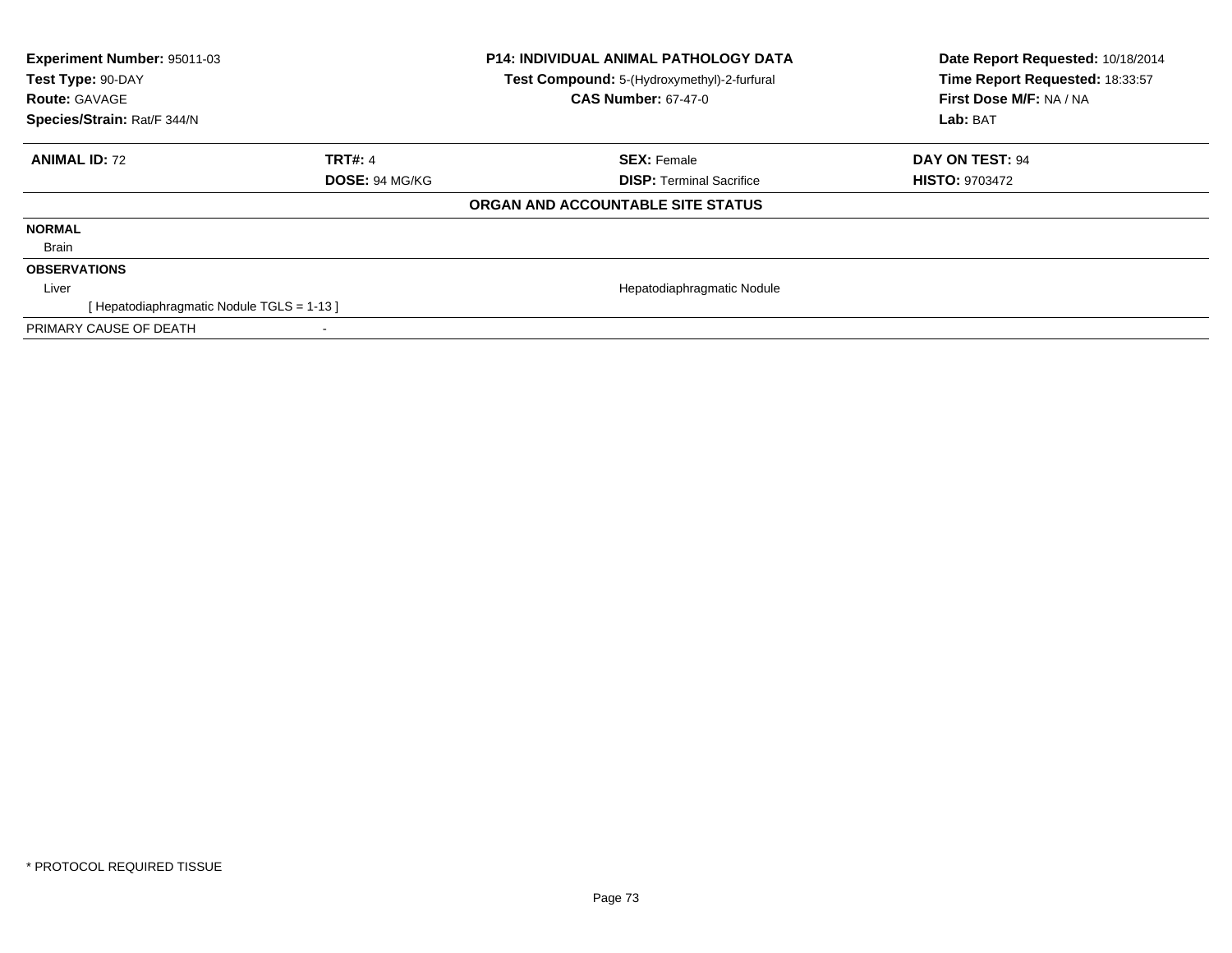| <b>Experiment Number: 95011-03</b><br>Test Type: 90-DAY<br><b>Route: GAVAGE</b><br>Species/Strain: Rat/F 344/N |                | <b>P14: INDIVIDUAL ANIMAL PATHOLOGY DATA</b><br>Test Compound: 5-(Hydroxymethyl)-2-furfural<br><b>CAS Number: 67-47-0</b> | Date Report Requested: 10/18/2014<br>Time Report Requested: 18:33:57<br>First Dose M/F: NA / NA<br>Lab: BAT |
|----------------------------------------------------------------------------------------------------------------|----------------|---------------------------------------------------------------------------------------------------------------------------|-------------------------------------------------------------------------------------------------------------|
|                                                                                                                |                |                                                                                                                           |                                                                                                             |
| <b>ANIMAL ID: 73</b>                                                                                           | <b>TRT#: 4</b> | <b>SEX: Female</b>                                                                                                        | <b>DAY ON TEST: 94</b>                                                                                      |
|                                                                                                                | DOSE: 94 MG/KG | <b>DISP: Terminal Sacrifice</b>                                                                                           | <b>HISTO: 9703473</b>                                                                                       |
|                                                                                                                |                | ORGAN AND ACCOUNTABLE SITE STATUS                                                                                         |                                                                                                             |
| <b>NORMAL</b>                                                                                                  |                |                                                                                                                           |                                                                                                             |
| Brain                                                                                                          |                |                                                                                                                           |                                                                                                             |
| <b>OBSERVATIONS</b>                                                                                            |                |                                                                                                                           |                                                                                                             |
| Liver                                                                                                          |                | Hepatodiaphragmatic Nodule                                                                                                |                                                                                                             |
| [ Hepatodiaphragmatic Nodule TGLS = 1-13 ]                                                                     |                |                                                                                                                           |                                                                                                             |
| PRIMARY CAUSE OF DEATH                                                                                         |                |                                                                                                                           |                                                                                                             |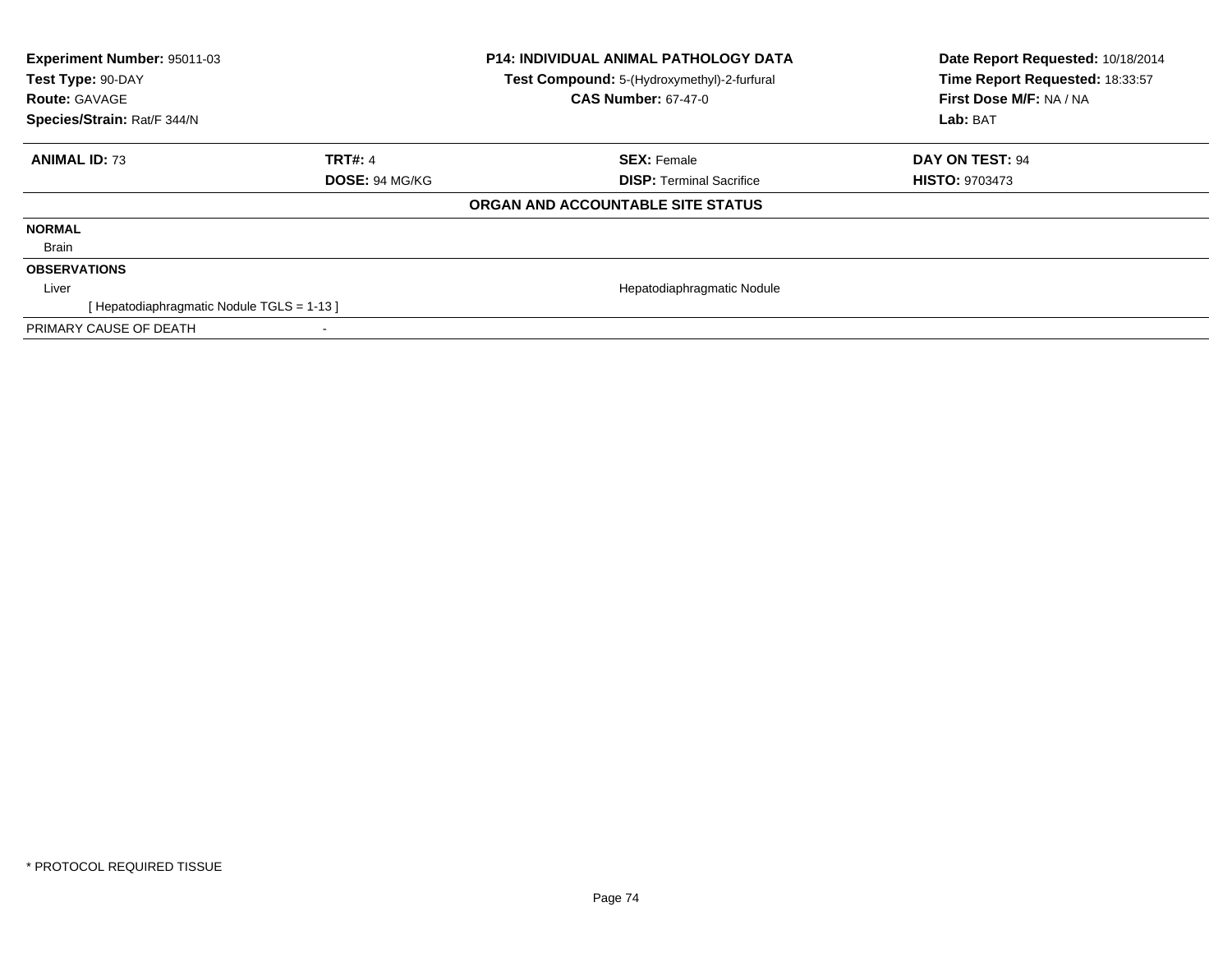| <b>Experiment Number: 95011-03</b><br>Test Type: 90-DAY<br><b>Route: GAVAGE</b><br>Species/Strain: Rat/F 344/N |                | <b>P14: INDIVIDUAL ANIMAL PATHOLOGY DATA</b> | Date Report Requested: 10/18/2014 |  |
|----------------------------------------------------------------------------------------------------------------|----------------|----------------------------------------------|-----------------------------------|--|
|                                                                                                                |                | Test Compound: 5-(Hydroxymethyl)-2-furfural  | Time Report Requested: 18:33:57   |  |
|                                                                                                                |                | <b>CAS Number: 67-47-0</b>                   | First Dose M/F: NA / NA           |  |
|                                                                                                                |                |                                              | Lab: BAT                          |  |
| <b>ANIMAL ID: 74</b>                                                                                           | <b>TRT#: 4</b> | <b>SEX: Female</b>                           | DAY ON TEST: 94                   |  |
|                                                                                                                | DOSE: 94 MG/KG | <b>DISP:</b> Terminal Sacrifice              | <b>HISTO: 9703474</b>             |  |
|                                                                                                                |                | ORGAN AND ACCOUNTABLE SITE STATUS            |                                   |  |
| <b>NORMAL</b>                                                                                                  |                |                                              |                                   |  |
| <b>Brain</b>                                                                                                   |                |                                              |                                   |  |
| PRIMARY CAUSE OF DEATH                                                                                         |                |                                              |                                   |  |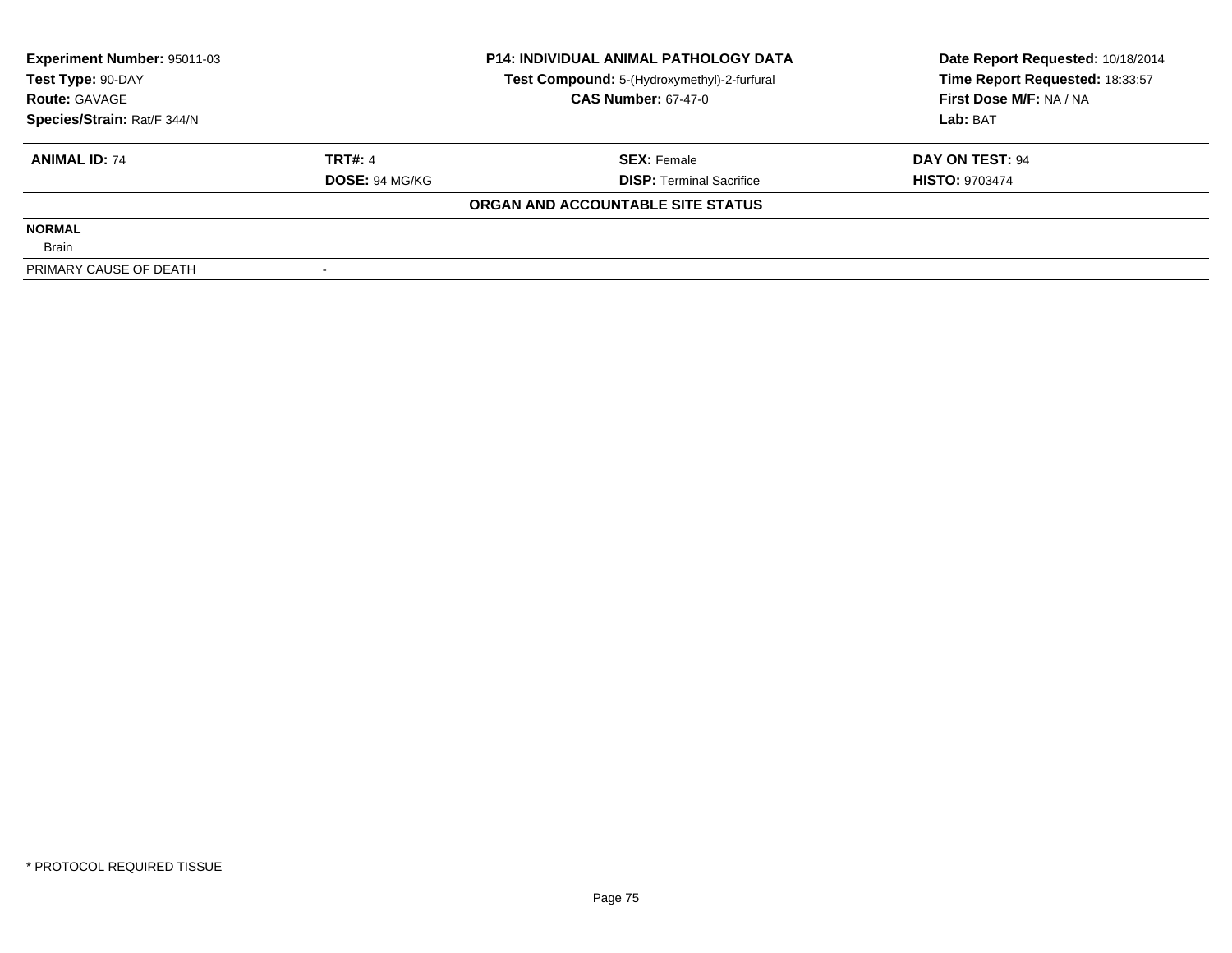| Experiment Number: 95011-03<br>Test Type: 90-DAY<br><b>Route: GAVAGE</b><br>Species/Strain: Rat/F 344/N |                       | <b>P14: INDIVIDUAL ANIMAL PATHOLOGY DATA</b> | Date Report Requested: 10/18/2014 |
|---------------------------------------------------------------------------------------------------------|-----------------------|----------------------------------------------|-----------------------------------|
|                                                                                                         |                       | Test Compound: 5-(Hydroxymethyl)-2-furfural  | Time Report Requested: 18:33:57   |
|                                                                                                         |                       | <b>CAS Number: 67-47-0</b>                   | First Dose M/F: NA / NA           |
|                                                                                                         |                       |                                              | Lab: BAT                          |
| <b>ANIMAL ID: 75</b>                                                                                    | <b>TRT#: 4</b>        | <b>SEX: Female</b>                           | DAY ON TEST: 94                   |
|                                                                                                         | <b>DOSE: 94 MG/KG</b> | <b>DISP:</b> Terminal Sacrifice              | <b>HISTO: 9703475</b>             |
|                                                                                                         |                       | ORGAN AND ACCOUNTABLE SITE STATUS            |                                   |
| <b>NORMAL</b>                                                                                           |                       |                                              |                                   |
| <b>Brain</b>                                                                                            |                       |                                              |                                   |
| PRIMARY CAUSE OF DEATH                                                                                  |                       |                                              |                                   |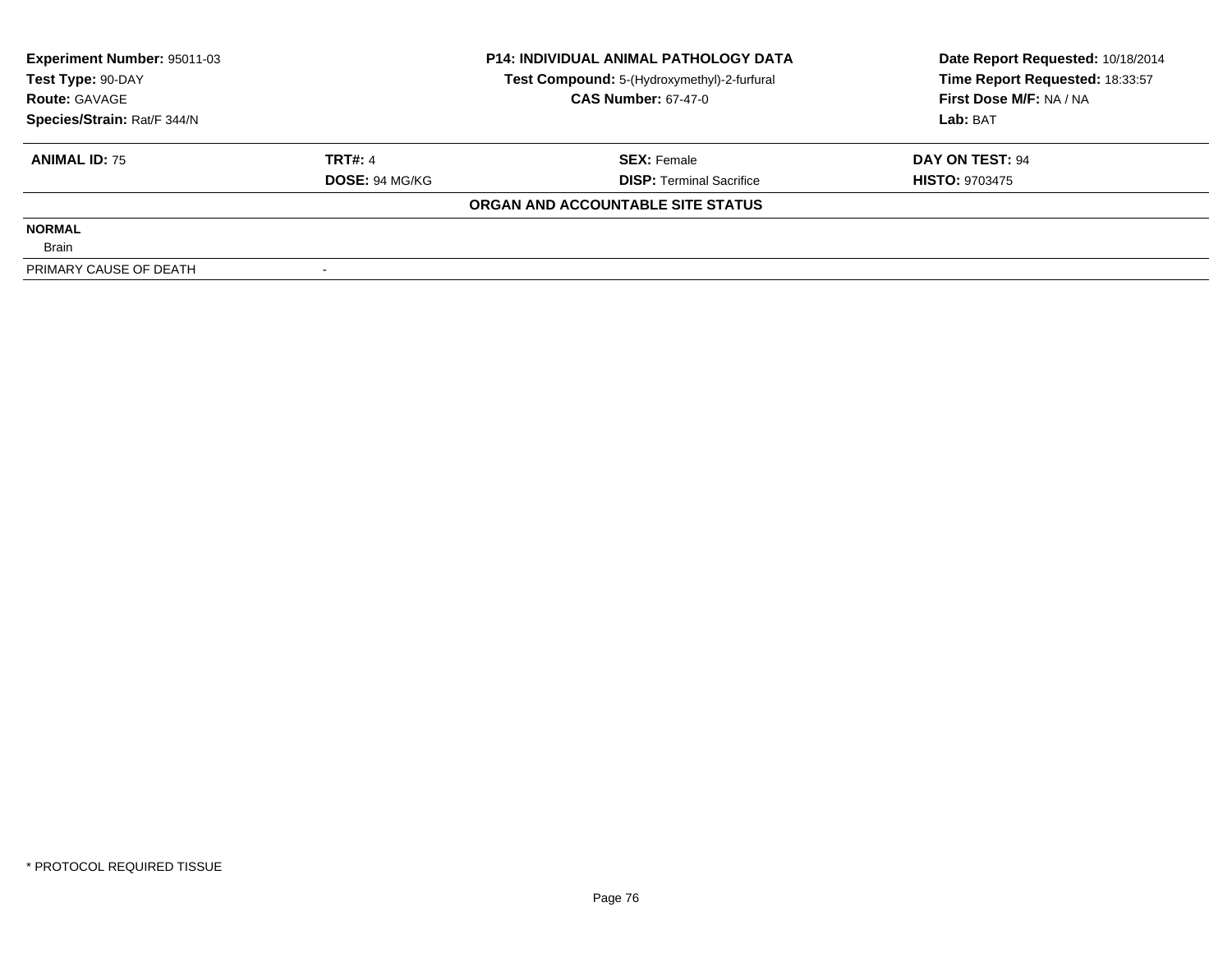| <b>Experiment Number: 95011-03</b><br>Test Type: 90-DAY<br><b>Route: GAVAGE</b><br>Species/Strain: Rat/F 344/N |                | <b>P14: INDIVIDUAL ANIMAL PATHOLOGY DATA</b><br>Test Compound: 5-(Hydroxymethyl)-2-furfural<br><b>CAS Number: 67-47-0</b> | Date Report Requested: 10/18/2014<br>Time Report Requested: 18:33:57<br>First Dose M/F: NA / NA |
|----------------------------------------------------------------------------------------------------------------|----------------|---------------------------------------------------------------------------------------------------------------------------|-------------------------------------------------------------------------------------------------|
|                                                                                                                |                |                                                                                                                           | Lab: BAT                                                                                        |
| <b>ANIMAL ID: 76</b>                                                                                           | <b>TRT#: 4</b> | <b>SEX: Female</b>                                                                                                        | DAY ON TEST: 94                                                                                 |
|                                                                                                                | DOSE: 94 MG/KG | <b>DISP:</b> Terminal Sacrifice                                                                                           | <b>HISTO: 9703476</b>                                                                           |
|                                                                                                                |                | ORGAN AND ACCOUNTABLE SITE STATUS                                                                                         |                                                                                                 |
| <b>NORMAL</b>                                                                                                  |                |                                                                                                                           |                                                                                                 |
| Brain                                                                                                          |                |                                                                                                                           |                                                                                                 |
| <b>OBSERVATIONS</b>                                                                                            |                |                                                                                                                           |                                                                                                 |
| Liver                                                                                                          |                | Hepatodiaphragmatic Nodule                                                                                                |                                                                                                 |
| [Hepatodiaphragmatic Nodule TGLS = 2-13]                                                                       |                |                                                                                                                           |                                                                                                 |
| Lymph Node, Mesenteric                                                                                         |                | Hyperplasia                                                                                                               | Lymphoid, Moderate                                                                              |
|                                                                                                                |                | <b>Infiltration Cellular</b>                                                                                              | Histiocyte, Moderate                                                                            |
| [Hyperplasia TGLS = 1-8]                                                                                       |                |                                                                                                                           |                                                                                                 |
| [Infiltration Cellular TGLS = 1-8]                                                                             |                |                                                                                                                           |                                                                                                 |
| PRIMARY CAUSE OF DEATH                                                                                         |                |                                                                                                                           |                                                                                                 |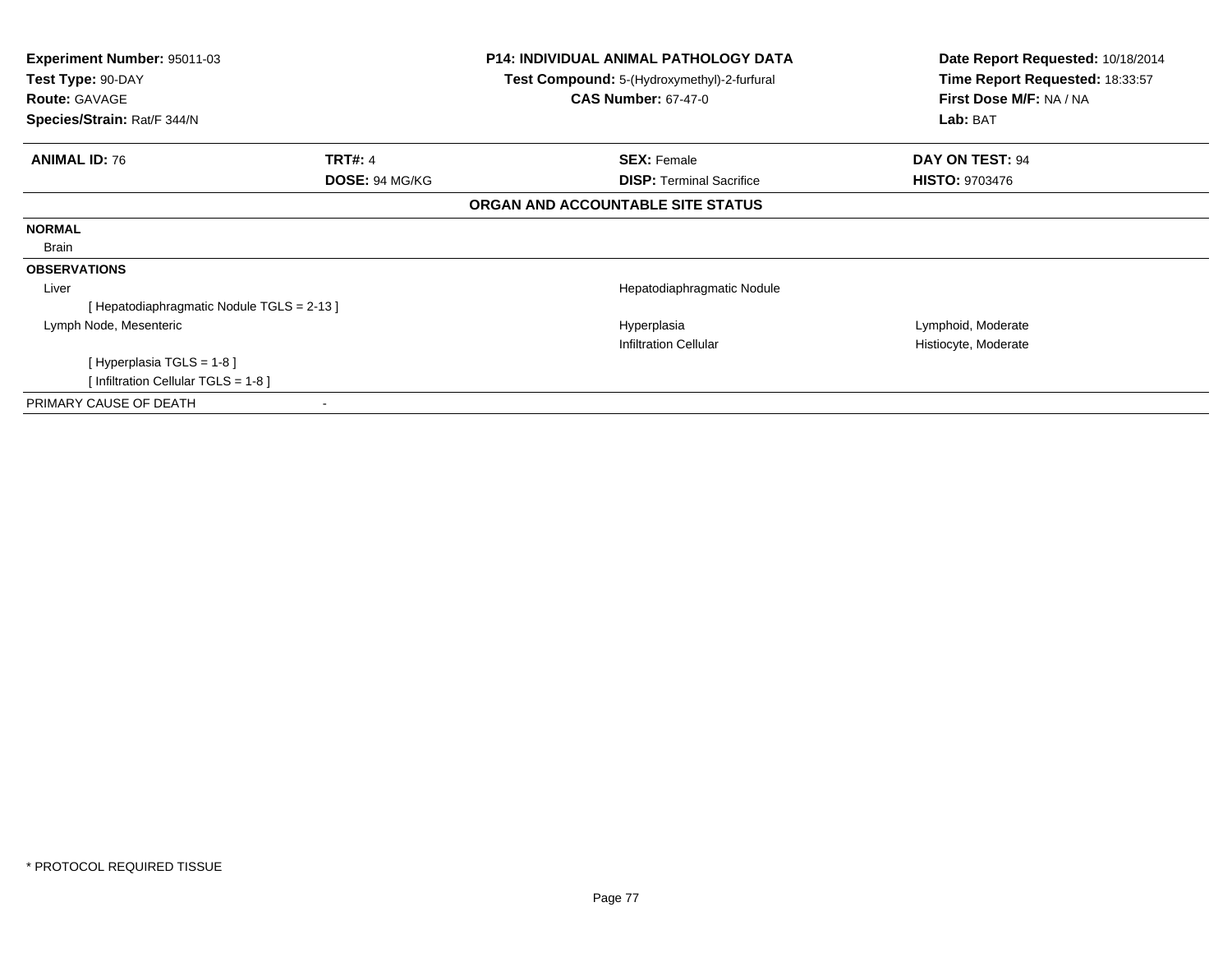| <b>Experiment Number: 95011-03</b><br>Test Type: 90-DAY<br><b>Route: GAVAGE</b><br>Species/Strain: Rat/F 344/N |                       | <b>P14: INDIVIDUAL ANIMAL PATHOLOGY DATA</b> | Date Report Requested: 10/18/2014 |
|----------------------------------------------------------------------------------------------------------------|-----------------------|----------------------------------------------|-----------------------------------|
|                                                                                                                |                       | Test Compound: 5-(Hydroxymethyl)-2-furfural  | Time Report Requested: 18:33:57   |
|                                                                                                                |                       | <b>CAS Number: 67-47-0</b>                   | First Dose M/F: NA / NA           |
|                                                                                                                |                       |                                              | Lab: BAT                          |
| <b>ANIMAL ID: 77</b>                                                                                           | <b>TRT#: 4</b>        | <b>SEX: Female</b>                           | DAY ON TEST: 94                   |
|                                                                                                                | <b>DOSE: 94 MG/KG</b> | <b>DISP: Terminal Sacrifice</b>              | <b>HISTO: 9703477</b>             |
|                                                                                                                |                       | ORGAN AND ACCOUNTABLE SITE STATUS            |                                   |
| <b>NORMAL</b>                                                                                                  |                       |                                              |                                   |
| <b>Brain</b>                                                                                                   |                       |                                              |                                   |
| PRIMARY CAUSE OF DEATH                                                                                         |                       |                                              |                                   |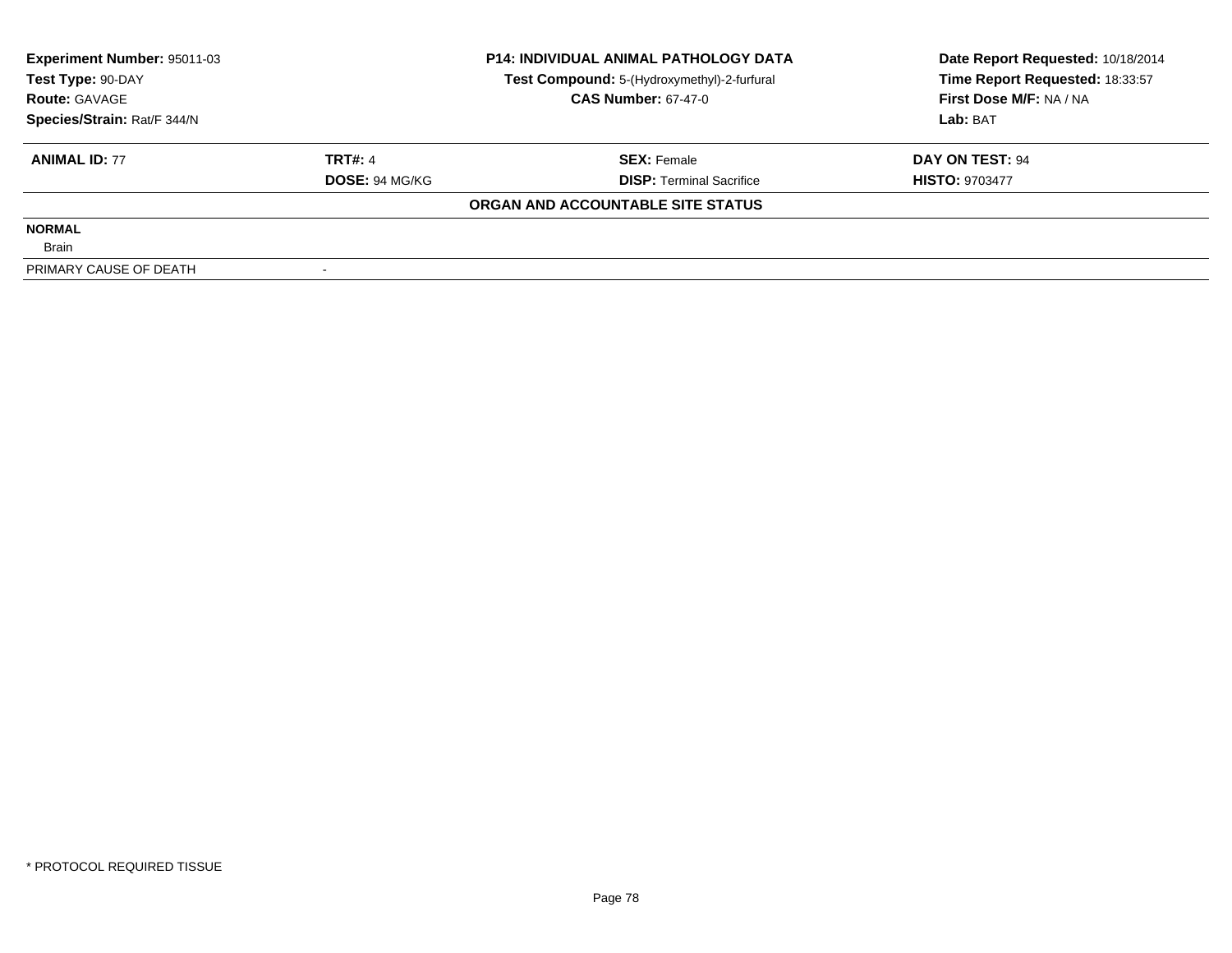| Experiment Number: 95011-03<br>Test Type: 90-DAY<br><b>Route: GAVAGE</b> |                | <b>P14: INDIVIDUAL ANIMAL PATHOLOGY DATA</b><br>Test Compound: 5-(Hydroxymethyl)-2-furfural<br><b>CAS Number: 67-47-0</b> | Date Report Requested: 10/18/2014<br>Time Report Requested: 18:33:57<br>First Dose M/F: NA / NA |  |
|--------------------------------------------------------------------------|----------------|---------------------------------------------------------------------------------------------------------------------------|-------------------------------------------------------------------------------------------------|--|
| Species/Strain: Rat/F 344/N                                              |                |                                                                                                                           | Lab: BAT                                                                                        |  |
| <b>ANIMAL ID: 78</b>                                                     | TRT#: 4        | <b>SEX: Female</b>                                                                                                        | DAY ON TEST: 94                                                                                 |  |
|                                                                          | DOSE: 94 MG/KG | <b>DISP:</b> Terminal Sacrifice                                                                                           | <b>HISTO: 9703478</b>                                                                           |  |
|                                                                          |                | ORGAN AND ACCOUNTABLE SITE STATUS                                                                                         |                                                                                                 |  |
| <b>NORMAL</b>                                                            |                |                                                                                                                           |                                                                                                 |  |
| Brain                                                                    |                |                                                                                                                           |                                                                                                 |  |
| <b>OBSERVATIONS</b>                                                      |                |                                                                                                                           |                                                                                                 |  |
| Liver                                                                    |                | Hepatodiaphragmatic Nodule                                                                                                |                                                                                                 |  |
| [Hepatodiaphragmatic Nodule TGLS = 1,2-13]                               |                |                                                                                                                           |                                                                                                 |  |
| PRIMARY CAUSE OF DEATH                                                   |                |                                                                                                                           |                                                                                                 |  |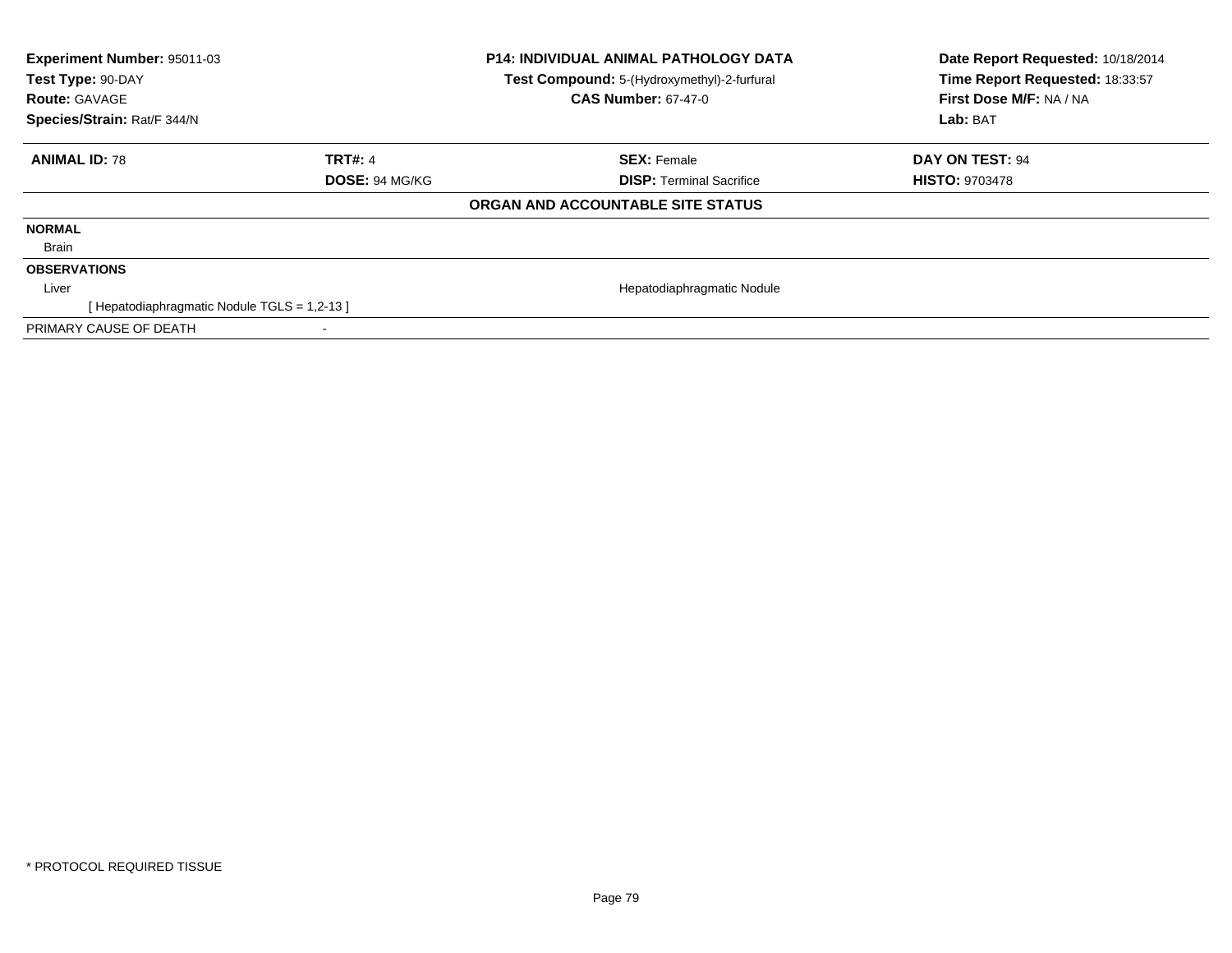| <b>Experiment Number: 95011-03</b><br>Test Type: 90-DAY<br><b>Route: GAVAGE</b> |                       | <b>P14: INDIVIDUAL ANIMAL PATHOLOGY DATA</b> | Date Report Requested: 10/18/2014 |
|---------------------------------------------------------------------------------|-----------------------|----------------------------------------------|-----------------------------------|
|                                                                                 |                       | Test Compound: 5-(Hydroxymethyl)-2-furfural  | Time Report Requested: 18:33:57   |
|                                                                                 |                       | <b>CAS Number: 67-47-0</b>                   | First Dose M/F: NA / NA           |
| Species/Strain: Rat/F 344/N                                                     |                       |                                              | Lab: BAT                          |
| <b>ANIMAL ID: 79</b>                                                            | <b>TRT#: 4</b>        | <b>SEX: Female</b>                           | DAY ON TEST: 94                   |
|                                                                                 | <b>DOSE: 94 MG/KG</b> | <b>DISP:</b> Terminal Sacrifice              | <b>HISTO: 9703479</b>             |
|                                                                                 |                       | ORGAN AND ACCOUNTABLE SITE STATUS            |                                   |
| <b>NORMAL</b>                                                                   |                       |                                              |                                   |
| <b>Brain</b>                                                                    |                       |                                              |                                   |
| PRIMARY CAUSE OF DEATH                                                          |                       |                                              |                                   |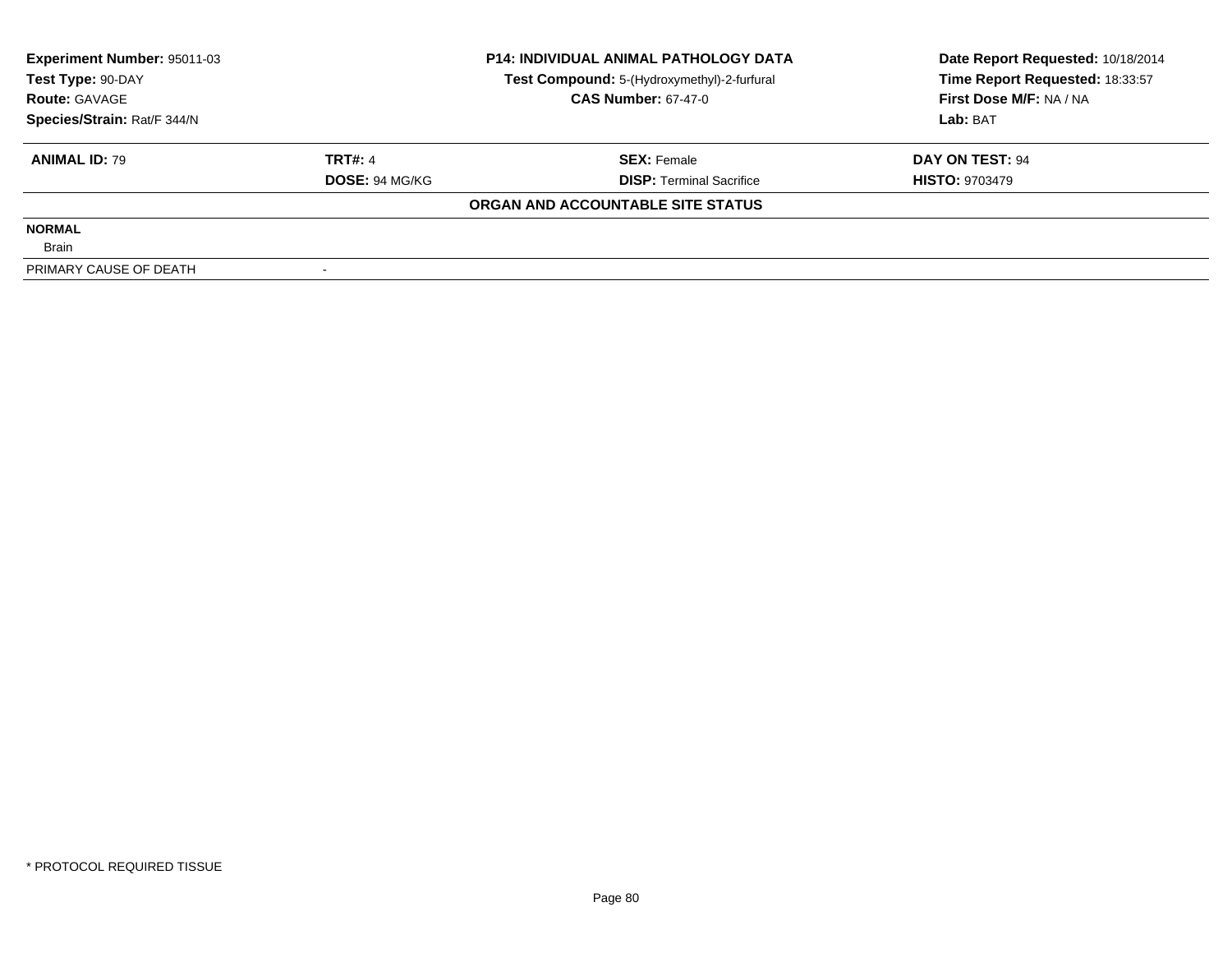| Experiment Number: 95011-03<br>Test Type: 90-DAY<br><b>Route: GAVAGE</b><br>Species/Strain: Rat/F 344/N |                       | <b>P14: INDIVIDUAL ANIMAL PATHOLOGY DATA</b><br>Test Compound: 5-(Hydroxymethyl)-2-furfural<br><b>CAS Number: 67-47-0</b> | Date Report Requested: 10/18/2014<br>Time Report Requested: 18:33:57<br>First Dose M/F: NA / NA<br>Lab: BAT |
|---------------------------------------------------------------------------------------------------------|-----------------------|---------------------------------------------------------------------------------------------------------------------------|-------------------------------------------------------------------------------------------------------------|
| <b>ANIMAL ID: 80</b>                                                                                    | <b>TRT#: 4</b>        | <b>SEX: Female</b>                                                                                                        | DAY ON TEST: 94                                                                                             |
|                                                                                                         | <b>DOSE: 94 MG/KG</b> | <b>DISP:</b> Terminal Sacrifice                                                                                           | <b>HISTO: 9703480</b>                                                                                       |
|                                                                                                         |                       | ORGAN AND ACCOUNTABLE SITE STATUS                                                                                         |                                                                                                             |
| <b>NORMAL</b>                                                                                           |                       |                                                                                                                           |                                                                                                             |
| Brain                                                                                                   |                       |                                                                                                                           |                                                                                                             |
| <b>OBSERVATIONS</b>                                                                                     |                       |                                                                                                                           |                                                                                                             |
| Spleen                                                                                                  |                       | Hyperplasia                                                                                                               | Stromal, Marked                                                                                             |
| [Hyperplasia TGLS = $1-5$ ]                                                                             |                       |                                                                                                                           |                                                                                                             |
| PRIMARY CAUSE OF DEATH                                                                                  |                       |                                                                                                                           |                                                                                                             |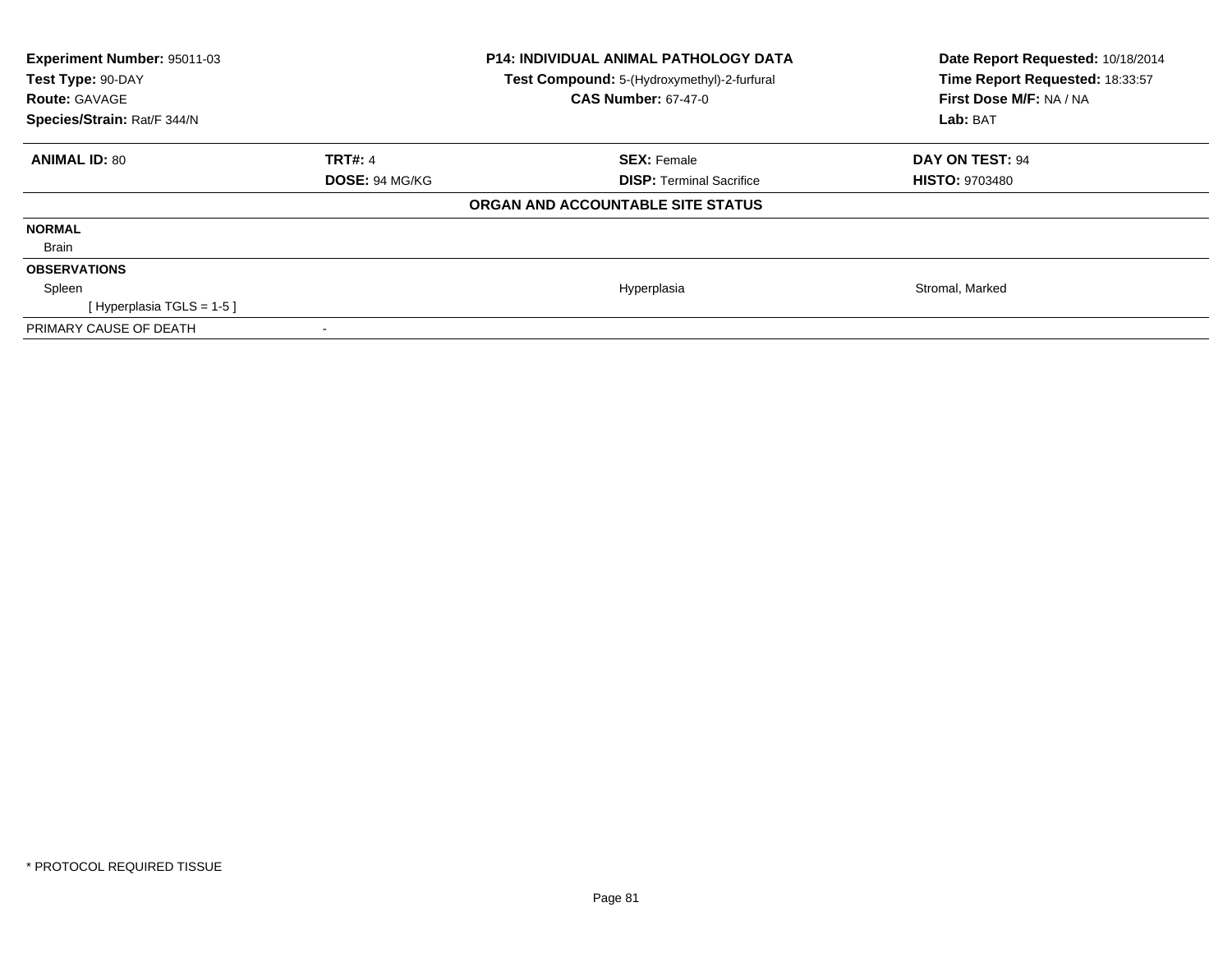| <b>Experiment Number: 95011-03</b> | <b>P14: INDIVIDUAL ANIMAL PATHOLOGY DATA</b> |                                             | Date Report Requested: 10/18/2014 |  |
|------------------------------------|----------------------------------------------|---------------------------------------------|-----------------------------------|--|
| Test Type: 90-DAY                  |                                              | Test Compound: 5-(Hydroxymethyl)-2-furfural | Time Report Requested: 18:33:57   |  |
| <b>Route: GAVAGE</b>               |                                              | <b>CAS Number: 67-47-0</b>                  | First Dose M/F: NA / NA           |  |
| Species/Strain: Rat/F 344/N        |                                              |                                             | Lab: BAT                          |  |
| <b>ANIMAL ID: 81</b>               | TRT#: 6                                      | <b>SEX: Female</b>                          | DAY ON TEST: 94                   |  |
|                                    | <b>DOSE: 188</b><br>MG/KG                    | <b>DISP:</b> Terminal Sacrifice             | <b>HISTO: 9703481</b>             |  |
|                                    |                                              | ORGAN AND ACCOUNTABLE SITE STATUS           |                                   |  |
| <b>NORMAL</b>                      |                                              |                                             |                                   |  |
| <b>Brain</b>                       |                                              |                                             |                                   |  |
| PRIMARY CAUSE OF DEATH             |                                              |                                             |                                   |  |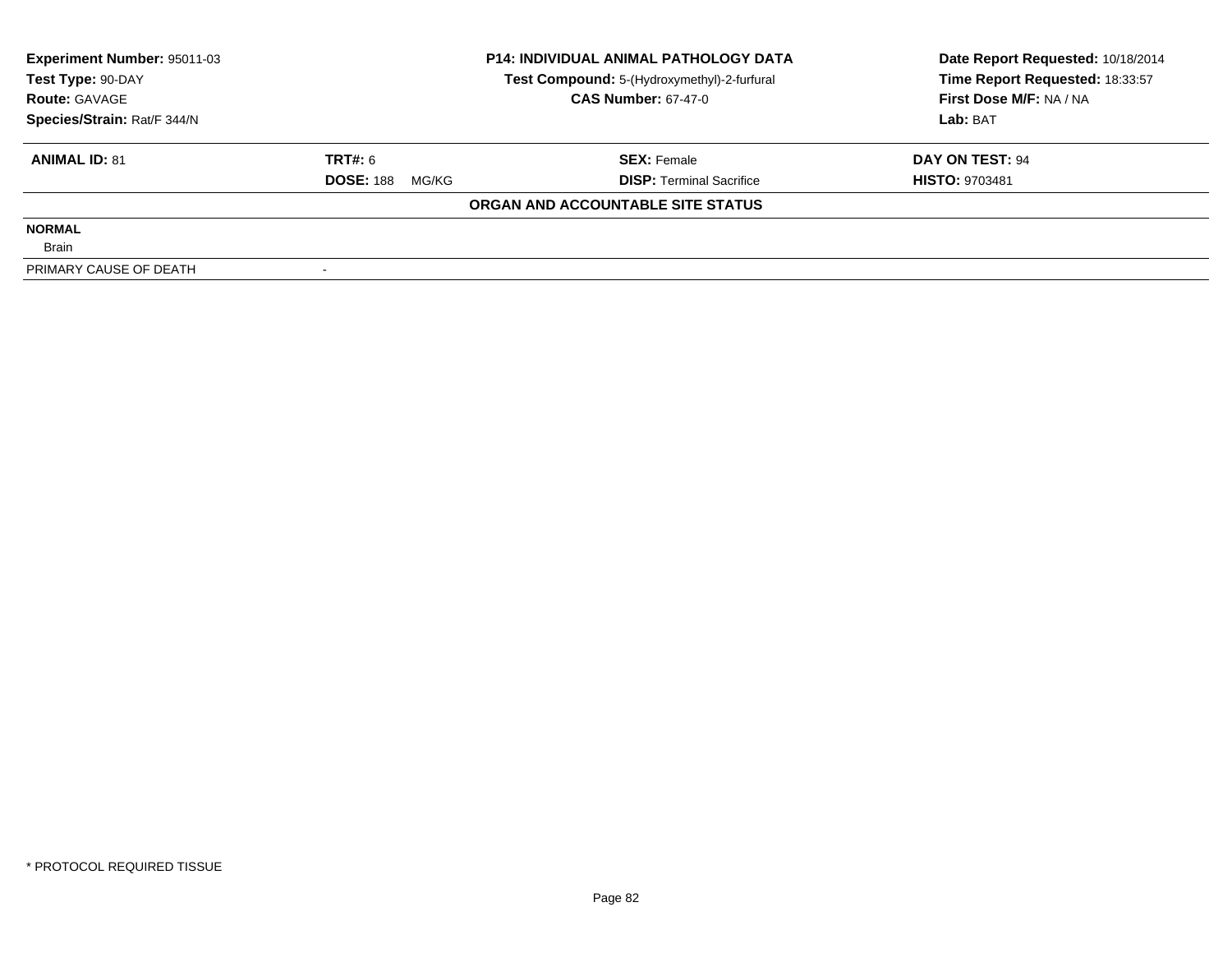| Experiment Number: 95011-03<br>Test Type: 90-DAY<br><b>Route: GAVAGE</b><br>Species/Strain: Rat/F 344/N |                           | <b>P14: INDIVIDUAL ANIMAL PATHOLOGY DATA</b><br>Test Compound: 5-(Hydroxymethyl)-2-furfural<br><b>CAS Number: 67-47-0</b> | Date Report Requested: 10/18/2014<br>Time Report Requested: 18:33:57<br>First Dose M/F: NA / NA<br>Lab: BAT |
|---------------------------------------------------------------------------------------------------------|---------------------------|---------------------------------------------------------------------------------------------------------------------------|-------------------------------------------------------------------------------------------------------------|
| <b>ANIMAL ID: 82</b>                                                                                    | TRT#: 6                   | <b>SEX: Female</b>                                                                                                        | <b>DAY ON TEST: 94</b>                                                                                      |
|                                                                                                         | <b>DOSE: 188</b><br>MG/KG | <b>DISP:</b> Terminal Sacrifice                                                                                           | <b>HISTO: 9703482</b>                                                                                       |
|                                                                                                         |                           | ORGAN AND ACCOUNTABLE SITE STATUS                                                                                         |                                                                                                             |
| <b>NORMAL</b>                                                                                           |                           |                                                                                                                           |                                                                                                             |
| Brain                                                                                                   |                           |                                                                                                                           |                                                                                                             |
| <b>OBSERVATIONS</b>                                                                                     |                           |                                                                                                                           |                                                                                                             |
| Liver                                                                                                   |                           | Hepatodiaphragmatic Nodule                                                                                                |                                                                                                             |
| [Hepatodiaphragmatic Nodule TGLS = 1-13]                                                                |                           |                                                                                                                           |                                                                                                             |
| PRIMARY CAUSE OF DEATH                                                                                  |                           |                                                                                                                           |                                                                                                             |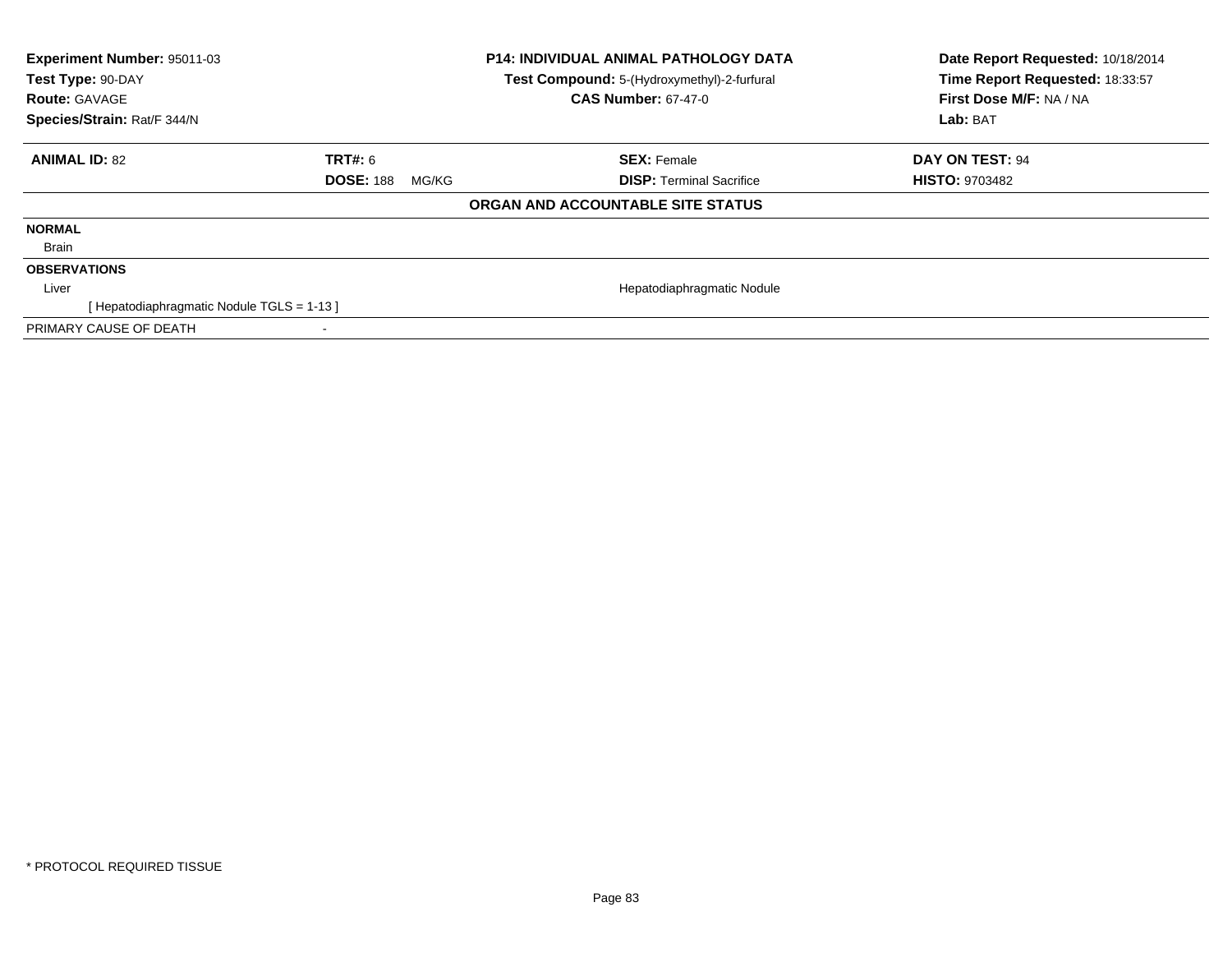| Experiment Number: 95011-03 |                           | <b>P14: INDIVIDUAL ANIMAL PATHOLOGY DATA</b> | Date Report Requested: 10/18/2014 |  |
|-----------------------------|---------------------------|----------------------------------------------|-----------------------------------|--|
| Test Type: 90-DAY           |                           | Test Compound: 5-(Hydroxymethyl)-2-furfural  | Time Report Requested: 18:33:57   |  |
| <b>Route: GAVAGE</b>        |                           | <b>CAS Number: 67-47-0</b>                   | First Dose M/F: NA / NA           |  |
| Species/Strain: Rat/F 344/N |                           |                                              | Lab: BAT                          |  |
| <b>ANIMAL ID: 83</b>        | TRT#: 6                   | <b>SEX: Female</b>                           | DAY ON TEST: 94                   |  |
|                             | <b>DOSE: 188</b><br>MG/KG | <b>DISP:</b> Terminal Sacrifice              | <b>HISTO: 9703483</b>             |  |
|                             |                           | ORGAN AND ACCOUNTABLE SITE STATUS            |                                   |  |
| <b>NORMAL</b>               |                           |                                              |                                   |  |
| <b>Brain</b>                |                           |                                              |                                   |  |
| PRIMARY CAUSE OF DEATH      |                           |                                              |                                   |  |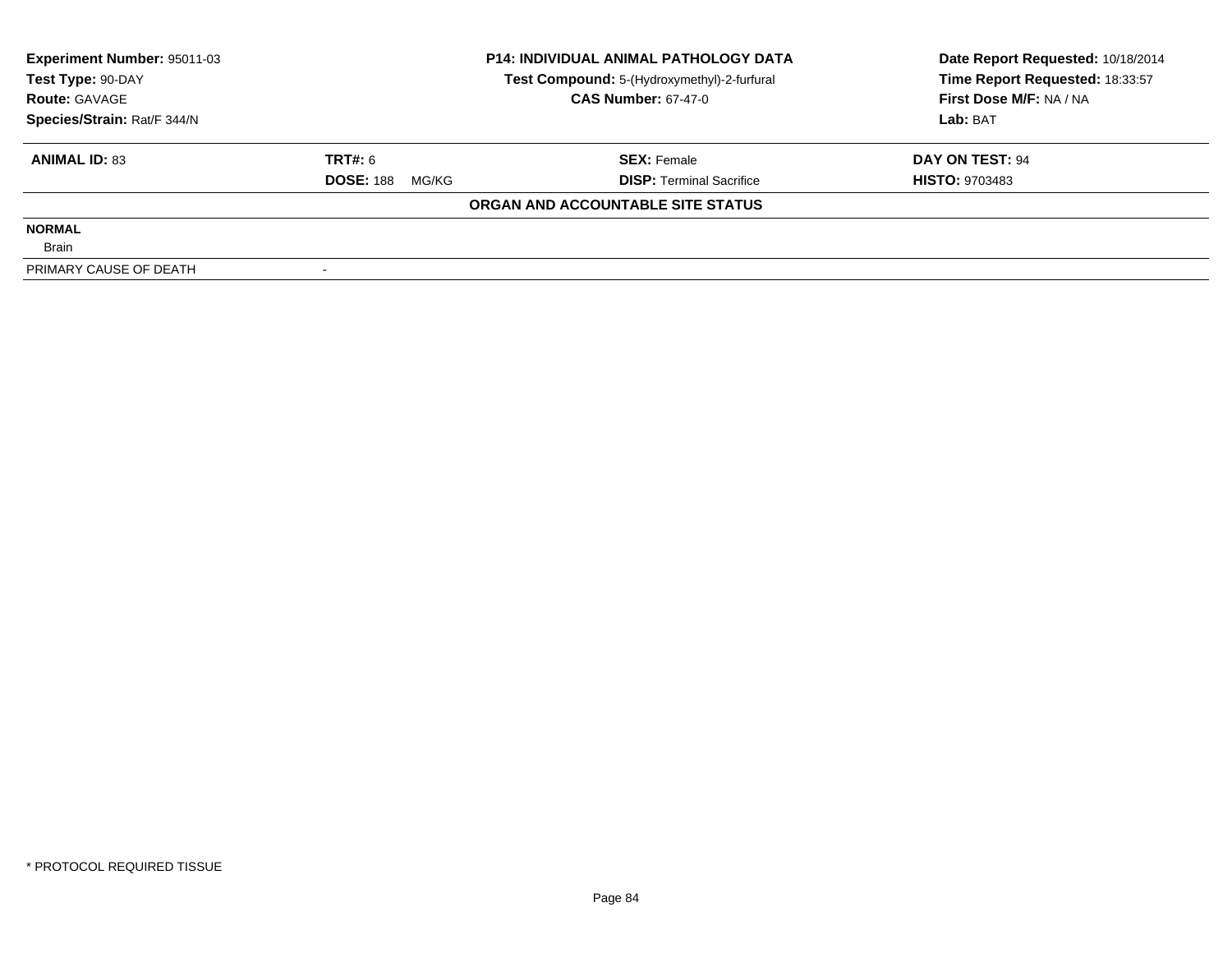| Experiment Number: 95011-03 |                           | <b>P14: INDIVIDUAL ANIMAL PATHOLOGY DATA</b> | Date Report Requested: 10/18/2014 |  |
|-----------------------------|---------------------------|----------------------------------------------|-----------------------------------|--|
| Test Type: 90-DAY           |                           | Test Compound: 5-(Hydroxymethyl)-2-furfural  | Time Report Requested: 18:33:57   |  |
| <b>Route: GAVAGE</b>        |                           | <b>CAS Number: 67-47-0</b>                   | First Dose M/F: NA / NA           |  |
| Species/Strain: Rat/F 344/N |                           |                                              | Lab: BAT                          |  |
| <b>ANIMAL ID: 84</b>        | TRT#: 6                   | <b>SEX: Female</b>                           | DAY ON TEST: 94                   |  |
|                             | <b>DOSE: 188</b><br>MG/KG | <b>DISP:</b> Terminal Sacrifice              | <b>HISTO: 9703484</b>             |  |
|                             |                           | ORGAN AND ACCOUNTABLE SITE STATUS            |                                   |  |
| <b>NORMAL</b>               |                           |                                              |                                   |  |
| <b>Brain</b>                |                           |                                              |                                   |  |
| PRIMARY CAUSE OF DEATH      |                           |                                              |                                   |  |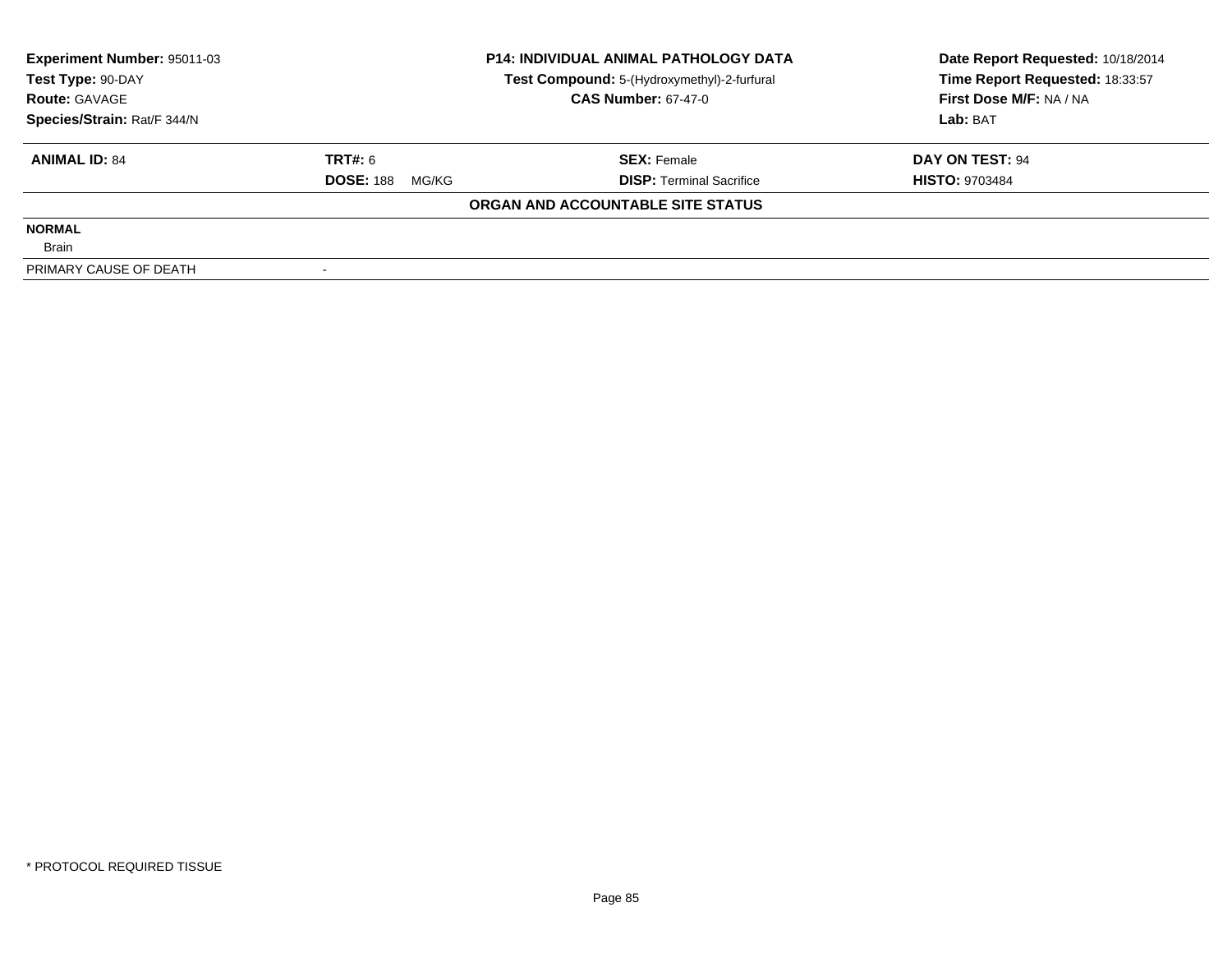| Experiment Number: 95011-03<br>Test Type: 90-DAY<br><b>Route: GAVAGE</b> |                           | <b>P14: INDIVIDUAL ANIMAL PATHOLOGY DATA</b><br>Test Compound: 5-(Hydroxymethyl)-2-furfural<br><b>CAS Number: 67-47-0</b> | Date Report Requested: 10/18/2014<br>Time Report Requested: 18:33:57<br>First Dose M/F: NA / NA |  |
|--------------------------------------------------------------------------|---------------------------|---------------------------------------------------------------------------------------------------------------------------|-------------------------------------------------------------------------------------------------|--|
| Species/Strain: Rat/F 344/N                                              |                           |                                                                                                                           | Lab: BAT                                                                                        |  |
| <b>ANIMAL ID: 85</b>                                                     | <b>TRT#: 6</b>            | <b>SEX: Female</b>                                                                                                        | DAY ON TEST: 94                                                                                 |  |
|                                                                          | <b>DOSE: 188</b><br>MG/KG | <b>DISP:</b> Terminal Sacrifice                                                                                           | <b>HISTO: 9703485</b>                                                                           |  |
|                                                                          |                           | ORGAN AND ACCOUNTABLE SITE STATUS                                                                                         |                                                                                                 |  |
| <b>NORMAL</b>                                                            |                           |                                                                                                                           |                                                                                                 |  |
| Brain                                                                    |                           |                                                                                                                           |                                                                                                 |  |
| <b>OBSERVATIONS</b>                                                      |                           |                                                                                                                           |                                                                                                 |  |
| Mesentery                                                                | Fat                       | <b>Necrosis</b>                                                                                                           | Mild                                                                                            |  |
| [Necrosis TGLS = $1-13$ ]                                                |                           |                                                                                                                           |                                                                                                 |  |
| PRIMARY CAUSE OF DEATH                                                   | ۰                         |                                                                                                                           |                                                                                                 |  |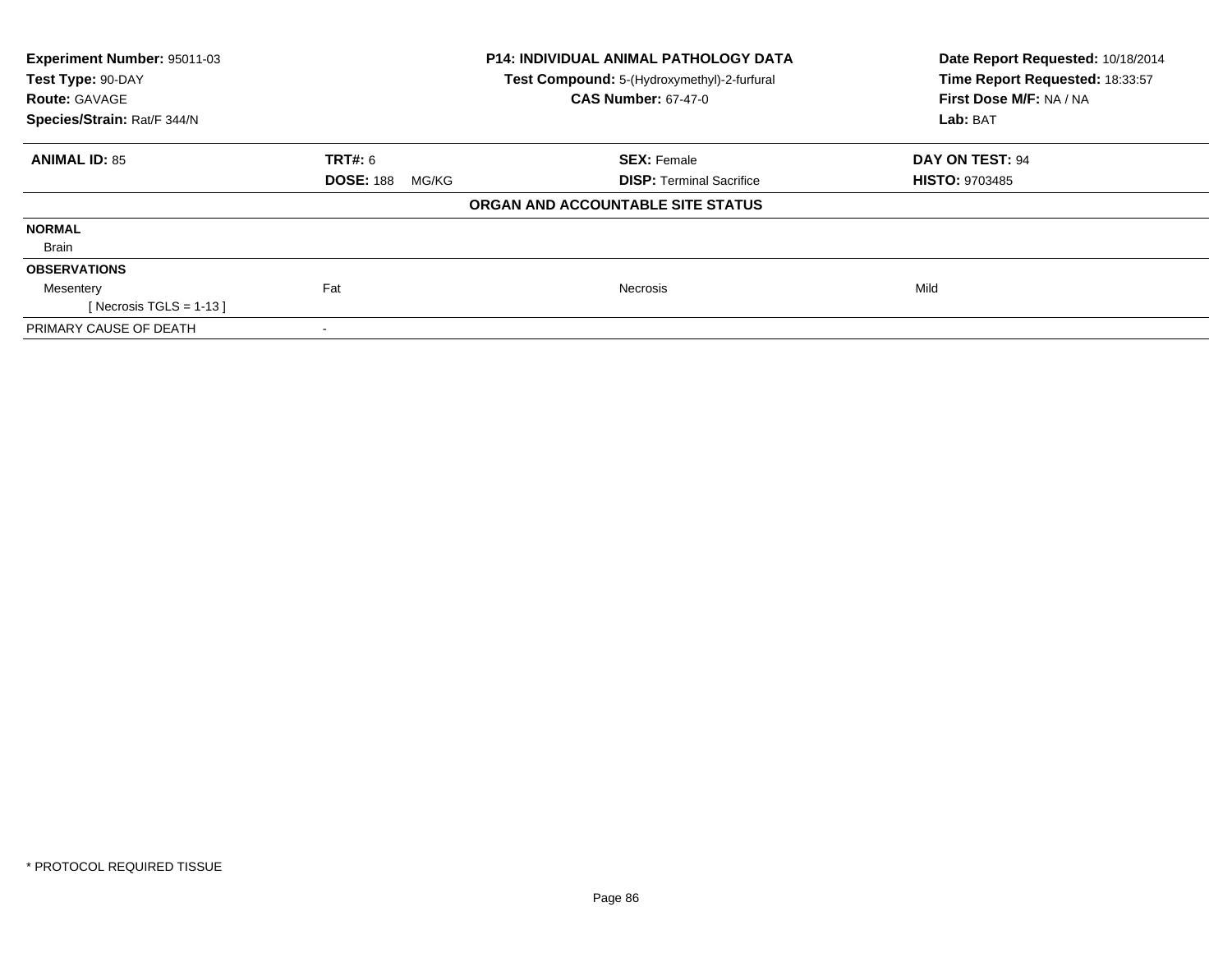| Experiment Number: 95011-03 | <b>P14: INDIVIDUAL ANIMAL PATHOLOGY DATA</b> |                                             | Date Report Requested: 10/18/2014 |  |
|-----------------------------|----------------------------------------------|---------------------------------------------|-----------------------------------|--|
| Test Type: 90-DAY           |                                              | Test Compound: 5-(Hydroxymethyl)-2-furfural | Time Report Requested: 18:33:57   |  |
| <b>Route: GAVAGE</b>        |                                              | <b>CAS Number: 67-47-0</b>                  | First Dose M/F: NA / NA           |  |
| Species/Strain: Rat/F 344/N |                                              |                                             | Lab: BAT                          |  |
| <b>ANIMAL ID: 86</b>        | TRT#: 6                                      | <b>SEX: Female</b>                          | DAY ON TEST: 94                   |  |
|                             | <b>DOSE: 188</b><br>MG/KG                    | <b>DISP:</b> Terminal Sacrifice             | <b>HISTO: 9703486</b>             |  |
|                             |                                              | ORGAN AND ACCOUNTABLE SITE STATUS           |                                   |  |
| <b>NORMAL</b>               |                                              |                                             |                                   |  |
| <b>Brain</b>                |                                              |                                             |                                   |  |
| PRIMARY CAUSE OF DEATH      |                                              |                                             |                                   |  |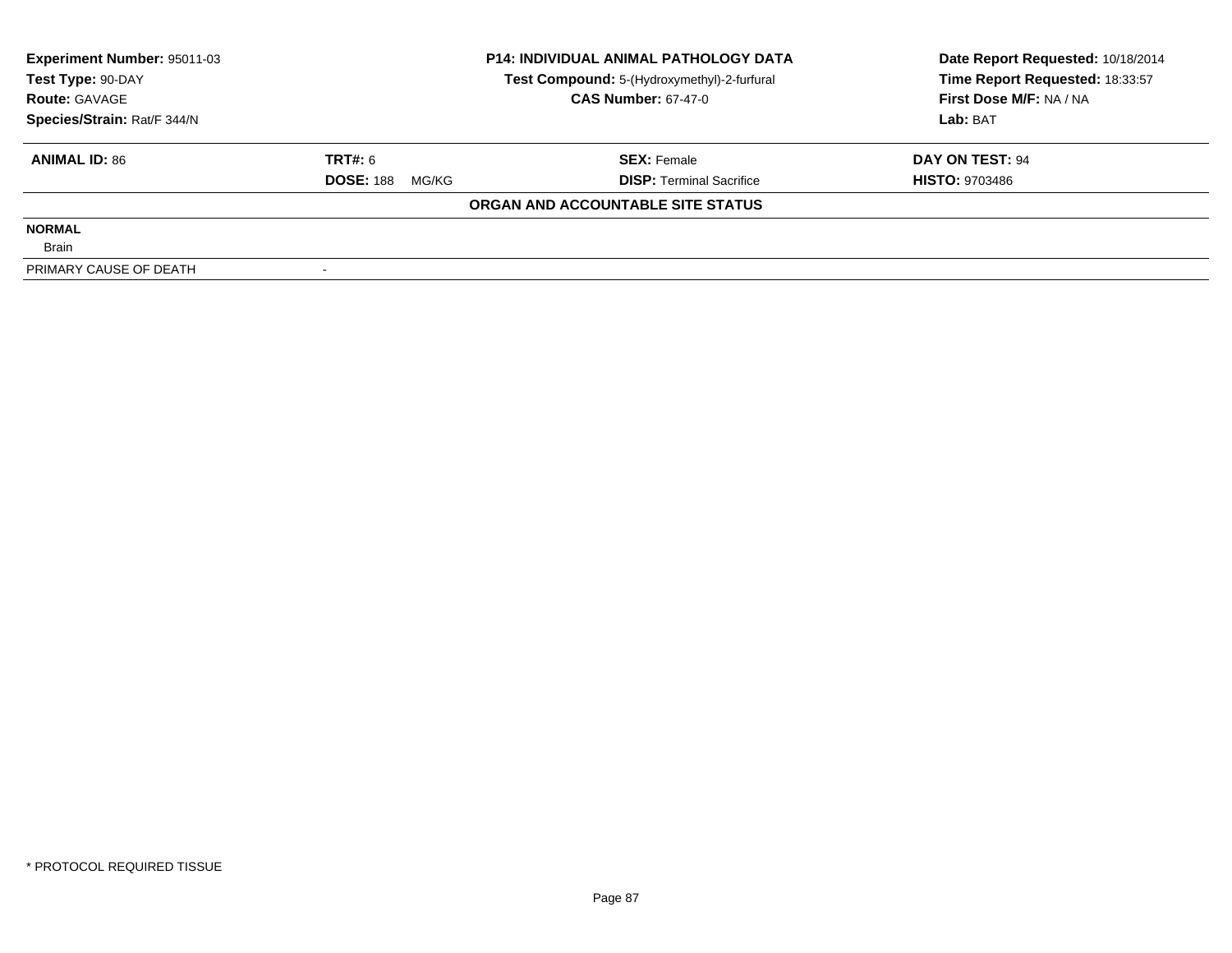| Experiment Number: 95011-03<br>Test Type: 90-DAY<br><b>Route: GAVAGE</b><br>Species/Strain: Rat/F 344/N |                                             | <b>P14: INDIVIDUAL ANIMAL PATHOLOGY DATA</b><br>Test Compound: 5-(Hydroxymethyl)-2-furfural<br><b>CAS Number: 67-47-0</b> | Date Report Requested: 10/18/2014<br>Time Report Requested: 18:33:57<br>First Dose M/F: NA / NA<br>Lab: BAT |
|---------------------------------------------------------------------------------------------------------|---------------------------------------------|---------------------------------------------------------------------------------------------------------------------------|-------------------------------------------------------------------------------------------------------------|
| <b>ANIMAL ID: 87</b>                                                                                    | <b>TRT#: 6</b><br><b>DOSE: 188</b><br>MG/KG | <b>SEX: Female</b><br><b>DISP:</b> Terminal Sacrifice                                                                     | <b>DAY ON TEST: 94</b><br><b>HISTO: 9703487</b>                                                             |
|                                                                                                         |                                             | ORGAN AND ACCOUNTABLE SITE STATUS                                                                                         |                                                                                                             |
| <b>NORMAL</b>                                                                                           |                                             |                                                                                                                           |                                                                                                             |
| Brain                                                                                                   |                                             |                                                                                                                           |                                                                                                             |
| <b>OBSERVATIONS</b>                                                                                     |                                             |                                                                                                                           |                                                                                                             |
| Liver                                                                                                   |                                             | Hepatodiaphragmatic Nodule                                                                                                |                                                                                                             |
| [Hepatodiaphragmatic Nodule TGLS = 1-13]                                                                |                                             |                                                                                                                           |                                                                                                             |
| Lymph Node, Mesenteric                                                                                  |                                             | Hyperplasia                                                                                                               | Lymphoid, Marked                                                                                            |
| [ Hyperplasia TGLS = 2-8 ]                                                                              |                                             |                                                                                                                           |                                                                                                             |
| PRIMARY CAUSE OF DEATH                                                                                  | ۰                                           |                                                                                                                           |                                                                                                             |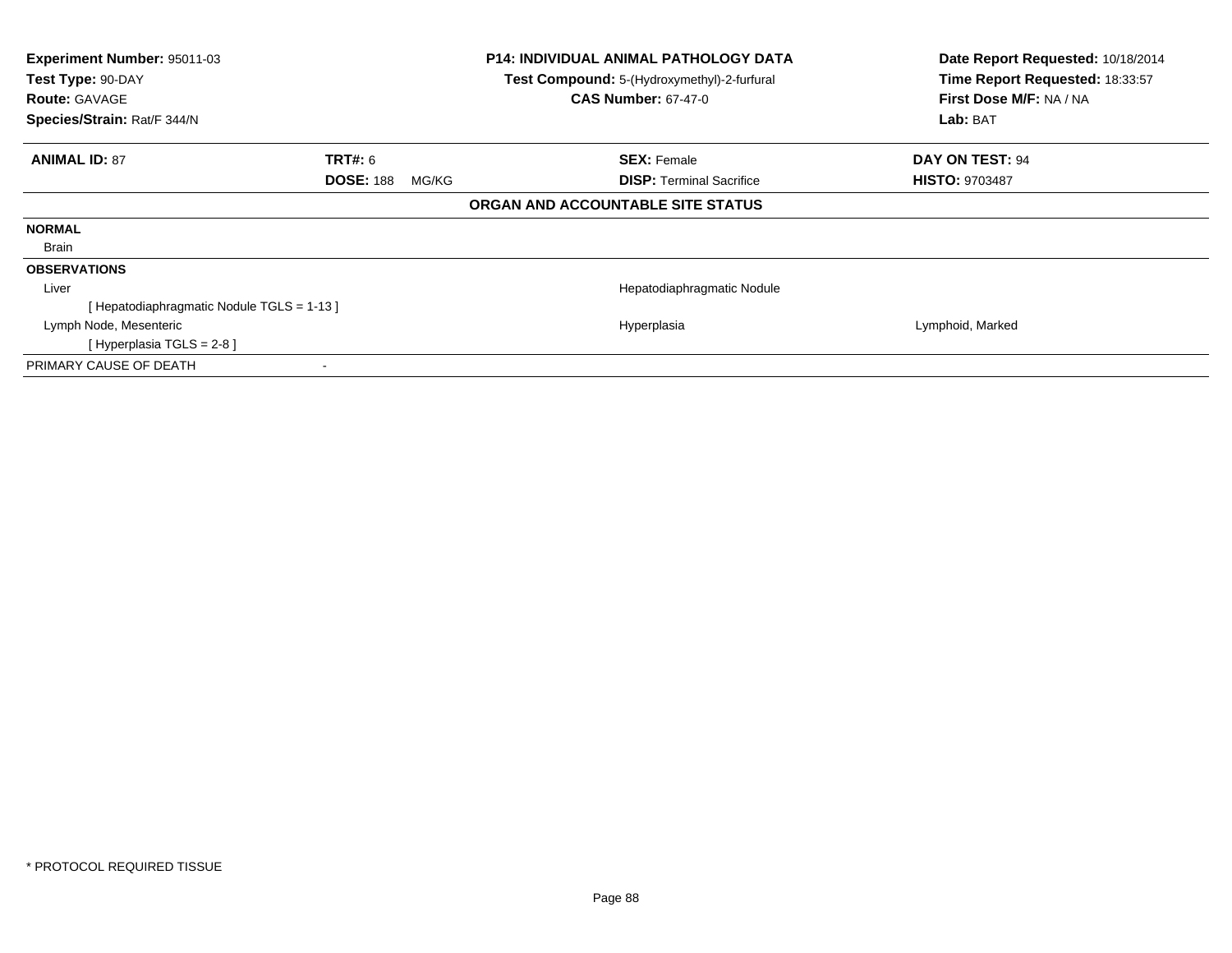| Experiment Number: 95011-03 |                           | <b>P14: INDIVIDUAL ANIMAL PATHOLOGY DATA</b> | Date Report Requested: 10/18/2014 |  |
|-----------------------------|---------------------------|----------------------------------------------|-----------------------------------|--|
| Test Type: 90-DAY           |                           | Test Compound: 5-(Hydroxymethyl)-2-furfural  | Time Report Requested: 18:33:57   |  |
| <b>Route: GAVAGE</b>        |                           | <b>CAS Number: 67-47-0</b>                   | First Dose M/F: NA / NA           |  |
| Species/Strain: Rat/F 344/N |                           |                                              | Lab: BAT                          |  |
| <b>ANIMAL ID: 88</b>        | TRT#: 6                   | <b>SEX: Female</b>                           | DAY ON TEST: 94                   |  |
|                             | <b>DOSE: 188</b><br>MG/KG | <b>DISP:</b> Terminal Sacrifice              | <b>HISTO: 9703488</b>             |  |
|                             |                           | ORGAN AND ACCOUNTABLE SITE STATUS            |                                   |  |
| <b>NORMAL</b>               |                           |                                              |                                   |  |
| <b>Brain</b>                |                           |                                              |                                   |  |
| PRIMARY CAUSE OF DEATH      |                           |                                              |                                   |  |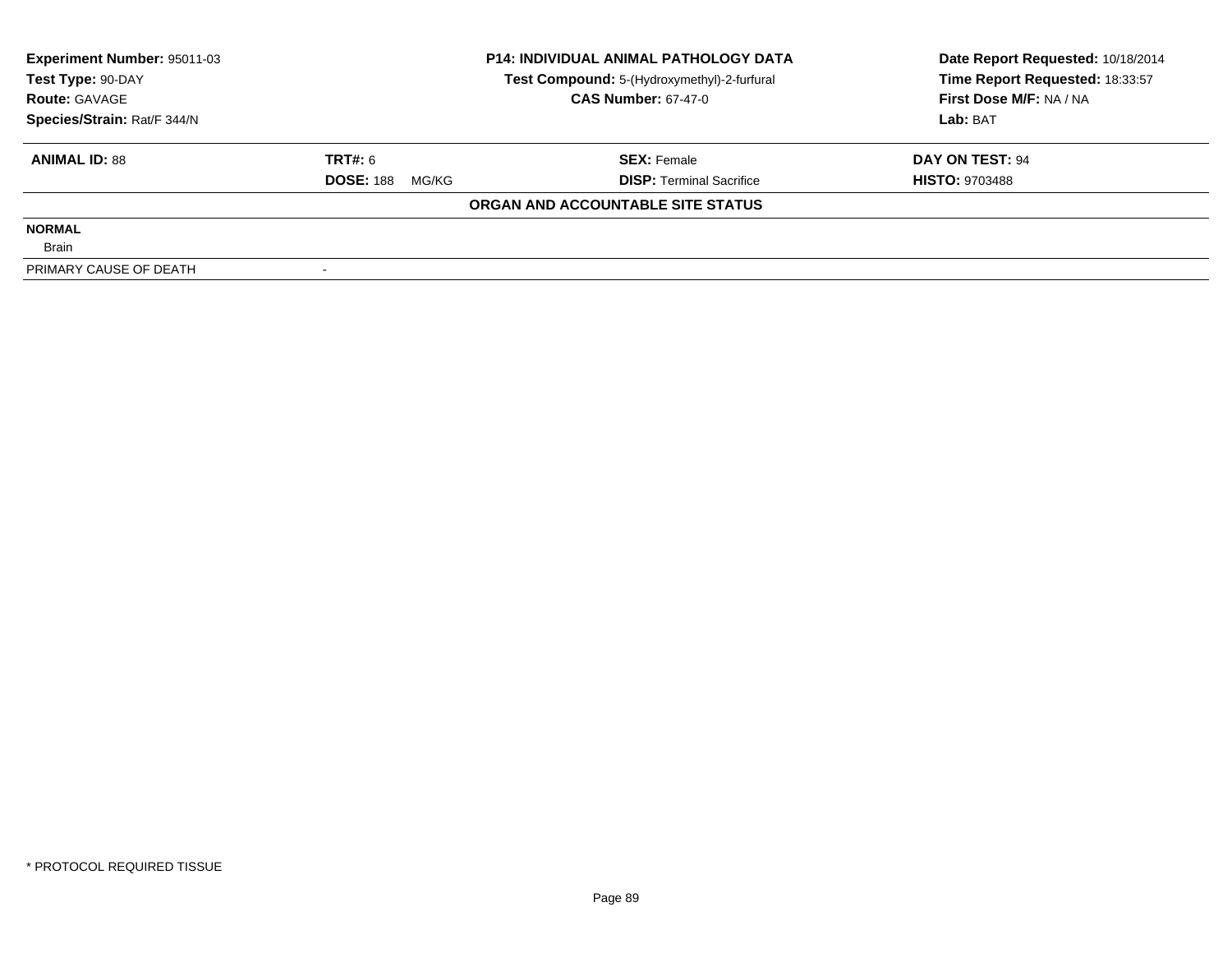| Experiment Number: 95011-03 |                           | <b>P14: INDIVIDUAL ANIMAL PATHOLOGY DATA</b> | Date Report Requested: 10/18/2014 |  |
|-----------------------------|---------------------------|----------------------------------------------|-----------------------------------|--|
| Test Type: 90-DAY           |                           | Test Compound: 5-(Hydroxymethyl)-2-furfural  | Time Report Requested: 18:33:57   |  |
| <b>Route: GAVAGE</b>        |                           | <b>CAS Number: 67-47-0</b>                   | First Dose M/F: NA / NA           |  |
| Species/Strain: Rat/F 344/N |                           |                                              | Lab: BAT                          |  |
| <b>ANIMAL ID: 89</b>        | TRT#: 6                   | <b>SEX: Female</b>                           | DAY ON TEST: 94                   |  |
|                             | <b>DOSE: 188</b><br>MG/KG | <b>DISP:</b> Terminal Sacrifice              | <b>HISTO: 9703489</b>             |  |
|                             |                           | ORGAN AND ACCOUNTABLE SITE STATUS            |                                   |  |
| <b>NORMAL</b>               |                           |                                              |                                   |  |
| <b>Brain</b>                |                           |                                              |                                   |  |
| PRIMARY CAUSE OF DEATH      |                           |                                              |                                   |  |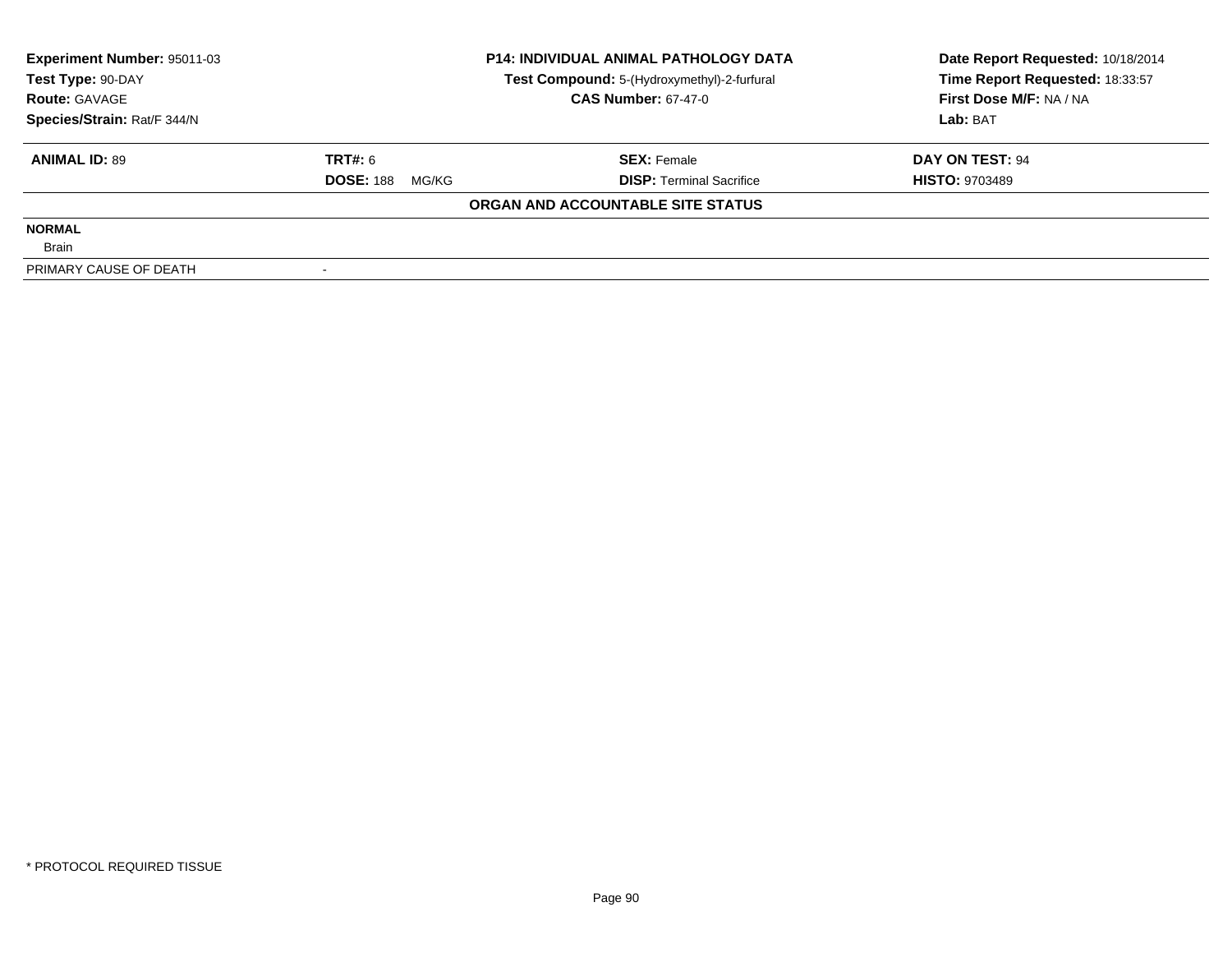| <b>Experiment Number: 95011-03</b> |                           | <b>P14: INDIVIDUAL ANIMAL PATHOLOGY DATA</b> | Date Report Requested: 10/18/2014 |  |
|------------------------------------|---------------------------|----------------------------------------------|-----------------------------------|--|
| Test Type: 90-DAY                  |                           | Test Compound: 5-(Hydroxymethyl)-2-furfural  | Time Report Requested: 18:33:57   |  |
| <b>Route: GAVAGE</b>               |                           | <b>CAS Number: 67-47-0</b>                   | First Dose M/F: NA / NA           |  |
| Species/Strain: Rat/F 344/N        |                           |                                              | Lab: BAT                          |  |
| <b>ANIMAL ID: 90</b>               | TRT#: 6                   | <b>SEX: Female</b>                           | DAY ON TEST: 94                   |  |
|                                    | <b>DOSE: 188</b><br>MG/KG | <b>DISP:</b> Terminal Sacrifice              | <b>HISTO: 9703490</b>             |  |
|                                    |                           | ORGAN AND ACCOUNTABLE SITE STATUS            |                                   |  |
| <b>NORMAL</b>                      |                           |                                              |                                   |  |
| <b>Brain</b>                       |                           |                                              |                                   |  |
| PRIMARY CAUSE OF DEATH             |                           |                                              |                                   |  |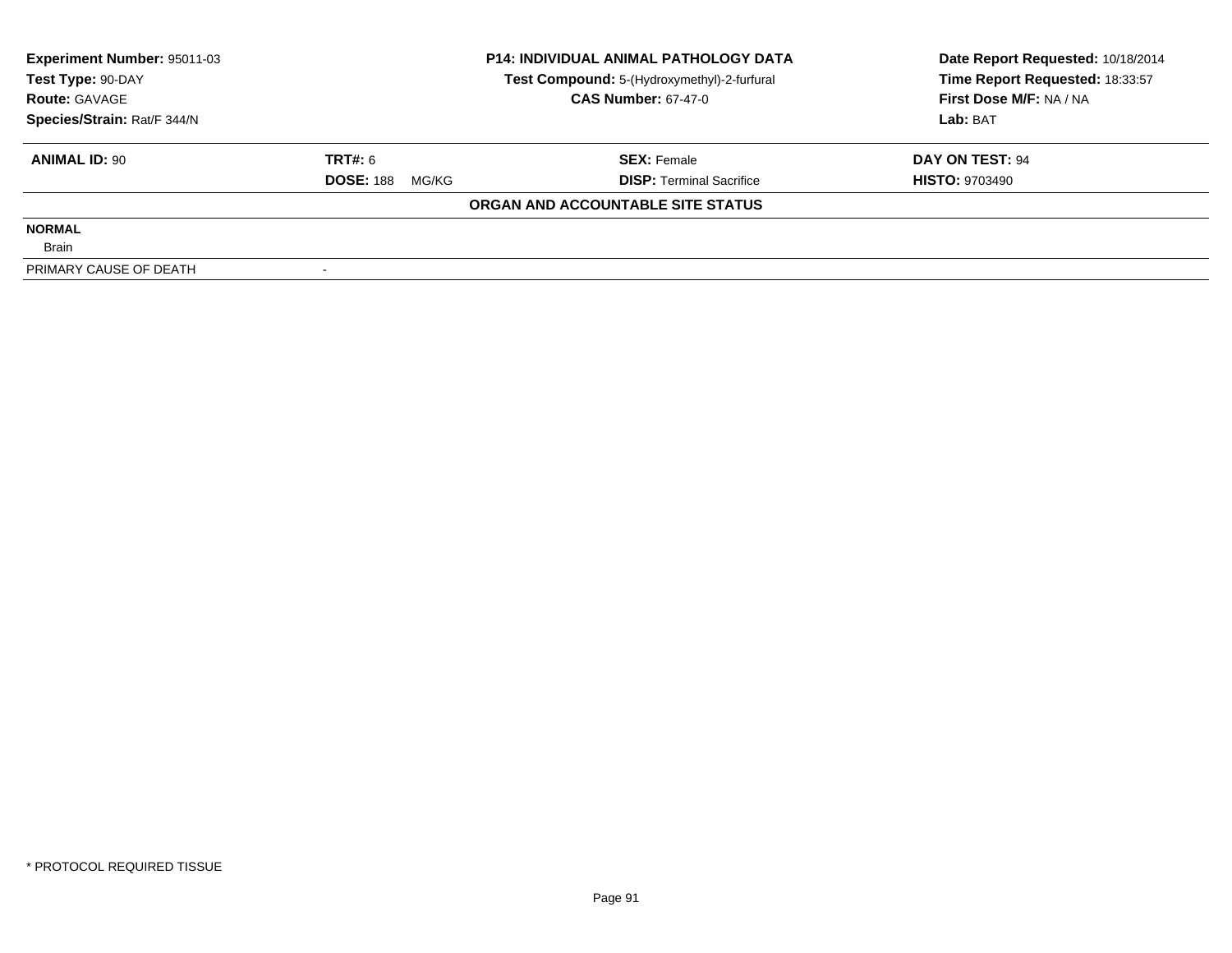| <b>Experiment Number: 95011-03</b> | <b>P14: INDIVIDUAL ANIMAL PATHOLOGY DATA</b> |                                             | Date Report Requested: 10/18/2014 |  |
|------------------------------------|----------------------------------------------|---------------------------------------------|-----------------------------------|--|
| Test Type: 90-DAY                  |                                              | Test Compound: 5-(Hydroxymethyl)-2-furfural | Time Report Requested: 18:33:57   |  |
| <b>Route: GAVAGE</b>               |                                              | <b>CAS Number: 67-47-0</b>                  | First Dose M/F: NA / NA           |  |
| Species/Strain: Rat/F 344/N        |                                              |                                             | Lab: BAT                          |  |
| <b>ANIMAL ID: 91</b>               | TRT#: 8                                      | <b>SEX: Female</b>                          | DAY ON TEST: 94                   |  |
|                                    | <b>DOSE: 375</b><br>MG/KG                    | <b>DISP:</b> Terminal Sacrifice             | <b>HISTO: 9703491</b>             |  |
|                                    |                                              | ORGAN AND ACCOUNTABLE SITE STATUS           |                                   |  |
| <b>NORMAL</b>                      |                                              |                                             |                                   |  |
| <b>Brain</b>                       |                                              |                                             |                                   |  |
| PRIMARY CAUSE OF DEATH             |                                              |                                             |                                   |  |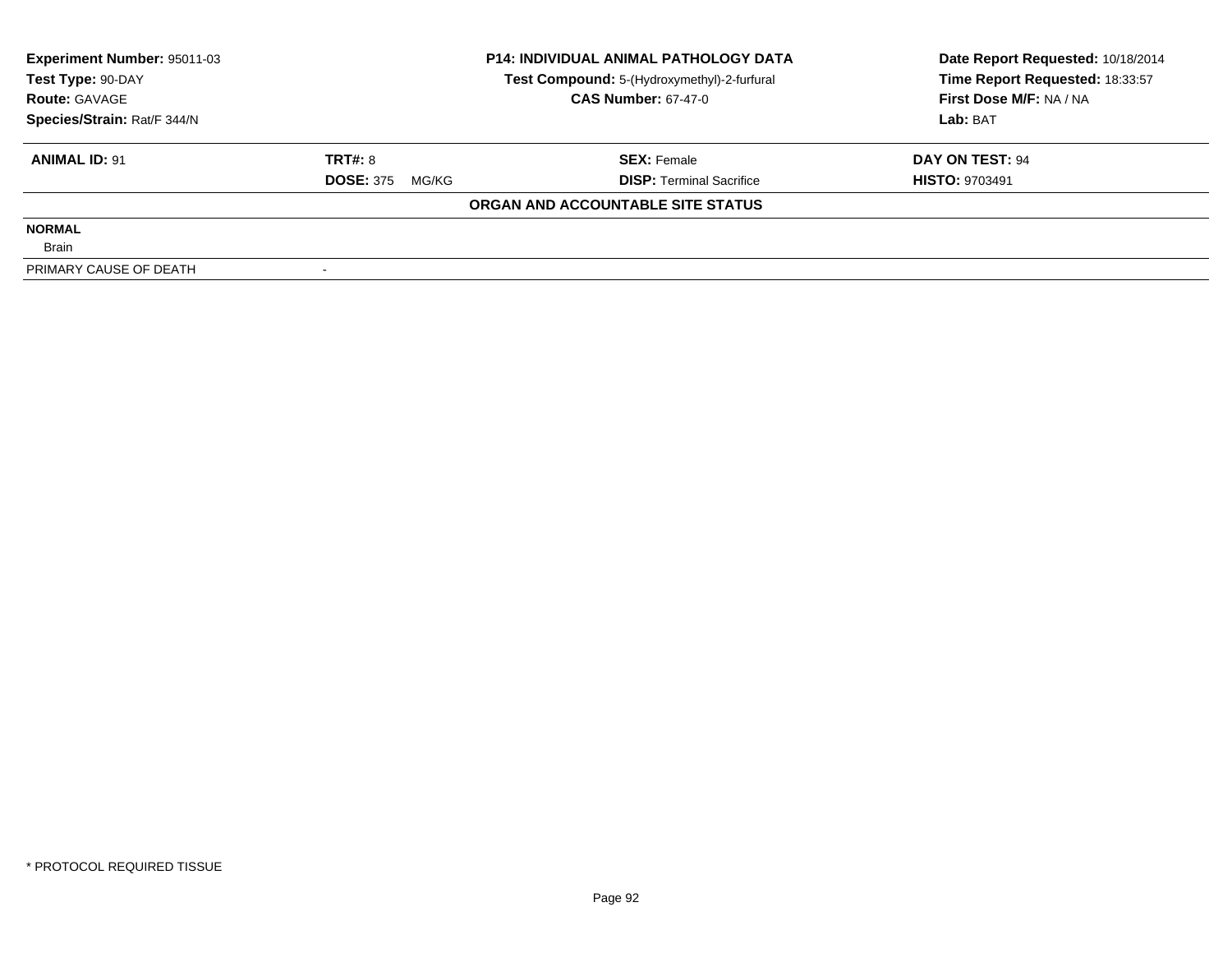| <b>Experiment Number: 95011-03</b> | <b>P14: INDIVIDUAL ANIMAL PATHOLOGY DATA</b> |                                             | Date Report Requested: 10/18/2014 |  |
|------------------------------------|----------------------------------------------|---------------------------------------------|-----------------------------------|--|
| Test Type: 90-DAY                  |                                              | Test Compound: 5-(Hydroxymethyl)-2-furfural | Time Report Requested: 18:33:57   |  |
| <b>Route: GAVAGE</b>               |                                              | <b>CAS Number: 67-47-0</b>                  | First Dose M/F: NA / NA           |  |
| Species/Strain: Rat/F 344/N        |                                              |                                             | Lab: BAT                          |  |
| <b>ANIMAL ID: 92</b>               | TRT#: 8                                      | <b>SEX: Female</b>                          | DAY ON TEST: 94                   |  |
|                                    | <b>DOSE: 375</b><br>MG/KG                    | <b>DISP:</b> Terminal Sacrifice             | <b>HISTO: 9703492</b>             |  |
|                                    |                                              | ORGAN AND ACCOUNTABLE SITE STATUS           |                                   |  |
| <b>NORMAL</b>                      |                                              |                                             |                                   |  |
| <b>Brain</b>                       |                                              |                                             |                                   |  |
| PRIMARY CAUSE OF DEATH             |                                              |                                             |                                   |  |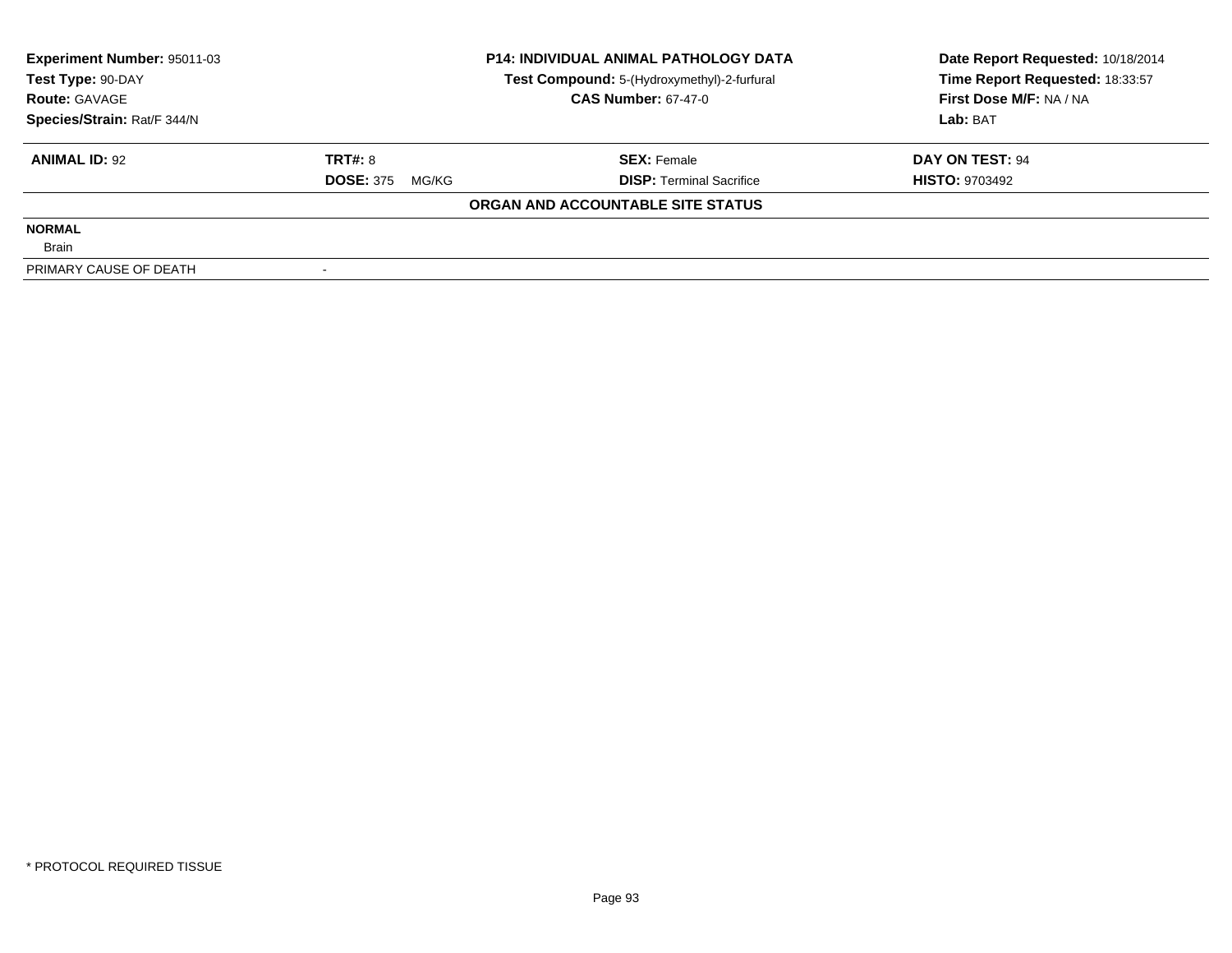| <b>Experiment Number: 95011-03</b> | <b>P14: INDIVIDUAL ANIMAL PATHOLOGY DATA</b> |                                             | Date Report Requested: 10/18/2014 |  |
|------------------------------------|----------------------------------------------|---------------------------------------------|-----------------------------------|--|
| Test Type: 90-DAY                  |                                              | Test Compound: 5-(Hydroxymethyl)-2-furfural | Time Report Requested: 18:33:57   |  |
| <b>Route: GAVAGE</b>               |                                              | <b>CAS Number: 67-47-0</b>                  | First Dose M/F: NA / NA           |  |
| Species/Strain: Rat/F 344/N        |                                              |                                             | Lab: BAT                          |  |
| <b>ANIMAL ID: 93</b>               | TRT#: 8                                      | <b>SEX: Female</b>                          | DAY ON TEST: 94                   |  |
|                                    | <b>DOSE: 375</b><br>MG/KG                    | <b>DISP:</b> Terminal Sacrifice             | <b>HISTO: 9703493</b>             |  |
|                                    |                                              | ORGAN AND ACCOUNTABLE SITE STATUS           |                                   |  |
| <b>NORMAL</b>                      |                                              |                                             |                                   |  |
| <b>Brain</b>                       |                                              |                                             |                                   |  |
| PRIMARY CAUSE OF DEATH             |                                              |                                             |                                   |  |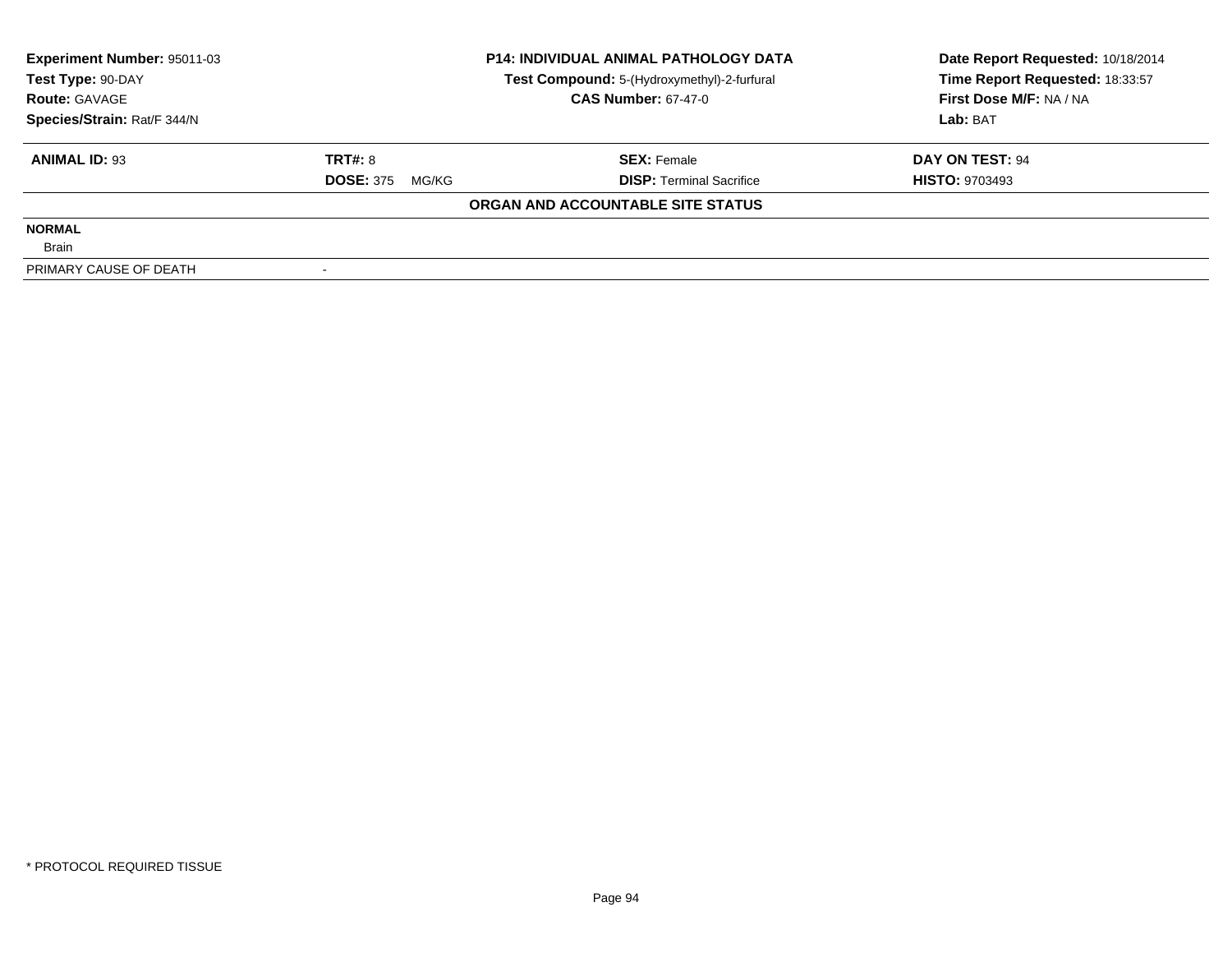| <b>Experiment Number: 95011-03</b> | <b>P14: INDIVIDUAL ANIMAL PATHOLOGY DATA</b> |                                             | Date Report Requested: 10/18/2014 |  |
|------------------------------------|----------------------------------------------|---------------------------------------------|-----------------------------------|--|
| Test Type: 90-DAY                  |                                              | Test Compound: 5-(Hydroxymethyl)-2-furfural | Time Report Requested: 18:33:57   |  |
| <b>Route: GAVAGE</b>               |                                              | <b>CAS Number: 67-47-0</b>                  | First Dose M/F: NA / NA           |  |
| Species/Strain: Rat/F 344/N        |                                              |                                             | Lab: BAT                          |  |
| <b>ANIMAL ID: 94</b>               | TRT#: 8                                      | <b>SEX: Female</b>                          | DAY ON TEST: 94                   |  |
|                                    | <b>DOSE: 375</b><br>MG/KG                    | <b>DISP:</b> Terminal Sacrifice             | <b>HISTO: 9703494</b>             |  |
|                                    |                                              | ORGAN AND ACCOUNTABLE SITE STATUS           |                                   |  |
| <b>NORMAL</b>                      |                                              |                                             |                                   |  |
| <b>Brain</b>                       |                                              |                                             |                                   |  |
| PRIMARY CAUSE OF DEATH             |                                              |                                             |                                   |  |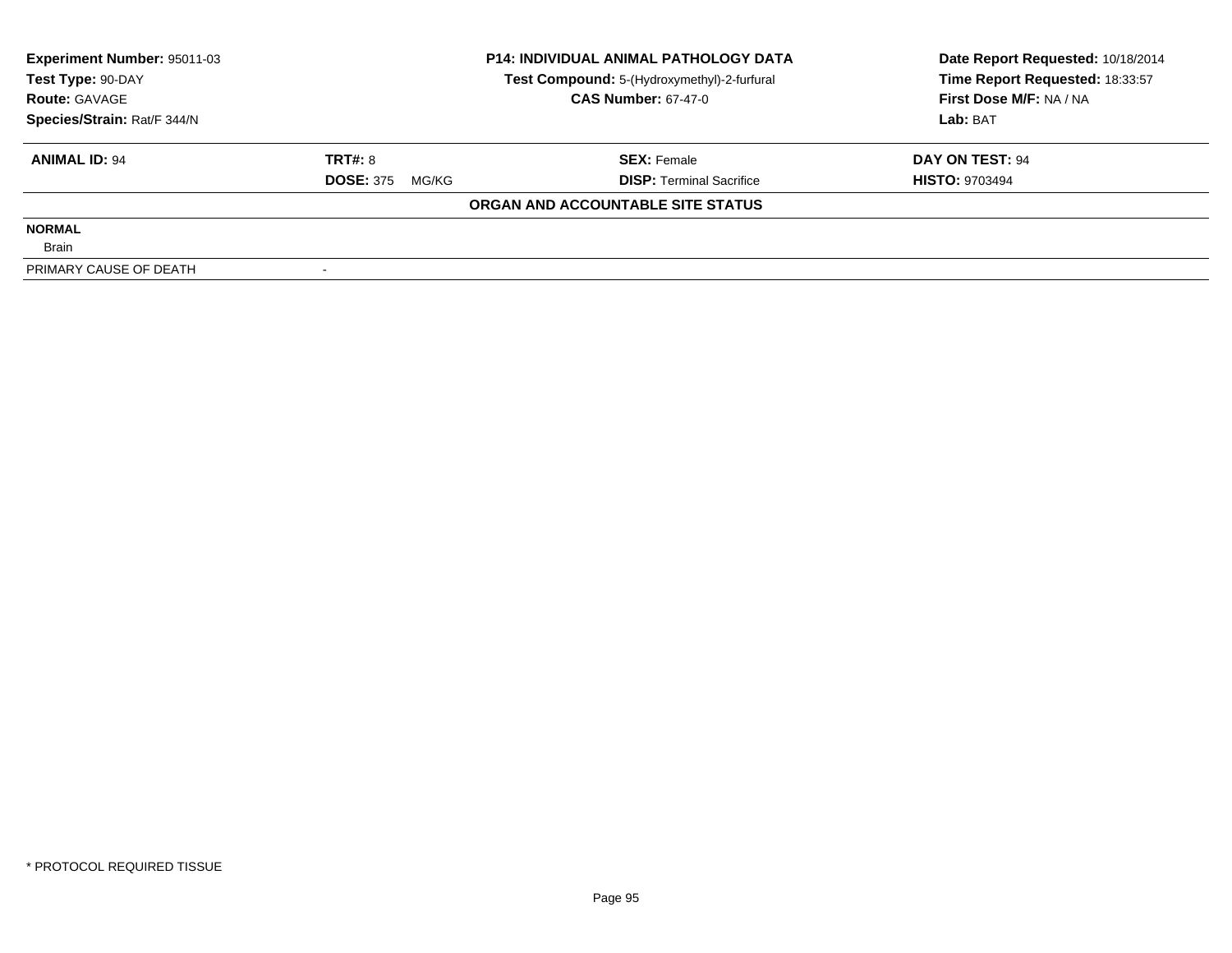| <b>Experiment Number: 95011-03</b> | <b>P14: INDIVIDUAL ANIMAL PATHOLOGY DATA</b> |                                             | Date Report Requested: 10/18/2014 |  |
|------------------------------------|----------------------------------------------|---------------------------------------------|-----------------------------------|--|
| Test Type: 90-DAY                  |                                              | Test Compound: 5-(Hydroxymethyl)-2-furfural | Time Report Requested: 18:33:57   |  |
| <b>Route: GAVAGE</b>               |                                              | <b>CAS Number: 67-47-0</b>                  | First Dose M/F: NA / NA           |  |
| Species/Strain: Rat/F 344/N        |                                              |                                             | Lab: BAT                          |  |
| <b>ANIMAL ID: 95</b>               | TRT#: 8                                      | <b>SEX: Female</b>                          | DAY ON TEST: 94                   |  |
|                                    | <b>DOSE: 375</b><br>MG/KG                    | <b>DISP:</b> Terminal Sacrifice             | <b>HISTO: 9703495</b>             |  |
|                                    |                                              | ORGAN AND ACCOUNTABLE SITE STATUS           |                                   |  |
| <b>NORMAL</b>                      |                                              |                                             |                                   |  |
| <b>Brain</b>                       |                                              |                                             |                                   |  |
| PRIMARY CAUSE OF DEATH             |                                              |                                             |                                   |  |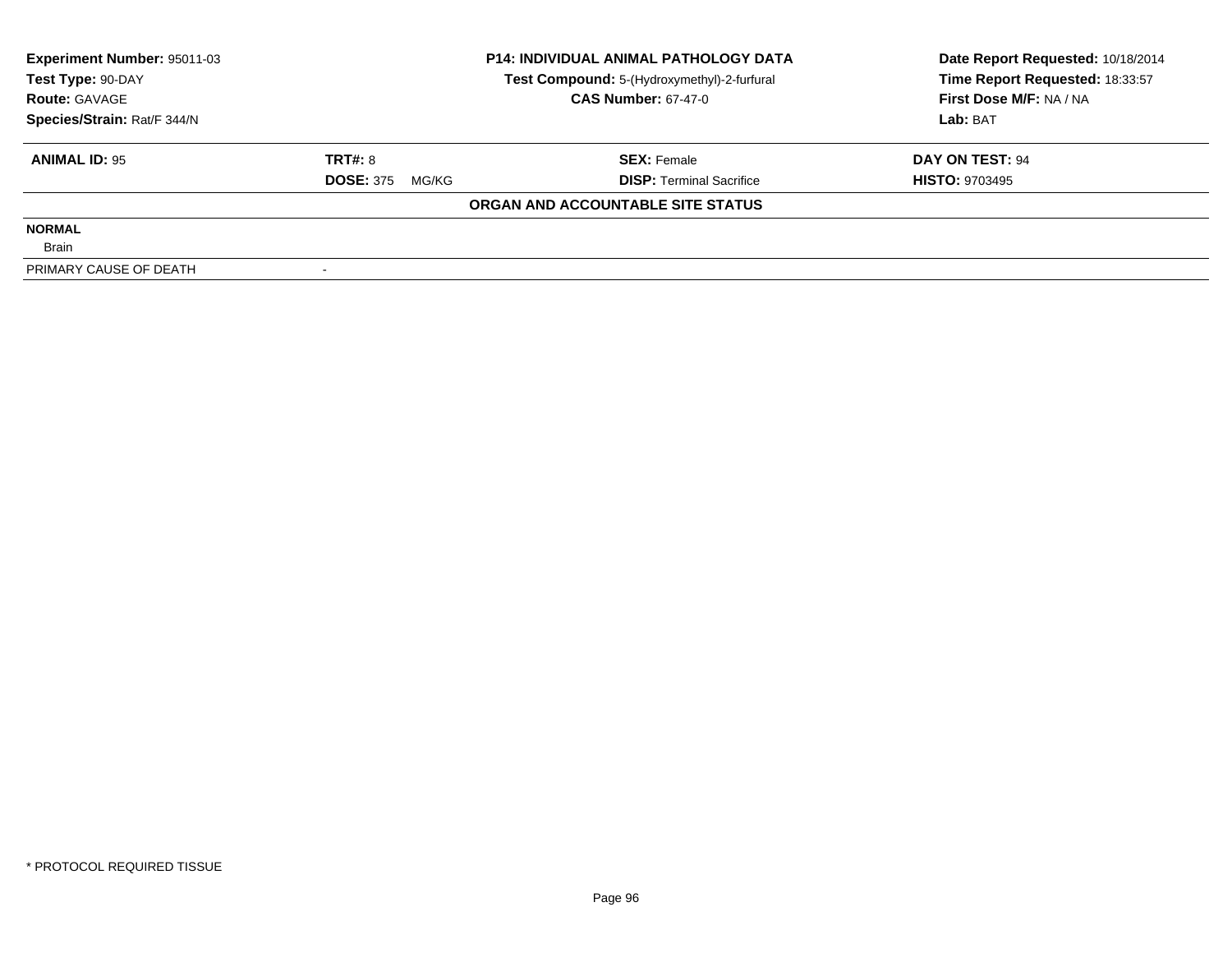| Experiment Number: 95011-03 |                           | <b>P14: INDIVIDUAL ANIMAL PATHOLOGY DATA</b> | Date Report Requested: 10/18/2014 |  |
|-----------------------------|---------------------------|----------------------------------------------|-----------------------------------|--|
| Test Type: 90-DAY           |                           | Test Compound: 5-(Hydroxymethyl)-2-furfural  | Time Report Requested: 18:33:57   |  |
| <b>Route: GAVAGE</b>        |                           | <b>CAS Number: 67-47-0</b>                   | First Dose M/F: NA / NA           |  |
| Species/Strain: Rat/F 344/N |                           |                                              | Lab: BAT                          |  |
| <b>ANIMAL ID: 96</b>        | TRT#: 8                   | <b>SEX: Female</b>                           | DAY ON TEST: 94                   |  |
|                             | <b>DOSE: 375</b><br>MG/KG | <b>DISP:</b> Terminal Sacrifice              | <b>HISTO: 9703496</b>             |  |
|                             |                           | ORGAN AND ACCOUNTABLE SITE STATUS            |                                   |  |
| <b>NORMAL</b>               |                           |                                              |                                   |  |
| <b>Brain</b>                |                           |                                              |                                   |  |
| PRIMARY CAUSE OF DEATH      |                           |                                              |                                   |  |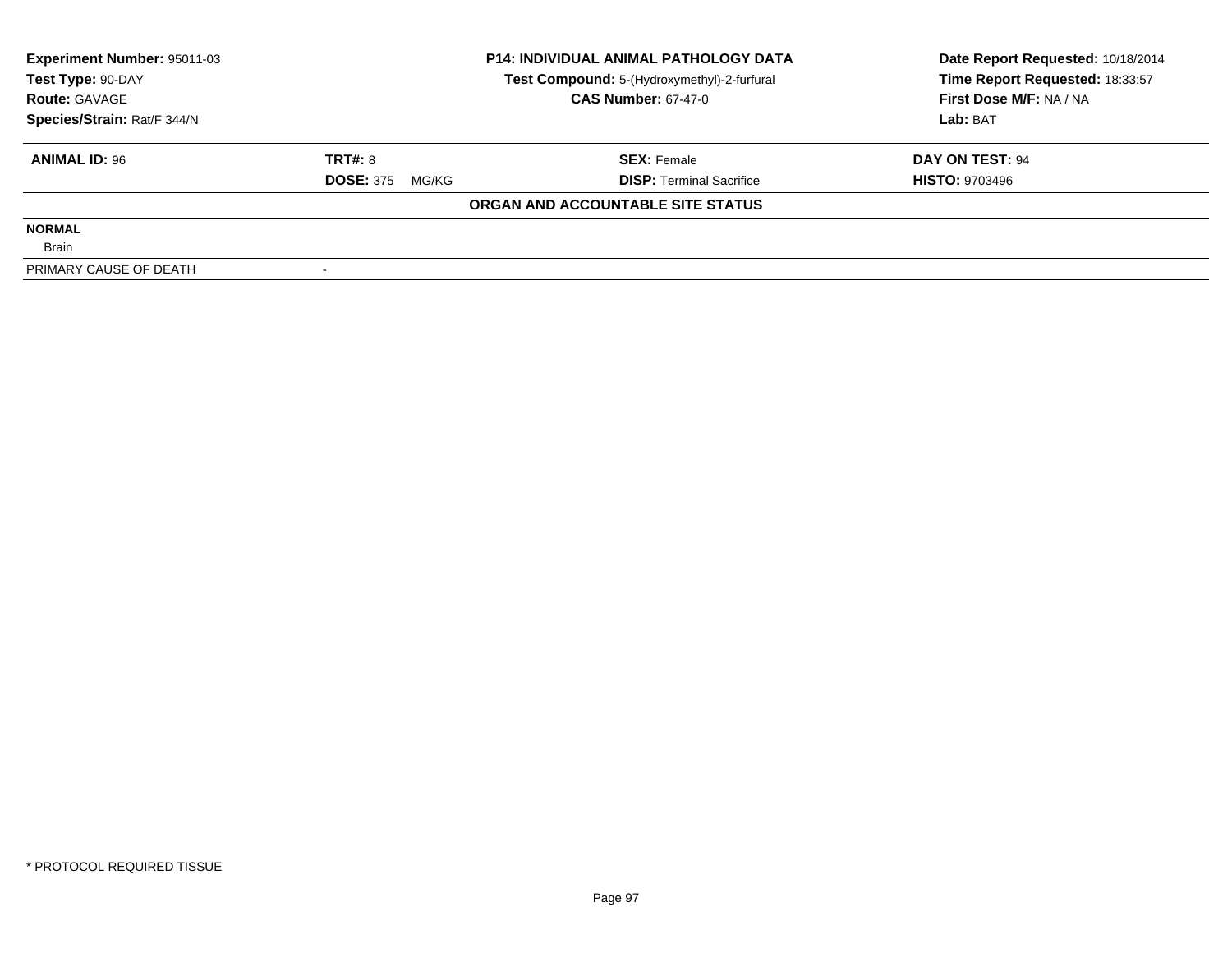| <b>Experiment Number: 95011-03</b> |                           | <b>P14: INDIVIDUAL ANIMAL PATHOLOGY DATA</b> | Date Report Requested: 10/18/2014 |  |
|------------------------------------|---------------------------|----------------------------------------------|-----------------------------------|--|
| Test Type: 90-DAY                  |                           | Test Compound: 5-(Hydroxymethyl)-2-furfural  | Time Report Requested: 18:33:57   |  |
| <b>Route: GAVAGE</b>               |                           | <b>CAS Number: 67-47-0</b>                   | First Dose M/F: NA / NA           |  |
| Species/Strain: Rat/F 344/N        |                           |                                              | Lab: BAT                          |  |
| <b>ANIMAL ID: 97</b>               | TRT#: 8                   | <b>SEX: Female</b>                           | DAY ON TEST: 94                   |  |
|                                    | <b>DOSE: 375</b><br>MG/KG | <b>DISP:</b> Terminal Sacrifice              | <b>HISTO: 9703497</b>             |  |
|                                    |                           | ORGAN AND ACCOUNTABLE SITE STATUS            |                                   |  |
| <b>NORMAL</b>                      |                           |                                              |                                   |  |
| <b>Brain</b>                       |                           |                                              |                                   |  |
| PRIMARY CAUSE OF DEATH             |                           |                                              |                                   |  |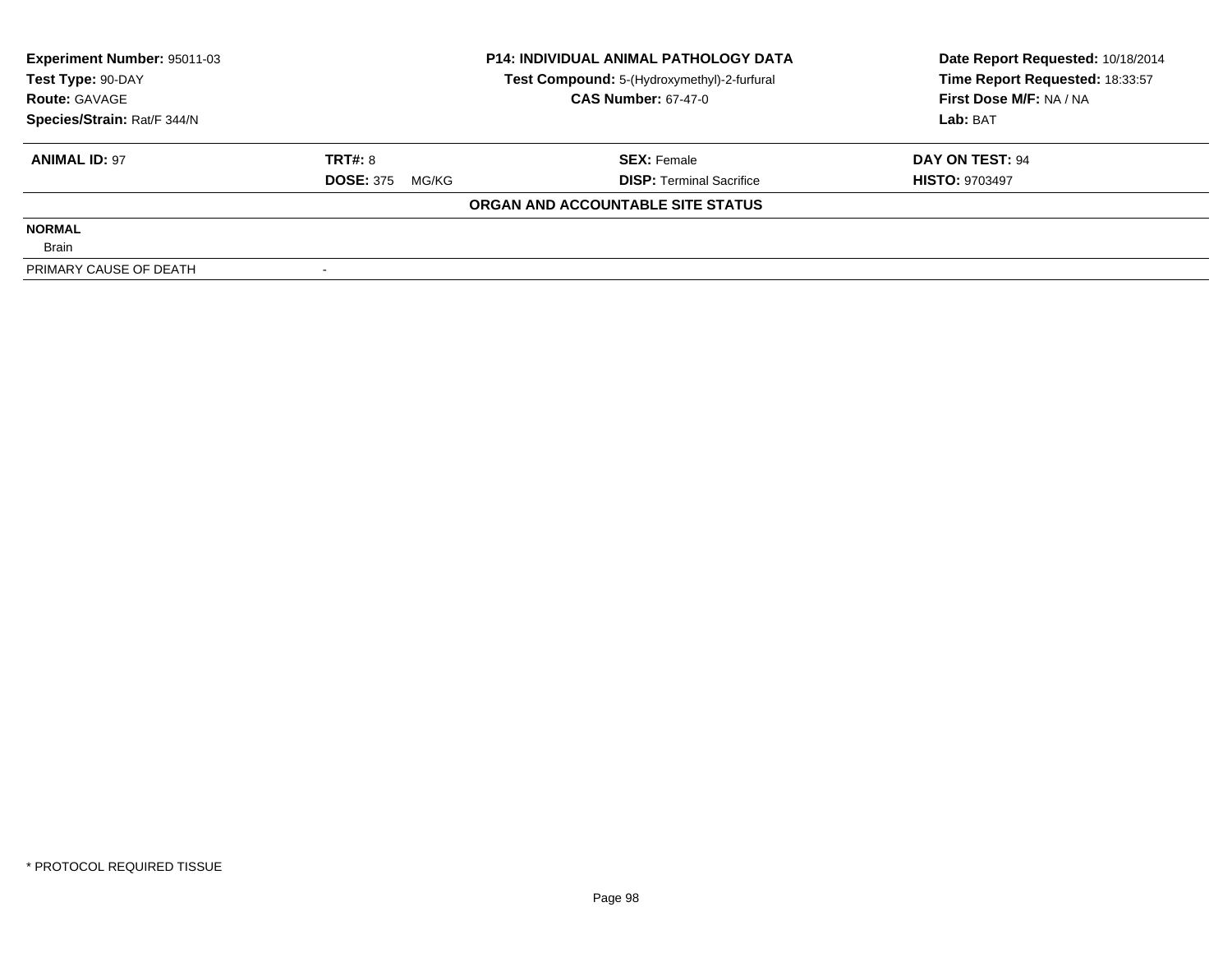| Experiment Number: 95011-03 |                           | <b>P14: INDIVIDUAL ANIMAL PATHOLOGY DATA</b> | Date Report Requested: 10/18/2014 |  |
|-----------------------------|---------------------------|----------------------------------------------|-----------------------------------|--|
| Test Type: 90-DAY           |                           | Test Compound: 5-(Hydroxymethyl)-2-furfural  | Time Report Requested: 18:33:57   |  |
| <b>Route: GAVAGE</b>        |                           | <b>CAS Number: 67-47-0</b>                   | First Dose M/F: NA / NA           |  |
| Species/Strain: Rat/F 344/N |                           |                                              | Lab: BAT                          |  |
| <b>ANIMAL ID: 98</b>        | <b>TRT#: 8</b>            | <b>SEX:</b> Female                           | DAY ON TEST: 94                   |  |
|                             | <b>DOSE: 375</b><br>MG/KG | <b>DISP:</b> Terminal Sacrifice              | <b>HISTO: 9703498</b>             |  |
|                             |                           | ORGAN AND ACCOUNTABLE SITE STATUS            |                                   |  |
| <b>NORMAL</b>               |                           |                                              |                                   |  |
| <b>Brain</b>                |                           |                                              |                                   |  |
| PRIMARY CAUSE OF DEATH      |                           |                                              |                                   |  |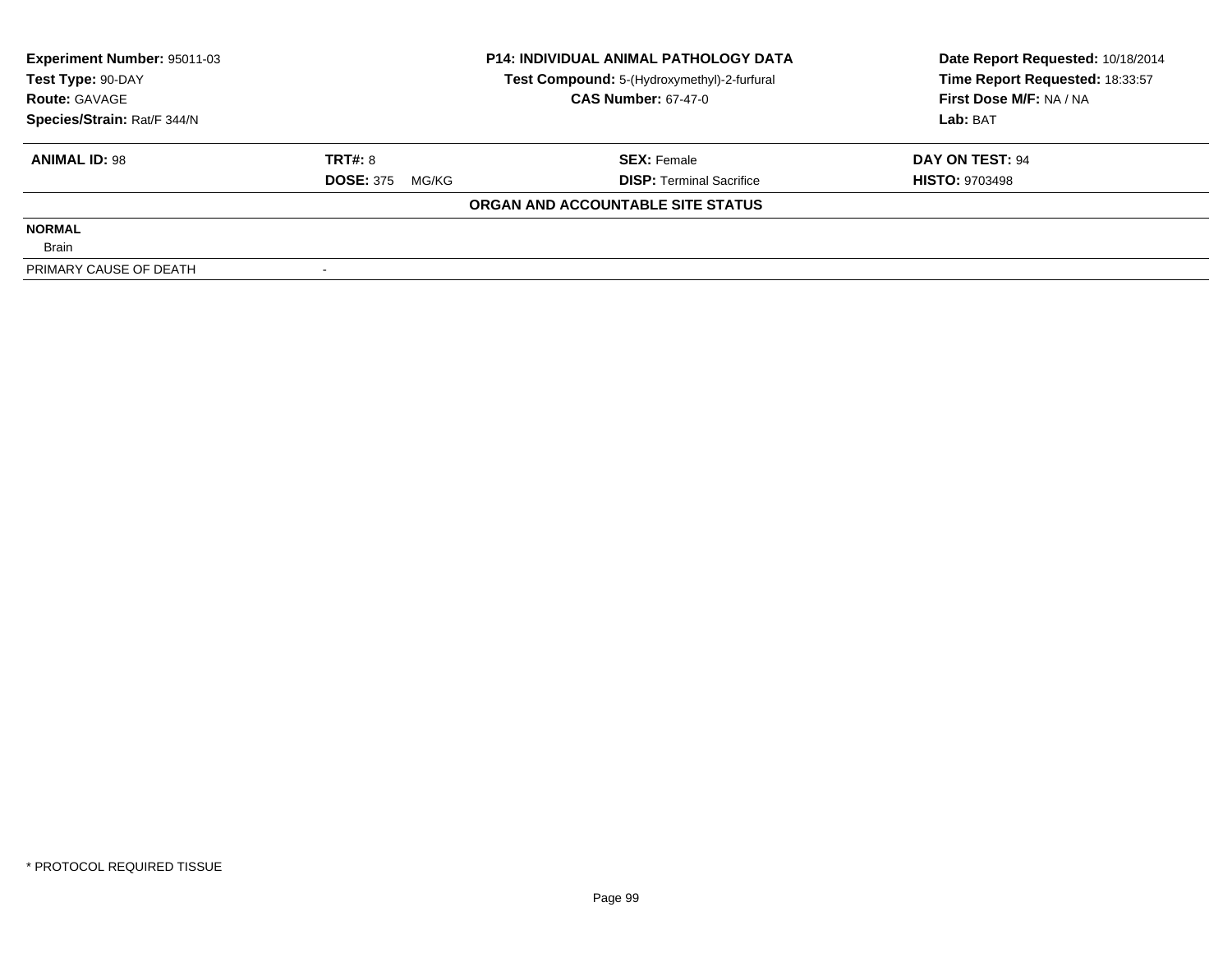| Experiment Number: 95011-03<br>Test Type: 90-DAY<br><b>Route: GAVAGE</b><br>Species/Strain: Rat/F 344/N |                           | <b>P14: INDIVIDUAL ANIMAL PATHOLOGY DATA</b><br>Test Compound: 5-(Hydroxymethyl)-2-furfural<br><b>CAS Number: 67-47-0</b> | Date Report Requested: 10/18/2014<br>Time Report Requested: 18:33:57<br>First Dose M/F: NA / NA<br>Lab: BAT |
|---------------------------------------------------------------------------------------------------------|---------------------------|---------------------------------------------------------------------------------------------------------------------------|-------------------------------------------------------------------------------------------------------------|
| <b>ANIMAL ID: 99</b>                                                                                    | <b>TRT#: 8</b>            | <b>SEX: Female</b>                                                                                                        | DAY ON TEST: 94                                                                                             |
|                                                                                                         | <b>DOSE: 375</b><br>MG/KG | <b>DISP:</b> Terminal Sacrifice                                                                                           | <b>HISTO: 9703499</b>                                                                                       |
|                                                                                                         |                           | ORGAN AND ACCOUNTABLE SITE STATUS                                                                                         |                                                                                                             |
| <b>NORMAL</b>                                                                                           |                           |                                                                                                                           |                                                                                                             |
| Brain                                                                                                   |                           |                                                                                                                           |                                                                                                             |
| <b>OBSERVATIONS</b>                                                                                     |                           |                                                                                                                           |                                                                                                             |
| Liver                                                                                                   |                           | Hepatodiaphragmatic Nodule                                                                                                |                                                                                                             |
| [Hepatodiaphragmatic Nodule TGLS = 1-8]                                                                 |                           |                                                                                                                           |                                                                                                             |
| PRIMARY CAUSE OF DEATH                                                                                  |                           |                                                                                                                           |                                                                                                             |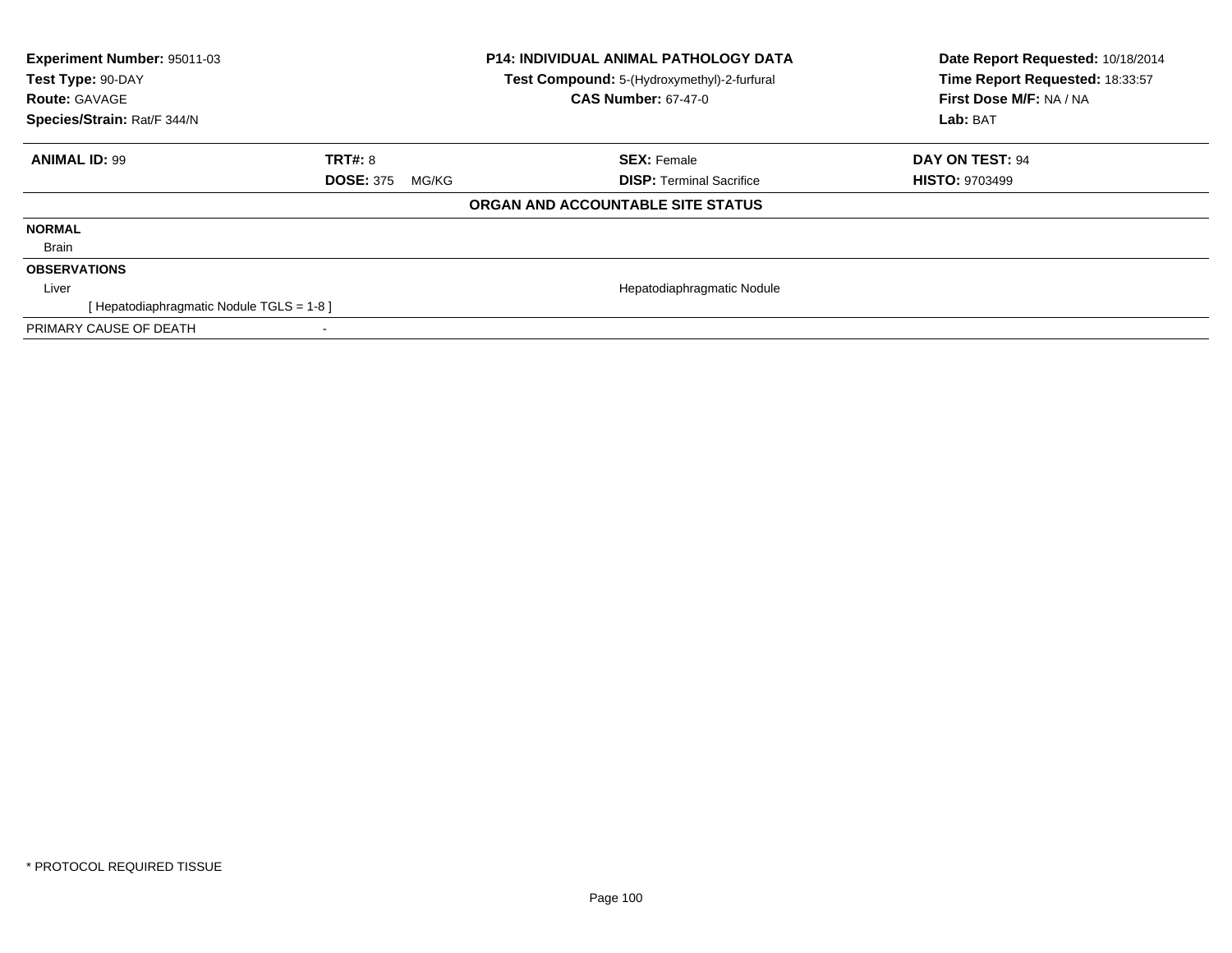| Experiment Number: 95011-03<br>Test Type: 90-DAY<br><b>Route: GAVAGE</b><br>Species/Strain: Rat/F 344/N |                           | <b>P14: INDIVIDUAL ANIMAL PATHOLOGY DATA</b><br>Test Compound: 5-(Hydroxymethyl)-2-furfural<br><b>CAS Number: 67-47-0</b> | Date Report Requested: 10/18/2014<br>Time Report Requested: 18:33:57<br>First Dose M/F: NA / NA<br>Lab: BAT |
|---------------------------------------------------------------------------------------------------------|---------------------------|---------------------------------------------------------------------------------------------------------------------------|-------------------------------------------------------------------------------------------------------------|
| <b>ANIMAL ID: 100</b>                                                                                   | <b>TRT#: 8</b>            | <b>SEX: Female</b>                                                                                                        | <b>DAY ON TEST: 94</b>                                                                                      |
|                                                                                                         | <b>DOSE: 375</b><br>MG/KG | <b>DISP:</b> Terminal Sacrifice                                                                                           | <b>HISTO: 9703500</b>                                                                                       |
|                                                                                                         |                           | ORGAN AND ACCOUNTABLE SITE STATUS                                                                                         |                                                                                                             |
| <b>NORMAL</b>                                                                                           |                           |                                                                                                                           |                                                                                                             |
| Brain                                                                                                   |                           |                                                                                                                           |                                                                                                             |
| <b>OBSERVATIONS</b>                                                                                     |                           |                                                                                                                           |                                                                                                             |
| Liver                                                                                                   |                           | Hepatodiaphragmatic Nodule                                                                                                |                                                                                                             |
| [Hepatodiaphragmatic Nodule TGLS = 1-8]                                                                 |                           |                                                                                                                           |                                                                                                             |
| PRIMARY CAUSE OF DEATH                                                                                  | $\blacksquare$            |                                                                                                                           |                                                                                                             |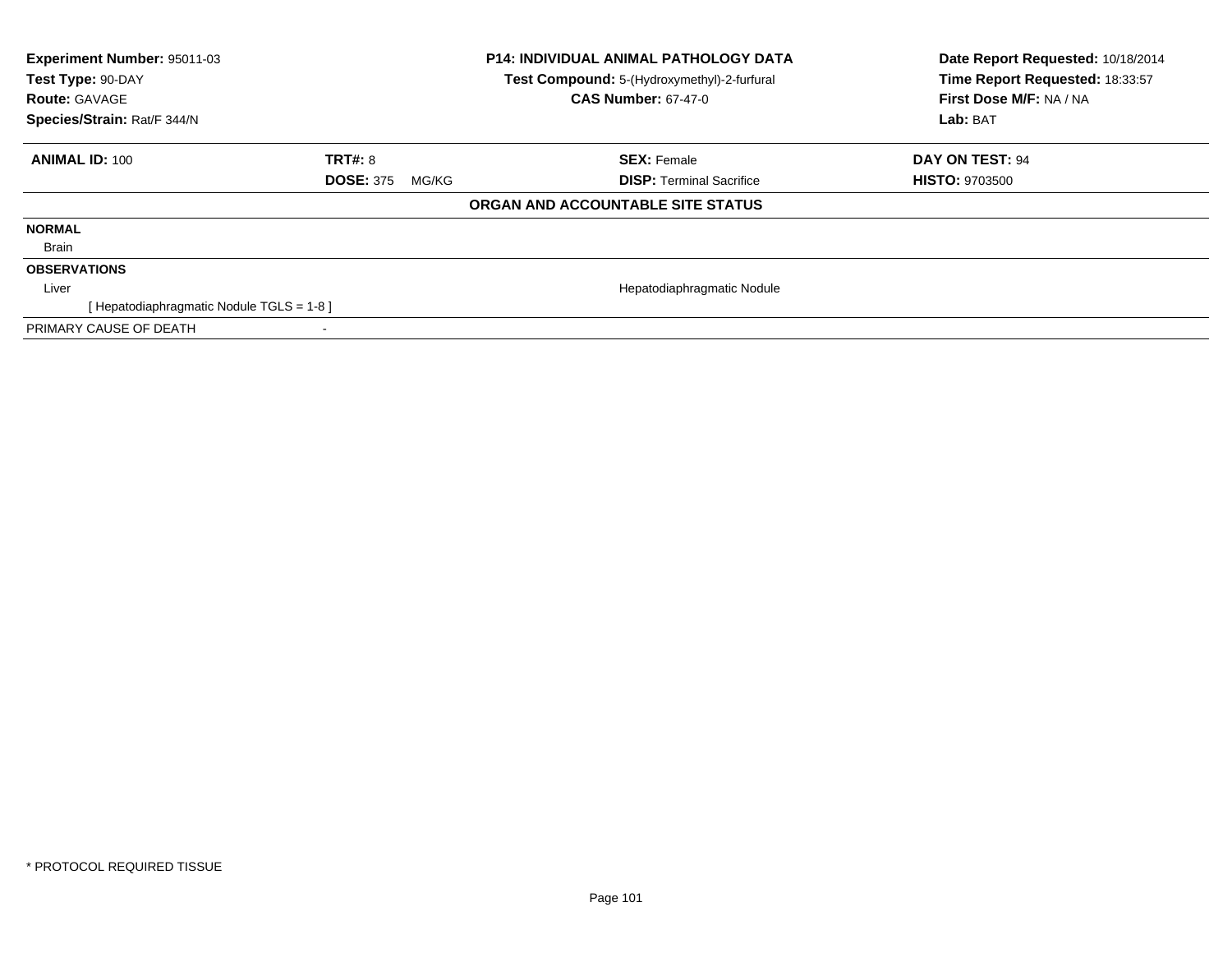| <b>Experiment Number: 95011-03</b> |                           | <b>P14: INDIVIDUAL ANIMAL PATHOLOGY DATA</b> | Date Report Requested: 10/18/2014 |  |
|------------------------------------|---------------------------|----------------------------------------------|-----------------------------------|--|
| Test Type: 90-DAY                  |                           | Test Compound: 5-(Hydroxymethyl)-2-furfural  | Time Report Requested: 18:33:57   |  |
| <b>Route: GAVAGE</b>               |                           | <b>CAS Number: 67-47-0</b>                   | First Dose M/F: NA / NA           |  |
| Species/Strain: Rat/F 344/N        |                           |                                              | Lab: BAT                          |  |
| <b>ANIMAL ID: 101</b>              | <b>TRT#: 10</b>           | <b>SEX: Female</b>                           | DAY ON TEST: 94                   |  |
|                                    | <b>DOSE: 750</b><br>MG/KG | <b>DISP: Terminal Sacrifice</b>              | <b>HISTO: 9703501</b>             |  |
|                                    |                           | ORGAN AND ACCOUNTABLE SITE STATUS            |                                   |  |
| <b>NORMAL</b>                      |                           |                                              |                                   |  |
| <b>Brain</b>                       |                           |                                              |                                   |  |
| PRIMARY CAUSE OF DEATH             |                           |                                              |                                   |  |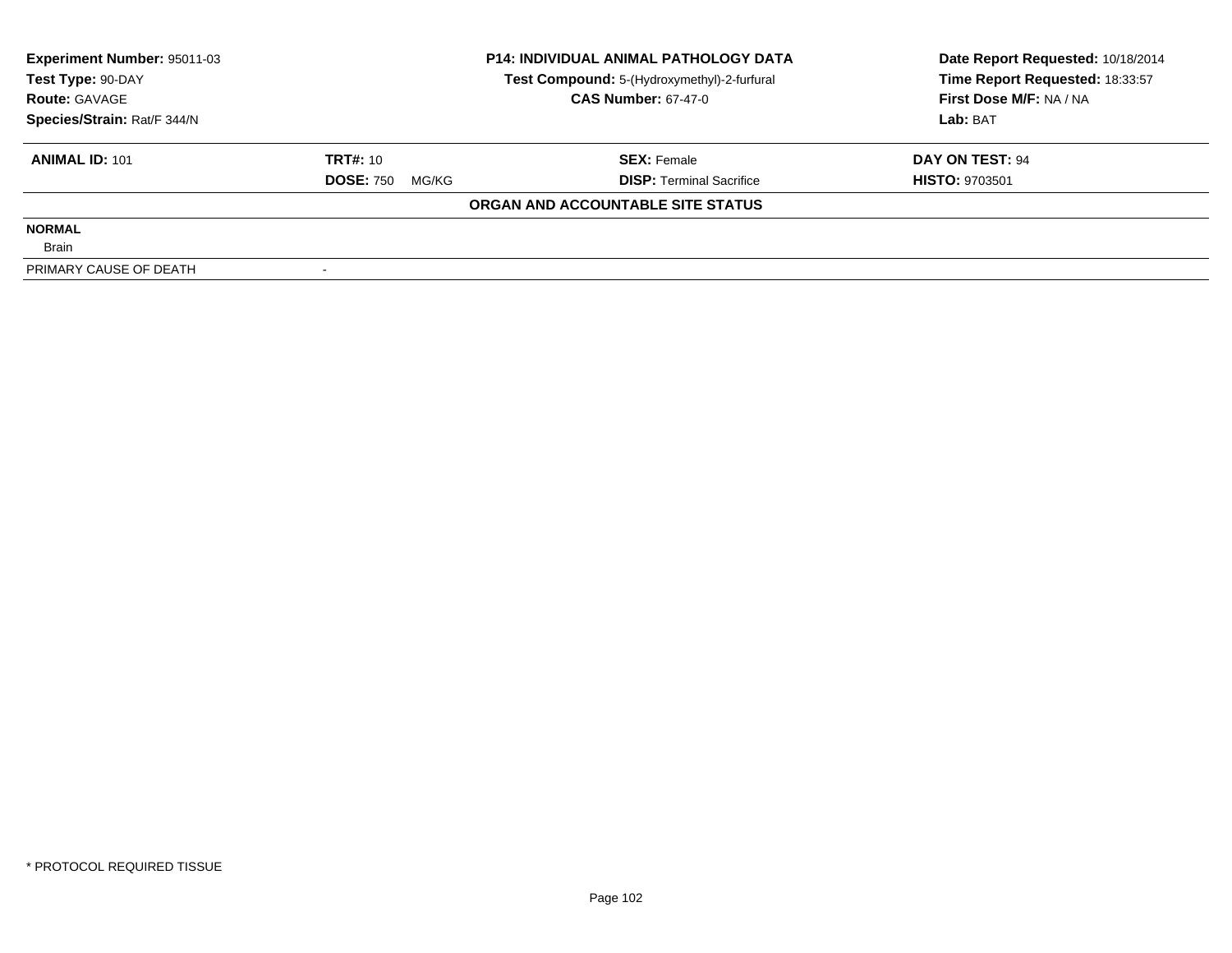| Experiment Number: 95011-03<br>Test Type: 90-DAY<br><b>Route: GAVAGE</b><br>Species/Strain: Rat/F 344/N |                           | P14: INDIVIDUAL ANIMAL PATHOLOGY DATA<br>Test Compound: 5-(Hydroxymethyl)-2-furfural<br><b>CAS Number: 67-47-0</b> | Date Report Requested: 10/18/2014<br>Time Report Requested: 18:33:57<br>First Dose M/F: NA / NA<br>Lab: BAT |
|---------------------------------------------------------------------------------------------------------|---------------------------|--------------------------------------------------------------------------------------------------------------------|-------------------------------------------------------------------------------------------------------------|
| <b>ANIMAL ID: 102</b>                                                                                   | <b>TRT#:</b> 10           | <b>SEX: Female</b>                                                                                                 | DAY ON TEST: 94                                                                                             |
|                                                                                                         | <b>DOSE: 750</b><br>MG/KG | <b>DISP:</b> Terminal Sacrifice                                                                                    | <b>HISTO: 9703502</b>                                                                                       |
|                                                                                                         |                           | ORGAN AND ACCOUNTABLE SITE STATUS                                                                                  |                                                                                                             |
| <b>NORMAL</b>                                                                                           |                           |                                                                                                                    |                                                                                                             |
| Brain                                                                                                   |                           |                                                                                                                    |                                                                                                             |
| <b>OBSERVATIONS</b>                                                                                     |                           |                                                                                                                    |                                                                                                             |
| Liver                                                                                                   |                           | Hepatodiaphragmatic Nodule                                                                                         |                                                                                                             |
| [Hepatodiaphragmatic Nodule TGLS = 1-13]                                                                |                           |                                                                                                                    |                                                                                                             |
| PRIMARY CAUSE OF DEATH                                                                                  |                           |                                                                                                                    |                                                                                                             |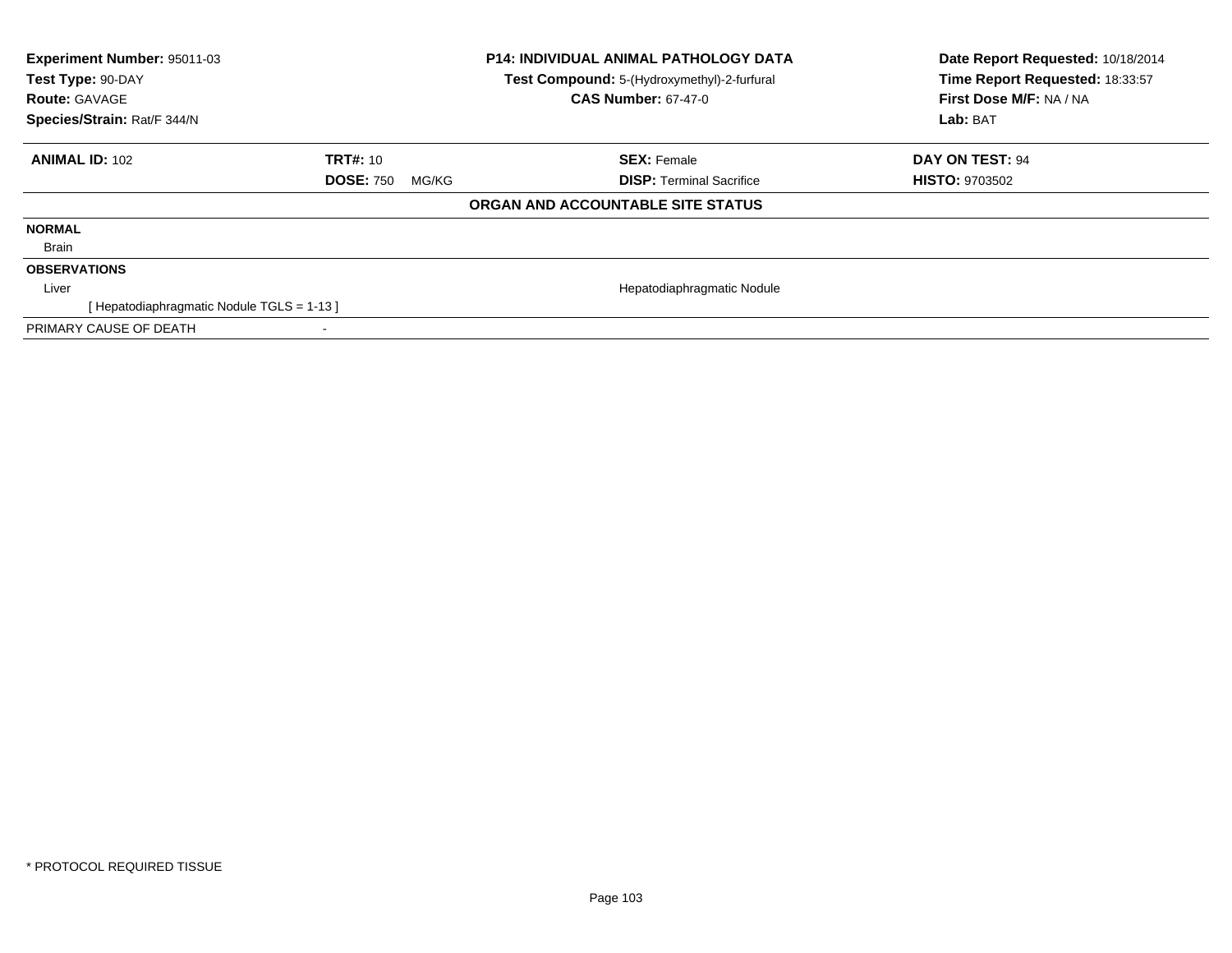| <b>Experiment Number: 95011-03</b> | <b>P14: INDIVIDUAL ANIMAL PATHOLOGY DATA</b> |                                             | Date Report Requested: 10/18/2014 |  |
|------------------------------------|----------------------------------------------|---------------------------------------------|-----------------------------------|--|
| Test Type: 90-DAY                  |                                              | Test Compound: 5-(Hydroxymethyl)-2-furfural | Time Report Requested: 18:33:57   |  |
| <b>Route: GAVAGE</b>               |                                              | <b>CAS Number: 67-47-0</b>                  | First Dose M/F: NA / NA           |  |
| Species/Strain: Rat/F 344/N        |                                              |                                             | Lab: BAT                          |  |
| <b>ANIMAL ID: 103</b>              | <b>TRT#: 10</b>                              | <b>SEX: Female</b>                          | DAY ON TEST: 94                   |  |
|                                    | <b>DOSE: 750</b><br>MG/KG                    | <b>DISP:</b> Terminal Sacrifice             | <b>HISTO: 9703503</b>             |  |
|                                    |                                              | ORGAN AND ACCOUNTABLE SITE STATUS           |                                   |  |
| <b>NORMAL</b>                      |                                              |                                             |                                   |  |
| <b>Brain</b>                       |                                              |                                             |                                   |  |
| PRIMARY CAUSE OF DEATH             |                                              |                                             |                                   |  |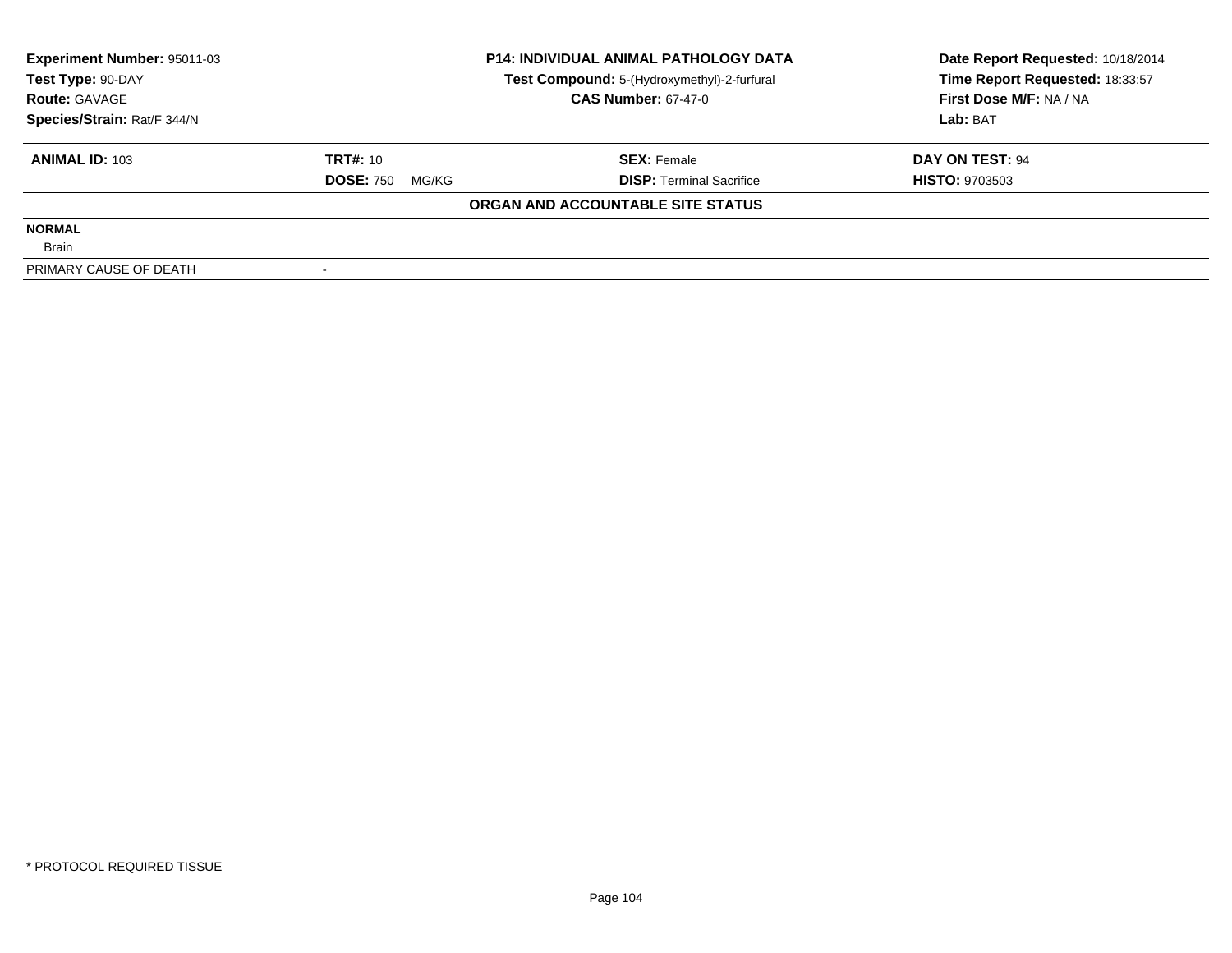| <b>Experiment Number: 95011-03</b> |                           | <b>P14: INDIVIDUAL ANIMAL PATHOLOGY DATA</b> | Date Report Requested: 10/18/2014 |  |
|------------------------------------|---------------------------|----------------------------------------------|-----------------------------------|--|
| Test Type: 90-DAY                  |                           | Test Compound: 5-(Hydroxymethyl)-2-furfural  | Time Report Requested: 18:33:57   |  |
| <b>Route: GAVAGE</b>               |                           | <b>CAS Number: 67-47-0</b>                   | First Dose M/F: NA / NA           |  |
| Species/Strain: Rat/F 344/N        |                           |                                              | Lab: BAT                          |  |
| <b>ANIMAL ID: 104</b>              | <b>TRT#: 10</b>           | <b>SEX: Female</b>                           | DAY ON TEST: 94                   |  |
|                                    | <b>DOSE: 750</b><br>MG/KG | <b>DISP:</b> Terminal Sacrifice              | <b>HISTO: 9703504</b>             |  |
|                                    |                           | ORGAN AND ACCOUNTABLE SITE STATUS            |                                   |  |
| <b>NORMAL</b>                      |                           |                                              |                                   |  |
| <b>Brain</b>                       |                           |                                              |                                   |  |
| PRIMARY CAUSE OF DEATH             |                           |                                              |                                   |  |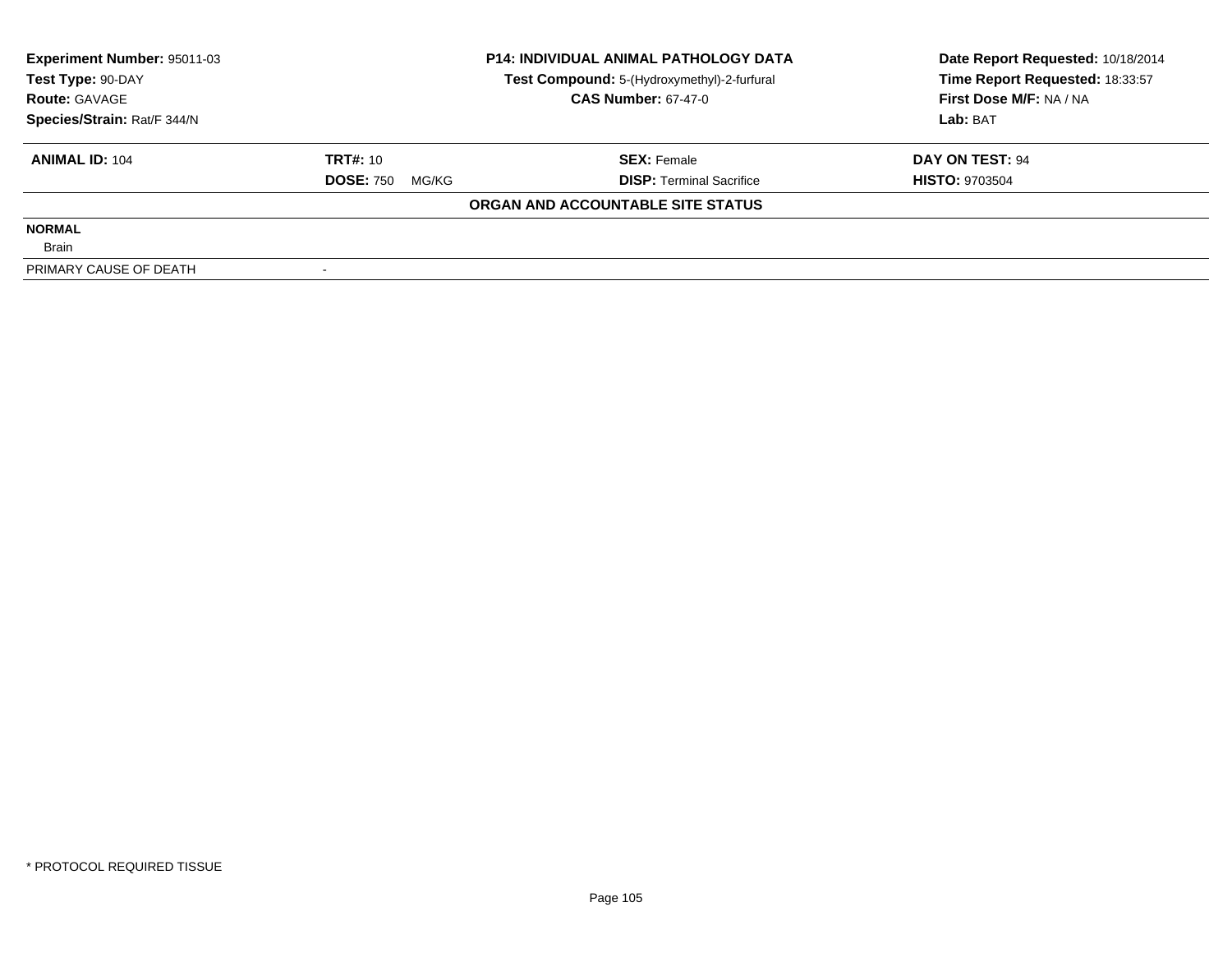| Experiment Number: 95011-03<br>Test Type: 90-DAY<br><b>Route: GAVAGE</b> |                           | <b>P14: INDIVIDUAL ANIMAL PATHOLOGY DATA</b><br>Test Compound: 5-(Hydroxymethyl)-2-furfural<br><b>CAS Number: 67-47-0</b> | Date Report Requested: 10/18/2014<br>Time Report Requested: 18:33:57<br>First Dose M/F: NA / NA |  |
|--------------------------------------------------------------------------|---------------------------|---------------------------------------------------------------------------------------------------------------------------|-------------------------------------------------------------------------------------------------|--|
| Species/Strain: Rat/F 344/N                                              |                           |                                                                                                                           | Lab: BAT                                                                                        |  |
| <b>ANIMAL ID: 105</b>                                                    | <b>TRT#: 10</b>           | <b>SEX: Female</b>                                                                                                        | DAY ON TEST: 94                                                                                 |  |
|                                                                          | <b>DOSE: 750</b><br>MG/KG | <b>DISP: Terminal Sacrifice</b>                                                                                           | <b>HISTO: 9703505</b>                                                                           |  |
|                                                                          |                           | ORGAN AND ACCOUNTABLE SITE STATUS                                                                                         |                                                                                                 |  |
| <b>NORMAL</b>                                                            |                           |                                                                                                                           |                                                                                                 |  |
| Brain                                                                    |                           |                                                                                                                           |                                                                                                 |  |
| <b>OBSERVATIONS</b>                                                      |                           |                                                                                                                           |                                                                                                 |  |
| Mesentery                                                                | Fat                       | <b>Necrosis</b>                                                                                                           | Mild                                                                                            |  |
| [ Necrosis TGLS = $1-13$ ]                                               |                           |                                                                                                                           |                                                                                                 |  |
| PRIMARY CAUSE OF DEATH                                                   | ۰                         |                                                                                                                           |                                                                                                 |  |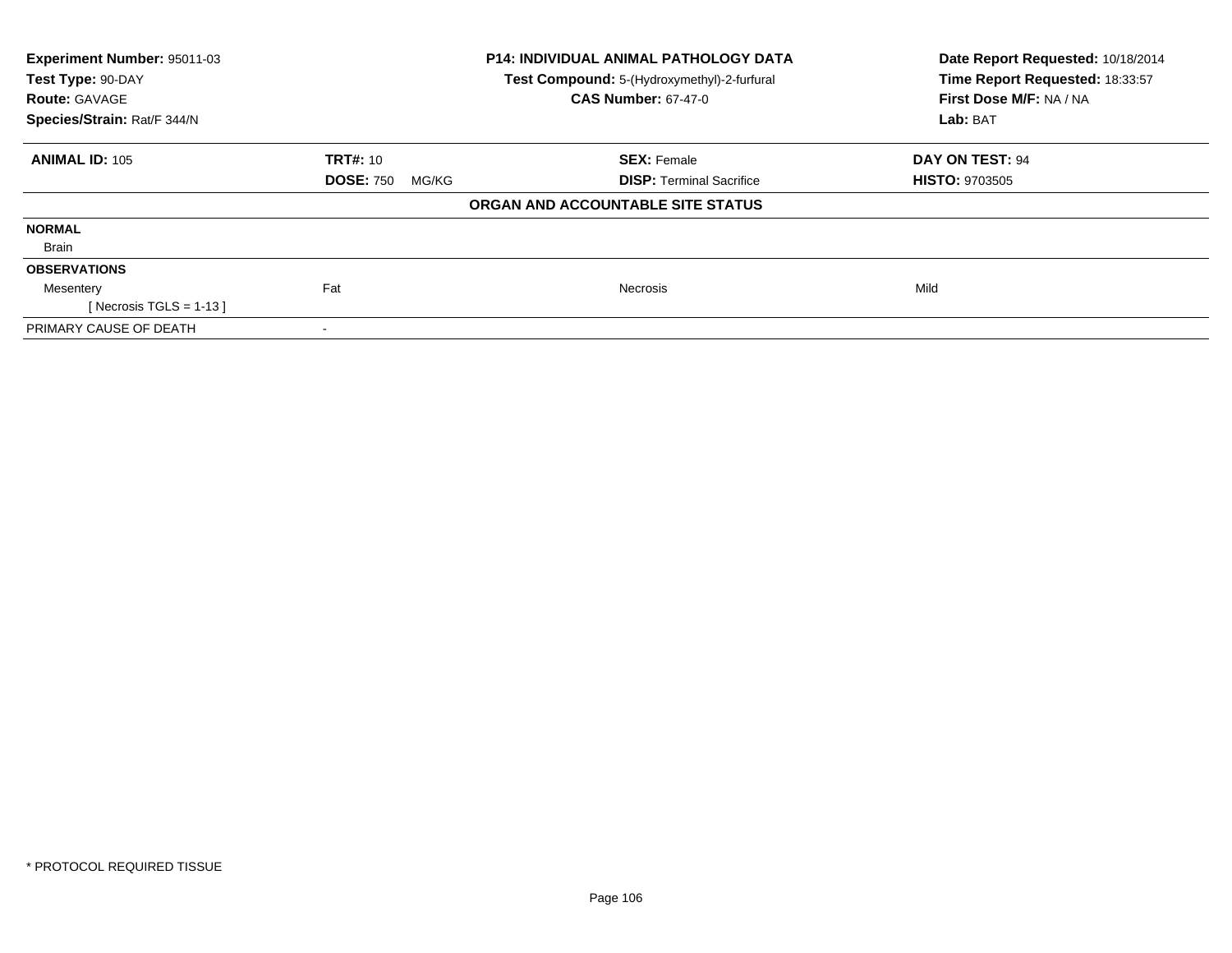| <b>Experiment Number: 95011-03</b> |                           | <b>P14: INDIVIDUAL ANIMAL PATHOLOGY DATA</b> | Date Report Requested: 10/18/2014 |  |
|------------------------------------|---------------------------|----------------------------------------------|-----------------------------------|--|
| Test Type: 90-DAY                  |                           | Test Compound: 5-(Hydroxymethyl)-2-furfural  | Time Report Requested: 18:33:57   |  |
| <b>Route: GAVAGE</b>               |                           | <b>CAS Number: 67-47-0</b>                   | First Dose M/F: NA / NA           |  |
| Species/Strain: Rat/F 344/N        |                           |                                              | Lab: BAT                          |  |
| <b>ANIMAL ID: 106</b>              | <b>TRT#: 10</b>           | <b>SEX: Female</b>                           | DAY ON TEST: 94                   |  |
|                                    | <b>DOSE: 750</b><br>MG/KG | <b>DISP: Terminal Sacrifice</b>              | <b>HISTO: 9703506</b>             |  |
|                                    |                           | ORGAN AND ACCOUNTABLE SITE STATUS            |                                   |  |
| <b>NORMAL</b>                      |                           |                                              |                                   |  |
| <b>Brain</b>                       |                           |                                              |                                   |  |
| PRIMARY CAUSE OF DEATH             |                           |                                              |                                   |  |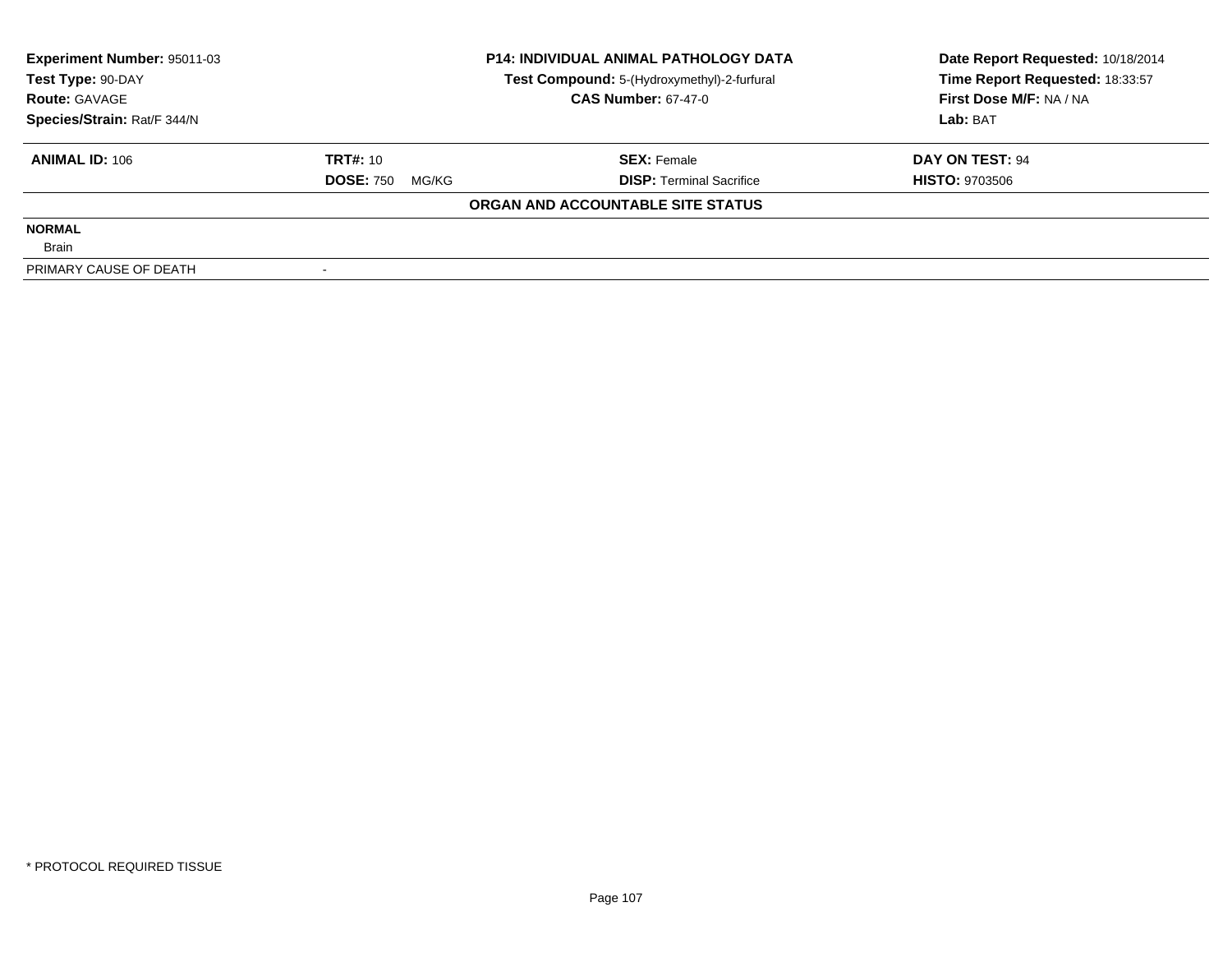| <b>Experiment Number: 95011-03</b> | <b>P14: INDIVIDUAL ANIMAL PATHOLOGY DATA</b> |                                             | Date Report Requested: 10/18/2014 |  |
|------------------------------------|----------------------------------------------|---------------------------------------------|-----------------------------------|--|
| Test Type: 90-DAY                  |                                              | Test Compound: 5-(Hydroxymethyl)-2-furfural | Time Report Requested: 18:33:57   |  |
| <b>Route: GAVAGE</b>               |                                              | <b>CAS Number: 67-47-0</b>                  | First Dose M/F: NA / NA           |  |
| Species/Strain: Rat/F 344/N        |                                              |                                             | Lab: BAT                          |  |
| <b>ANIMAL ID: 107</b>              | <b>TRT#: 10</b>                              | <b>SEX: Female</b>                          | DAY ON TEST: 94                   |  |
|                                    | <b>DOSE: 750</b><br>MG/KG                    | <b>DISP:</b> Terminal Sacrifice             | <b>HISTO: 9703507</b>             |  |
|                                    |                                              | ORGAN AND ACCOUNTABLE SITE STATUS           |                                   |  |
| <b>NORMAL</b>                      |                                              |                                             |                                   |  |
| <b>Brain</b>                       |                                              |                                             |                                   |  |
| PRIMARY CAUSE OF DEATH             |                                              |                                             |                                   |  |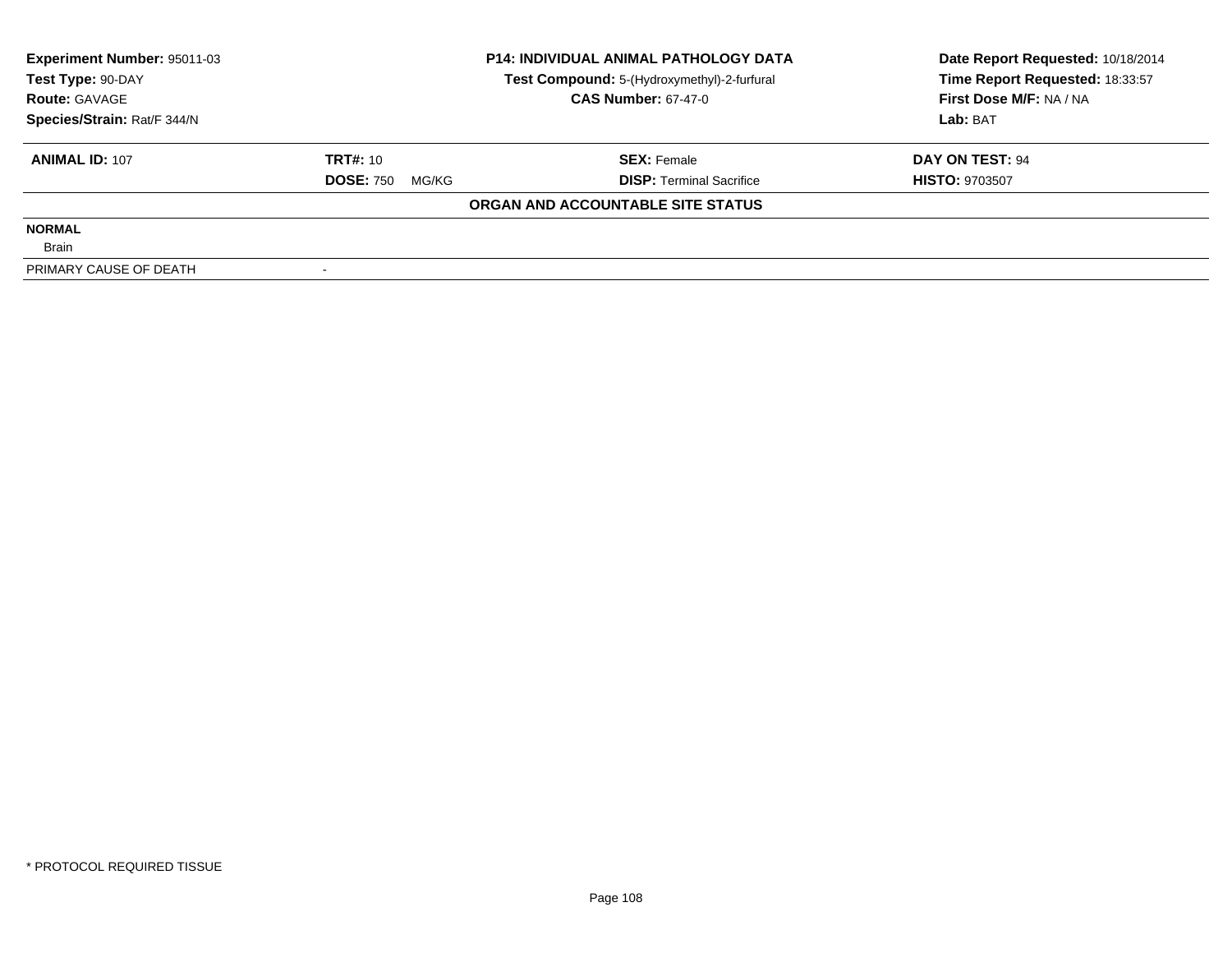| <b>Experiment Number: 95011-03</b> | <b>P14: INDIVIDUAL ANIMAL PATHOLOGY DATA</b> |                                             | Date Report Requested: 10/18/2014 |
|------------------------------------|----------------------------------------------|---------------------------------------------|-----------------------------------|
| Test Type: 90-DAY                  |                                              | Test Compound: 5-(Hydroxymethyl)-2-furfural | Time Report Requested: 18:33:57   |
| <b>Route: GAVAGE</b>               |                                              | <b>CAS Number: 67-47-0</b>                  | First Dose M/F: NA / NA           |
| Species/Strain: Rat/F 344/N        |                                              |                                             | Lab: BAT                          |
| <b>ANIMAL ID: 108</b>              | <b>TRT#: 10</b>                              | <b>SEX: Female</b>                          | DAY ON TEST: 94                   |
|                                    | <b>DOSE: 750</b><br>MG/KG                    | <b>DISP:</b> Terminal Sacrifice             | <b>HISTO: 9703508</b>             |
|                                    |                                              | ORGAN AND ACCOUNTABLE SITE STATUS           |                                   |
| <b>NORMAL</b>                      |                                              |                                             |                                   |
| <b>Brain</b>                       |                                              |                                             |                                   |
| PRIMARY CAUSE OF DEATH             |                                              |                                             |                                   |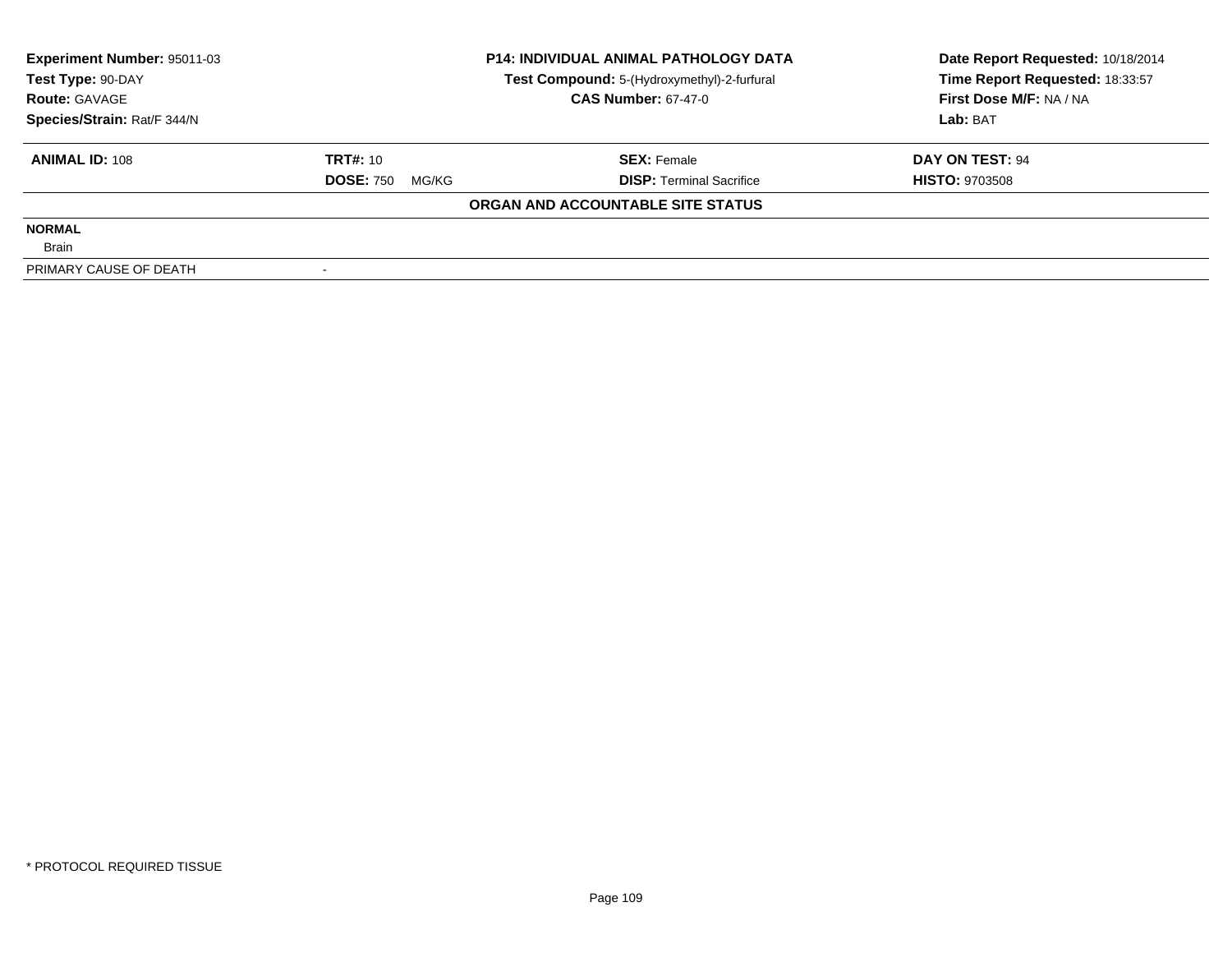| <b>Experiment Number: 95011-03</b> | <b>P14: INDIVIDUAL ANIMAL PATHOLOGY DATA</b> |                                             | Date Report Requested: 10/18/2014 |
|------------------------------------|----------------------------------------------|---------------------------------------------|-----------------------------------|
| Test Type: 90-DAY                  |                                              | Test Compound: 5-(Hydroxymethyl)-2-furfural | Time Report Requested: 18:33:57   |
| <b>Route: GAVAGE</b>               |                                              | <b>CAS Number: 67-47-0</b>                  | First Dose M/F: NA / NA           |
| Species/Strain: Rat/F 344/N        |                                              |                                             | Lab: BAT                          |
| <b>ANIMAL ID: 109</b>              | <b>TRT#: 10</b>                              | <b>SEX: Female</b>                          | DAY ON TEST: 94                   |
|                                    | <b>DOSE: 750</b><br>MG/KG                    | <b>DISP:</b> Terminal Sacrifice             | <b>HISTO: 9703509</b>             |
|                                    |                                              | ORGAN AND ACCOUNTABLE SITE STATUS           |                                   |
| <b>NORMAL</b>                      |                                              |                                             |                                   |
| <b>Brain</b>                       |                                              |                                             |                                   |
| PRIMARY CAUSE OF DEATH             |                                              |                                             |                                   |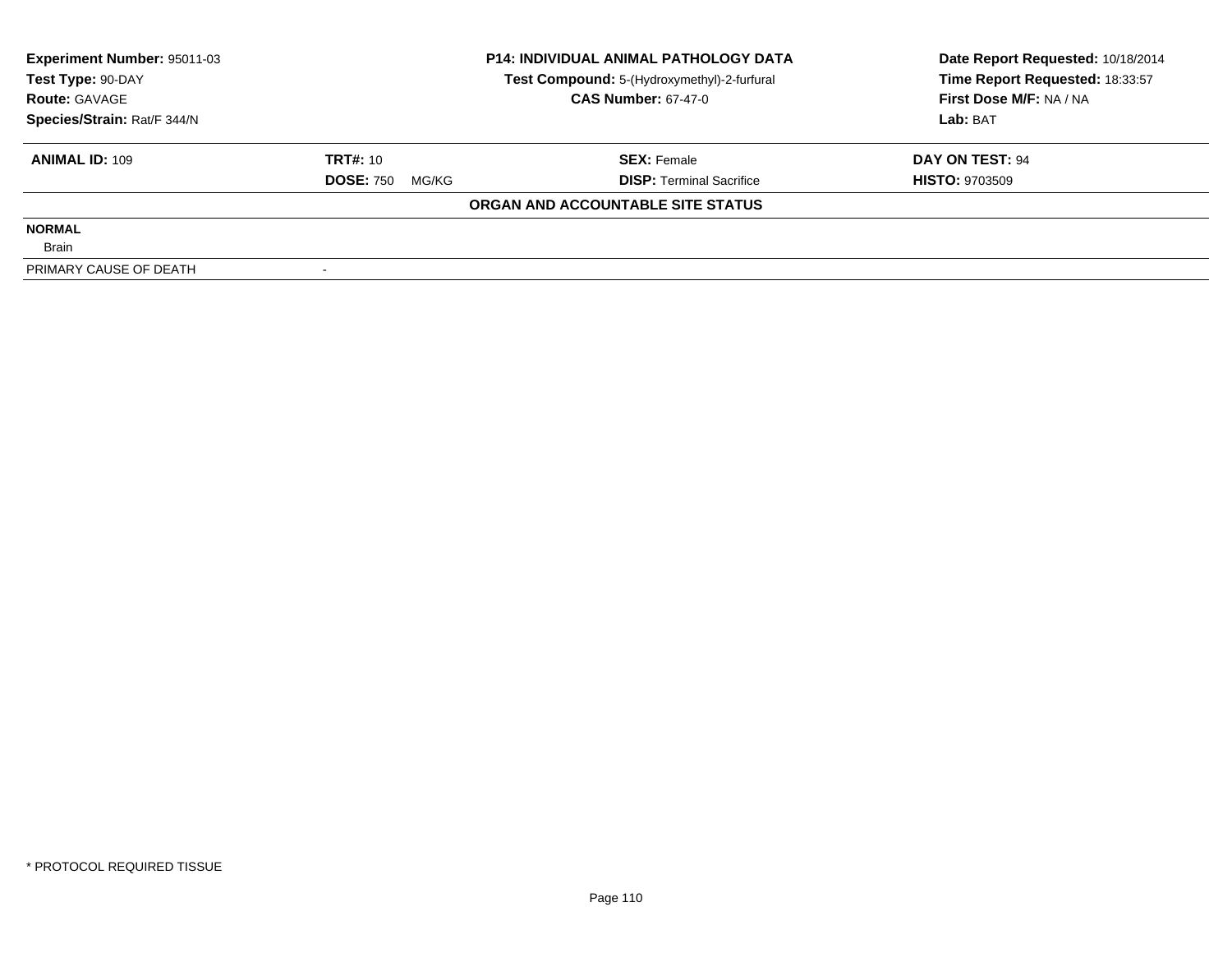| <b>Experiment Number: 95011-03</b> | <b>P14: INDIVIDUAL ANIMAL PATHOLOGY DATA</b> |                                             | Date Report Requested: 10/18/2014 |
|------------------------------------|----------------------------------------------|---------------------------------------------|-----------------------------------|
| Test Type: 90-DAY                  |                                              | Test Compound: 5-(Hydroxymethyl)-2-furfural | Time Report Requested: 18:33:57   |
| <b>Route: GAVAGE</b>               |                                              | <b>CAS Number: 67-47-0</b>                  | First Dose M/F: NA / NA           |
| Species/Strain: Rat/F 344/N        |                                              |                                             | Lab: BAT                          |
| <b>ANIMAL ID: 110</b>              | <b>TRT#: 10</b>                              | <b>SEX: Female</b>                          | DAY ON TEST: 94                   |
|                                    | <b>DOSE: 750</b><br>MG/KG                    | <b>DISP:</b> Terminal Sacrifice             | <b>HISTO: 9703510</b>             |
|                                    |                                              | ORGAN AND ACCOUNTABLE SITE STATUS           |                                   |
| <b>NORMAL</b>                      |                                              |                                             |                                   |
| <b>Brain</b>                       |                                              |                                             |                                   |
| PRIMARY CAUSE OF DEATH             |                                              |                                             |                                   |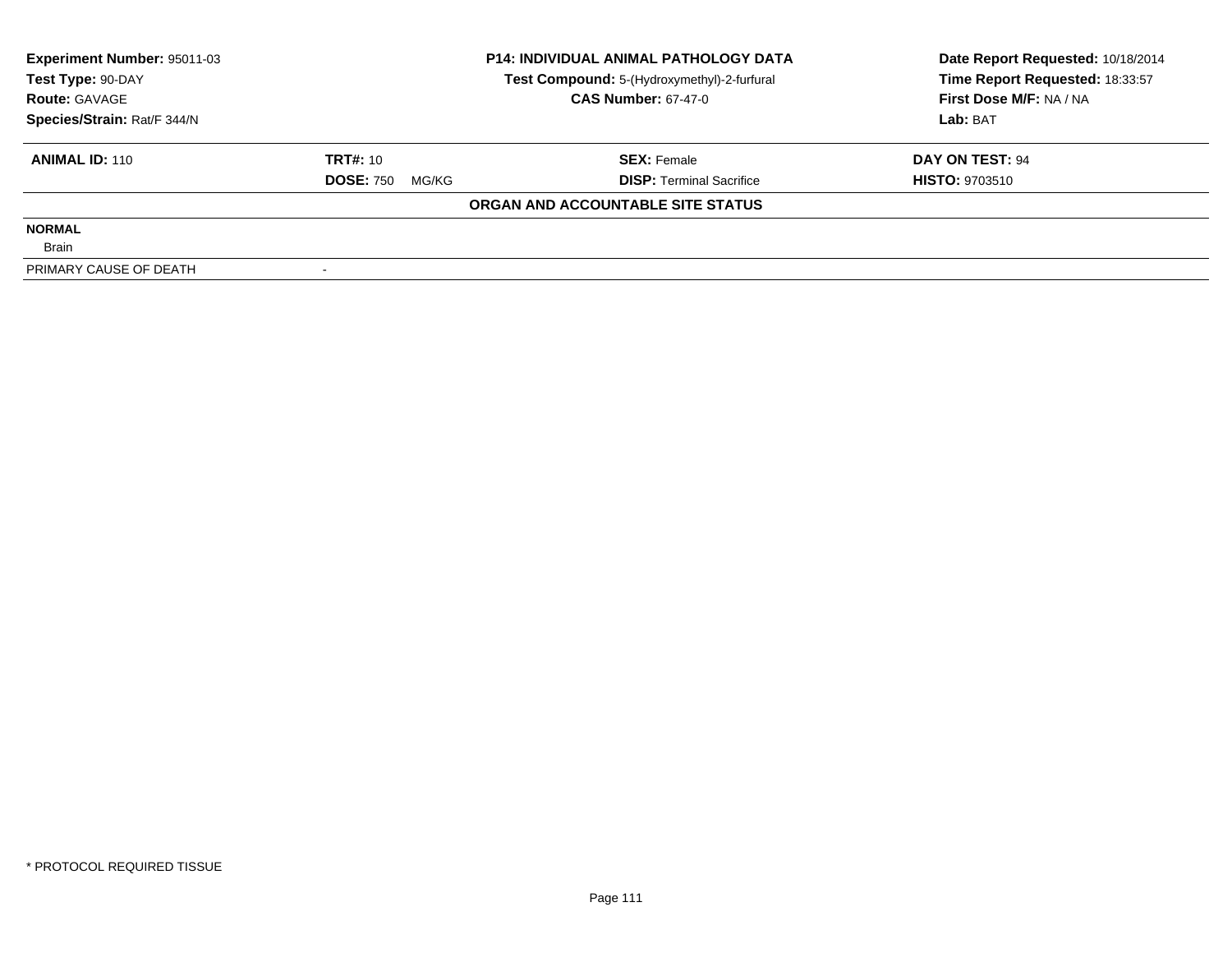| <b>Experiment Number: 95011-03</b><br>Test Type: 90-DAY<br><b>Route: GAVAGE</b> |                            | <b>P14: INDIVIDUAL ANIMAL PATHOLOGY DATA</b><br>Test Compound: 5-(Hydroxymethyl)-2-furfural<br><b>CAS Number: 67-47-0</b> | Date Report Requested: 10/18/2014<br>Time Report Requested: 18:33:57<br>First Dose M/F: NA / NA |
|---------------------------------------------------------------------------------|----------------------------|---------------------------------------------------------------------------------------------------------------------------|-------------------------------------------------------------------------------------------------|
| Species/Strain: Rat/F 344/N                                                     |                            |                                                                                                                           | Lab: BAT                                                                                        |
| <b>ANIMAL ID: 111</b>                                                           | <b>TRT#: 12</b>            | <b>SEX: Female</b>                                                                                                        | DAY ON TEST: 94                                                                                 |
|                                                                                 | <b>DOSE: 1500</b><br>MG/KG | <b>DISP: Terminal Sacrifice</b>                                                                                           | HISTO: 9703511                                                                                  |
|                                                                                 |                            | ORGAN AND ACCOUNTABLE SITE STATUS                                                                                         |                                                                                                 |
| <b>NORMAL</b>                                                                   |                            |                                                                                                                           |                                                                                                 |
| * Adrenal Cortex                                                                | * Adrenal Medulla          | * Blood Vessel                                                                                                            | * Bone                                                                                          |
| * Bone Marrow                                                                   | * Brain                    | * Clitoral Gland                                                                                                          | * Esophagus                                                                                     |
| * Heart                                                                         | * Intestine Large, Cecum   | * Intestine Large, Colon                                                                                                  | * Intestine Large, Rectum                                                                       |
| * Intestine Small, Duodenum                                                     | * Intestine Small, Ileum   | * Intestine Small, Jejunum                                                                                                | * Islets, Pancreatic                                                                            |
| * Kidney                                                                        | * Lung                     | * Lymph Node, Mandibular                                                                                                  | * Lymph Node, Mesenteric                                                                        |
| * Mammary Gland                                                                 | * Nose                     | * Ovary                                                                                                                   | * Pancreas                                                                                      |
| * Parathyroid Gland                                                             | * Pituitary Gland          | * Salivary Glands                                                                                                         | * Skin                                                                                          |
| * Spleen                                                                        | * Stomach, Forestomach     | * Stomach, Glandular                                                                                                      | * Thymus                                                                                        |
| * Thyroid Gland                                                                 | * Trachea                  | * Urinary Bladder                                                                                                         | * Uterus                                                                                        |
| <b>OBSERVATIONS</b>                                                             |                            |                                                                                                                           |                                                                                                 |
| * Liver                                                                         |                            | Hepatodiaphragmatic Nodule                                                                                                |                                                                                                 |
| [Hepatodiaphragmatic Nodule TGLS = 1-9]                                         |                            |                                                                                                                           |                                                                                                 |
| PRIMARY CAUSE OF DEATH                                                          |                            |                                                                                                                           |                                                                                                 |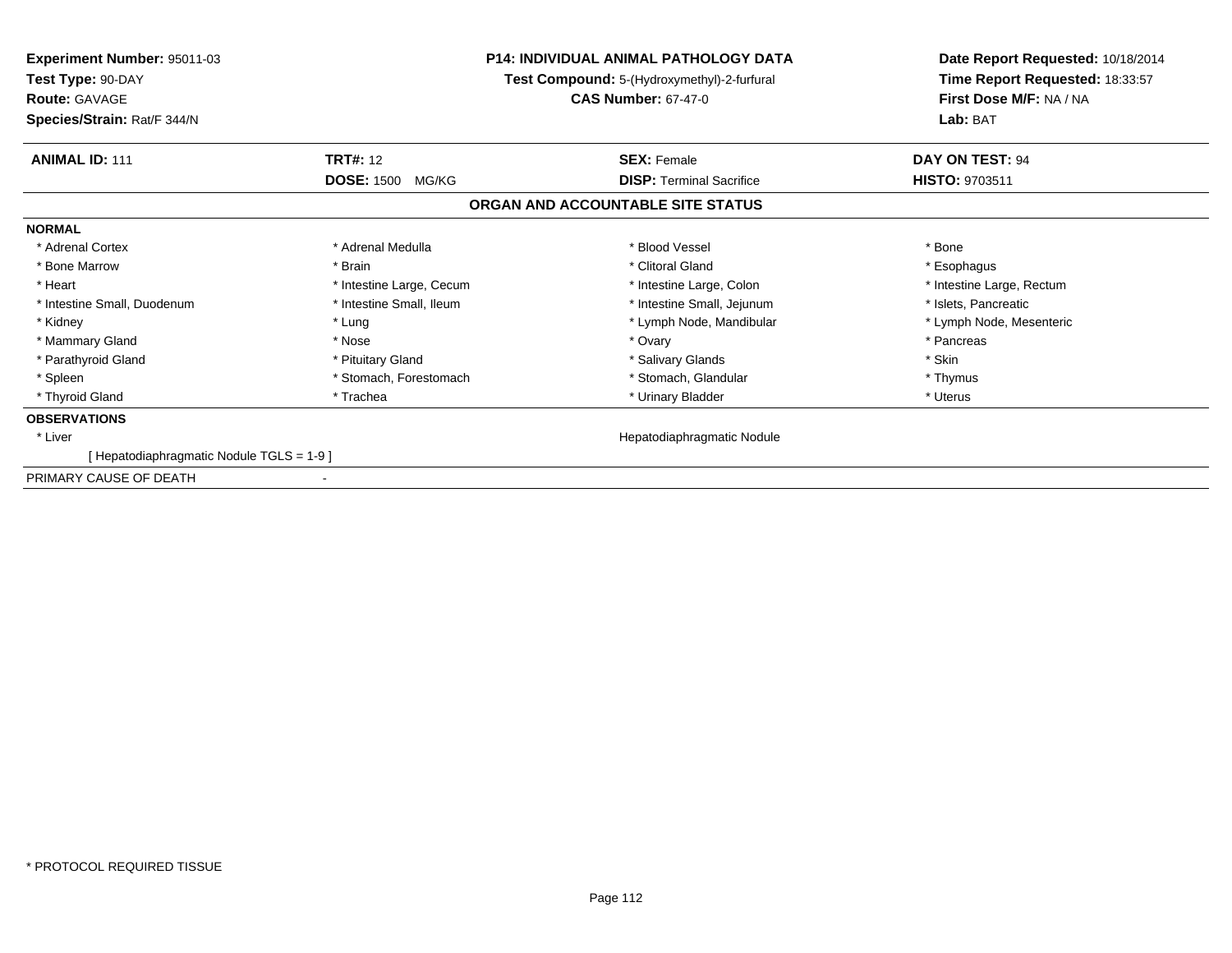| Experiment Number: 95011-03<br>Test Type: 90-DAY<br><b>Route: GAVAGE</b><br>Species/Strain: Rat/F 344/N |                            | <b>P14: INDIVIDUAL ANIMAL PATHOLOGY DATA</b><br>Test Compound: 5-(Hydroxymethyl)-2-furfural<br><b>CAS Number: 67-47-0</b> | Date Report Requested: 10/18/2014<br>Time Report Requested: 18:33:57<br>First Dose M/F: NA / NA<br>Lab: BAT |
|---------------------------------------------------------------------------------------------------------|----------------------------|---------------------------------------------------------------------------------------------------------------------------|-------------------------------------------------------------------------------------------------------------|
| <b>ANIMAL ID: 112</b>                                                                                   | <b>TRT#: 12</b>            | <b>SEX: Female</b>                                                                                                        | <b>DAY ON TEST: 4</b>                                                                                       |
|                                                                                                         | <b>DOSE: 1500</b><br>MG/KG | <b>DISP: Natural Death</b>                                                                                                | <b>HISTO: 9703512</b>                                                                                       |
|                                                                                                         |                            | ORGAN AND ACCOUNTABLE SITE STATUS                                                                                         |                                                                                                             |
| <b>NORMAL</b>                                                                                           |                            |                                                                                                                           |                                                                                                             |
| * Adrenal Cortex                                                                                        | * Adrenal Medulla          | * Blood Vessel                                                                                                            | * Bone                                                                                                      |
| * Bone Marrow                                                                                           | * Brain                    | * Clitoral Gland                                                                                                          | * Esophagus                                                                                                 |
| * Heart                                                                                                 | * Intestine Large, Cecum   | * Intestine Large, Colon                                                                                                  | * Intestine Large, Rectum                                                                                   |
| * Intestine Small, Duodenum                                                                             | * Intestine Small, Ileum   | * Intestine Small, Jejunum                                                                                                | * Islets, Pancreatic                                                                                        |
| * Liver                                                                                                 | * Mammary Gland            | * Nose                                                                                                                    | * Ovary                                                                                                     |
| * Pancreas                                                                                              | * Parathyroid Gland        | * Pituitary Gland                                                                                                         | * Salivary Glands                                                                                           |
| * Skin                                                                                                  | * Stomach, Forestomach     | * Stomach, Glandular                                                                                                      | * Thymus                                                                                                    |
| * Thyroid Gland                                                                                         | * Trachea                  | * Urinary Bladder                                                                                                         | * Uterus                                                                                                    |
| <b>MISSING</b>                                                                                          |                            |                                                                                                                           |                                                                                                             |
| * Lymph Node, Mandibular                                                                                |                            |                                                                                                                           |                                                                                                             |
| <b>OBSERVATIONS</b>                                                                                     |                            |                                                                                                                           |                                                                                                             |
| * Kidney                                                                                                |                            | Congestion                                                                                                                | Moderate                                                                                                    |
|                                                                                                         | <b>Renal Tubule</b>        | <b>Necrosis</b>                                                                                                           | Acute, Focal, Moderate                                                                                      |
| * Lung                                                                                                  |                            | Congestion                                                                                                                | Mild                                                                                                        |
| [Congestion TGLS = $1-6+7$ ]                                                                            |                            |                                                                                                                           |                                                                                                             |
| * Lymph Node, Mesenteric                                                                                |                            | Atrophy                                                                                                                   | Moderate                                                                                                    |
| * Spleen                                                                                                | Lymph Follic               | Atrophy                                                                                                                   | Marked                                                                                                      |
| PRIMARY CAUSE OF DEATH                                                                                  | - UNCERTAIN                |                                                                                                                           |                                                                                                             |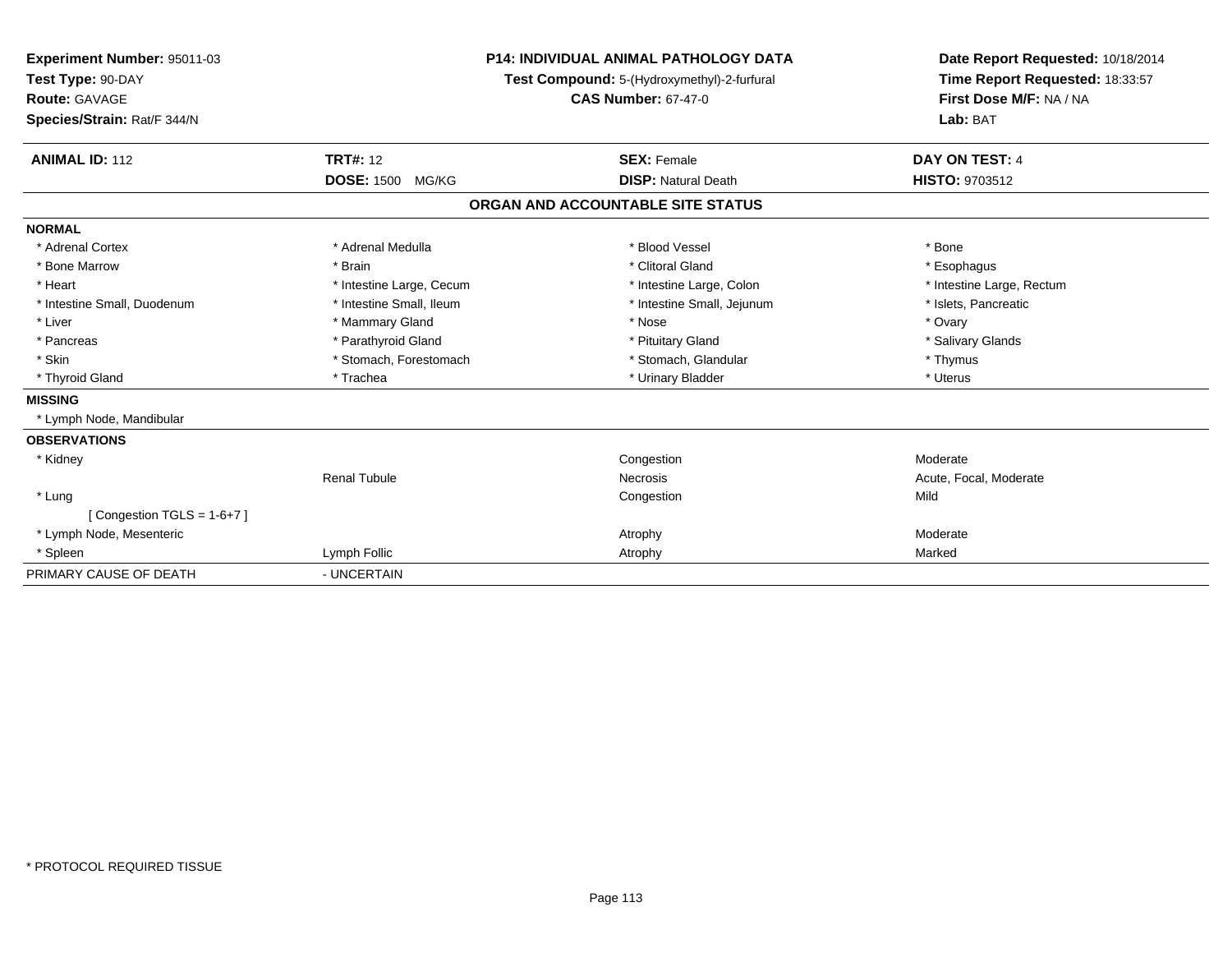| Experiment Number: 95011-03<br>Test Type: 90-DAY<br>Route: GAVAGE<br>Species/Strain: Rat/F 344/N<br><b>ANIMAL ID: 113</b> | <b>TRT#: 12</b>             | <b>P14: INDIVIDUAL ANIMAL PATHOLOGY DATA</b><br>Test Compound: 5-(Hydroxymethyl)-2-furfural<br><b>CAS Number: 67-47-0</b><br><b>SEX: Female</b> | Date Report Requested: 10/18/2014<br>Time Report Requested: 18:33:57<br>First Dose M/F: NA / NA<br>Lab: BAT<br>DAY ON TEST: 92 |
|---------------------------------------------------------------------------------------------------------------------------|-----------------------------|-------------------------------------------------------------------------------------------------------------------------------------------------|--------------------------------------------------------------------------------------------------------------------------------|
|                                                                                                                           | <b>DOSE: 1500 MG/KG</b>     | <b>DISP: Natural Death</b>                                                                                                                      | <b>HISTO: 9703513</b>                                                                                                          |
|                                                                                                                           |                             | ORGAN AND ACCOUNTABLE SITE STATUS                                                                                                               |                                                                                                                                |
| <b>NORMAL</b>                                                                                                             |                             |                                                                                                                                                 |                                                                                                                                |
| * Adrenal Cortex                                                                                                          | * Adrenal Medulla           | * Blood Vessel                                                                                                                                  | * Bone                                                                                                                         |
| * Bone Marrow                                                                                                             | * Clitoral Gland            | * Esophagus                                                                                                                                     | * Intestine Large, Cecum                                                                                                       |
| * Intestine Large, Rectum                                                                                                 | * Intestine Small, Duodenum | * Intestine Small, Ileum                                                                                                                        | * Intestine Small, Jejunum                                                                                                     |
| * Islets, Pancreatic                                                                                                      | * Kidney                    | * Liver                                                                                                                                         | * Lung                                                                                                                         |
| * Lymph Node, Mandibular                                                                                                  | * Lymph Node, Mesenteric    | * Mammary Gland                                                                                                                                 | * Nose                                                                                                                         |
| * Ovary                                                                                                                   | * Pancreas                  | * Parathyroid Gland                                                                                                                             | * Skin                                                                                                                         |
| * Stomach, Forestomach                                                                                                    | * Thymus                    | * Thyroid Gland                                                                                                                                 | * Trachea                                                                                                                      |
| * Urinary Bladder                                                                                                         | * Uterus                    |                                                                                                                                                 |                                                                                                                                |
| <b>OBSERVATIONS</b>                                                                                                       |                             |                                                                                                                                                 |                                                                                                                                |
| * Brain                                                                                                                   |                             | Congestion                                                                                                                                      | Moderate                                                                                                                       |
| * Heart                                                                                                                   | Myocardium                  | Degeneration                                                                                                                                    | Focal, Minimal                                                                                                                 |
| * Intestine Large, Colon                                                                                                  |                             | Ulcer                                                                                                                                           | Minimal                                                                                                                        |
| [ Ulcer TGLS = $2-3+4$ ]                                                                                                  |                             |                                                                                                                                                 |                                                                                                                                |
| * Pituitary Gland                                                                                                         |                             | <b>Necrosis</b>                                                                                                                                 | Acute, Marked                                                                                                                  |
| * Salivary Glands                                                                                                         |                             | Necrosis                                                                                                                                        | Mild                                                                                                                           |
| * Spleen                                                                                                                  | Lymph Follic                | Atrophy                                                                                                                                         | Moderate                                                                                                                       |
| * Stomach, Glandular                                                                                                      |                             | Ulcer                                                                                                                                           | Moderate                                                                                                                       |
| [Ulcer TGLS = $1-8$ ]                                                                                                     |                             |                                                                                                                                                 |                                                                                                                                |
| PRIMARY CAUSE OF DEATH                                                                                                    | - UNCERTAIN                 |                                                                                                                                                 |                                                                                                                                |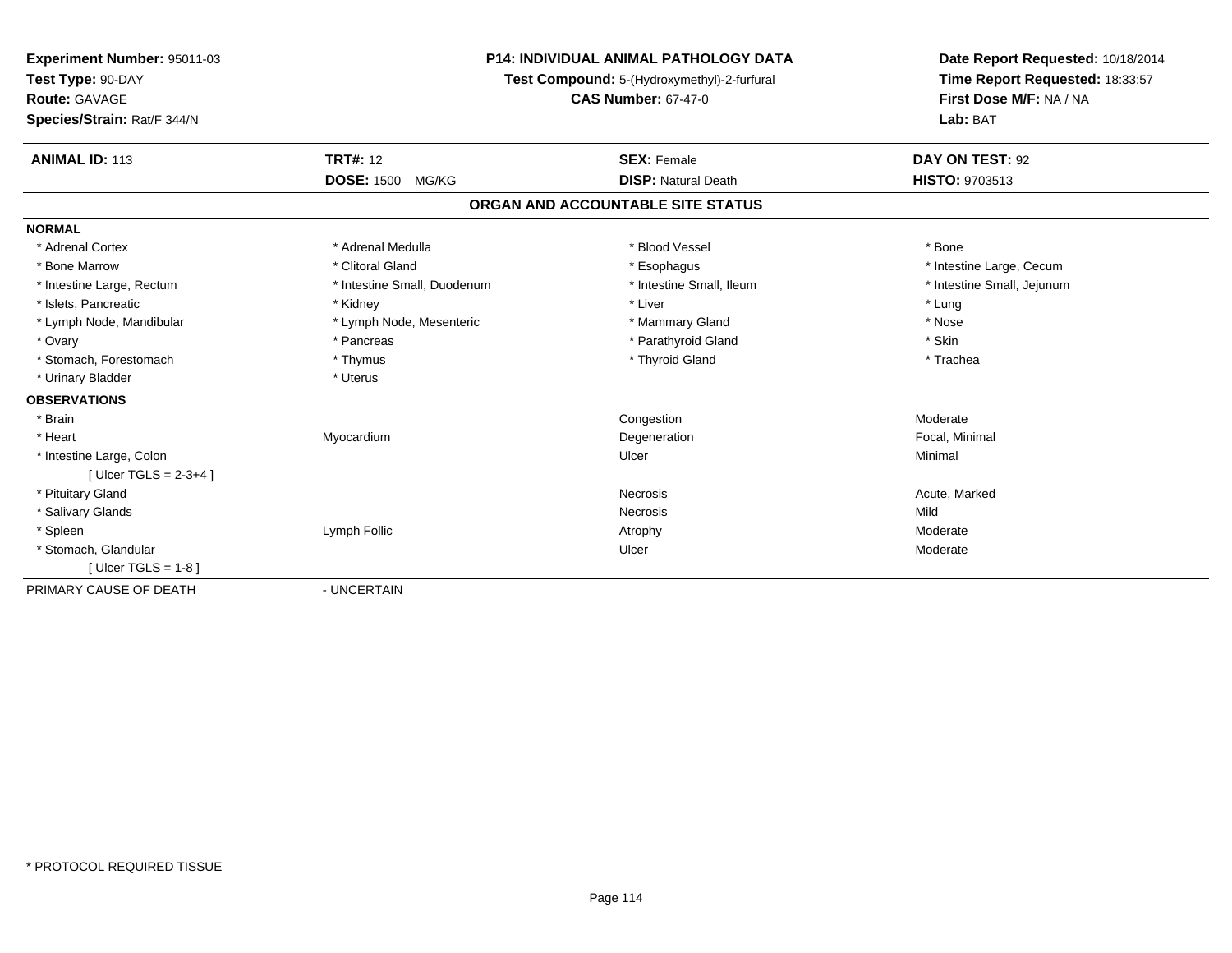| Experiment Number: 95011-03<br>Test Type: 90-DAY<br><b>Route: GAVAGE</b><br>Species/Strain: Rat/F 344/N |                            | P14: INDIVIDUAL ANIMAL PATHOLOGY DATA<br>Test Compound: 5-(Hydroxymethyl)-2-furfural<br><b>CAS Number: 67-47-0</b> | Date Report Requested: 10/18/2014<br>Time Report Requested: 18:33:57<br>First Dose M/F: NA / NA<br>Lab: BAT |
|---------------------------------------------------------------------------------------------------------|----------------------------|--------------------------------------------------------------------------------------------------------------------|-------------------------------------------------------------------------------------------------------------|
| <b>ANIMAL ID: 114</b>                                                                                   | <b>TRT#: 12</b>            | <b>SEX: Female</b>                                                                                                 | DAY ON TEST: 29                                                                                             |
|                                                                                                         | <b>DOSE: 1500</b><br>MG/KG | <b>DISP: Natural Death</b>                                                                                         | <b>HISTO: 9703514</b>                                                                                       |
|                                                                                                         |                            | ORGAN AND ACCOUNTABLE SITE STATUS                                                                                  |                                                                                                             |
| <b>NORMAL</b>                                                                                           |                            |                                                                                                                    |                                                                                                             |
| * Adrenal Cortex                                                                                        | * Adrenal Medulla          | * Blood Vessel                                                                                                     | * Bone                                                                                                      |
| * Bone Marrow                                                                                           | * Clitoral Gland           | * Esophagus                                                                                                        | * Heart                                                                                                     |
| * Intestine Large, Cecum                                                                                | * Intestine Large, Colon   | * Intestine Large, Rectum                                                                                          | * Intestine Small, Duodenum                                                                                 |
| * Intestine Small, Ileum                                                                                | * Intestine Small, Jejunum | * Islets, Pancreatic                                                                                               | * Liver                                                                                                     |
| * Lymph Node, Mandibular                                                                                | * Lymph Node, Mesenteric   | * Mammary Gland                                                                                                    | * Ovary                                                                                                     |
| * Pancreas                                                                                              | * Parathyroid Gland        | * Pituitary Gland                                                                                                  | * Salivary Glands                                                                                           |
| * Skin                                                                                                  | * Stomach, Forestomach     | * Stomach, Glandular                                                                                               | * Thymus                                                                                                    |
| * Thyroid Gland                                                                                         | * Urinary Bladder          | * Uterus                                                                                                           |                                                                                                             |
| <b>OBSERVATIONS</b>                                                                                     |                            |                                                                                                                    |                                                                                                             |
| * Brain                                                                                                 |                            | Congestion                                                                                                         | Mild                                                                                                        |
| * Kidney                                                                                                |                            | Hemorrhage                                                                                                         | Acute, Focal, Mild                                                                                          |
| [Hemorrhage TGLS = $2-5$ ]                                                                              |                            |                                                                                                                    |                                                                                                             |
| * Lung                                                                                                  |                            | Congestion                                                                                                         | Mild                                                                                                        |
|                                                                                                         |                            | Hemorrhage                                                                                                         | Minimal                                                                                                     |
| [Congestion TGLS = 1-7]                                                                                 |                            |                                                                                                                    |                                                                                                             |
| * Nose                                                                                                  |                            | Congestion                                                                                                         | Moderate                                                                                                    |
|                                                                                                         |                            | Inflammation                                                                                                       | Suppurative, Minimal                                                                                        |
| * Spleen                                                                                                | Lymph Follic               | Atrophy                                                                                                            | Mild                                                                                                        |
|                                                                                                         |                            | Congestion                                                                                                         | Marked                                                                                                      |
| * Trachea                                                                                               |                            | Fibrosis                                                                                                           | Minimal                                                                                                     |
|                                                                                                         |                            | Inflammation                                                                                                       | Chronic, Minimal                                                                                            |
| PRIMARY CAUSE OF DEATH                                                                                  | - UNCERTAIN                |                                                                                                                    |                                                                                                             |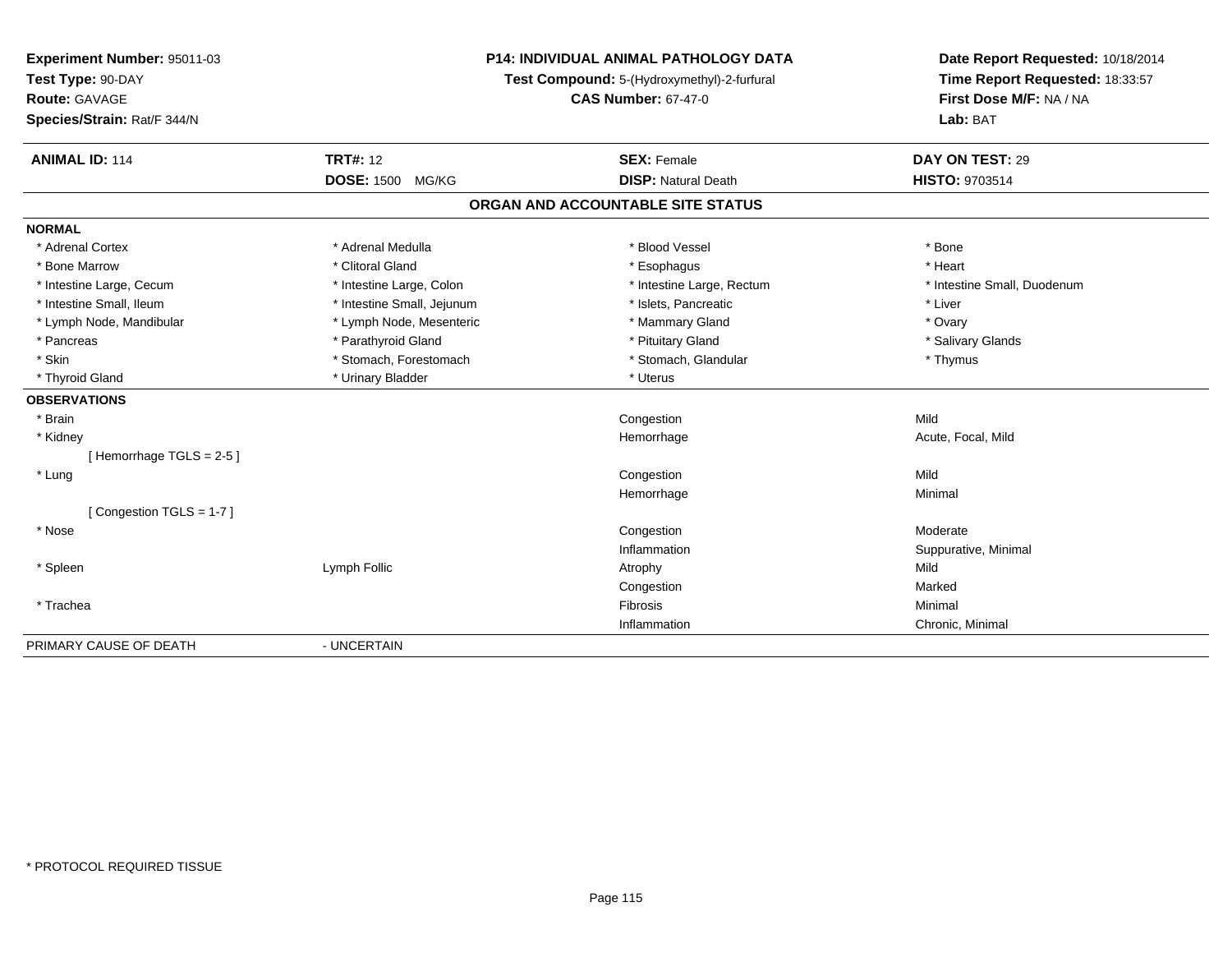| Experiment Number: 95011-03<br>Test Type: 90-DAY<br><b>Route: GAVAGE</b><br>Species/Strain: Rat/F 344/N |                          | <b>P14: INDIVIDUAL ANIMAL PATHOLOGY DATA</b><br>Test Compound: 5-(Hydroxymethyl)-2-furfural<br><b>CAS Number: 67-47-0</b> | Date Report Requested: 10/18/2014<br>Time Report Requested: 18:33:57<br>First Dose M/F: NA / NA<br>Lab: BAT |
|---------------------------------------------------------------------------------------------------------|--------------------------|---------------------------------------------------------------------------------------------------------------------------|-------------------------------------------------------------------------------------------------------------|
| <b>ANIMAL ID: 115</b>                                                                                   | <b>TRT#: 12</b>          | <b>SEX: Female</b>                                                                                                        | DAY ON TEST: 94                                                                                             |
|                                                                                                         | <b>DOSE: 1500 MG/KG</b>  | <b>DISP: Terminal Sacrifice</b>                                                                                           | HISTO: 9703515                                                                                              |
|                                                                                                         |                          | ORGAN AND ACCOUNTABLE SITE STATUS                                                                                         |                                                                                                             |
| <b>NORMAL</b>                                                                                           |                          |                                                                                                                           |                                                                                                             |
| * Adrenal Cortex                                                                                        | * Adrenal Medulla        | * Blood Vessel                                                                                                            | * Bone                                                                                                      |
| * Bone Marrow                                                                                           | * Brain                  | * Clitoral Gland                                                                                                          | * Esophagus                                                                                                 |
| * Heart                                                                                                 | * Intestine Large, Cecum | * Intestine Large, Colon                                                                                                  | * Intestine Large, Rectum                                                                                   |
| * Intestine Small, Duodenum                                                                             | * Intestine Small, Ileum | * Intestine Small, Jejunum                                                                                                | * Islets, Pancreatic                                                                                        |
| * Kidney                                                                                                | * Liver                  | * Lung                                                                                                                    | * Lymph Node, Mandibular                                                                                    |
| * Lymph Node, Mesenteric                                                                                | * Mammary Gland          | * Ovary                                                                                                                   | * Pancreas                                                                                                  |
| * Pituitary Gland                                                                                       | * Salivary Glands        | * Skin                                                                                                                    | * Spleen                                                                                                    |
| * Stomach, Forestomach                                                                                  | * Stomach, Glandular     | * Thymus                                                                                                                  | * Thyroid Gland                                                                                             |
| * Trachea                                                                                               | * Urinary Bladder        | * Uterus                                                                                                                  |                                                                                                             |
| <b>MISSING</b>                                                                                          |                          |                                                                                                                           |                                                                                                             |
| * Parathyroid Gland                                                                                     |                          |                                                                                                                           |                                                                                                             |
| <b>OBSERVATIONS</b>                                                                                     |                          |                                                                                                                           |                                                                                                             |
| * Nose                                                                                                  |                          | Inflammation                                                                                                              | Chronic, Minimal                                                                                            |
| PRIMARY CAUSE OF DEATH                                                                                  |                          |                                                                                                                           |                                                                                                             |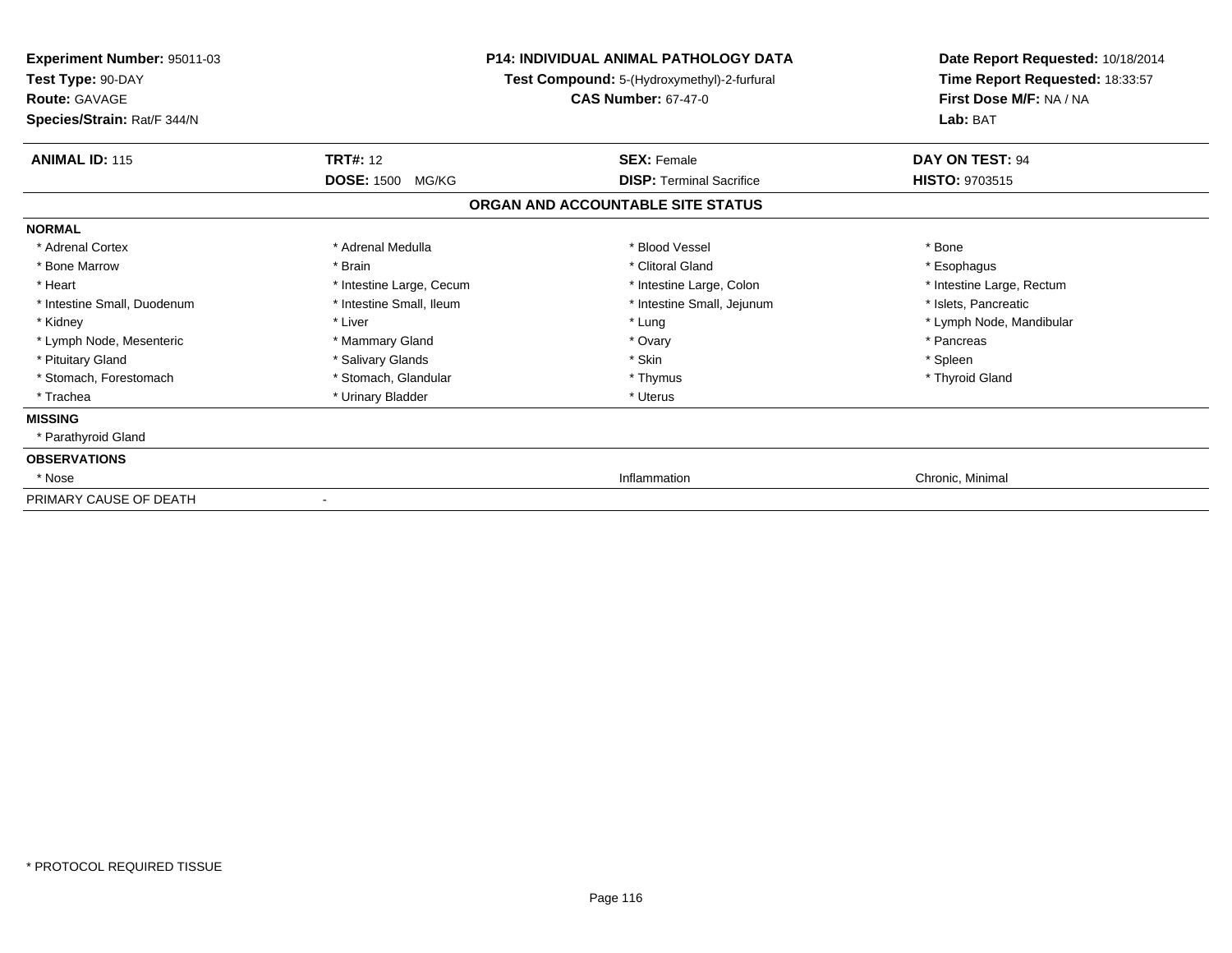| Experiment Number: 95011-03<br>Test Type: 90-DAY<br><b>Route: GAVAGE</b><br>Species/Strain: Rat/F 344/N |                            | P14: INDIVIDUAL ANIMAL PATHOLOGY DATA<br>Test Compound: 5-(Hydroxymethyl)-2-furfural<br><b>CAS Number: 67-47-0</b> | Date Report Requested: 10/18/2014<br>Time Report Requested: 18:33:57<br>First Dose M/F: NA / NA<br>Lab: BAT |
|---------------------------------------------------------------------------------------------------------|----------------------------|--------------------------------------------------------------------------------------------------------------------|-------------------------------------------------------------------------------------------------------------|
| <b>ANIMAL ID: 116</b>                                                                                   | <b>TRT#: 12</b>            | <b>SEX: Female</b>                                                                                                 | <b>DAY ON TEST: 94</b>                                                                                      |
|                                                                                                         | <b>DOSE: 1500</b><br>MG/KG | <b>DISP:</b> Terminal Sacrifice                                                                                    | HISTO: 9703516                                                                                              |
|                                                                                                         |                            | ORGAN AND ACCOUNTABLE SITE STATUS                                                                                  |                                                                                                             |
| <b>NORMAL</b>                                                                                           |                            |                                                                                                                    |                                                                                                             |
| * Adrenal Cortex                                                                                        | * Adrenal Medulla          | * Blood Vessel                                                                                                     | * Bone                                                                                                      |
| * Bone Marrow                                                                                           | * Brain                    | * Clitoral Gland                                                                                                   | * Esophagus                                                                                                 |
| * Heart                                                                                                 | * Intestine Large, Cecum   | * Intestine Large, Colon                                                                                           | * Intestine Large, Rectum                                                                                   |
| * Intestine Small, Duodenum                                                                             | * Intestine Small, Ileum   | * Intestine Small, Jejunum                                                                                         | * Islets, Pancreatic                                                                                        |
| * Kidney                                                                                                | * Liver                    | * Lung                                                                                                             | * Lymph Node, Mesenteric                                                                                    |
| * Mammary Gland                                                                                         | * Ovary                    | * Pancreas                                                                                                         | * Parathyroid Gland                                                                                         |
| * Pituitary Gland                                                                                       | * Salivary Glands          | * Skin                                                                                                             | * Spleen                                                                                                    |
| * Stomach, Forestomach                                                                                  | * Stomach, Glandular       | * Thymus                                                                                                           | * Thyroid Gland                                                                                             |
| * Trachea                                                                                               | * Urinary Bladder          | * Uterus                                                                                                           |                                                                                                             |
| <b>MISSING</b>                                                                                          |                            |                                                                                                                    |                                                                                                             |
| * Lymph Node, Mandibular                                                                                |                            |                                                                                                                    |                                                                                                             |
| <b>OBSERVATIONS</b>                                                                                     |                            |                                                                                                                    |                                                                                                             |
| * Nose                                                                                                  |                            | Inflammation                                                                                                       | Chronic, Minimal                                                                                            |
| PRIMARY CAUSE OF DEATH                                                                                  |                            |                                                                                                                    |                                                                                                             |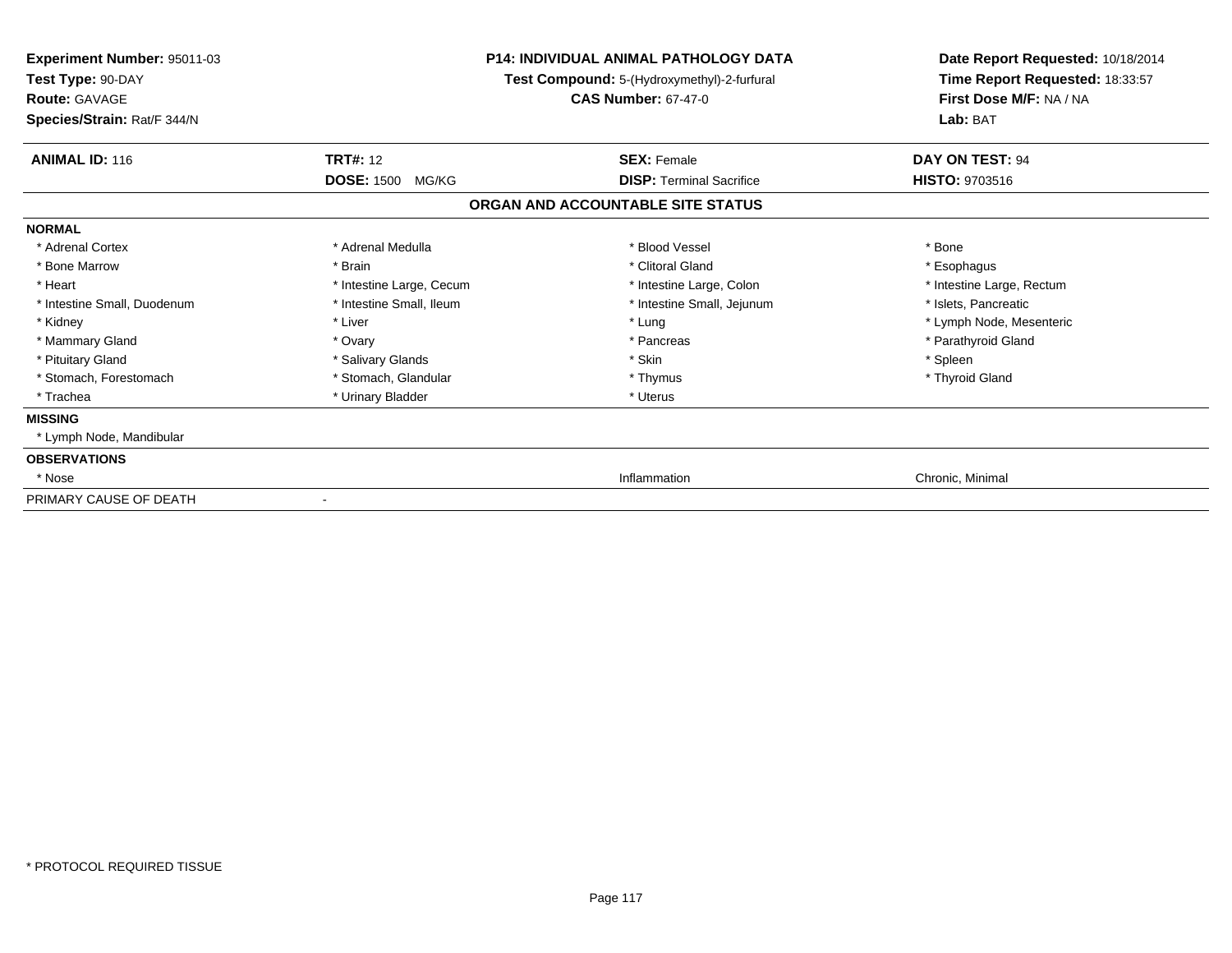| <b>TRT#: 12</b><br><b>ANIMAL ID: 117</b><br>DAY ON TEST: 94<br><b>SEX: Female</b><br><b>DOSE: 1500</b><br><b>HISTO: 9703517</b><br><b>DISP: Terminal Sacrifice</b><br>MG/KG<br>ORGAN AND ACCOUNTABLE SITE STATUS<br>* Blood Vessel<br>* Adrenal Cortex<br>* Adrenal Medulla<br>* Bone<br>* Clitoral Gland<br>* Bone Marrow<br>* Brain<br>* Esophagus<br>* Heart<br>* Intestine Large, Cecum<br>* Intestine Large, Colon<br>* Intestine Large, Rectum<br>* Intestine Small, Ileum<br>* Intestine Small, Duodenum<br>* Intestine Small, Jejunum<br>* Islets, Pancreatic<br>* Kidney<br>* Lymph Node, Mesenteric<br>* Mammary Gland<br>* Lung<br>* Nose<br>* Parathyroid Gland<br>* Ovary<br>* Pancreas<br>* Salivary Glands<br>* Skin<br>* Pituitary Gland<br>* Spleen<br>* Stomach, Forestomach<br>* Stomach, Glandular<br>* Thyroid Gland<br>* Thymus<br>* Urinary Bladder<br>* Uterus<br>* Trachea<br>* Lymph Node, Mandibular<br>Hepatodiaphragmatic Nodule<br>* Liver<br>[Hepatodiaphragmatic Nodule TGLS = 1-8] | Experiment Number: 95011-03<br>Test Type: 90-DAY<br><b>Route: GAVAGE</b><br>Species/Strain: Rat/F 344/N | <b>P14: INDIVIDUAL ANIMAL PATHOLOGY DATA</b><br>Test Compound: 5-(Hydroxymethyl)-2-furfural<br><b>CAS Number: 67-47-0</b> | Date Report Requested: 10/18/2014<br>Time Report Requested: 18:33:57<br>First Dose M/F: NA / NA<br>Lab: BAT |
|---------------------------------------------------------------------------------------------------------------------------------------------------------------------------------------------------------------------------------------------------------------------------------------------------------------------------------------------------------------------------------------------------------------------------------------------------------------------------------------------------------------------------------------------------------------------------------------------------------------------------------------------------------------------------------------------------------------------------------------------------------------------------------------------------------------------------------------------------------------------------------------------------------------------------------------------------------------------------------------------------------------------|---------------------------------------------------------------------------------------------------------|---------------------------------------------------------------------------------------------------------------------------|-------------------------------------------------------------------------------------------------------------|
|                                                                                                                                                                                                                                                                                                                                                                                                                                                                                                                                                                                                                                                                                                                                                                                                                                                                                                                                                                                                                     |                                                                                                         |                                                                                                                           |                                                                                                             |
|                                                                                                                                                                                                                                                                                                                                                                                                                                                                                                                                                                                                                                                                                                                                                                                                                                                                                                                                                                                                                     |                                                                                                         |                                                                                                                           |                                                                                                             |
|                                                                                                                                                                                                                                                                                                                                                                                                                                                                                                                                                                                                                                                                                                                                                                                                                                                                                                                                                                                                                     |                                                                                                         |                                                                                                                           |                                                                                                             |
|                                                                                                                                                                                                                                                                                                                                                                                                                                                                                                                                                                                                                                                                                                                                                                                                                                                                                                                                                                                                                     | <b>NORMAL</b>                                                                                           |                                                                                                                           |                                                                                                             |
|                                                                                                                                                                                                                                                                                                                                                                                                                                                                                                                                                                                                                                                                                                                                                                                                                                                                                                                                                                                                                     |                                                                                                         |                                                                                                                           |                                                                                                             |
|                                                                                                                                                                                                                                                                                                                                                                                                                                                                                                                                                                                                                                                                                                                                                                                                                                                                                                                                                                                                                     |                                                                                                         |                                                                                                                           |                                                                                                             |
|                                                                                                                                                                                                                                                                                                                                                                                                                                                                                                                                                                                                                                                                                                                                                                                                                                                                                                                                                                                                                     |                                                                                                         |                                                                                                                           |                                                                                                             |
|                                                                                                                                                                                                                                                                                                                                                                                                                                                                                                                                                                                                                                                                                                                                                                                                                                                                                                                                                                                                                     |                                                                                                         |                                                                                                                           |                                                                                                             |
|                                                                                                                                                                                                                                                                                                                                                                                                                                                                                                                                                                                                                                                                                                                                                                                                                                                                                                                                                                                                                     |                                                                                                         |                                                                                                                           |                                                                                                             |
|                                                                                                                                                                                                                                                                                                                                                                                                                                                                                                                                                                                                                                                                                                                                                                                                                                                                                                                                                                                                                     |                                                                                                         |                                                                                                                           |                                                                                                             |
|                                                                                                                                                                                                                                                                                                                                                                                                                                                                                                                                                                                                                                                                                                                                                                                                                                                                                                                                                                                                                     |                                                                                                         |                                                                                                                           |                                                                                                             |
|                                                                                                                                                                                                                                                                                                                                                                                                                                                                                                                                                                                                                                                                                                                                                                                                                                                                                                                                                                                                                     |                                                                                                         |                                                                                                                           |                                                                                                             |
|                                                                                                                                                                                                                                                                                                                                                                                                                                                                                                                                                                                                                                                                                                                                                                                                                                                                                                                                                                                                                     |                                                                                                         |                                                                                                                           |                                                                                                             |
|                                                                                                                                                                                                                                                                                                                                                                                                                                                                                                                                                                                                                                                                                                                                                                                                                                                                                                                                                                                                                     | <b>MISSING</b>                                                                                          |                                                                                                                           |                                                                                                             |
|                                                                                                                                                                                                                                                                                                                                                                                                                                                                                                                                                                                                                                                                                                                                                                                                                                                                                                                                                                                                                     |                                                                                                         |                                                                                                                           |                                                                                                             |
|                                                                                                                                                                                                                                                                                                                                                                                                                                                                                                                                                                                                                                                                                                                                                                                                                                                                                                                                                                                                                     | <b>OBSERVATIONS</b>                                                                                     |                                                                                                                           |                                                                                                             |
|                                                                                                                                                                                                                                                                                                                                                                                                                                                                                                                                                                                                                                                                                                                                                                                                                                                                                                                                                                                                                     |                                                                                                         |                                                                                                                           |                                                                                                             |
|                                                                                                                                                                                                                                                                                                                                                                                                                                                                                                                                                                                                                                                                                                                                                                                                                                                                                                                                                                                                                     |                                                                                                         |                                                                                                                           |                                                                                                             |
| $\blacksquare$                                                                                                                                                                                                                                                                                                                                                                                                                                                                                                                                                                                                                                                                                                                                                                                                                                                                                                                                                                                                      | PRIMARY CAUSE OF DEATH                                                                                  |                                                                                                                           |                                                                                                             |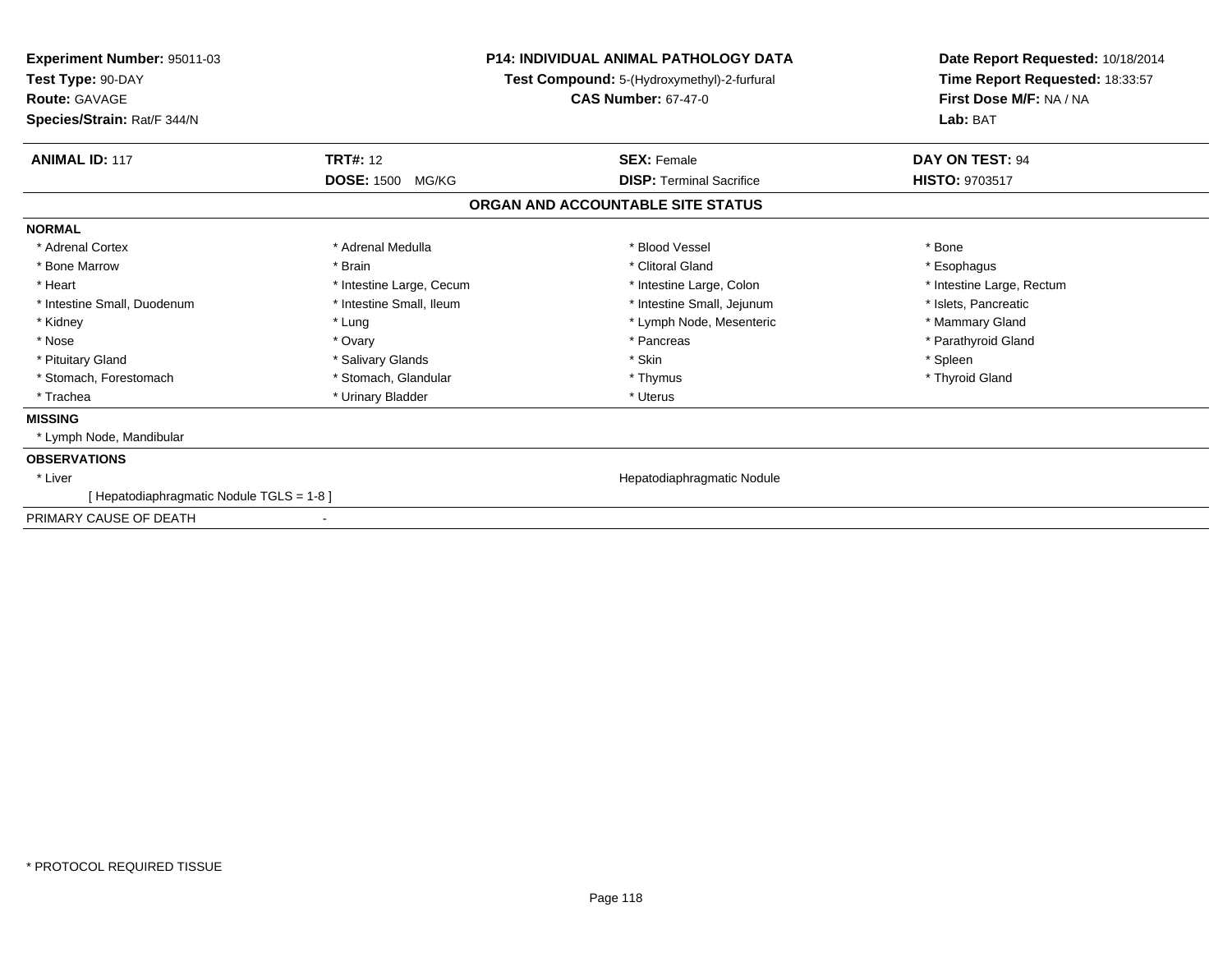| Experiment Number: 95011-03<br>Test Type: 90-DAY<br><b>Route: GAVAGE</b><br>Species/Strain: Rat/F 344/N |                          | <b>P14: INDIVIDUAL ANIMAL PATHOLOGY DATA</b><br>Test Compound: 5-(Hydroxymethyl)-2-furfural<br><b>CAS Number: 67-47-0</b> | Date Report Requested: 10/18/2014<br>Time Report Requested: 18:33:57<br>First Dose M/F: NA / NA<br>Lab: BAT |
|---------------------------------------------------------------------------------------------------------|--------------------------|---------------------------------------------------------------------------------------------------------------------------|-------------------------------------------------------------------------------------------------------------|
| <b>ANIMAL ID: 118</b>                                                                                   | <b>TRT#: 12</b>          | <b>SEX: Female</b>                                                                                                        | DAY ON TEST: 94                                                                                             |
|                                                                                                         | <b>DOSE: 1500 MG/KG</b>  | <b>DISP:</b> Terminal Sacrifice                                                                                           | <b>HISTO: 9703518</b>                                                                                       |
|                                                                                                         |                          | ORGAN AND ACCOUNTABLE SITE STATUS                                                                                         |                                                                                                             |
| <b>NORMAL</b>                                                                                           |                          |                                                                                                                           |                                                                                                             |
| * Adrenal Cortex                                                                                        | * Adrenal Medulla        | * Blood Vessel                                                                                                            | * Bone                                                                                                      |
| * Bone Marrow                                                                                           | * Brain                  | * Clitoral Gland                                                                                                          | * Esophagus                                                                                                 |
| * Heart                                                                                                 | * Intestine Large, Cecum | * Intestine Large, Colon                                                                                                  | * Intestine Large, Rectum                                                                                   |
| * Intestine Small, Duodenum                                                                             | * Intestine Small, Ileum | * Intestine Small, Jejunum                                                                                                | * Islets, Pancreatic                                                                                        |
| * Kidney                                                                                                | * Liver                  | * Lung                                                                                                                    | * Lymph Node, Mesenteric                                                                                    |
| * Mammary Gland                                                                                         | * Nose                   | * Ovary                                                                                                                   | * Pancreas                                                                                                  |
| * Pituitary Gland                                                                                       | * Salivary Glands        | * Skin                                                                                                                    | * Spleen                                                                                                    |
| * Stomach, Forestomach                                                                                  | * Stomach, Glandular     | * Thymus                                                                                                                  | * Thyroid Gland                                                                                             |
| * Trachea                                                                                               | * Urinary Bladder        | * Uterus                                                                                                                  |                                                                                                             |
| <b>MISSING</b>                                                                                          |                          |                                                                                                                           |                                                                                                             |
| * Lymph Node, Mandibular                                                                                | * Parathyroid Gland      |                                                                                                                           |                                                                                                             |
| PRIMARY CAUSE OF DEATH                                                                                  |                          |                                                                                                                           |                                                                                                             |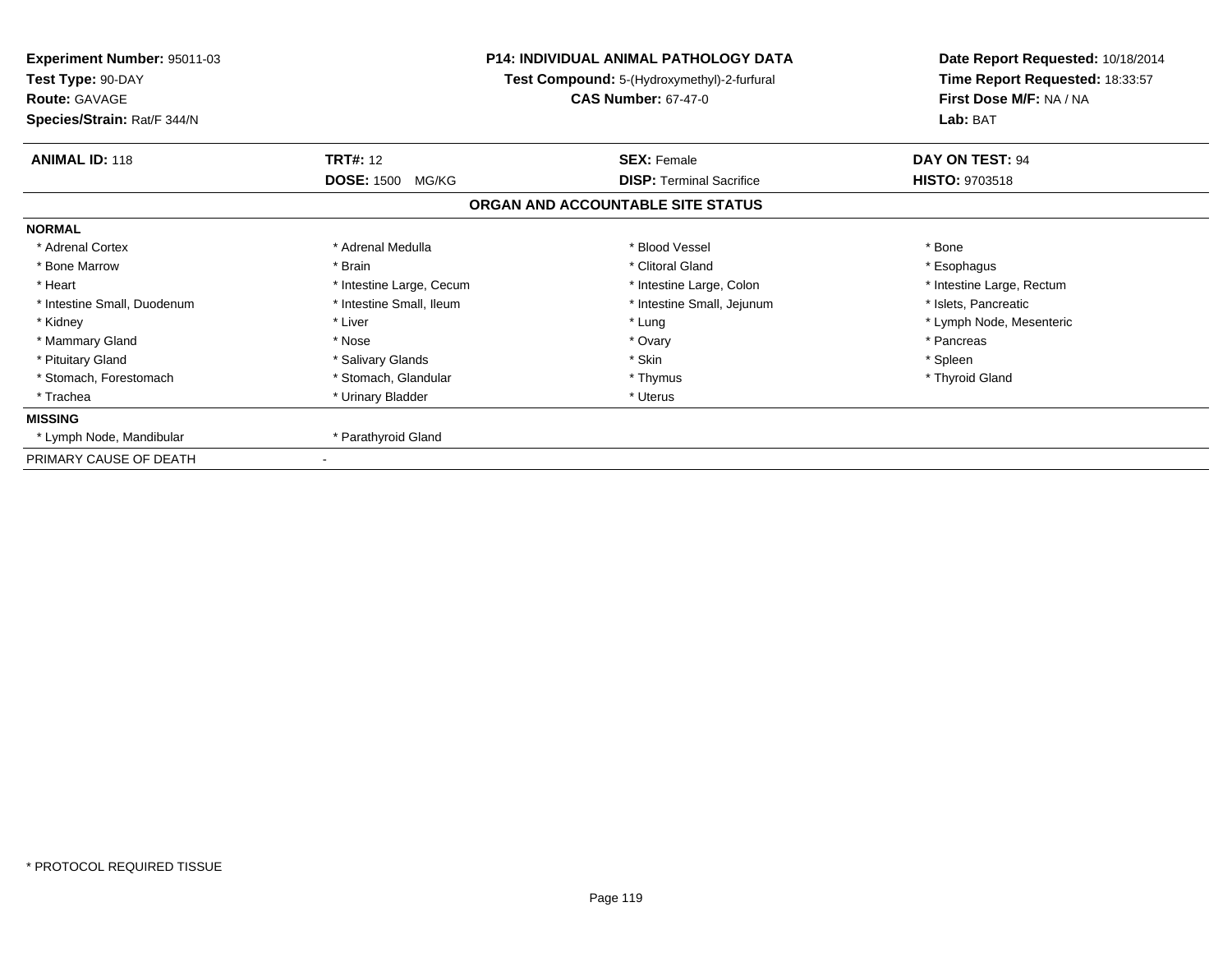| <b>Experiment Number: 95011-03</b><br>Test Type: 90-DAY<br><b>Route: GAVAGE</b> | <b>P14: INDIVIDUAL ANIMAL PATHOLOGY DATA</b><br>Test Compound: 5-(Hydroxymethyl)-2-furfural<br><b>CAS Number: 67-47-0</b> |                                   | Date Report Requested: 10/18/2014<br>Time Report Requested: 18:33:57<br>First Dose M/F: NA / NA |
|---------------------------------------------------------------------------------|---------------------------------------------------------------------------------------------------------------------------|-----------------------------------|-------------------------------------------------------------------------------------------------|
| Species/Strain: Rat/F 344/N                                                     |                                                                                                                           |                                   | Lab: BAT                                                                                        |
| <b>ANIMAL ID: 119</b>                                                           | <b>TRT#: 12</b>                                                                                                           | <b>SEX: Female</b>                | DAY ON TEST: 94                                                                                 |
|                                                                                 | <b>DOSE: 1500</b><br>MG/KG                                                                                                | <b>DISP:</b> Terminal Sacrifice   | <b>HISTO: 9703519</b>                                                                           |
|                                                                                 |                                                                                                                           | ORGAN AND ACCOUNTABLE SITE STATUS |                                                                                                 |
| <b>NORMAL</b>                                                                   |                                                                                                                           |                                   |                                                                                                 |
| * Adrenal Cortex                                                                | * Adrenal Medulla                                                                                                         | * Blood Vessel                    | * Bone                                                                                          |
| * Bone Marrow                                                                   | * Brain                                                                                                                   | * Clitoral Gland                  | * Esophagus                                                                                     |
| * Heart                                                                         | * Intestine Large, Cecum                                                                                                  | * Intestine Large, Colon          | * Intestine Large, Rectum                                                                       |
| * Intestine Small, Duodenum                                                     | * Intestine Small, Ileum                                                                                                  | * Intestine Small, Jejunum        | * Islets, Pancreatic                                                                            |
| * Kidney                                                                        | * Liver                                                                                                                   | * Lung                            | * Lymph Node, Mandibular                                                                        |
| * Lymph Node, Mesenteric                                                        | * Mammary Gland                                                                                                           | * Nose                            | * Ovary                                                                                         |
| * Pancreas                                                                      | * Parathyroid Gland                                                                                                       | * Pituitary Gland                 | * Salivary Glands                                                                               |
| * Skin                                                                          | * Spleen                                                                                                                  | * Stomach, Forestomach            | * Stomach, Glandular                                                                            |
| * Thymus                                                                        | * Thyroid Gland                                                                                                           | * Trachea                         | * Urinary Bladder                                                                               |
| * Uterus                                                                        |                                                                                                                           |                                   |                                                                                                 |
| PRIMARY CAUSE OF DEATH                                                          |                                                                                                                           |                                   |                                                                                                 |